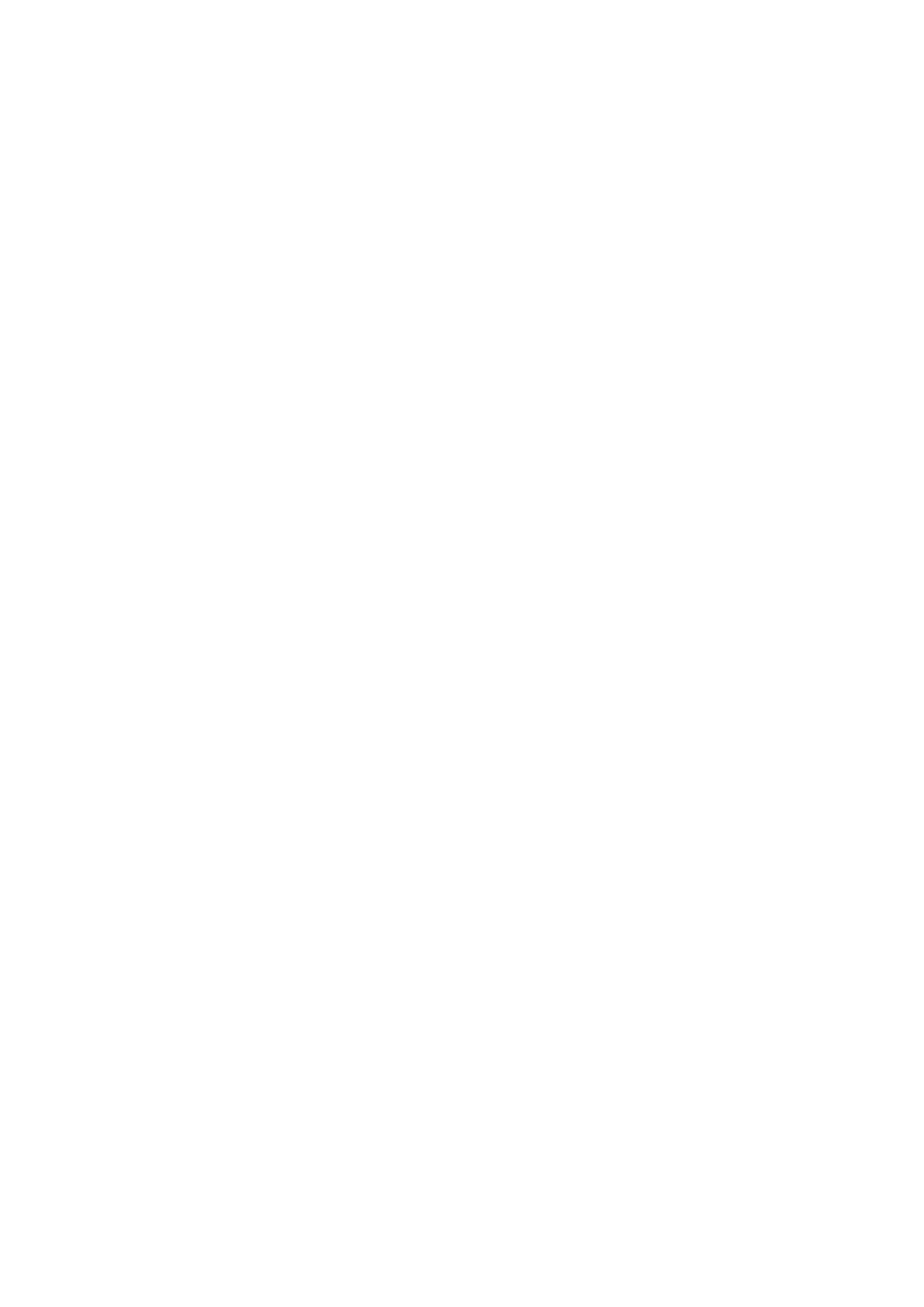#### **Abstract**

We give an introduction to symplectic geometry, focusing on Weinstein's tubular neighborhood theorem and Hamiltonian *G*-spaces. We then construct an example of toric Lagrangian and view deformations of it as images of one-forms in a Weinstein tubular neighborhood. Finally, we present a proof of the equivariant version of Weinstein's tubular neighborhood and use it to investigate what kind of deformations are possible for toric Lagrangians. We show that toric Lagrangians close enough to the zero section in a Weinstein neighborhood are images of invariant one-forms and we make the first steps towards the proof of a converse statement.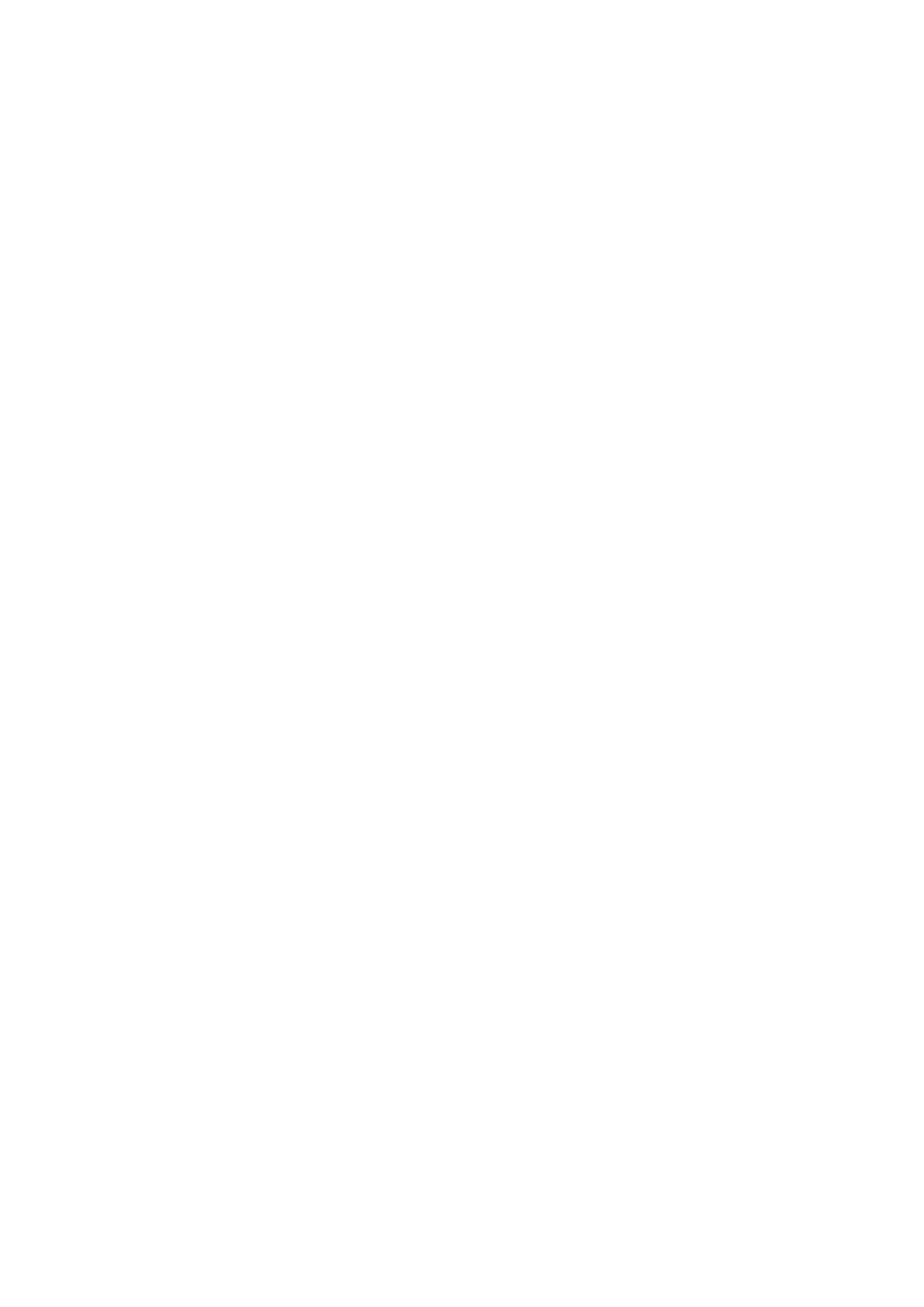# **Contents**

<span id="page-4-0"></span>

|              | Contents                               |                                          | iii          |  |
|--------------|----------------------------------------|------------------------------------------|--------------|--|
|              |                                        | Introduction                             | $\mathbf{1}$ |  |
| 1            | Symplectic vector spaces and manifolds |                                          |              |  |
|              | 1.1                                    |                                          | 5            |  |
|              | 1.2                                    |                                          | 11           |  |
|              |                                        |                                          | 13           |  |
|              | 1.3                                    | The Moser and Weinstein theorems         | 17           |  |
|              |                                        | 1.3.1                                    | 18           |  |
|              |                                        | 1.3.2 Weinstein's tubular neighborhood   | 22           |  |
| $\mathbf{2}$ |                                        | <b>Complex geometry</b>                  | 33           |  |
|              | 2.1                                    |                                          | 33           |  |
|              | 2.2                                    | Complex-valued differential forms        | 36           |  |
|              | 2.3                                    |                                          | 41           |  |
| 3            |                                        | Moment maps and symplectic quotients     | 53           |  |
|              | 3.1                                    | Hamiltonian G-spaces and moment maps     | 53           |  |
|              | 3.2                                    |                                          | 57           |  |
| 4            |                                        | An example of toric Lagrangian           | 63           |  |
|              | 4.1                                    |                                          | 63           |  |
|              | 4.2                                    | Generalization to higher dimensions      | 68           |  |
| 5            |                                        | <b>Toric Lagrangians</b>                 | 75           |  |
|              | 5.1                                    |                                          | 75           |  |
|              | 5.2                                    |                                          | 78           |  |
|              | 5.3                                    |                                          | 79           |  |
|              | 5.4                                    | Towards deformation of toric Lagrangians | 89           |  |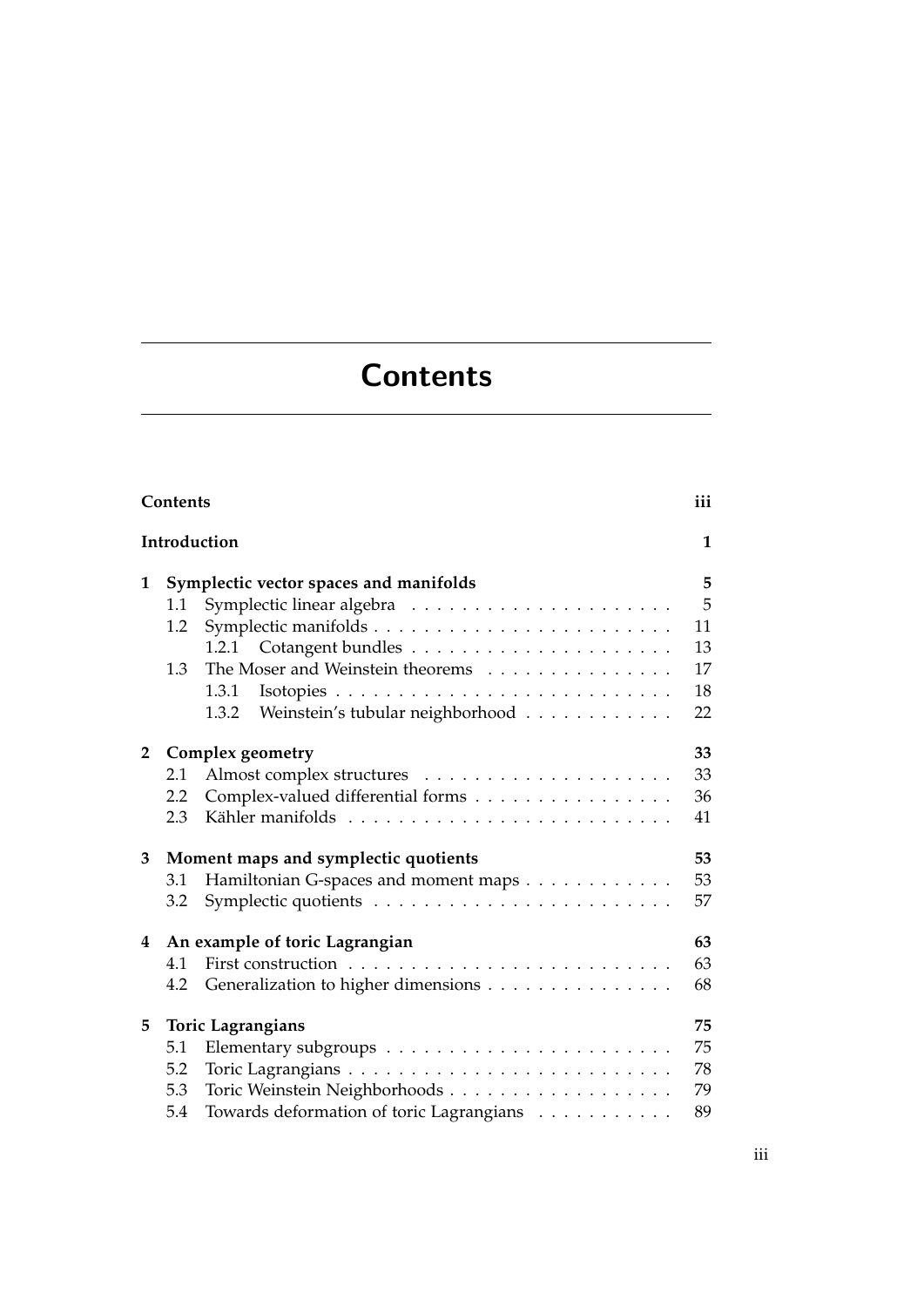| A The Fubini-Study form | 95  |
|-------------------------|-----|
| Bibliography            | 103 |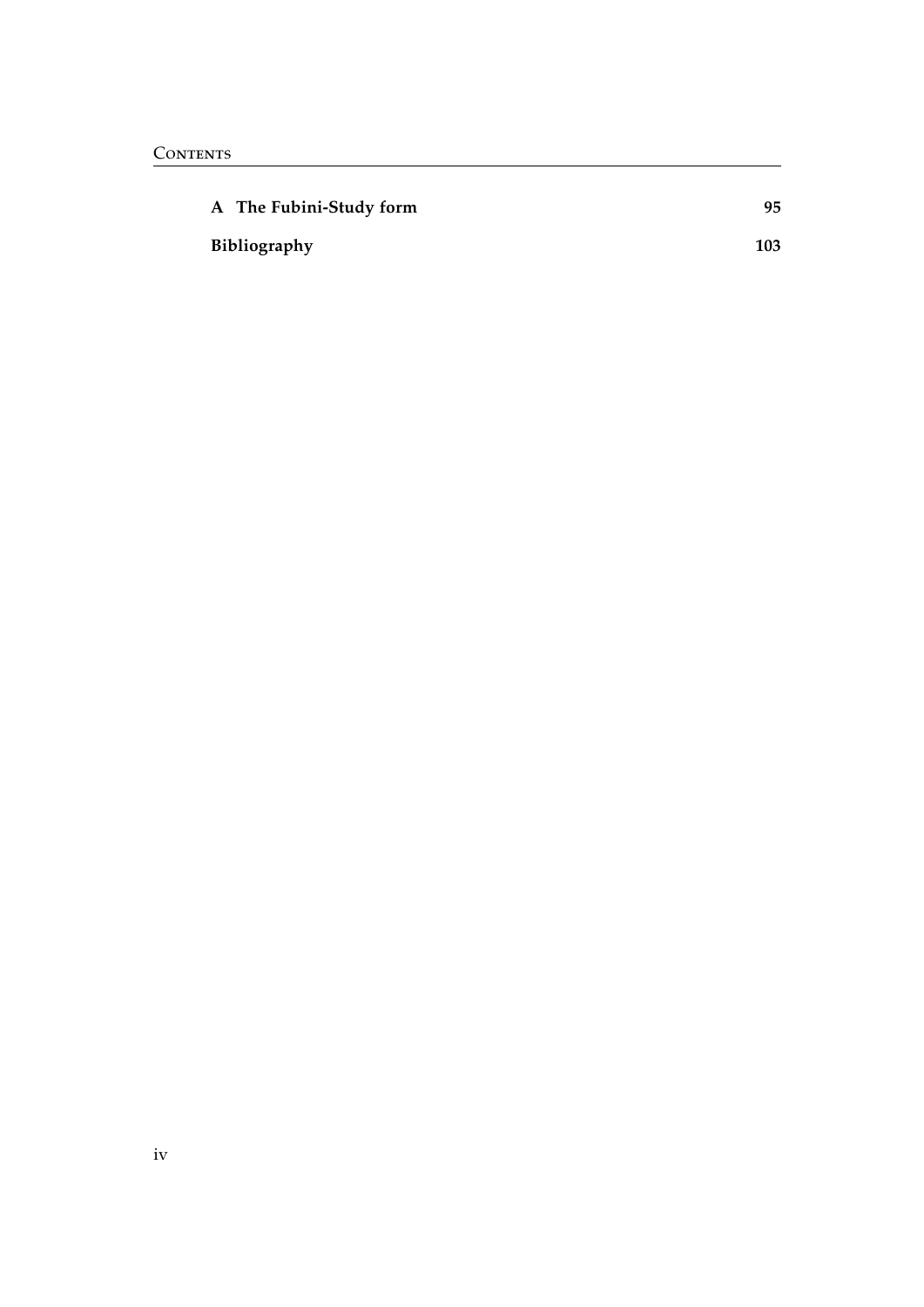# <span id="page-6-0"></span>Introduction

Symplectic geometry originates from classical mechanics, where it was developed as a convenient tool to describe physical systems efficiently. Since then, it has become a mathematical subject of its own through the work of many important mathematicians like Arnold, Gromov, Weinstein or Floer to name a few. In very general terms, symplectic geometry is the study of symplectic manifolds, which are manifolds equipped with a closed, nondegenerate two-form, generally denoted *ω*. One of the first consequences of this structure is that every symplectic manifold *M* must be even-dimensional. One can then see that there are submanifolds of *M* on which  $\omega$  vanishes. These submanifolds have dimension at most half the dimension of *M*. A submanifold of maximal dimension on which *ω* vanishes is called a Lagrangian submanifold. Lagrangian submanifolds are extremely useful in symplectic geometry and can often give useful information about the manifold that contains them and the dynamics on it. Weinstein proved that every Lagrangian submanifold *L* has a neighborhood that is diffeomorphic to a neighborhood of the zero section in *T* <sup>∗</sup>*L* in such a way that this diffeomorphism respects the symplectic structure on *M* and the natural symplectic structure that exists on every cotangent bundle.

In this thesis, we will look specifically at symplectic toric manifolds, which are symplectic manifolds on which there is a Lie group action by the torus **T***<sup>n</sup>* that behaves nicely with respect to the symplectic structure. Some of the Lagrangian submanifolds of symplectic toric manifolds are preserved by subgroups of the torus **T***<sup>n</sup>* , which we can view as some kind of symmetry of the Lagrangian submanifolds. These submanifolds are called toric Lagrangians and will be the main subject of the last two chapters of this thesis. We will first present a proof of the equivariant version of Weinstein's theorem and then use it to view toric Lagrangians inside a cotangent bundle and investigate what kind of small deformation are possible for toric Lagrangians in this setting.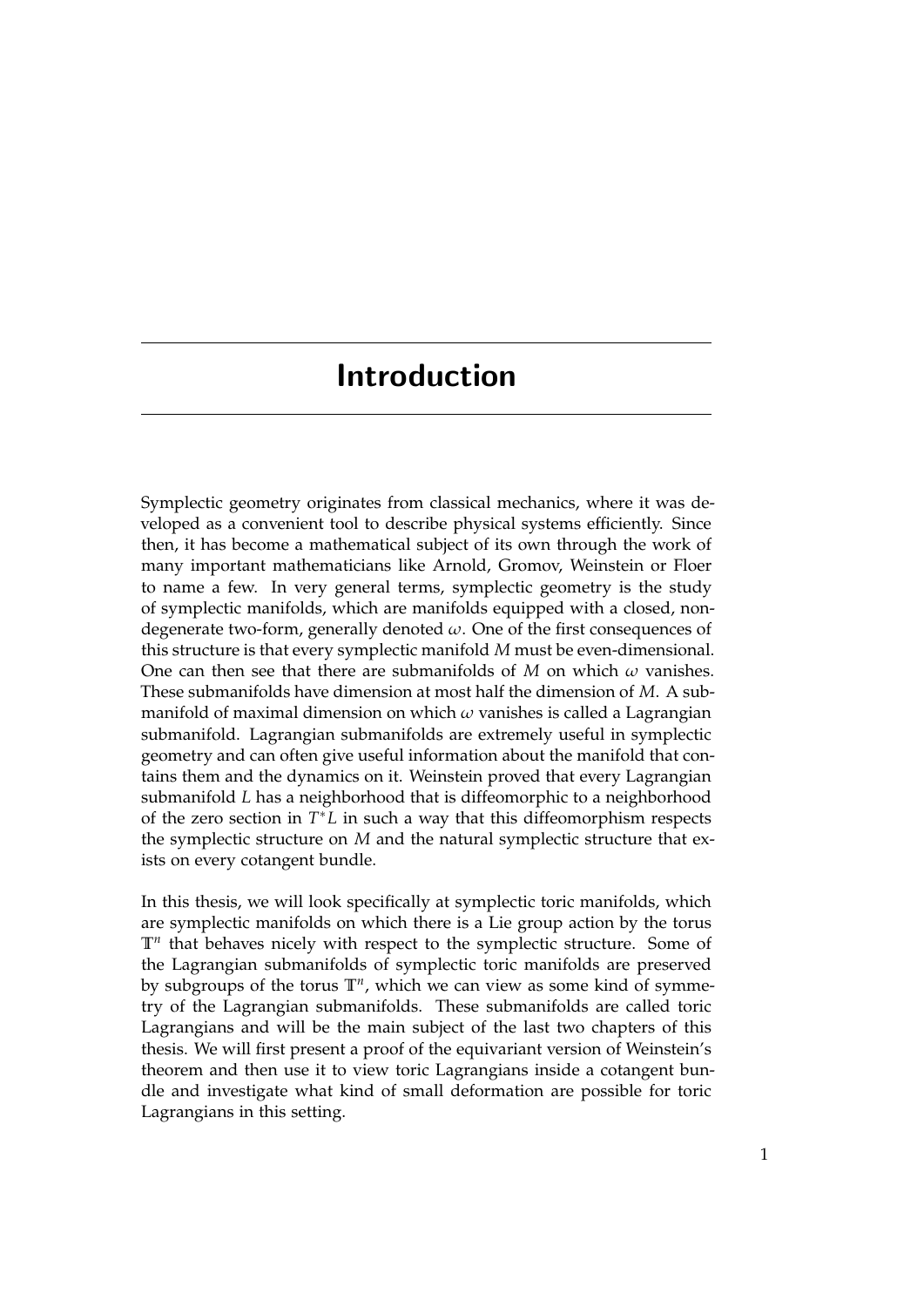We present how this thesis is organized here. Chapter [1](#page-10-0) is a basic introduction to symplectic geometry, where we define symplectic manifolds and Lagrangian submanifolds precisely and give examples. We also prove some foundational results of symplectic geometry, finishing with the proof of Weinstein's tubular neighborhood theorem [1.53,](#page-37-0) which we will use in later chapters to study toric Lagrangians.

Chapter [2](#page-38-0) is a short introduction to the notions from complex geometry that are needed in the context of symplectic geometry.

Chapter [3](#page-58-0) is about Hamiltonian *G*-spaces, i.e. symplectic manifolds with a Lie group action on them. We give some important properties of Hamiltonian *G*-spaces and define the moment map of such a space. In the second part of this chapter, we prove the Marsden-Meyer-Weinstein theorem [3.10,](#page-63-0) which gives conditions for the orbit space of a Hamiltonian *G*-space to still be a symplectic manifold. The first three chapters mostly follow Cannas' presentation in [\[5\]](#page-108-1), with some additions from [\[13\]](#page-109-0) and are an exposition of basic results from symplectic geometry. We try to make this introduction to symplectic geometry as self-contained as possible by providing most of the proofs in detail.

In Chapter [4,](#page-68-0) we construct an explicit example of toric Lagrangian and look at some of its properties.

Chapter [5](#page-80-0) gives a precise definition of toric Lagrangians and present a very detailed proof of the equivariant version of Weinstein's tubular neighborhood theorem. We finish this work by proving that toric Lagrangians close enough to the zero section in a Weinstein neighborhood are images of invariant one-forms and by making some steps towards the proof of the converse statement.

This thesis assumes the reader to be familiar with standard differential topology and geometry, although we give a proof of some important result. Familiarity with some Lie theory is also useful. This text should be accessible to any pure mathematics student at the end of their undergraduate studies. We assume every manifold to be smooth, Hausdorff and second countable and every map to be smooth unless otherwise specified. Manifolds are usually denoted by *M*, their dimension by *n* and points in a manifold by *p* or *x*. For a smooth map  $\varphi$  from a manifold  $M_1$  to a manifold  $M_2$ , we denote the derivative at  $x \in M_1$  by

$$
D\varphi(x): T_xM_1 \to T_{\varphi(x)}M_2.
$$

The algebra of *k*-forms on a manifold *M* is denoted by  $\Omega^k(M)$ , and the exterior derivative of a function  $f \in C^{\infty}(M)$  is denoted by  $df$ . The notation conventions used are mostly the same as in [\[14\]](#page-109-1), while trying to follow [\[5\]](#page-108-1)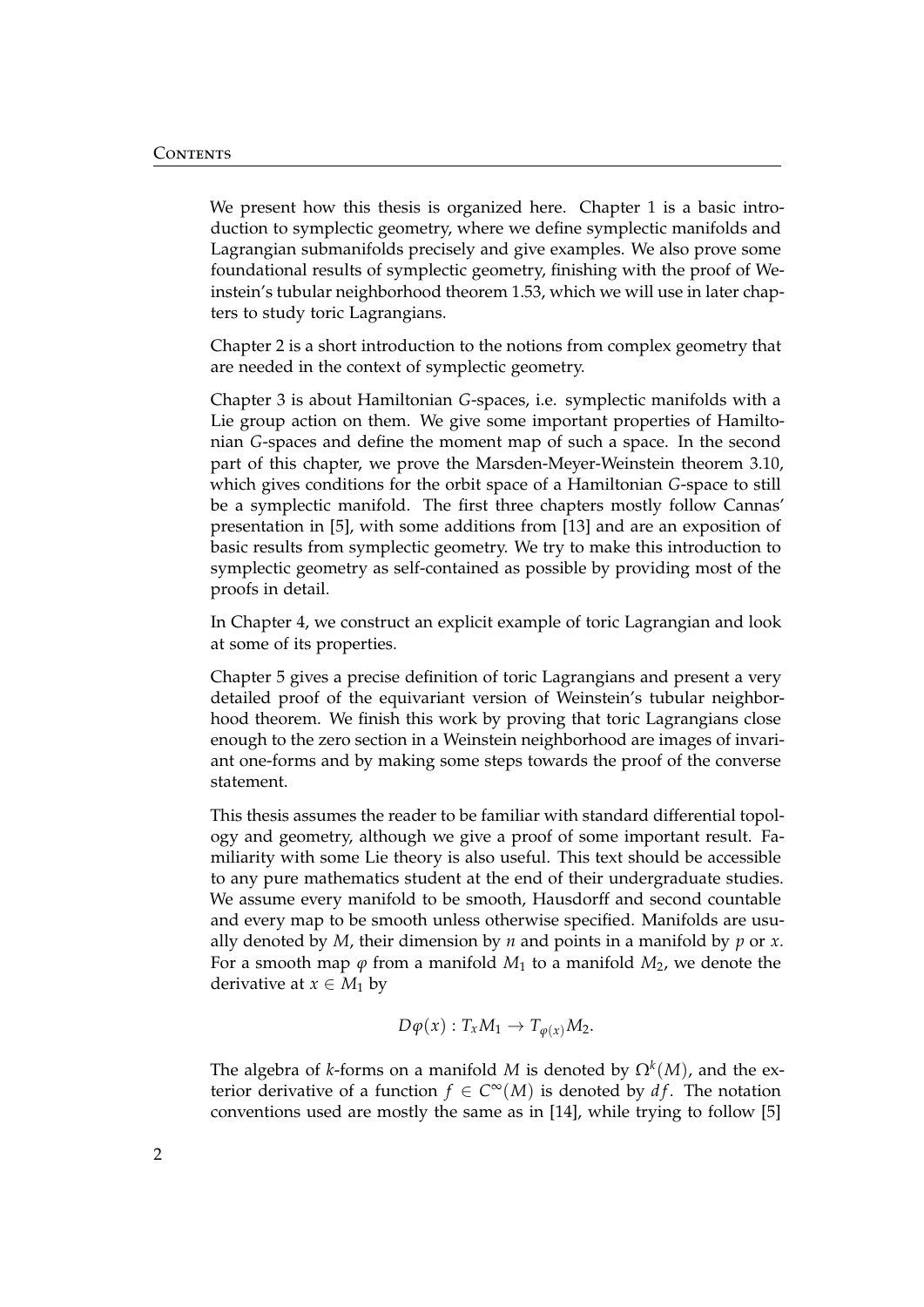as well where it is possible.

I am very grateful to my advisor Professor Ana Cannas da Silva for introducing me to the world of toric Lagrangians by proposing such an interesting thesis topic and for patiently answering my many questions and making time to help me write this thesis.

Many thanks to Jasmine de Riedmatten for spotting many typos in this text.

The LATEX template used for this thesis is provided by the CADMO at ETH.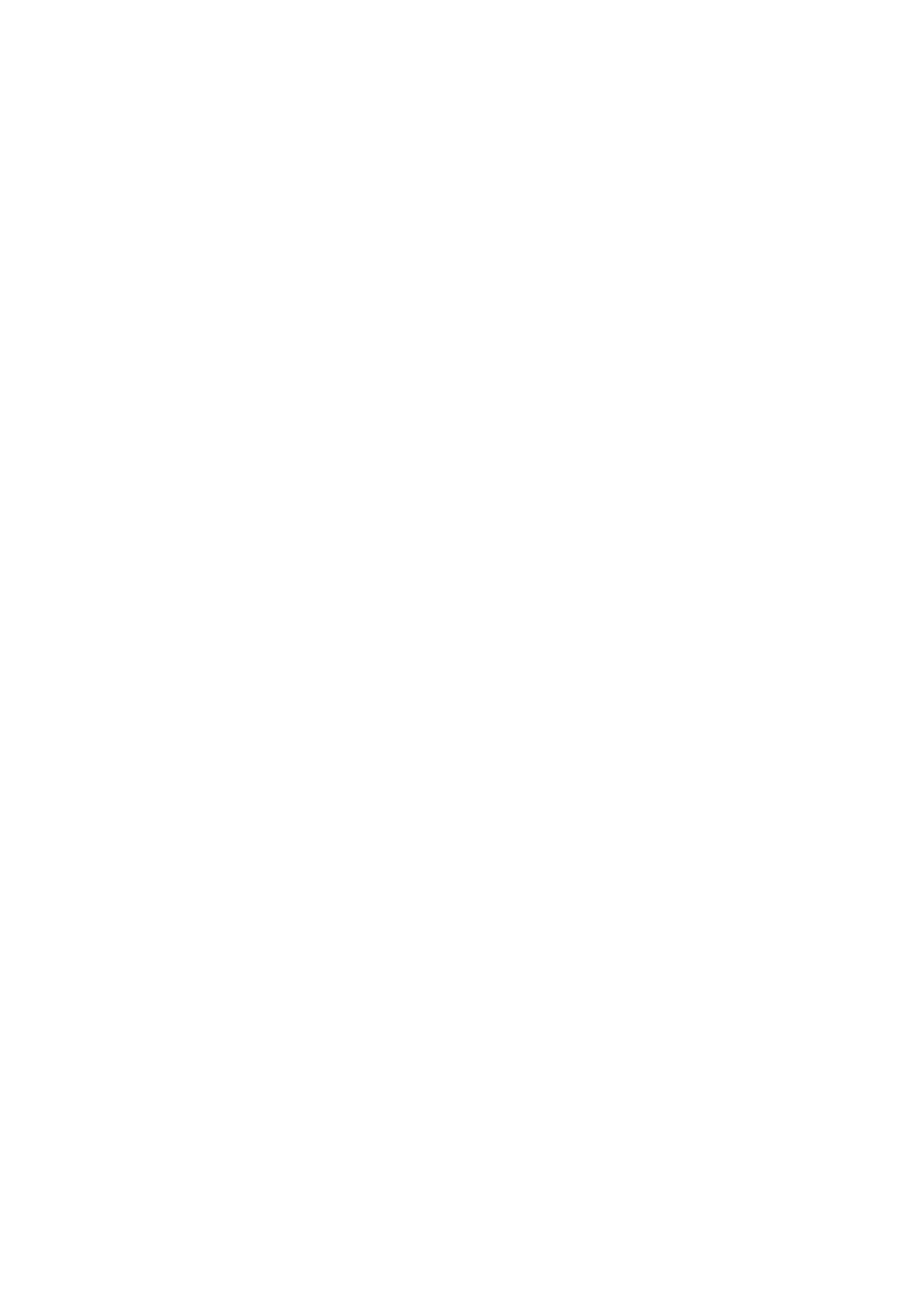### Chapter 1

# <span id="page-10-0"></span>Symplectic vector spaces and manifolds

Symplectic geometry studies the properties of a special kind of manifolds, the so-called symplectic manifolds. A symplectic manifold is a manifold equipped with a non-degenerate two-form. This additional structure gives rise to an incredibly rich theory and to a variety of different topics. The aim of the first three chapters of this text is to define some basic notions and prove some important results that will allow us to investigate toric Lagrangians and some of their properties. Most of the time, we will denote a manifold by *M*, and the non-degenerate two-form that make it a symplectic manifold by  $\omega$ . For a point p in M, we have that  $\omega_p : T_pM \times T_pM \to \mathbb{R}$  is a non-degenerate skew-symmetric bilinear map. For this reason, studying bilinear maps with such properties is a good way to introduce the topic of symplectic geometry. The first section of this chapter introduces basic notions of symplectic linear algebra. We introduce symplectic manifolds in the second section and state and prove Weinstein's tubular neighborhood theorem in the third section. Unless otherwise specified, this chapter follows Cannas' lecture notes on symplectic geometry [\[5\]](#page-108-1), more specifically lectures 1 to 3, 8 and 9.

## <span id="page-10-1"></span>1.1 Symplectic linear algebra

**Definition 1.1.** Let *V* be a real vector space of dimension *n*. A bilinear map  $\Omega: V \times V \to \mathbb{R}$  is called *skew-symmetric* if for every *u* and *v* in *V*, we have  $\Omega(u,v) = -\Omega(v,u).$ 

Any vector space *V* equipped with a skew-symmetric bilinear map  $\Omega$  admits a basis that has useful properties with respect to  $\Omega$ , as the next theorem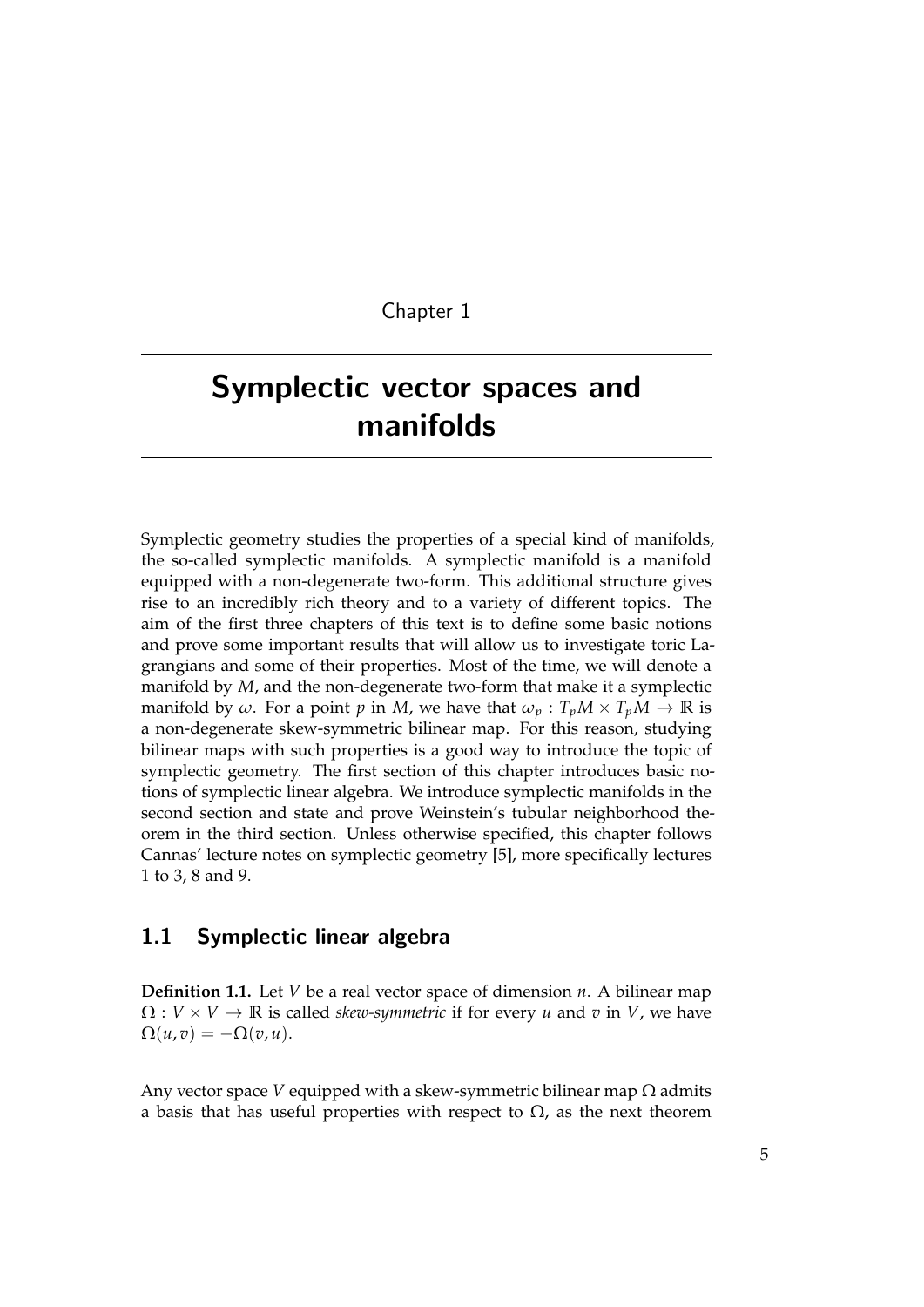shows. This basis is typically not unique, although it is sometimes referred to as a canonical basis in the context of symplectic geometry.

**Theorem 1.2.** *Let V be an n-dimensional real vector space, and* Ω *a skew-symmetric bilinear map on V. Then there exists a basis u*1, . . . , *u<sup>k</sup>* ,*e*1, . . . ,*em*, *f*1, . . . , *f<sup>m</sup> such that:*

$$
\Omega(u_i, v) = 0 \quad \forall i, \forall v \in V
$$
  
\n
$$
\Omega(e_i, e_j) = 0 = \Omega(f_i, f_j) \quad \forall i, j
$$
  
\n
$$
\Omega(e_i, f_j) = \delta_{ij} \quad \forall i, j
$$

We follow the proof of theorem 1.1 in [\[5\]](#page-108-1).

*Proof.* The method of this proof is similar to the Gram-Schmidt algorithm, except that we have a skew-symmetric map instead of a scalar product. Let

$$
U := \{ u \in V \mid \Omega(u, v) = 0, \,\forall v \in V \}.
$$

Choose a basis  $u_1, ..., u_k$  of *U* and let *W* be a complement to *U* in *V* so that we have  $U \oplus W = V$ . Take  $0 \neq e_1 \in W$ . Then since  $e_1$  is not in *U*, there exists *f*<sub>1</sub> ∈ *W* such that  $\Omega(e_1, f_1) \neq 0$ . Using the bilinearity of  $\Omega$ , we can assume without loss of generality that  $\Omega(e_1, f_1) = 1$ .

We now define  $W_1$  to be the span of  $e_1$  and  $f_1$  and set

$$
W_1^{\Omega} := \{ w \in W \big| \Omega(w,v) = 0, \forall v \in W_1 \}.
$$

We claim that  $W_1 \cap W_1^{\Omega} = \{0\}$ . Let  $v = ae_1 + bf_1 \in W_1 \cap W_1^{\Omega}$ . We have

$$
0 = \Omega(v, e_1) = a
$$
  

$$
0 = \Omega(v, f_1) = -b
$$

This shows that  $v = 0$ .

Furthermore, we have that  $W_1 + W_1^{\Omega} = W$ . Indeed, for *v* in *W*, let us write  $c := \Omega(v, e_1)$  and  $d := \Omega(v, f_1)$ . Then, *v* can be decomposed as

$$
v = \underbrace{-cf_1 + de_1}_{\in W_1} + \underbrace{v + cf_1 - de_1}_{\in W_1^{\Omega}}.
$$

We thus have that  $W_1 \oplus W_1^{\Omega} = W$ .

We can now repeat this process: take  $e_2$  in  $W_1^{\Omega}$  a non-zero vector, and find *f*<sub>2</sub> such that  $\Omega(e_2, f_2) = 1$ . Define *W*<sub>2</sub> to be the span of  $e_2$  and  $f_2$  and carry on in the same way. Since *V* has finite dimension, this process must stop eventually with the decomposition

$$
V = U \oplus W_1 \oplus W_m
$$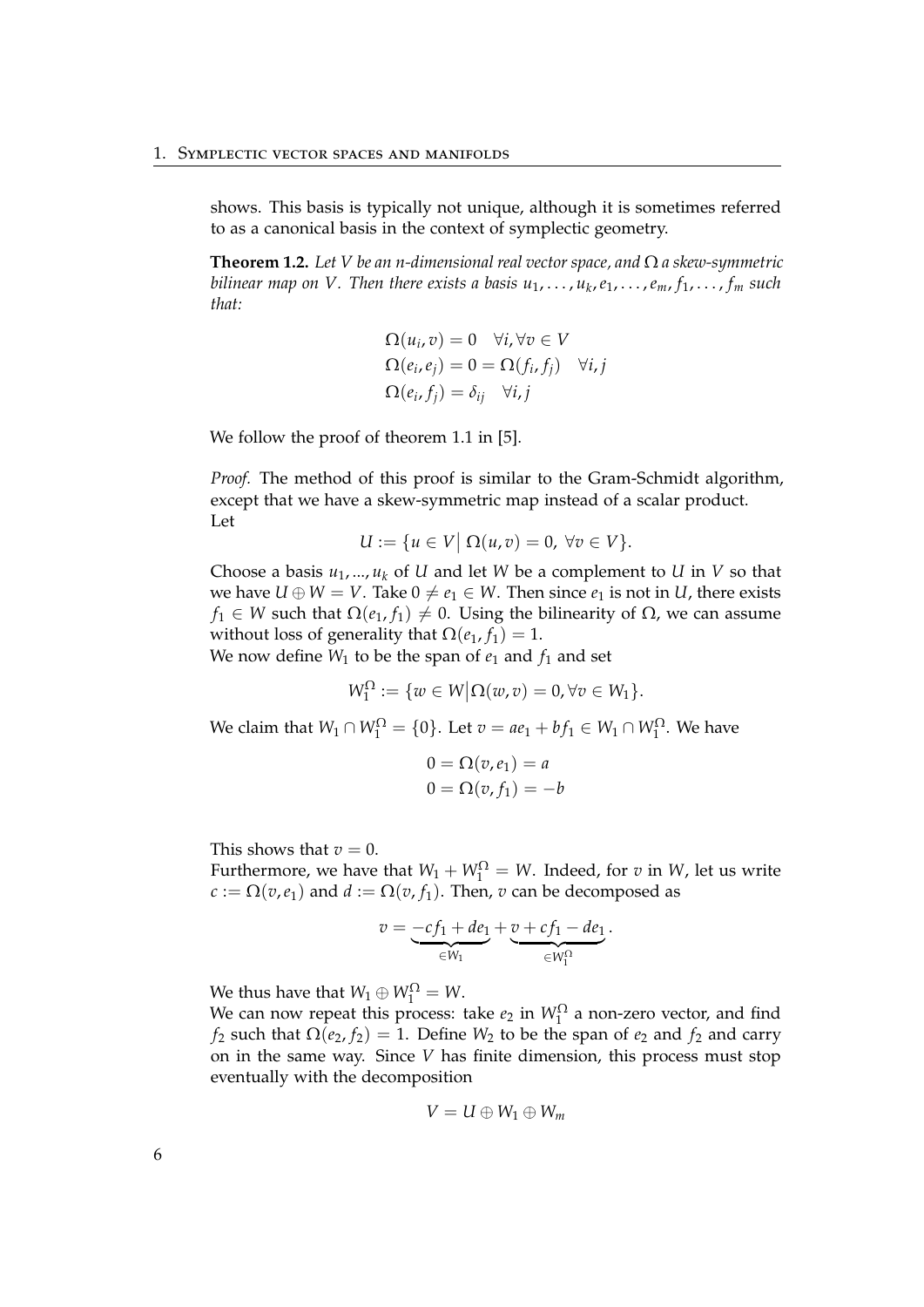and the basis *u*1, ..., *u<sup>k</sup>* ,*e*1, ...,*em*, *f*1, ..., *f<sup>m</sup>* which has the desired properties.  $\blacksquare$ 

*Remark* 1.3*.* The dimension of the null-space *U* does not depend on the choice of basis and thus is an invariant of the pair  $(V,\Omega)$ . We then have  $dimV = k + 2m$ , which shows that *m* is also an invariant of  $(V, \Omega)$ . The number *m* corresponds to half the rank of  $Ω$ .

Apart from being skew-symmetric, a symplectic linear map is also nondegenerate, which means that the subspace *U* defined in the previous proof is zero. The next definition allows us to write *U* as the kernel of linear map.

**Definition 1.4.** Let *V* be an *n*-dimensional real vector space and let  $\Omega$ :  $V \times V \to \mathbb{R}$  be a bilinear map. We define the map  $\widetilde{\Omega}: \overline{V} \to V^*$  given by  $\Omega(u)(v) = \Omega(u,v)$ . The subspace *U* from the above theorem then corresponds to the kernel of  $\Omega$ .

We may now define a symplectic vector space.

**Definition 1.5.** Let *V* be an *n*-dimensional real vector space and let  $\Omega$  be a skew-symmetric bilinear map on *V*. Ω is called *symplectic* or *non-degenerate* if  $\Omega$  is bijective, or equivalently if  $U = \{0\}$ .  $\Omega$  is then called a *linear symplectic structure* on *V*, and the pair  $(V, \Omega)$  is called a *symplectic vector space*.

*Remark* 1.6. Since  $\Omega$  is bijective, the subspace *U* has dimension zero, which implies that  $dimV = n = 2m$  is even. Hence, every symplectic vector space is even-dimensional.

Linear subspaces of a symplectic linear subspace may behave in a few different ways with respect to the linear symplectic structure  $\Omega$ . We use the following two definitions to distinguish between those different kind of linear subspaces. The so-called Lagrangian subspaces will be of particular interest ot us, and more generally are a fundamental concept in many areas of symplectic geometry.

**Definition 1.7.** Let  $(V, \Omega)$  be a symplectic vector space, and let  $W \subset V$  be a linear subspace. We define the *symplectic complement* of *W* to be:

$$
W^{\Omega} := \{ v \in V \mid \Omega(v, w) = 0, \ \forall w \in W \}.
$$

**Definition 1.8.** Let  $W \subseteq (V, \Omega)$  be a linear subspace in a symplectic vector space. We say that

- *W* is *symplectic* if  $\Omega|_W$  is non-degenerate.
- *W* is *isotropic* if  $W \subseteq W^{\Omega}$ .
- *W* is *coisotropic* if  $W^{\Omega} \subset W$ .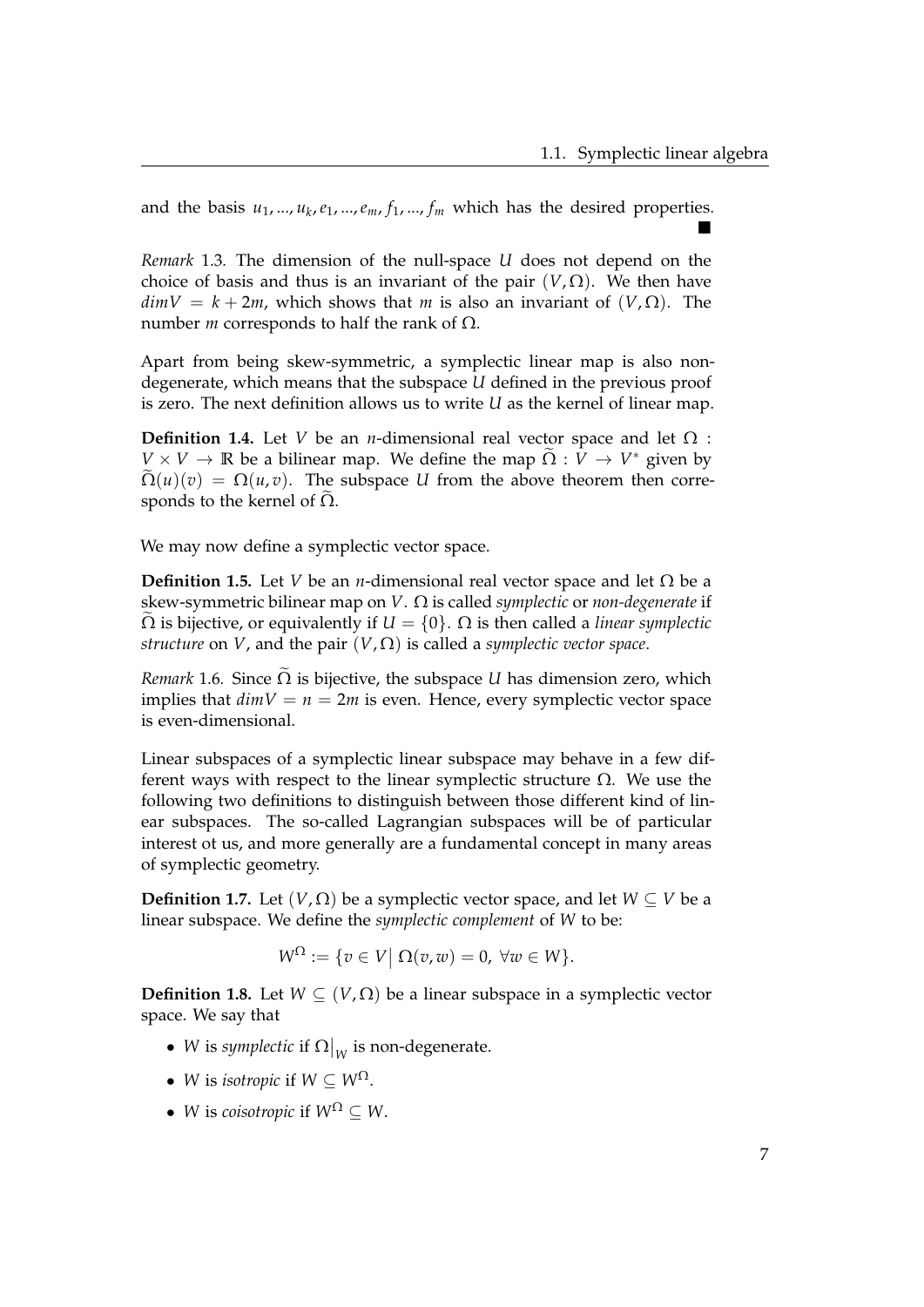• *W* is *Lagrangian* if  $W = W^{\Omega}$ .

We now take a look at how the dimension of a subspace  $W \subset (V, \Omega)$  relate to the dimension of its symplectic complement, and use this to prove that the dimension of Lagrangian subspaces is always half the dimension of *V*. The next two results are summed up as lemma 2.1.1 in [\[13\]](#page-109-0).

<span id="page-13-0"></span>**Lemma 1.9.** *Let*  $(V, \Omega)$  *be a symplectic vector space and let*  $W \subset V$  *be a linear subspace. Then dimW* +  $dimW^{\Omega} = dimV$ .

*Proof.* Let us look at the map  $\widetilde{\Omega}_W : V \to W^*$  given by  $v \mapsto \Omega(v, \cdot)|_{W_{\widetilde{\mathcal{C}}}}$  The kernel of  $\widetilde{\Omega}_W$  is clearly  $W^{\Omega}$ . Moreover, since  $\Omega$  is non-degenerate,  $\widetilde{\Omega}_W$  is surjective, and hence the image of  $\widetilde{\Omega}_W$  is the whole of  $W^*$ . This yields

$$
dim(V) = dim(W^{\Omega}) + dim(W^*) = dim(W^{\Omega}) + dim(W).
$$

 $\blacksquare$ 

<span id="page-13-1"></span>**Lemma 1.10.** *A linear subspace W of*  $(V, \Omega)$  *is Lagrangian if and only if W is isotropic and dim*(*W*) =  $\frac{1}{2}$ *dim*(*V*).

*Proof.* Assume that *W* is isotropic and and that its dimension is half the dimension of *V*. Then we have  $W \subseteq W^{\Omega}$  by definition of an isotropic subspace and by lemma [1.9](#page-13-0)

$$
dim(W^{\Omega}) = dim(V) - dim(W) = \frac{1}{2} dim(V) = dim(W),
$$

which implies that  $W = W^{\Omega}$ , and thus that *W* is Lagrangian. Conversely, assume that *W* is Lagrangian. Then, it is immediate that *W* is isotropic, and using lemma [1.9](#page-13-0) again, we have that

 $dim(W^{\Omega}) + dim(W) = 2 dim(W) = dim(V)$ ,

and hence  $dim(W) = \frac{1}{2} dim(V)$ .

Just as we require maps between groups to respect the group structure by defining group homomorphisms, it makes sense to require a linear map between two symplectic vector spaces to respect the symplectic linear structures.

**Definition 1.11.** Let  $(V_1, \Omega_1)$  and  $(V_2, \Omega_2)$  be two symplectic vector spaces. A *symplectomorphism*  $\varphi : V_1 \to V_2$  is a linear isomorphism that respects the symplectic structure, i.e. such that  $\varphi^* \Omega_2 = \Omega_1$ , where  $\varphi^* \Omega_2(v,w) =$  $\Omega_2(\varphi(v), \varphi(w))$ . We then say that the vector spaces  $V_1$  and  $V_2$  are *symplectomorphic*.

|   | ۰      |   |         |   |
|---|--------|---|---------|---|
|   |        |   | I       |   |
|   | ٠<br>٧ |   |         |   |
|   |        |   | ł<br>۰. | I |
| × |        | ٧ |         |   |
|   |        |   |         |   |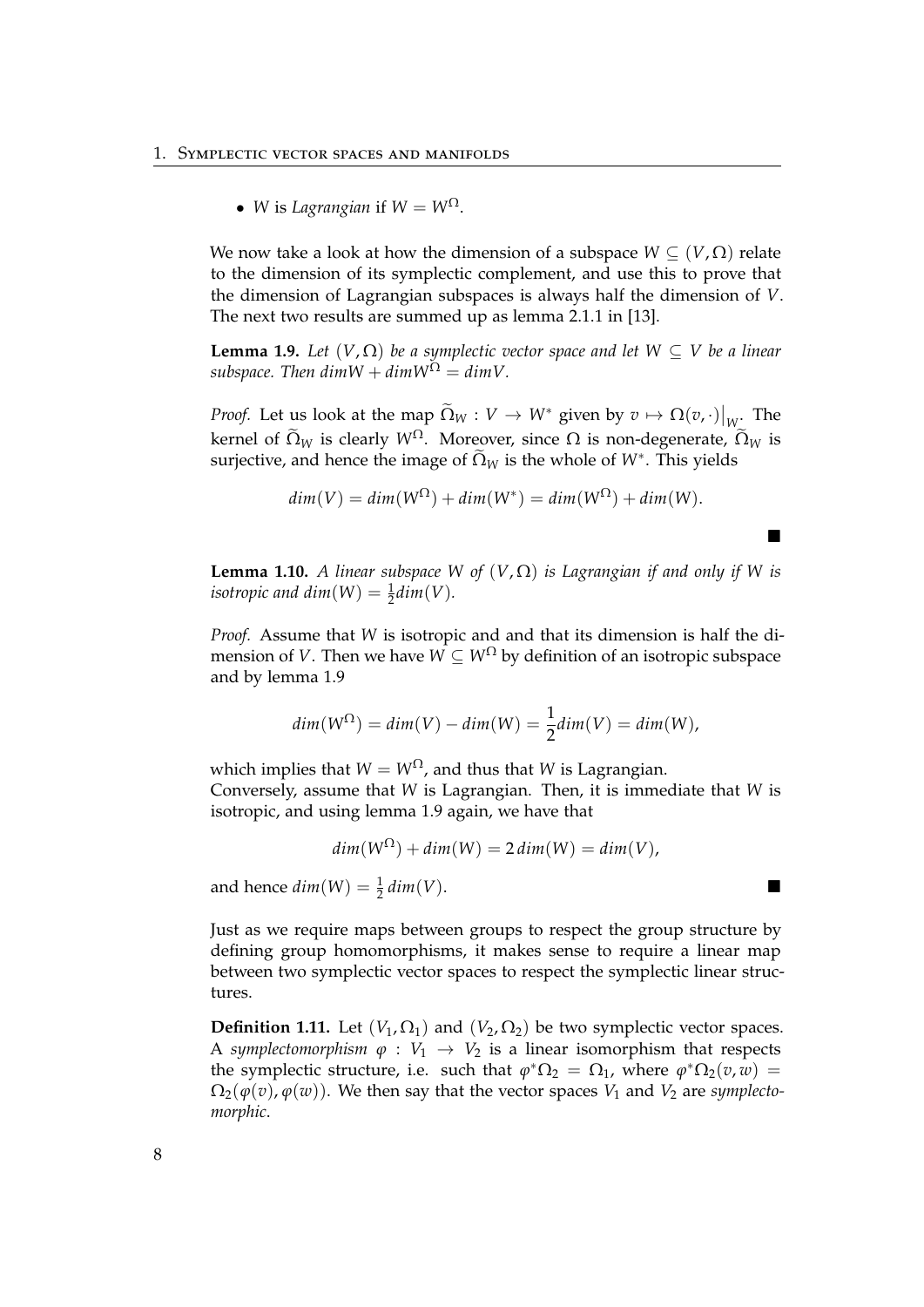We finish this section with results about Lagrangian subspaces that we will need in order to prove Weinstein's tubular neighborhood theorem [1.53,](#page-37-0) a result that will be central in constructing the objects we want to study in Chapter [5.](#page-80-0) We follow the proofs given in Cannas' lecture notes [\[5\]](#page-108-1) in propositions 8.2, 8.3 and section 9.1.

<span id="page-14-0"></span>**Proposition 1.12.** *Let* (*V*, Ω) *be a* 2*n-dimensional symplectic vector space. Let U* be a Lagrangian subspace of  $(V,\Omega)$ , and let W be any complement of U, not *necessarily Lagrangian. Then, from W we can canonically construct a Lagrangian complement to U.*

*Proof.* Since  $\Omega$  is non-degenerate, we have a non-degenerate pairing  $U \times$  $W \stackrel{\Omega'}{\rightarrow} \mathbb{R}$ . This implies that the map  $\widetilde{\Omega}' : U \rightarrow W^*$  given by  $\widetilde{\Omega}'(u)(w) =$  $\tilde{\Omega}'(u, w)$  is bijective. We want to find a Lagrangian complement to *U* of the form

$$
W' = \{w + Aw | w \in W\},\
$$

where  $A: W \to U$  is a linear map. To make  $W'$  a Lagrangian subspace, one must have for every  $w_1$ ,  $w_2$  in *W*:

$$
0 = \Omega(w_1 + Aw_1, w_2 + Aw_2)
$$
  
=  $\Omega(w_1, w_2) + \Omega(w_1, Aw_2) + \Omega(Aw_1, w_2) + \Omega(Aw_1, Aw_2)$   
=  $\Omega(w_1, w_2) + \Omega(w_1, Aw_2) + \Omega(Aw_1, w_2).$ 

The term  $\Omega(Aw_1, Aw_2)$  vanishes because *A* has image in *U*, and *U* is a Lagrangian subspace. Rewriting the equation above, we get

$$
\Omega(w_1, w_2) = \Omega(Aw_2, w_1) - \Omega(Aw_1, w_2)
$$
  
=  $\tilde{\Omega}'(Aw_2)(w_1) - \tilde{\Omega}'(Aw_1)(w_2)$   
=  $A'(w_2)(w_1) - A'(w_1)(w_2),$ 

where we set  $A' := \widetilde{\Omega}' \circ A : W \to W^*$ . The canonical choice for  $A'$  is to put  $A'(w) = -\frac{1}{2}\Omega(w, \cdot)$ . We then find that  $A = (\tilde{\Omega}')^{-1} \circ A'$ .

We show that W' is indeed a Lagrangian complement of *U*. Since W is isotropic by construction, it is enough to show that  $dim(W') = \frac{1}{2}dim(V)$  by lemma [1.10.](#page-13-1) Let  $w \in W$ . Assume that  $w + Aw \in U$ . This implies that  $w \in U$ , but since *U* and *W* are complementary, one must have  $w = 0$  and hence  $w + Aw = 0$ . This shows that  $U \cap W' = \{0\}$ . Furthermore, since we can write any  $v$  in  $V$  as a sum  $u + w$  with  $u$  in  $U$  and  $w$  and  $W$ , we have:

$$
v = u + w = \underbrace{u - Aw}_{\in U} + \underbrace{w + Aw}_{\in W'}
$$

and hence  $V = U \oplus W'$ . Finally, since  $dim(W') = dim(V) - dim(U)$ 1  $\frac{1}{2}$ *dim*(*V*), *W'* is indeed a Lagrangian subset of *V*. This concludes the proof.  $\blacksquare$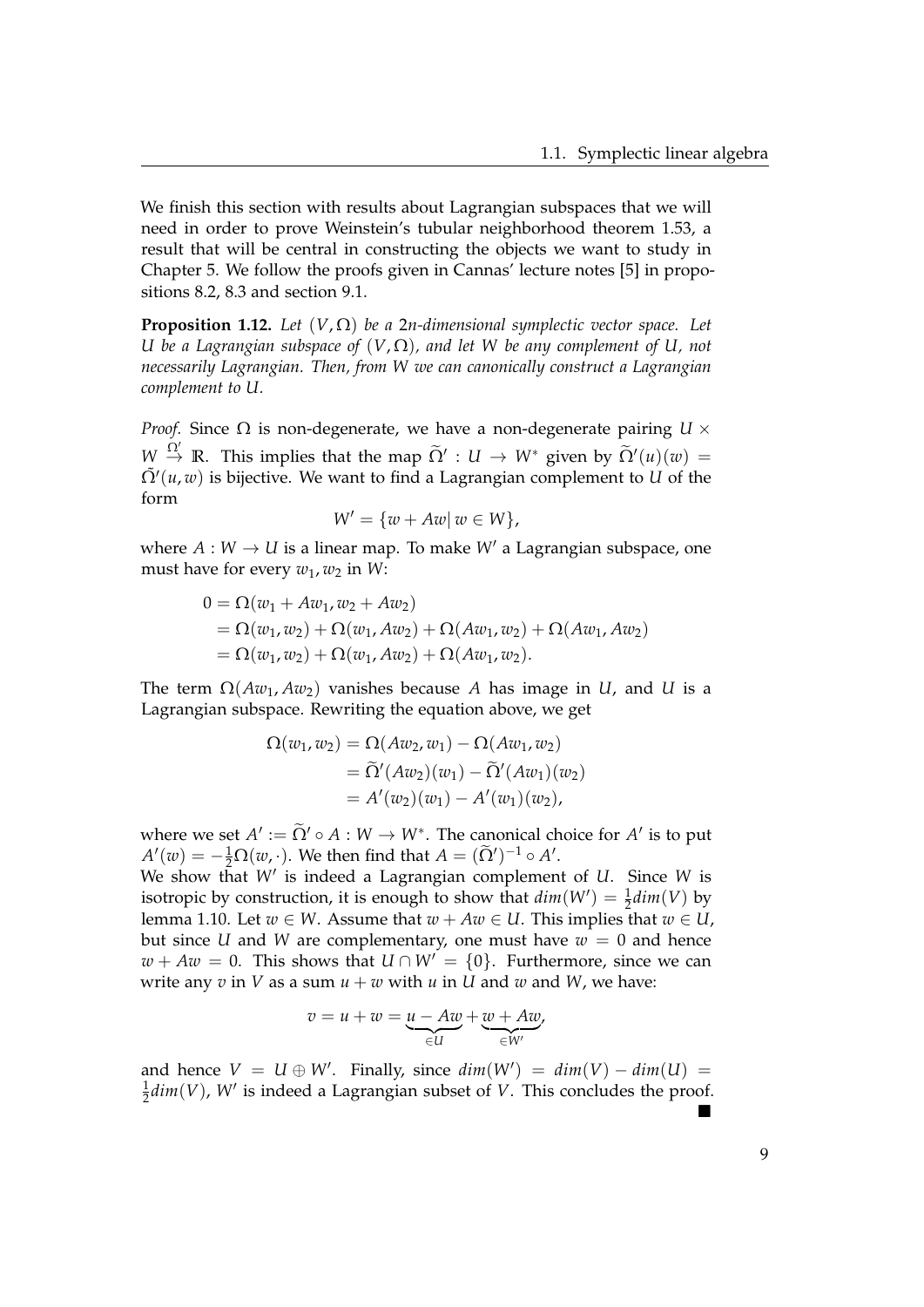The next proposition is the linear analogue of Weinstein's Lagrangian neighborhood theorem, which we will prove in this chapter as theorem [1.52.](#page-36-0)

**Proposition 1.13.** Let V be a 2*n*-dimensional vector space and  $\Omega_0$ ,  $\Omega_1$  two linear *symplectic structures on it. Let U be a Lagrangian subspace of V for both*  $\Omega_0$  *and* Ω1*, and let W be an arbitrary complement to U. Then, from W we can canonically*  $f$  *construct a linear isomorphism L* :  $V \stackrel{\simeq}{\to} V$  *such that*  $L|_U = id_U$  *and*  $L^*\Omega_1 = \Omega_0$ *.* 

*Proof.* Using proposition [1.12](#page-14-0) above, we canonically obtain a complement *W*<sup>0</sup> to *U* which is Lagrangian with respect to  $\Omega$ <sup>0</sup> and a complement *W*<sup>1</sup> to *U*, which is Lagrangian with respect to  $\Omega_1$ . Then, as in the proof of proposition [1.12,](#page-14-0) for  $j = 0, 1$ , we obtain an isomorphism  $\widetilde{\Omega}_j' : W_j \to U^*$  from the nondegeneracy of the paring  $\Omega_j : W_j \times U \to \mathbb{R}$ . Consider the diagram

$$
W_0 \xrightarrow{\widetilde{\Omega}'_0} U^*
$$
  
\n
$$
\downarrow B \qquad \qquad \downarrow id
$$
  
\n
$$
W_1 \xrightarrow{\widetilde{\Omega}'_1} U^*
$$

where the linear isomorphism *B* makes the diagram commute, i.e  $\Omega_0(w_0, u) =$  $\Omega_1(Bw_0, u)$  for every  $w_0$  in  $W_0$  and every *u* in *U*. We can now extend *B* to the whole space *V* by setting it to be the identity on *U*:

$$
L := id_U \oplus B : U \oplus W_0 \to U \oplus W_1.
$$

It is clear that *L* is an isomorphism, and that it is the identity on *U*. To conclude the proof, we compute:

$$
(L^*\Omega_1)(u \oplus w_0, u' \oplus w'_0) = \Omega_1(u \oplus Bw_0, u' \oplus Bw'_0)
$$
  
=  $\Omega_1(u, Bw'_0) + \Omega_1(Bw_0, u')$   
=  $\Omega_0(u, w'_0) + \Omega_0(w_0, u')$   
=  $\Omega_0(u \oplus w_0, u' \oplus w'_0).$ 

This shows that  $L^* \Omega_1 = \Omega_0$  and hence finishes the proof.

The last result of this section shows that there is a canonical identification between the quotient *V*/*U* of a symplectic vector space by a Lagrangian subspace and the dual space *U*<sup>∗</sup> .

<span id="page-15-0"></span>**Lemma 1.14.** *Let* (*V*, Ω) *be a symplectic vector space and let U be a Lagrangian*  $s$ ubspace. Then there is a canonical non-degenerate bilinear pairing  $\Omega^{\prime}:V/U\times V$  $U \rightarrow \mathbb{R}$ *.*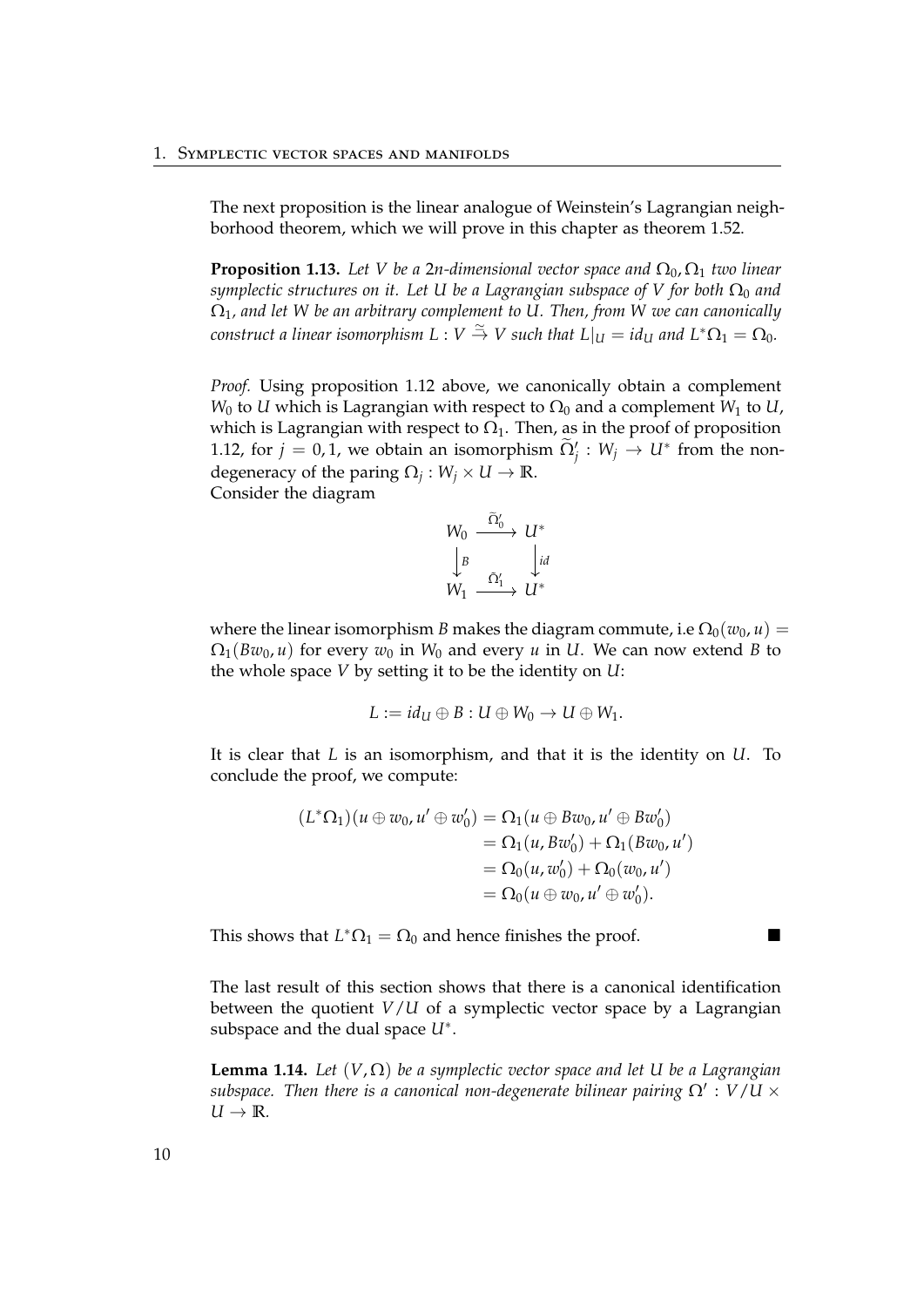*Proof.* Let us define  $\Omega'([v], u) := \Omega(v, u)$ , where  $[v]$  denotes the equivalence class of *v* in the quotient  $V/U$ , and  $u \in U$ . This is well-defined, since replacing *v* with  $v + u'$  for an arbitrary  $u'$  in *U* yields

$$
\Omega(v+u',u)=\Omega(v,u)+\underbrace{\Omega(u',u)}_{=0}=\Omega(v,u),
$$

because U is Lagrangian. We now prove that  $\Omega'$  is non-degenerate. Assume for a contradiction that there is  $[v] \in V/U$  such that  $\Omega'([v],u) = 0$  for every *u* in *U*. This would imply that  $\Omega(v, u) = 0$  for every  $u \in U$ , which contradicts  $Ω$  being non-degenerate. Similarly, assuming that there is a  $u ∈ U$ such that  $Ω'(\cdot, u)$  always vanishes would imply that  $Ω(\cdot, u)$  always vanishes, which is a contradiction. This completes the proof.

<span id="page-16-2"></span>*Remark* 1.15*.* Lemma [1.14](#page-15-0) implies that we have an isomorphism  $\widetilde{\Omega}' : V/U \to W$ *U*<sup>∗</sup> induced by  $\Omega'$  as  $\widetilde{\Omega}'([v])(u) = \Omega'([v], u)$ . Since the whole construction is canonical, *U*/*V* and *U*<sup>∗</sup> are canonically identified.

## <span id="page-16-0"></span>1.2 Symplectic manifolds

Now that the prerequisites from symplectic linear algebra have been covered, we have all that we need to look at symplectic manifolds. In this section, we define symplectic manifolds and prove some important results that are some of the cornerstones of symplectic geometry. Throughout this section, unless otherwise specified, we will consider smooth and connected manifolds.

**Definition 1.16.** Let *M* be a manifold. A *symplectic structure* or *symplectic form* on  $M$  is a differential 2-form  $\omega \in \Omega^2(M)$  with the following properties:

- $\omega$  is closed:  $d\omega = 0$ , where *d* is the de Rham exterior derivative.
- $\omega$  is non-degenerate, i.e.  $(T_pM, \omega_p)$  is a symplectic vector space for every *p* in *M*.

We call the pair  $(M, \omega)$  a *symplectic manifold*.

*Remark* 1.17. Since every  $(T_pM, \omega_p)$  is a symplectic vector space, the tangent spaces all have even dimension, and so *M* also has even dimension. Thus, every symplectic manifold has even dimension.

Let us go over some basic examples of symplectic manifolds.

<span id="page-16-1"></span>**Example 1.18.** Consider the space  $\mathbb{R}^{2n}$  with coordinates  $x_1, \ldots, x_n, y_1, \ldots, y_n$ . We define the 2-form  $\omega_0 = \sum_{j=1}^n dx_j \wedge dy_j$ . It is clear from the definition that  $\omega_0$  is closed and non-degenerate, and hence is a symplectic structure on  $\mathbb{R}^{2n}$ , which we call the *standard symplectic structure* on **R**2*<sup>n</sup>* .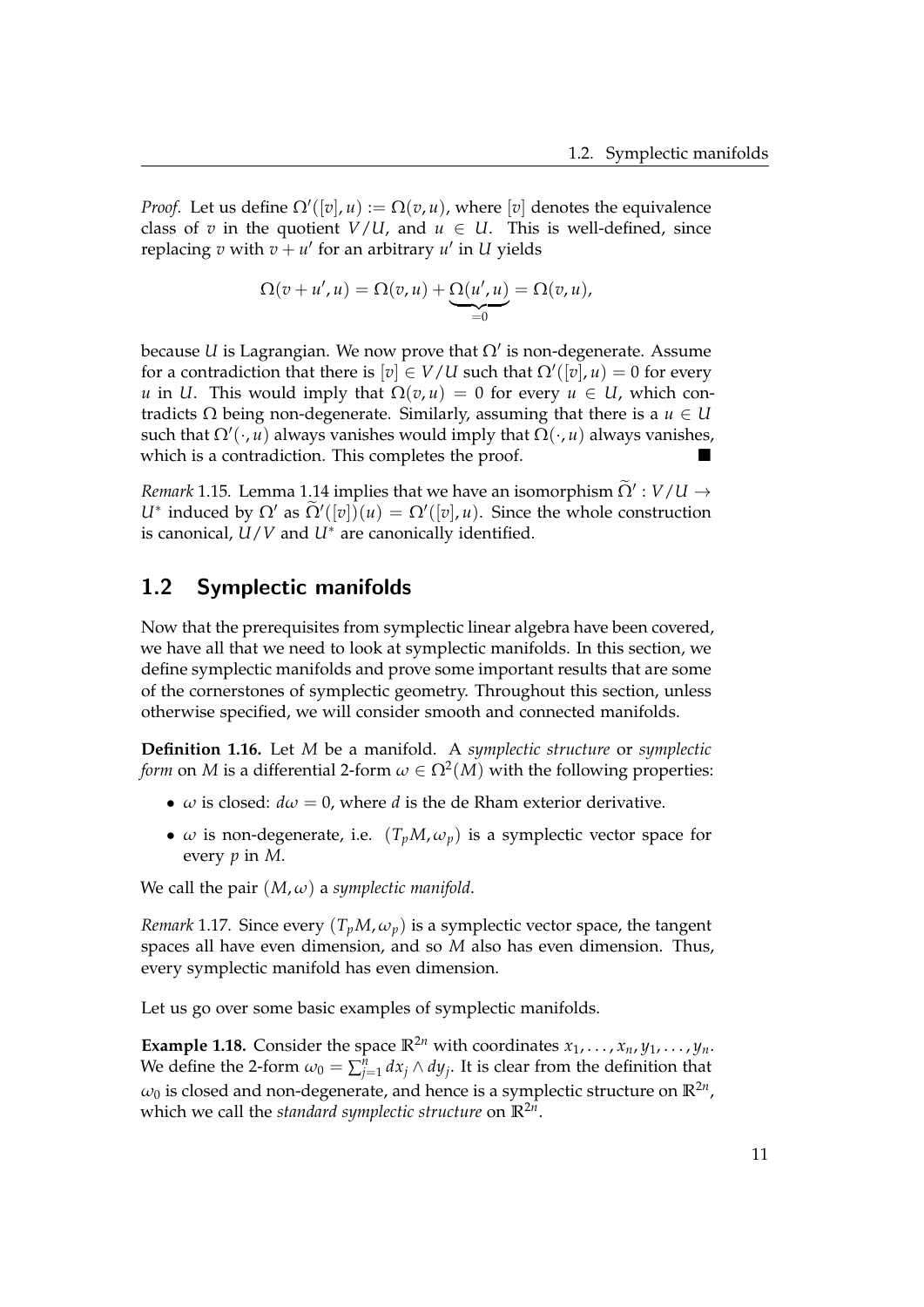Example [1.18](#page-16-1) is very important because it is actually a local model for every symplectic manifold. Indeed, a result of Darboux shows that every symplectic manifold is locally symplectomorphic to  $(\mathbb{R}^{2n}, \omega_0)$ . We will prove this result later as theorem [1.50.](#page-34-0) Another way to describe this model is with complex coordinates.

**Example 1.19.** Take  $\mathbb{C}^n$  with coordinates  $z_1, \ldots, z_n$ . We define the standard symplectic form on  $\mathbb{C}^n$  as  $\omega_0 = \frac{i}{2} \sum_{j=1}^n dz_j \wedge d\overline{z}_j$ . This form actually corresponds to the previous structure, given the identification  $z_j = x_j + iy_j$ . Indeed,

$$
\frac{i}{2}dz_j \wedge d\overline{z}_j = \frac{i}{2}(dx_j + idy_j) \wedge (dx_j - idy_j)
$$

$$
= \frac{i}{2}(-idx_j \wedge dy_j + idy_j \wedge dx_j) = dx_j \wedge dy_j.
$$

It is sometimes useful to write  $\omega_0$  in polar coordinates. Given  $z_j = r_j e^{i\theta_j}$ , we have that  $dz_j = e^{i\theta_j}dr_j + ir_je^{i\theta_j}d\theta_j$  and  $d\overline{z}_j = e^{-i\theta_j}dr_j - ir_je^{-i\theta_j}d\theta_j$ . Hence,

$$
\frac{i}{2}dz_j \wedge d\overline{z}_j = \frac{i}{2}(-ir_jdr_j \wedge d\theta_j + ir_jd\theta_j \wedge dr_j)
$$
  
=  $r_jdr_j \wedge d\theta_j$ .

This means that in polar coordinates, we have that

$$
\omega_0=\sum_{j=1}^n r_j dr_j\wedge d\theta_j.
$$

Every orientable surface equipped with its area form is also a symplectic manifold. Indeed, every area form is non-degenerate, and any two-form on a surface is closed for dimensional reasons. We illustrate this with an example taken from [\[6\]](#page-108-2).

**Example 1.20.** In particular, the unit sphere in  $\mathbb{R}^3$  equipped with the standard euclidean area form is a symplectic manifold. Away from the poles, this form can be expressed as

$$
\omega_{\text{std}} := d\theta \wedge dh,
$$

where  $h$  is the height function and  $\theta$  the angle around the height axis given by *h*.

Just like in the case of symplectic vector spaces, we have a notion of isomorphism for symplectic manifolds.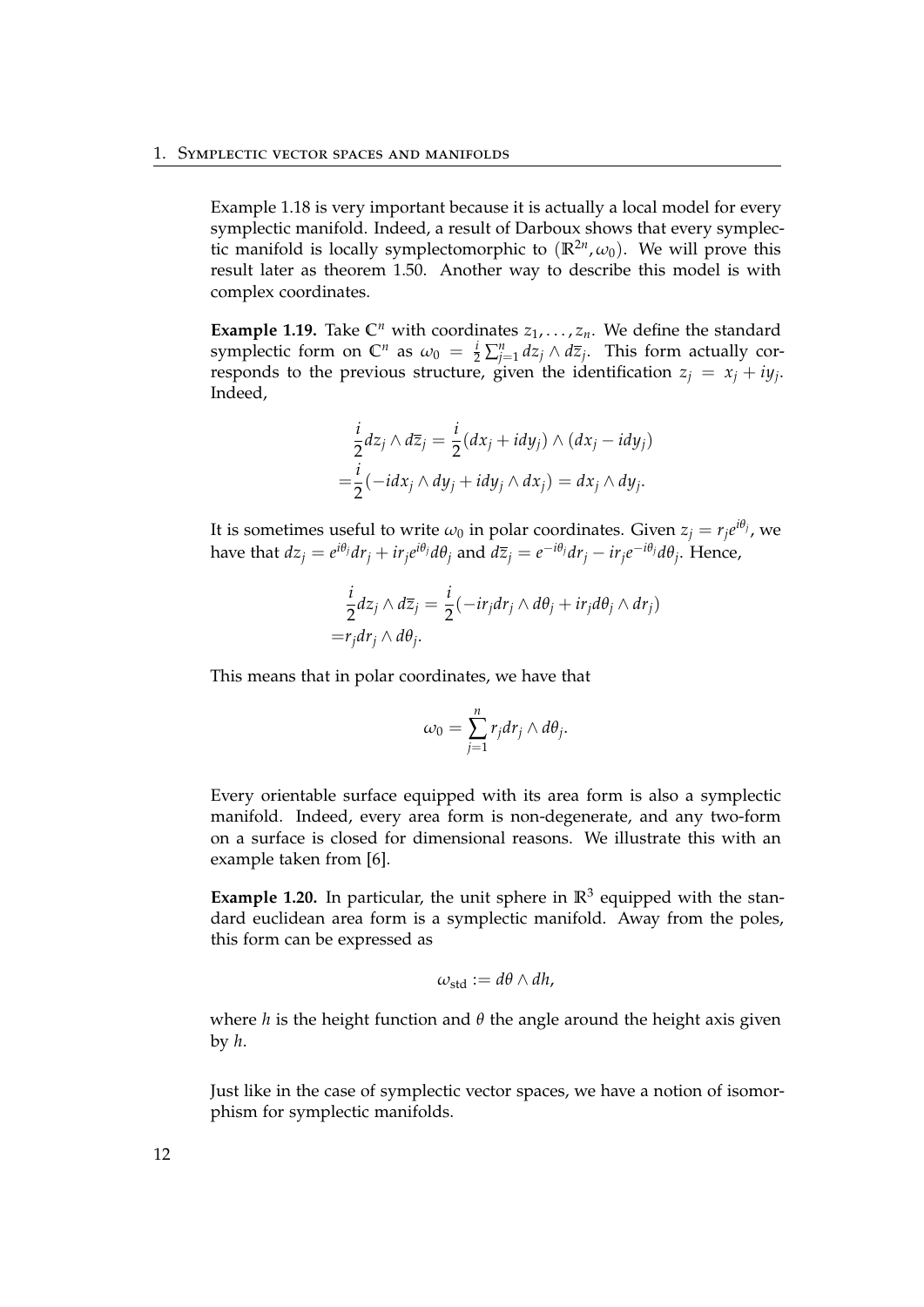**Definition 1.21.** Let  $(M_1, \omega_1)$  and  $(M_2, \omega_2)$  be two symplectic manifolds and let  $\varphi : M_1 \to M_2$  be a diffeomorphism. We call  $\varphi$  a *symplectomorphism* if  $\varphi^* \omega_2 = \omega_1$ . We then say that  $(M_1, \omega_1)$  and  $(M_2, \omega_2)$  are *symplectomorphic*. We will denote the group of symplectomorphisms between  $(M_1, \omega_1)$  and  $(M_2, \omega_2)$  as Sympl $((M_1, \omega_1), (M_2, \omega_2))$  or sometimes just as Sympl $(M_1, M_2)$ if it is clear what symplectic forms are meant. If  $M_1 = M_2$ , we simply write  $Sympl(M_1,\omega_1)$ .

#### <span id="page-18-0"></span>1.2.1 Cotangent bundles

Another important kind of symplectic manifolds are cotangent bundles of arbitrary manifolds. Cotangent bundles are naturally equipped with a symplectic form and in chapters [4](#page-68-0) and [5,](#page-80-0) we will use this to better understand other symplectic manifolds. Let *M* be any *n*-dimensional manifold and let  $(U, x_1, \ldots, x_n)$  denote a coordinate chart on *M*. Then, at any point  $p \in U$ , an element *ξ*  $\in T^*M$  can be written as  $\zeta|_p = \sum_{j=1}^n \zeta_j(p) dx_j|_p$ , where every  $\zeta_j$  is a smooth function on *U* Thus, we obtain a chart  $(U, x_1, \ldots, x_n, \xi_1, \ldots, \xi_n)$  on *T* <sup>∗</sup>*M*. We define a two-form on *T* <sup>∗</sup>*U* by setting:

$$
\omega=\sum_{j=1}^n dx_j\wedge d\xi_j.
$$

This two-form is clearly closed, as  $d^2 = 0$  and it is non-degenerate because  $(dx_1, \ldots, dx_n, d\xi_1, \ldots, d\xi_n)$  is a local frame for the cotangent bundle.

For this definition to be entirely satisfactory, we need to show that it is independent of the choice of coordinates. To this end, we define the one form

$$
\alpha = \sum_{j=1}^n \xi_j dx_j.
$$

We clearly have  $\omega = -d\alpha$ . For this reason, it is enough to show that  $\alpha$  is independent of the choice of coordinates.

**Proposition 1.22.** *The* 1*-form α is independent of the choice of coordinates.*

We follow the proof given in [\[5\]](#page-108-1) section 2.2.

*Proof.* Let  $(U, x_1, \ldots, x_n, \xi_1, \ldots, \xi_n)$  and  $(U', x'_1, \ldots, x'_n, \xi'_1, \ldots, \xi'_n)$  be two coordinate charts on  $T^*M$ . Let  $p \in U \cap U'$  and  $\tilde{\zeta} \in T_p^*M$ . We have

$$
\zeta = \sum_{j=1}^{n} \zeta_j(p) dx_j \big|_p = \sum_{j=1}^{n} \zeta_j(p) \sum_{k=1}^{n} dx_j \big|_p \left( \frac{\partial}{\partial x'_k} \right) \big|_p dx'_k \big|_p
$$
  
= 
$$
\sum_{j,k=1}^{n} \zeta_j(p) \left( \frac{\partial x_j}{\partial x'_k} \right) \big|_p dx'_k \big|_p.
$$

13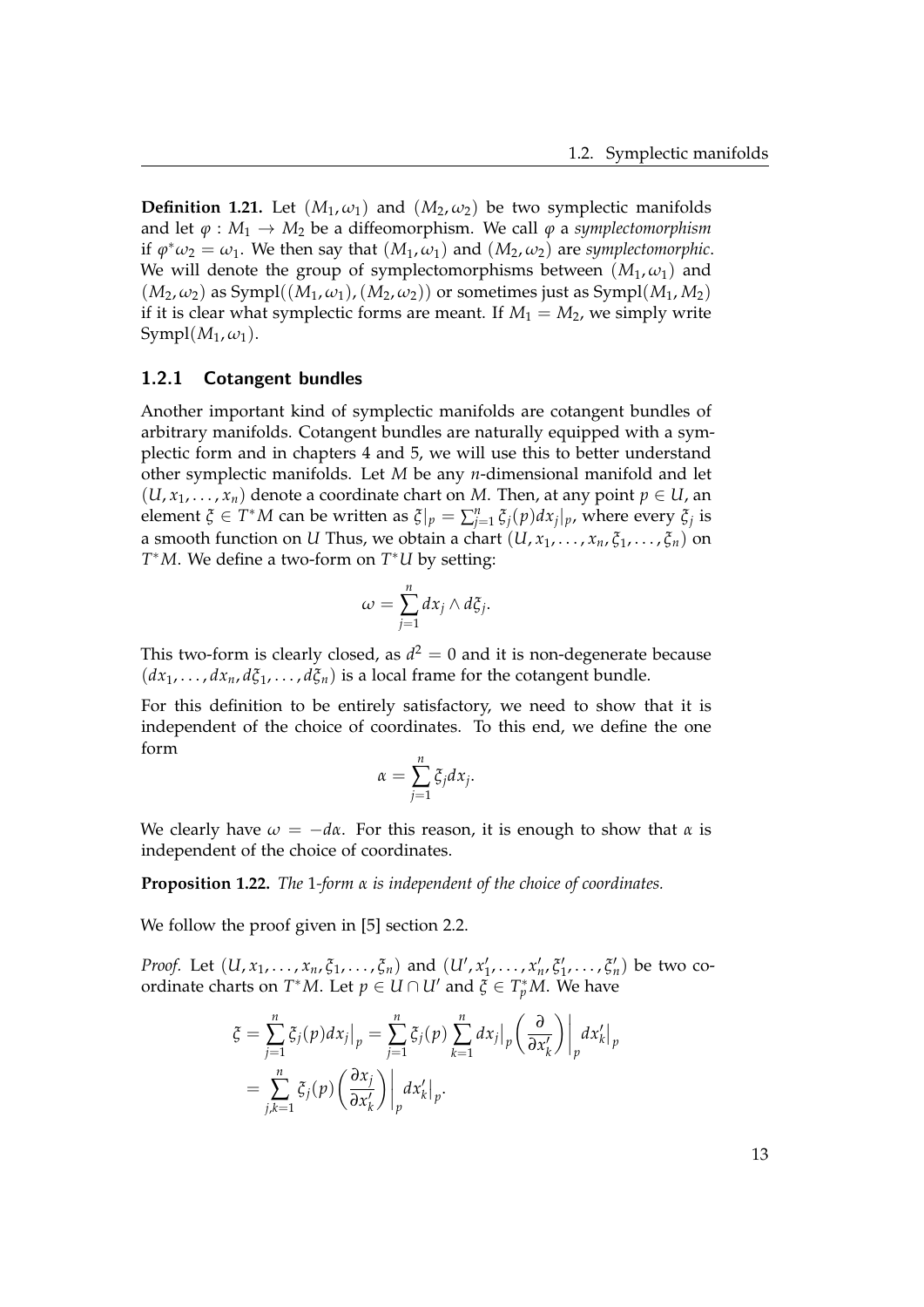This shows that we have  $\zeta_k' = \sum_{j=1}^n \zeta_j$  *∂x<sup>j</sup> ∂x* 0 *k* ). Since we have that  $dx'_k =$  $\sum_{j=1}^n$ *∂x* 0 *k ∂x<sup>j</sup> dx<sup>j</sup>* , we can write

$$
\alpha' = \sum_{k=1}^n \zeta'_k dx'_k = \sum_{k=1}^n \sum_{j=1}^n \zeta_j \left( \frac{\partial x_j}{\partial x'_k} \right) \left( \frac{\partial x'_k}{\partial x_j} \right) dx_j = \sum_{j=1}^n \zeta_j dx_j = \alpha.
$$

This completes the proof.

The 1-form  $\alpha$  is called the *tautological* or *Liouville* 1-form, and  $\omega = -d\alpha$  is called the *canonical symplectic form*.

It is also possible to define *α* and *ω* in a coordinate-free way. Let

$$
\pi: T^*M \to M
$$

$$
(p, \xi) \mapsto p
$$

denote the cotangent bundle projection. We define the tautological form *α* pointwise as  $\alpha_{(p,\xi)}[v] = \xi(D\pi_{(p,\xi)}[v])$ , for every *v* in  $T_{(p,\xi)}T^*M$ . The canonical symplectic form is then once again given by  $\omega = -d\alpha$ .

**Proposition 1.23.** *Let*  $(U, x_1, \ldots, x_n, \xi_1, \ldots, \xi_n)$  *be a chart on*  $T^*M$ . *Then, on T*<sup>\*</sup>*U,*  $\alpha = \sum_{j=1}^n \zeta_j dx_j$ 

We follow the argument given on pages 105-106 in [\[13\]](#page-109-0).

*Proof.* We observe that at a point  $(p, \xi) \in T^*M$ , the map  $D\pi_{(p,\xi)} : T_{(p,\xi)}T^*M \to T^*M$  $T^*M$  sends  $\left. \left. \left. \frac{\partial}{\partial x_j} \right) \right|_{(p,\xi)}$  to  $\left. \left. \left( \frac{\partial}{\partial x_j} \right) \right|_p$  and  $\left. \left( \frac{\partial}{\partial \xi_j} \right) \right|_p$  $\frac{\partial}{\partial \xi_j})\big|_{(p,\xi)}$  to 0. This shows that  $\xi\circ D\pi$ does indeed correspond to  $\sum_{j=1}^{n} \xi_j dx_j$ .

The tautological 1-form and the canonical 2-form on a cotangent bundle are natural. This means that a diffeomorphism between two manifolds canonically induces a symplectomorphism between their cotangent bundles. Let *M*<sub>1</sub> and *M*<sub>2</sub> be *n*-dimensional manifolds and let  $f : M_1 \rightarrow M_2$  be a diffeomorphism. Then there is a natural diffeomorphism

$$
f_{\#}:T^*M_1\to T^*M_2
$$

which lifts *f* . More concretely, if we have (*x*1, *ξ*1) in *T* <sup>∗</sup>*M*1, we define

$$
f_{\#}(x_1,\xi_1)=(f(x_1),\xi_1\circ (Df(x_1))^{-1})\in T^*M_2
$$

More concisely, we may write  $f_{\#} = ((f, (Df)^{-1})^*)$ . It is clear that  $f_{\#}$  is smooth since it can be written as a pullback by a smooth map. It is also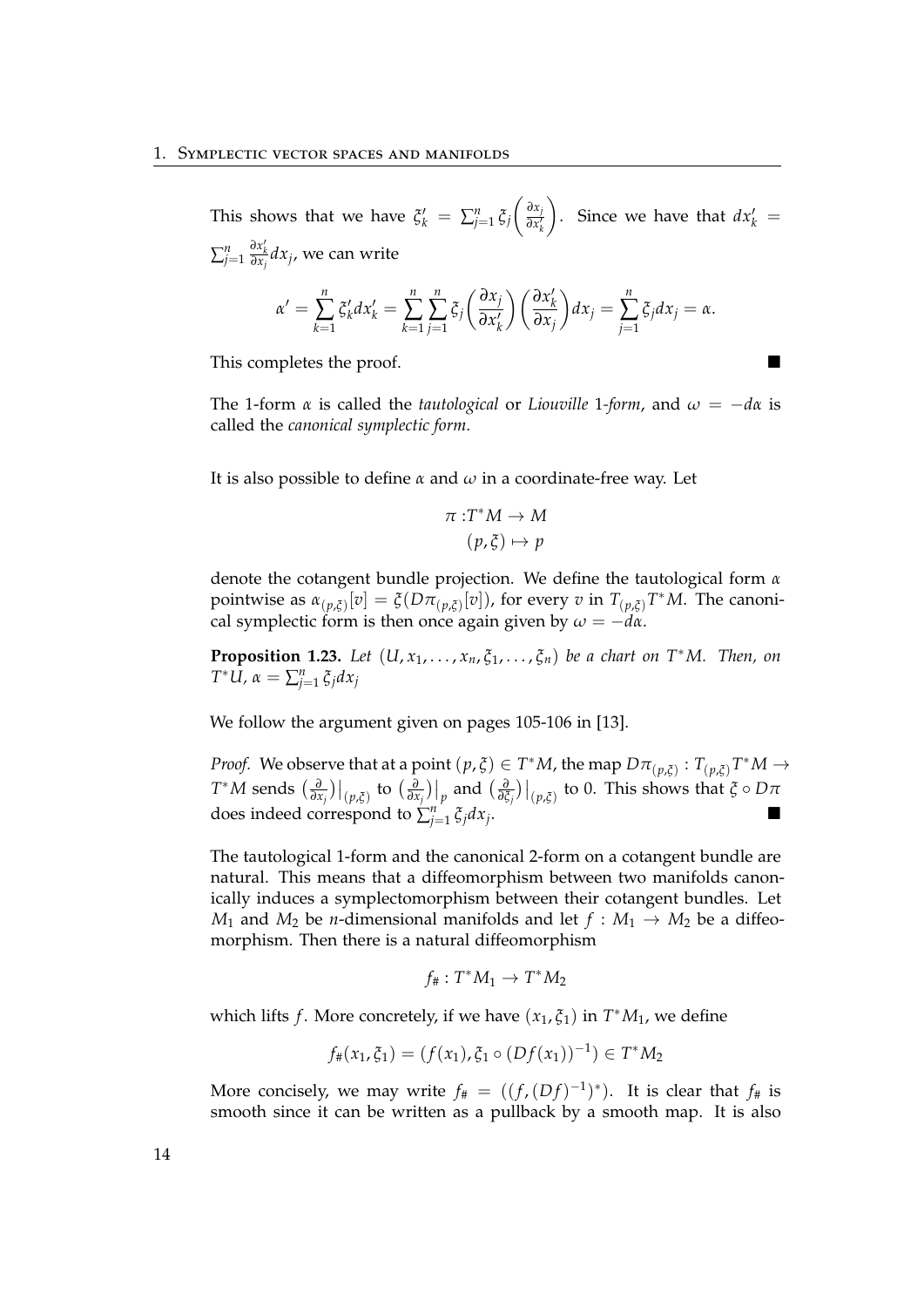bijective since the map  $(f^{-1})_{\#} = (f^{-1}, (Df)^*)$  clearly inverts  $f_{\#}$ . This shows that  $f_{\#}$  is a diffeomorphism. Moreover, we observe that the following diagram commutes.

<span id="page-20-0"></span>
$$
T^*M_1 \xrightarrow{f^*} T^*M_2
$$
  
\n
$$
\pi_1 \downarrow \qquad \qquad \downarrow \pi_2
$$
  
\n
$$
M_1 \xrightarrow{f} M_2
$$
\n(1.1)

We also have the following property on the tautological one-forms and canonical symplectic forms. These results correspond to proposition 2.1 and corollary 2.3 in [\[5\]](#page-108-1).

<span id="page-20-1"></span>**Proposition 1.24.** *Let M*<sup>1</sup> *and M*<sup>2</sup> *be two n-dimensional manifolds and let f* : *M*<sup>1</sup> → *M*<sup>2</sup> *be a diffeomorphism. Let α*<sup>1</sup> *and α*<sup>2</sup> *denote the tautological* 1*-forms on T* <sup>∗</sup>*M*<sup>1</sup> *and T*∗*M*<sup>2</sup> *respectively. Then*

$$
(f_{\#})^*\alpha_2=\alpha_1.
$$

*Proof.* Let  $p_1 = (x_1, \xi_1)$  be an element of  $T^*M_1$ , and set  $p_2 = f_*(p_1)$ , with  $x_2 = f(x_1)$  and  $\xi_2 = (Df^{-1})^* \xi_1$ . What we want to show is

$$
(Df_{\#})_{p_1}^*(\alpha_2)_{p_2}=(\alpha_1)_{p_1}.
$$

Notice that for  $j = 1, 2$ , we can write  $(\alpha_j)_{p_j} = ((D\pi_j)_{p_j}^*)\xi_j$ , where  $\pi_j$  denote the cotangent bundle projections. Thus, we have that

$$
(Df_{\#})_{p_1}^*(\alpha_2)_{p_2} = (Df_{\#})_{p_1}^*((D\pi_2)_{p_2}^*)\xi_2 = (D(\pi_2 \circ f_{\#}))_{p_1}^*\xi_2
$$
  

$$
\stackrel{(1.1)}{=} (D(f \circ \pi_1))_{p_1}^* = (D\pi_1)_{p_1}^*(Df)_{x_1}^*\xi_2
$$
  

$$
= (D\pi_1)_{p_1}^*\xi_1 = (\alpha_1)_{p_1}
$$

**Corollary 1.25.** *The lift*  $f_{\#}: T^*M_1 \to T^*M_2$  of a diffeomorphism is a symplecto*morphism. In other words, if the ω*<sup>1</sup> *and ω*<sup>2</sup> *denote the canonical symplectic forms on T*∗*M*<sup>1</sup> *and T*∗*M*<sup>2</sup> *respectively, we have that*

$$
(f_{\#})^*\omega_2=\omega_2
$$

*Proof.* Use proposition [1.24](#page-20-1) and the fact that pullbacks commute with the exterior differential.

It is possible to generalize the concepts of symplectic, isotropic, coisotropic and Lagrangian subspaces to submanifolds. We thus get different sorts of submanifolds depending on how their tangent spaces interact with the symplectic forms.

 $\blacksquare$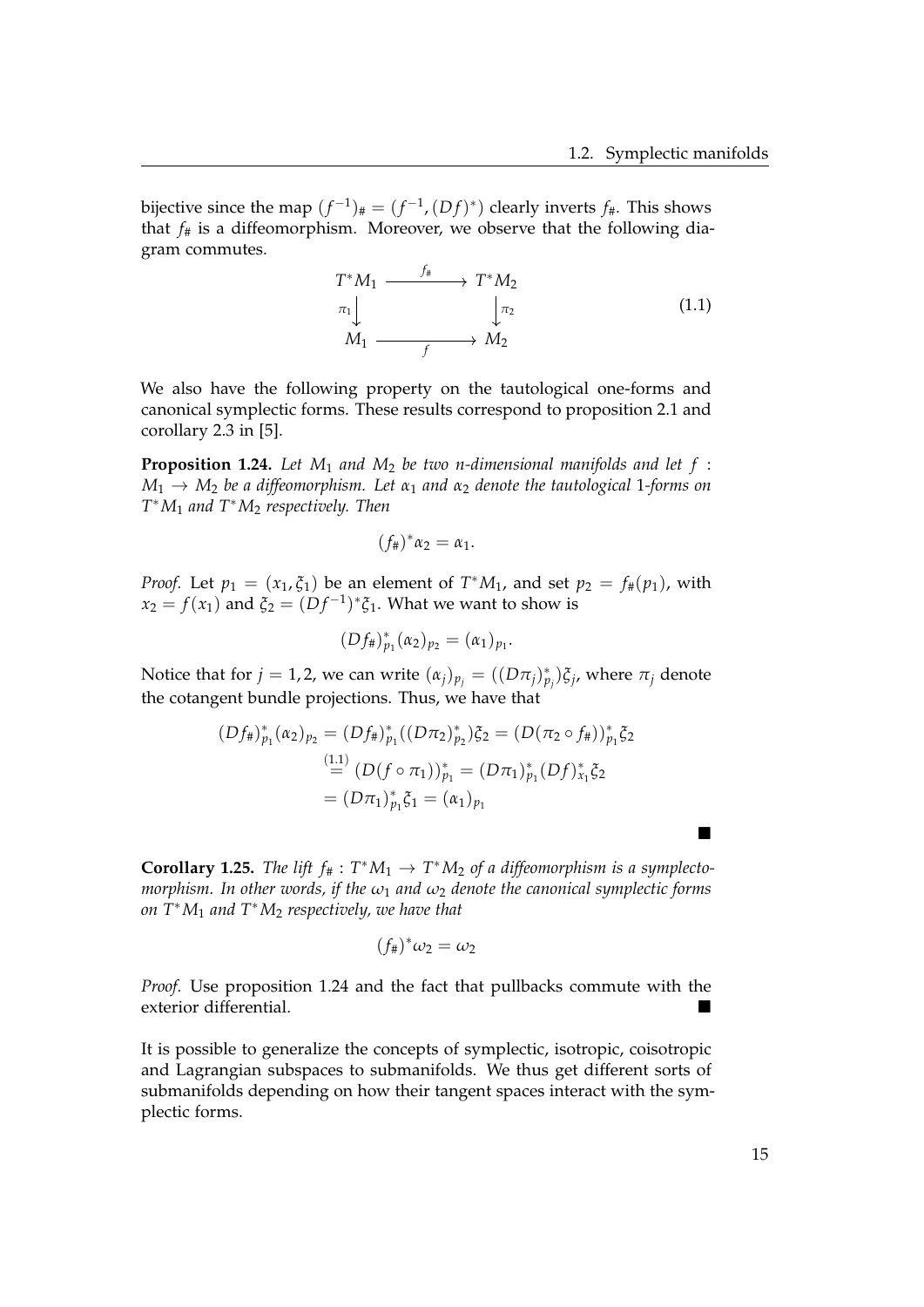**Definition 1.26.** Let  $(M, \omega)$  be a symplectic manifold and let  $X \subseteq M$  be a submanifold of *M*. We say that:

- *X* is *symplectic* if for every  $p \in X$ ,  $T_p X$  is a symplectic subspace of  $T_p M$ .
- *X* is *isotropic* if for every  $p \in X$ ,  $T_p X$  is a isotropic subspace of  $T_p M$ .
- *X* is *coisotropic* if for every  $p \in X$ ,  $T_p X$  is a coisotropic subspace of *TpM*.
- *X* is *Lagrangian* if for every  $p \in X$ ,  $T_pX$  is a Lagrangian subspace of *TpM*.

<span id="page-21-0"></span>*Remark* 1.27. By lemma [1.10,](#page-13-1) a submanifold  $X \subseteq (M, \omega)$  is Lagrangian if and only if  $i^*\omega = 0$  and  $dim(X) = \frac{1}{2}dim(M)$ , where  $i: X \hookrightarrow M$  denotes the inclusion.

We now investigate the Lagrangian submanifolds of *T* <sup>∗</sup>*M* for an arbitrary manifold *M*. Let us denote by  $M_0 = \{(p, 0)|p \text{ in } M\} \subseteq T^*M$  the zero section of the cotangent bundle.

**Lemma 1.28.** *The zero section*  $M_0$  *is a Lagrangian submanifold of*  $T^*M$ *.* 

We follow the ideas from [\[5\]](#page-108-1) section 3.2.

*Proof.* We directly have that  $dim(M_0) = dim(M) = \frac{1}{2}dim(T^*M)$ . Let *i* :  $M_0 \hookrightarrow T^*M$  denote the inclusion. We need to show that  $i^*\omega = 0$ , as ex-plained in remark [1.27.](#page-21-0) Let  $(U, x_1, \ldots, x_n, \xi_1, \ldots, \xi_n)$  be a local cotangent chart. Then  $M_0 \cap T^*U$  is given by the equation  $\xi_1 = \cdots = \xi_n = 0$ . This implies that  $\alpha = \sum_{j=1}^{n} \xi_j dx_j = 0$  on  $M_0 \cap T^*U$ . Since the charts *U* cover  $T^*M$ , *α* vanishes on  $M_0$ , which is we can write as  $i^* \alpha = 0$ . Thus,  $i^* \omega = -di^* \alpha = 0$ . This concludes the proof.

After proving that the zero section is Lagrangian, a natural question is to ask whether the image of other sections are also Lagrangian submanifolds. Let  $\mu \in \Omega_1(M)$  be a smooth 1-form on *M*. We can see  $\mu$  as a smooth map from *M* to  $T^*M$  such that  $\pi \circ \mu = id$ , with  $\pi : T^*M \to M$  the projection map. Let us denote by  $M_{\mu} := \{(p, \mu_p) | p \in M\}$  the image of  $\mu$ . To avoid confusing notation later, we denote by  $s_\mu : M \to T^*M$  the map sending  $p$  to  $(p, \mu_p)$  considered as a map only and not as a 1-form. We can then show the following fact, which correspond to proposition 3.4 in [\[5\]](#page-108-1):

<span id="page-21-1"></span>**Lemma 1.29.** *Let*  $\alpha$  *be the tautological* 1*-form on*  $T^*M$ *. Then*  $s^*_{\mu} \alpha = \mu$ *.* 

*Proof.* Let  $(p, \xi) \in T^*M$ . The coordinate-free definition of *α* at  $(p, \xi)$  is  $\alpha_{(p,\xi)} = \xi \circ D\pi(p,\xi)$ , and thus

$$
\alpha_{(p,\mu_p)}=\mu_p\circ D\pi(p,\mu_p).
$$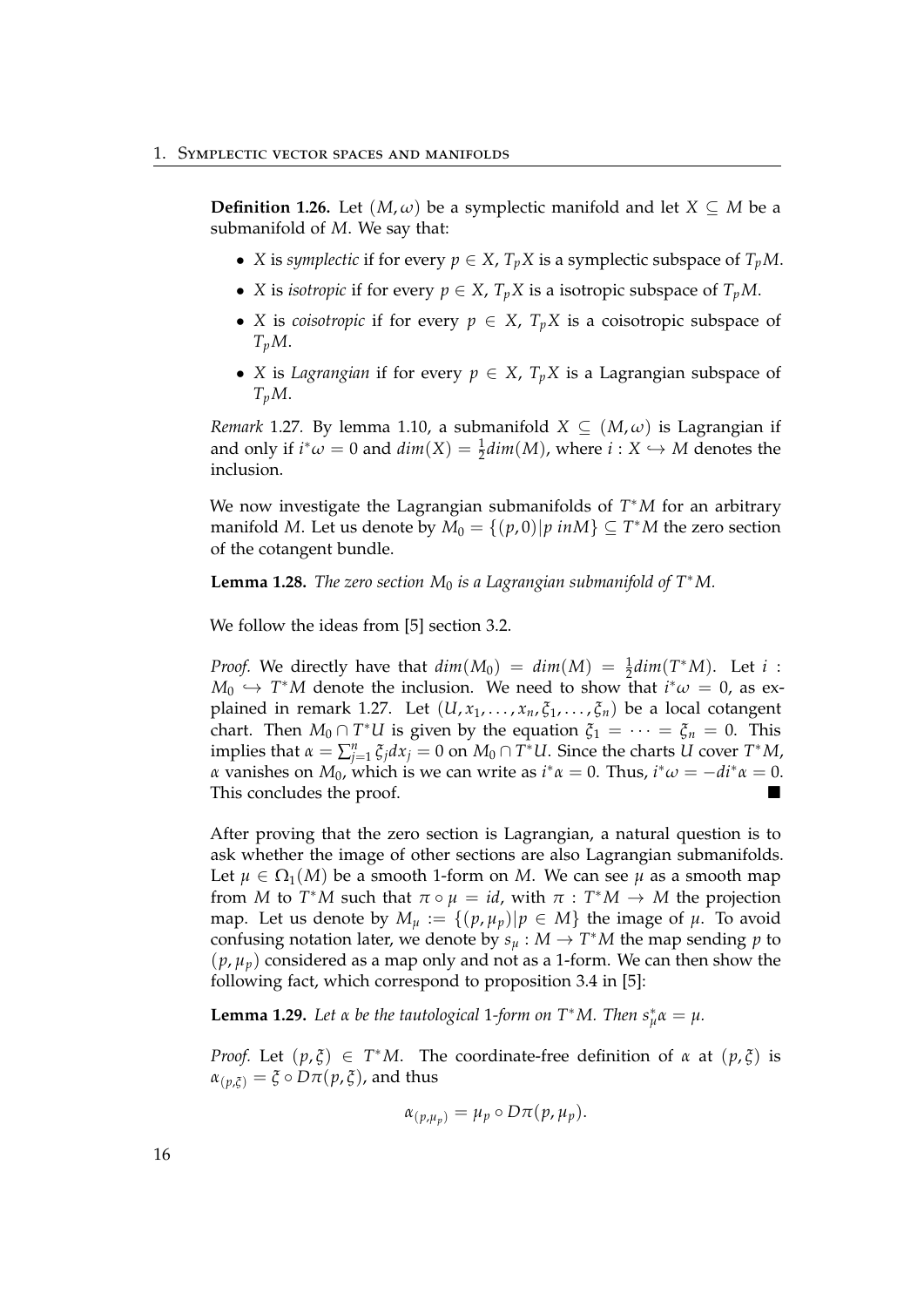$\blacksquare$ 

We can then compute

$$
(s_{\mu}^{*} \alpha)_{p} = \alpha_{(p,\mu_{p})} \circ Ds_{\mu}(p) = \mu_{p} \circ D\pi(p,\mu_{p}) \circ Ds_{\mu}(p)
$$
  
=  $\mu_{p} \circ D(\pi \circ s_{\mu})(p) = \mu_{p}.$ 

Since  $s_\mu$  is an embedding, its image  $M_\mu$  is diffeomorphic to M. Let  $\tau$ :  $M \to M_{\mu}$ ,  $\tau(p) = (p, \mu)$  denote this diffeomorphism. We have the following commutative diagram:



We look for a condition on  $\mu$  that would make  $M_{\mu}$  a Lagrangian submanifold of *T* <sup>∗</sup>*M*.

$$
i^*d\alpha = 0 \iff \tau^* i^*d\alpha = 0 \iff (i \circ \tau)^*d\alpha = 0
$$
  

$$
\iff s^*_{\mu}d\alpha = 0 \iff ds^*_{\mu}\alpha = 0 \iff d\mu = 0
$$

This shows that the image of a 1-form is a Lagrangian submanifold if and only this 1-form is closed. One of our main goals at the end of chapter [5](#page-80-0) will be to few certain Lagrangian submanifolds as images of closed 1-forms inside a cotangent bundle. To do this, we will need to find a symplectomorphism between an arbitrary symplectic manifold *M* and the cotangent bundle of some other manifold. In that way, we will be able to transfer the Lagrangian submanifolds of *M* to this cotangent bundle to understand them better. The next section ends with the proof of Weinstein's tubular neighborhood theorem, which gives a way to construct a symplectomorphism between a symplectic manifold and a cotangent bundle.

### <span id="page-22-0"></span>1.3 The Moser and Weinstein theorems

The main goal of this section is proving Weinstein's tubular neighborhood theorem [1.53,](#page-37-0) as it will be one of the central tools used to investigate toric Lagrangians in chapters [4](#page-68-0) and [5.](#page-80-0) However, this section also presents other important results and concepts of symplectic geometry, both because they are needed in the proof of theorem [1.53,](#page-37-0) and because they are foundational in and of themselves. We begin by recalling of few concepts from differential geometry. Again, unless otherwise specified, all our manifolds are smooth and connected. This section follows the presentation given in [\[5\]](#page-108-1) lectures 6 to 9.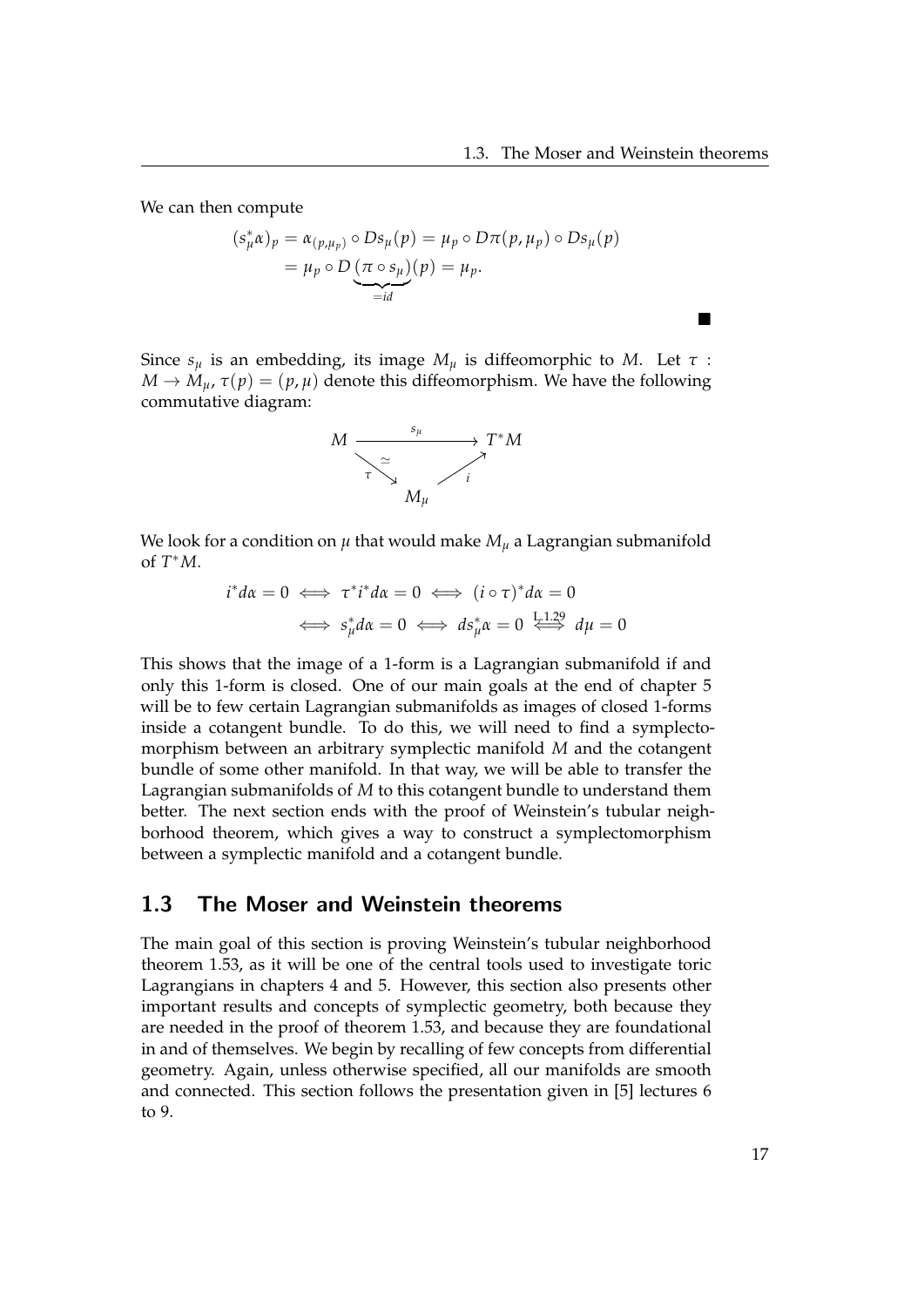#### <span id="page-23-0"></span>1.3.1 Isotopies

**Definition 1.30.** Let *M* be a manifold, and  $\rho : M \times \mathbb{R} \to M$  a smooth map. Let us write  $\rho_t(p) = \rho(p, t)$ . We call  $\rho$  an *isotopy* if every map  $\rho_t : M \to M$  is a diffeomorphism, and  $\rho_0 = id$ .

To every such isotopy corresponds a family  ${X_t}$  of vector fields. Indeed, let  $p \in M$  and set  $q := \rho_t^{-1}(p)$ , then we define

$$
X_t(p) = \frac{d}{ds}\bigg|_{s=t} \rho_s(q).
$$

This is equivalent to

$$
X_t(\rho_t(p)) = \frac{d}{ds}\bigg|_{s=t} \rho_s(\rho_t^{-1}\rho_t(p)) = \frac{d}{ds}\bigg|_{s=t} \rho_s(p) = \frac{d}{dt}\rho_t(p).
$$

In short, we have

<span id="page-23-1"></span>
$$
X_t \circ \rho_t = \frac{d}{dt} \rho_t. \tag{1.2}
$$

The family {*Xt*} is called a *time-dependent vector field*.

We can also do this the other way round. If  ${X_t}$  is a time-dependent vector field, provided that  $M$  is compact (or that the  $X_t$  are compactly supported), there exists an isotopy satisfying the ODE [1.2.](#page-23-1) Thus, for *M* compact there is a bijective correspondence between isotopies of *M* and time-dependent vector fields on *M*.

*Remark* 1.31. When  $X_t = X$  is independent of time, the isotopy is simply the flow of the vector field *X*. One can think of an isotopy as a kind of "time-dependent flow".

We now recall the definition of Lie derivative and extend it to time-dependent vector fields. These definitions are valid for any smooth manifold *M*, since the flow or the isotopy exist at least locally by Picard's theorem.

**Definition 1.32.** Let *M* be manifold and *X* a vector field with (local) flow  $\theta_t$ . The *Lie derivative* by *X* is the operator  $\mathcal{L}_X : \Omega^k(M) \to \Omega^k(M)$  given by

$$
\mathcal{L}_X \eta = \frac{d}{dt}\bigg|_{t=0} \theta_t^* \eta.
$$

Similarly, given a time-dependent vector field *X<sup>t</sup>* with corresponding (local) isotopy denoted by  $\rho_t$  , we define the *Lie derivative* along  $X_t$  by

$$
\mathcal{L}_{X_t}\eta=\frac{d}{dt}\bigg|_{t=0}\rho_t^*\eta.
$$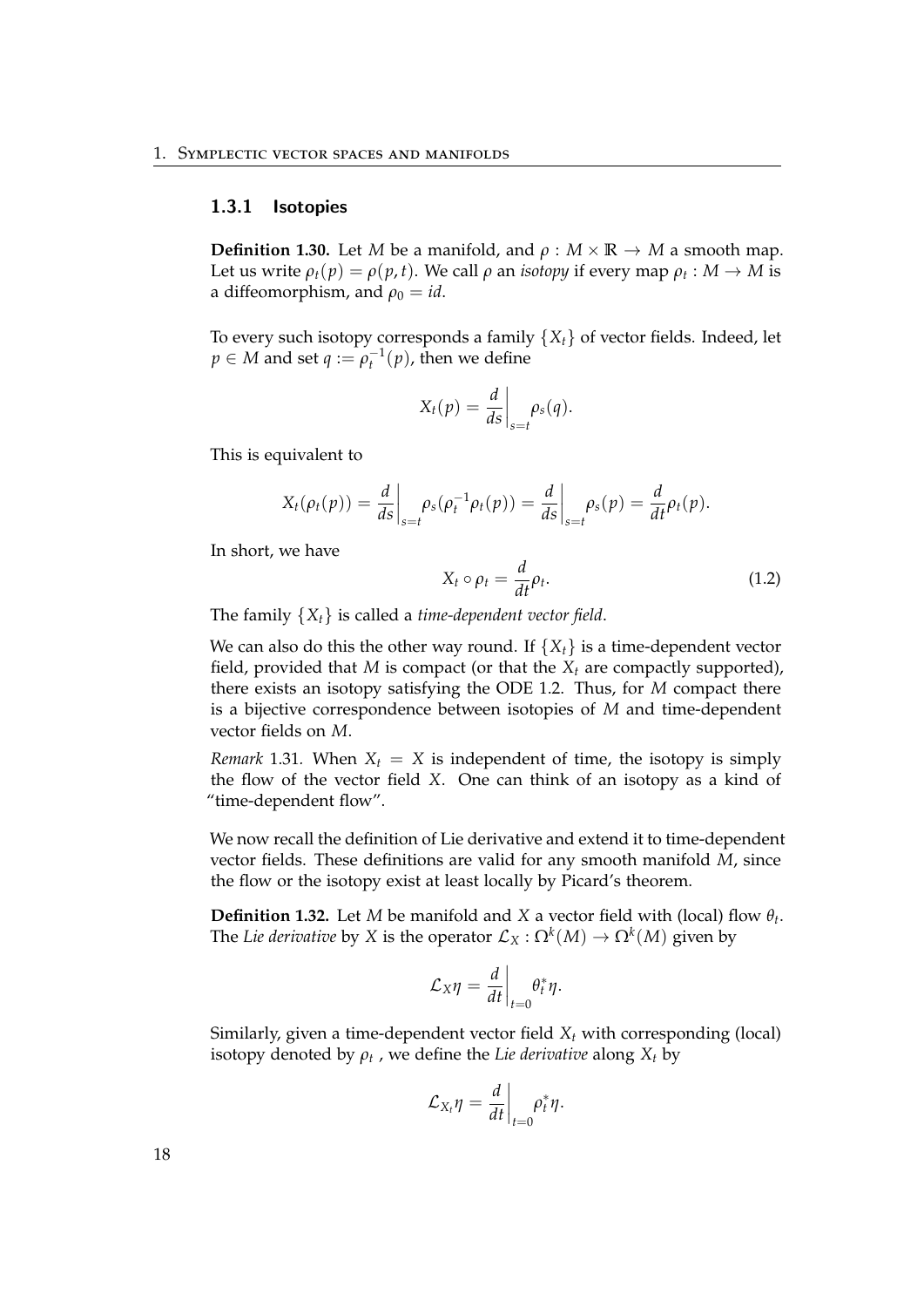Following the same logic, we recall Cartan's magic formula and present the analogue for time-dependent vector fields.

<span id="page-24-1"></span>**Theorem 1.33** (Cartan's magic formula).  $\mathcal{L}_X \eta = \iota_X d\eta + d\iota_X \eta$ , where d is the *exterior differential and ι denotes the interior product.*

<span id="page-24-0"></span>**Proposition 1.34.** *Let X<sup>t</sup> be a time-dependent vector field on a manifold M, and denote by ρ<sup>t</sup> the corresponding (local) isotopy. Take η* ∈ Ω*<sup>k</sup>* (*M*)*. The following formula holds:*

$$
\frac{d}{dt}\rho_t^*\eta=\rho_t^*\mathcal{L}_{X_t}\eta.
$$

Since these theorems are standard results in differential geometry, we will not give a full proof here. We only sketch the strategy of the proofs.

Both theorem are proved in the exact same way. We notice that both sides are graded derivation of degree zero of the algebra of differential forms, which is generated by functions and exact one-forms. It is thus enough to check the equality on those. A proof of Cartan's magic formula can be found in Merry's differential geometry lecture notes [\[14\]](#page-109-1) as theorem 20.6.

The formula above can be generalized again to the following. This is proposition 6.4 in [\[5\]](#page-108-1).

<span id="page-24-2"></span>**Proposition 1.35.** Let  $\eta_t$  be a smooth family of k-forms on M, and  $X_t$  a time*dependent vector field with isotopy ρ<sup>t</sup> . Then*

$$
\frac{d}{dt}\rho_t^*\eta_t = \rho_t^*\big(\mathcal{L}_{X_t}\eta_t + \frac{d}{dt}\eta_t\big).
$$

*Proof.* By the chain rule, we have

$$
\frac{d}{dt}\rho_t^* \eta_t = \frac{d}{dx}\Big|_{x=t} \rho_x^* \eta_t + \frac{d}{dy}\Big|_{y=t} \rho_t^* \eta_y
$$
\n
$$
\stackrel{Prop.1.34}{=} \rho_x^* \mathcal{L}_{X_x} \eta_t \Big|_{x=t} + \rho_t^* \frac{d}{dy}\Big|_{y=t} \eta_y
$$
\n
$$
= \rho_t^* \left( \mathcal{L}_{X_t} \eta_t + \frac{d}{dt} \eta_t \right)
$$

The concepts of isotopy and time-dependent vector filed can easily be adapted to the symplectic setting. The rest of the material in this subsection follows section 3.1 in McDuff and Salamon's book [\[13\]](#page-109-0) between pages 94 and 103.

**Definition 1.36.** Let  $(M, \omega)$  by a symplectic manifold. A *symplectic isotopy*  $\rho: M \times \mathbb{R} \to M$  is an isotopy such that every diffeomorphism  $\rho_t$  is a symplectomorphism.

 $\blacksquare$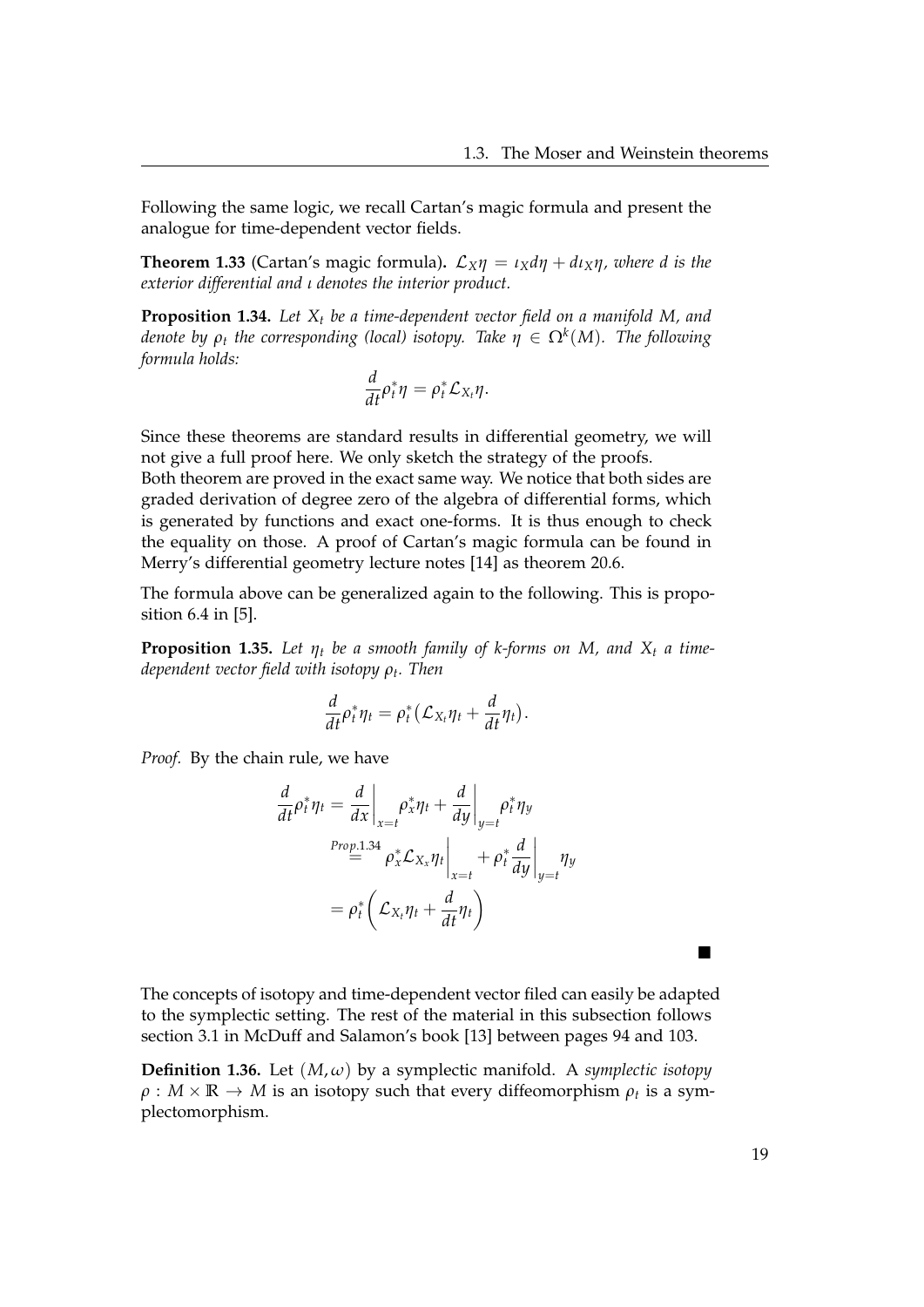With this stronger definition of isotopy, it is logical to expect that the vector fields that generate symplectic isotopies also have special properties.

**Definition 1.37.** Let  $(M, \omega)$  be a symplectic manifold, and let *X* be a vector field on *M*. *X* is called *symplectic* if  $\iota_X \omega$  is a closed 1-form, i.e.  $d\iota_X \omega = 0$ .

The next result proves the link between symplectic isotopies and symplectic vector fields by showing that a symplectic isotopy generates a symplectic vector field and vice versa. This result can be found in [\[13\]](#page-109-0) as proposition 3.1.5 and we follow the proof given there.

**Proposition 1.38.** *Let*  $(M, \omega)$  *be a closed symplectic manifold.* If  $t \mapsto \rho_t \in$ Diff(*M*) *is an isotopy generated by the family of vector fields X<sup>t</sup> , then the isotopy ρ is symplectic if and only if every X<sup>t</sup> is a symplectic vector field. Moreover, if both X*  $a$ nd  $Y$  are symplectic vector fields then  $[X,Y]$  is also symplectic and  $\iota_{[X,Y]} \omega = dH$ *for*  $H = \omega(Y, X)$ *.* 

*Proof.* Using Cartan's magic formula [1.33](#page-24-1) and proposition [1.34,](#page-24-0) we have the following identity:

$$
\frac{d}{dt}\rho_t^*\omega = \rho_t^*(\mathcal{L}_{X_t}\omega) = \rho_t^*(d\iota_{X_t}\omega + \iota_{X_t}d\omega) = \rho_t^*(d\iota_{X_t}\omega).
$$

This shows that every  $\rho_t$  is symplectic if and only if every  $X_t$  is symplectic. Next, we note that a vector field *X* is symplectic if and only if  $\mathcal{L}_X \omega = 0$ , which is again a consequence of Cartan's magic formula [1.33.](#page-24-1) Now let *X* and *Y* be symplectic vector fields with flows *ϕ<sup>t</sup>* and *ψ<sup>t</sup>* . We have that

$$
[X,Y] = \mathcal{L}_X Y = \frac{d}{dt}\bigg|_{t=0} \varphi_t^* Y
$$

which yields

$$
\begin{aligned} \n\iota_{[X,Y]} \omega &= \frac{d}{dt} \bigg|_{t=0} \iota_{\varphi_t^* Y} \omega \stackrel{\varphi_t^* \omega = \omega}{=} \frac{d}{dt} \bigg|_{t=0} \varphi_t^* \iota_Y \omega = \mathcal{L}_X \iota_Y \omega \\ \n&= d \iota_X \iota_Y \omega + \iota_X \underbrace{d \iota_Y \omega}_{=0} = d(\omega(Y, X)). \n\end{aligned}
$$

This concludes the proof.

We now introduce the notions of Hamiltonian functions, Hamiltonian vector fields and Hamiltonian isotopies. The non-degeneracy of symplectic forms implies that every function on a symplectic manifold gives rise to a vector field whose flow preserves the symplectic structure.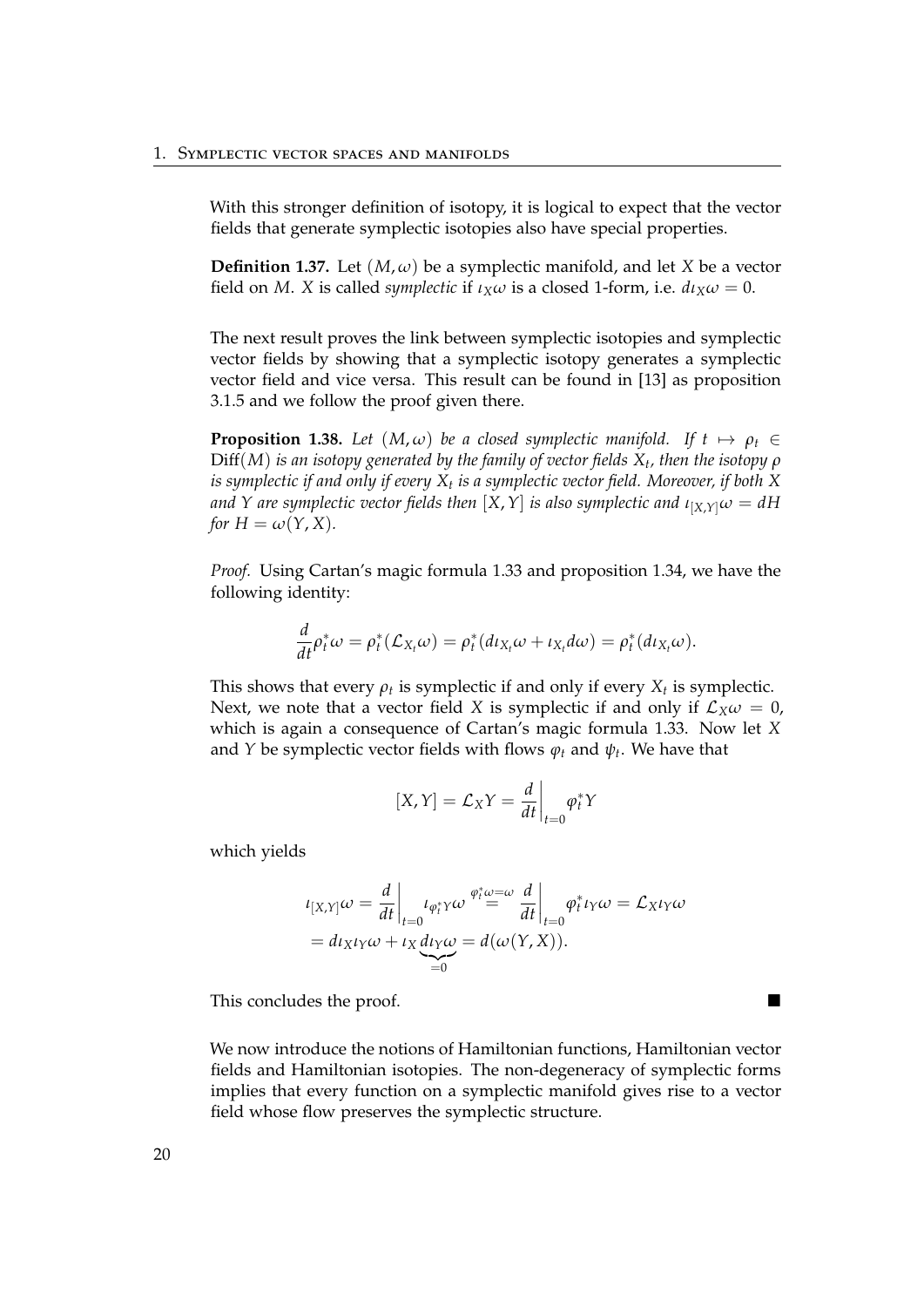**Definition 1.39.** Let  $(M, \omega)$  be a symplectic manifold, and let  $H : M \to \mathbb{R}$ be a smooth function. Since  $\omega$  is non-degenerate, there exists exactly one vector field  $X_H$  such that

$$
-\iota_{X_H}\omega = dH.
$$

*X<sup>H</sup>* is called the *Hamiltonian vector field* associated to the *Hamiltonian function H*. If *M* is a closed manifold, *X<sup>H</sup>* generates a smooth one-parameter group of diffeomorphisms  $\varphi^t_H$  satisfying

$$
\frac{d}{dt}\varphi_H^t = X_H \circ \varphi_H^t, \quad \varphi_H^0 = id.
$$

 $\varphi^t_H$  is called the *Hamiltonian flow* associated to *H*.

*Remark* 1.40*.* • The following identity holds:

$$
dH(X_H)=-\iota_{X_H}\omega(X_H)=-\omega(X_H,X_H)=0.
$$

The geometric interpretation of this equation is that the vector field *X<sup>H</sup>* is tangent to the level sets of the Hamiltonian function *H*.

•  $\varphi_H^t$  preserves the symplectic structure for all *t*, i.e.  $(\varphi_H^t)^*\omega = \omega$ . Indeed, we have that

$$
\frac{d}{dt}(\varphi_H^t)^*\omega \stackrel{L.1.34}{=} (\varphi_H^t)^*\mathcal{L}_{X_H}\omega = (\varphi_H^t)^*(d\iota_{X_H}\omega + \iota_{X_H}d\omega) \n= (\varphi_H^t)^*(d(-dH) + 0) = 0.
$$

• The minus sign in the definition of Hamiltonian function is a choice, and some authors define it with the equation

$$
dH = \iota_{X_H} \omega.
$$

It is a fact of symplectic geometry that there is no sign convention that makes every formula appear without somewhat unintuitive minus signs somewhere. In our case, the motivation behind this choice of a minus sign here comes from the fact that it will make our first example of toric Lagrangian in chapter [4](#page-68-0) easier to visualize.

If we make the Hamiltonian function *H* time-dependent, we get the more general concept of a Hamiltonian isotopy.

**Definition 1.41.** Let  $(M, \omega)$  be a symplectic manifold, and let  $\{\rho_t\}_{0 \leq t \leq 1}$  be a symplectic isotopy on *M* with time-dependent vector field *X<sup>t</sup>* . We say that  $\rho_t$  is a *Hamiltonian isotopy* if the 1-form  $\iota_{X_t}\omega$  is exact for every  $t\in[0,1].$ This means that every  $X_t$  is a Hamiltonian vector field and so there exists a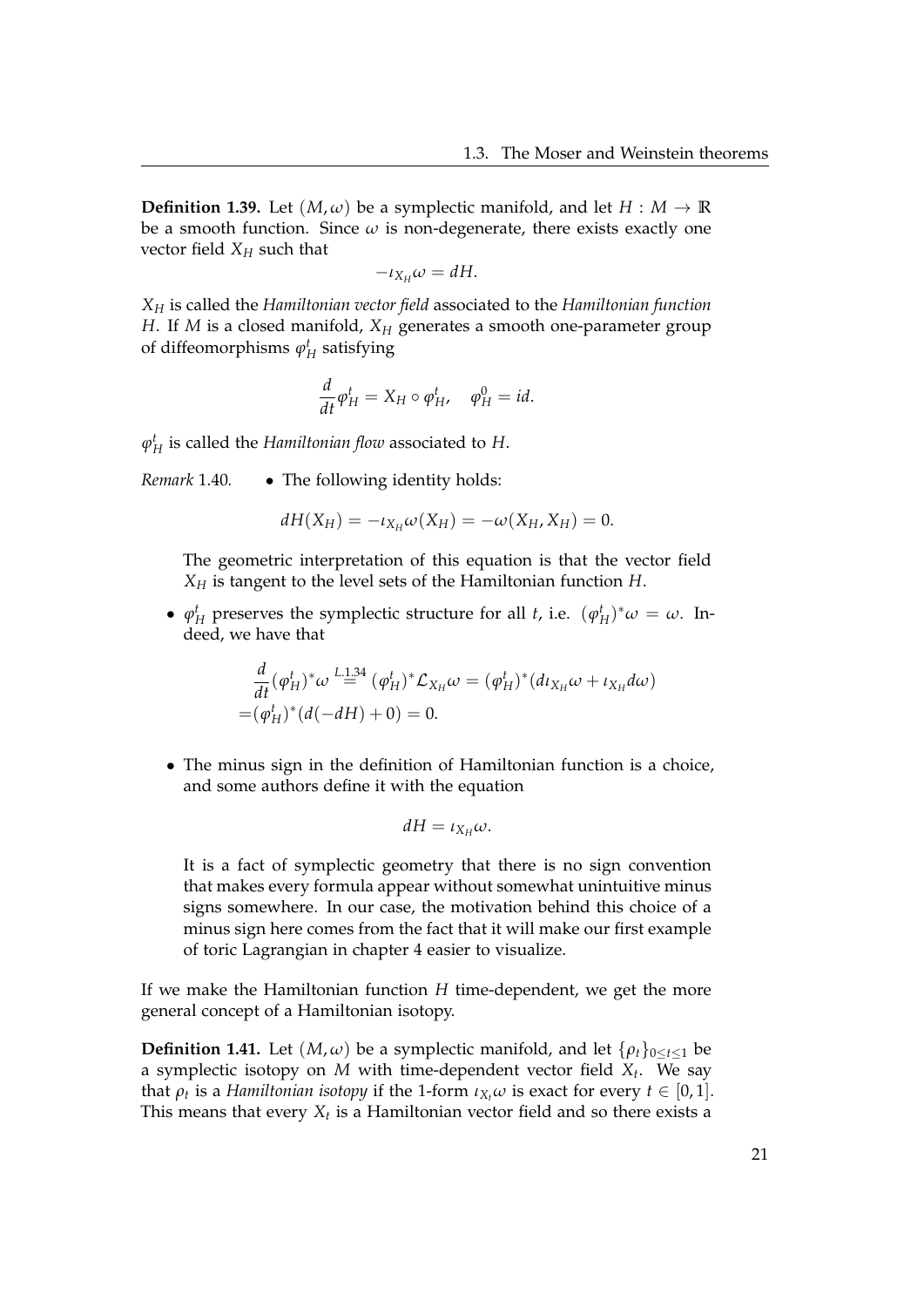smooth function  $H : [0,1] \times M \rightarrow \mathbb{R}$  such that for every *t* in [0,1], we have that

$$
-\iota_{X_t}\omega = dH_t,
$$

where  $H_t = H(t, \cdot)$ . The function *H* is called a *time-dependent Hamiltonian*. It is determined by a Hamiltonian isotopy only up to an additive function  $c : [0,1] \rightarrow \mathbb{R}$ . Note that if *M* is simply connected, every closed 1-form is exact, and hence every symplectic isotopy is actually a Hamiltonian isotopy.

#### <span id="page-27-0"></span>1.3.2 Weinstein's tubular neighborhood

This subsection is devoted to the detailed proof of Weinstein's tubular neighborhood [1.53](#page-37-0) and of every intermediary result needed. The reason for going into so much detail is that we will need to adapt Weinstein's tubular neighborhood theorem to the setting of Hamiltonian *G*-spaces in section [5.3.](#page-84-0) We will do this by improving every proof in this section to them make compatible with a Lie group action. This is why it is preferable that every proof is written out in full detail.

The first step is a standard result of differential geometry, namely the tubular neighborhood theorem. We begin by defining the normal bundle of a submanifold. The strategy of the proof comes from [\[5\]](#page-108-1), lectures 6 to 9.

**Definition 1.42.** Let *M* be an *n*-dimensional manifold, and *X* ⊆ *M* a *k*dimensional submanifold such that  $k < n$ . Denote by  $i : X \hookrightarrow M$  the inclusion. For every point  $p$  in  $X$ , we can view the tangent space  $T_pX$  as subspace of the vector space  $T_pM$  via the linear inclusion  $Di(p): T_pX \to T_pM$ , where we write  $p$  for  $i(p)$ . We define the *normal space* to  $X$  at  $p$  to be the quotient space  $N_pX := T_pM/T_pX$ . This is an  $(n-k)$ -dimensional space. Putting every fiber together, we define the *normal bundle* of *X* as

$$
NX = \{ (p, v) | p \in M, v \in N_p X \}.
$$

This is a rank  $(n - k)$  vector bundle over *X*, and thus an *n*-dimensional manifold.

If *X* is a Lagrangian submanifold, we have the following fact, given as theorem 9.1 in [\[5\]](#page-108-1).

**Proposition 1.43.** Let  $(M, \omega)$  be a symplectic manifold and X a Lagrangian sub*manifold of M. Then the vector bundles NX and T*∗*X are canonically identified.*

*Proof.* For any  $x \in X$ , the space  $T_x X$  is a Lagrangian subspace of  $T_x M$ . By re-mark [1.15,](#page-16-2) we have a canonical identification between  $T_x^*X$  and  $T_xM/T_xX = T_x^*X$ *N*<sub>*x*</sub>*X*. Thus, as a bundle we indeed have a canonical identification  $T^*X \simeq$ *NX*.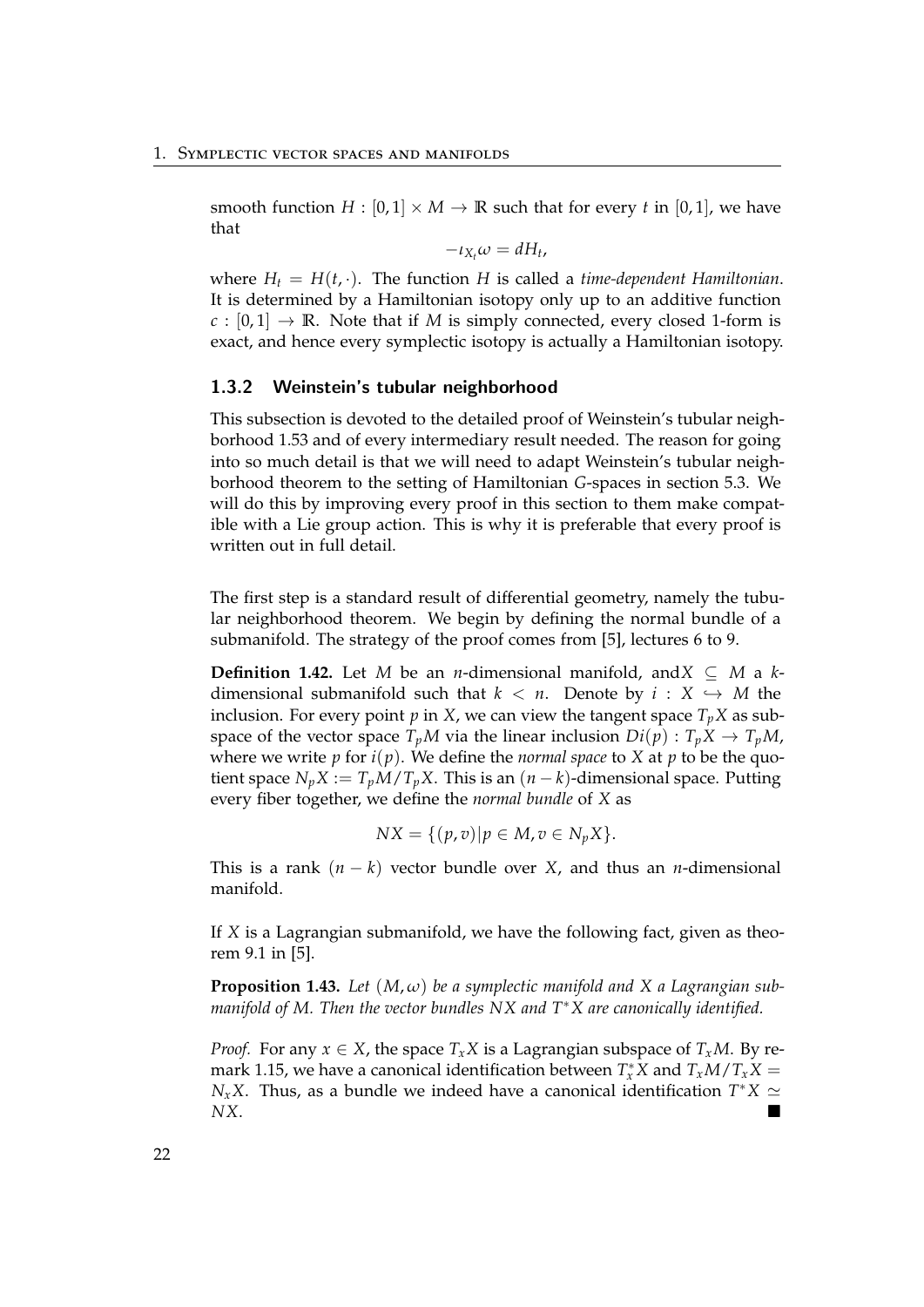We can imbed *X* into *NX* with the zero section map  $i_0: X \to N X, i_0(p) =$  $(p, 0)$ . We denote by  $X_0$  the zero section (i.e. the copy of *X* inside *NX*).

**Definition 1.44.** A neighborhood  $U_0$  of the zero section  $X_0$  in  $NX$  is called *convex* if the intersection  $U_0 \cap N_p X$  is convex for all *p* in  $X_0$ .

Here is the statement of the tubular neighborhood theorem.

<span id="page-28-0"></span>**Theorem 1.45** (Tubular Neighborhood Theorem)**.** *There exists a convex neighborhood U*<sup>0</sup> *of X in NX, a neighborhood U of X in M and a diffeomorphism*  $φ: U<sub>0</sub> → U such that the following diagram commutes:$ 



The first part of this proof follows what is done in [\[14\]](#page-109-1) for theorem 6.10. In the second part we extend these ideas to arbitrary Riemannian manifolds.

*Proof.* 1. To prove the tubular neighborhood theorem, we first look at the special case of the Euclidean space, so let us assume that  $M =$  $\mathbb{R}^n$ . In this case, notice that for every  $x \in X$ ,  $N_xX$  is the orthogonal complement of  $T_xX$ . Let us define a map

$$
T:NX \to \mathbb{R}^n
$$

$$
(x,v) \mapsto x+v.
$$

It is clear that the map *T* restricted to the zero section  $X_0$  is a diffeomorphism onto *X*, and thus the map  $DT(x,0)$  maps  $T(x,0)X_0$  isomorphically onto  $T_xX$ . Next, if we restrict *T* to the fiber  $N_xX$ , *T* just becomes the affine map  $v \mapsto x + v$  and thus  $DT(x,0)$  maps  $T(x,0)N_xX$  isomorphically onto *N*<sub>*x*</sub>*X*. Thus, by the inverse function theorem, for each  $x \in X$  there exists a positive number  $\varepsilon_x > 0$  such that with the set

$$
U(x,\varepsilon_x):=\{(y,v)\in Nx||y-x|<\varepsilon_x,|v|<\varepsilon_x\},\
$$

we have that  $T|_{U(x,\varepsilon_x)}$  is a diffeomorphism.

Now, let  $\varepsilon$  :  $X \to \mathbb{R}$  denote the function that maps every point  $x \in X$ to the supremum of all  $\varepsilon \leq 1$  such that *T* is a diffeomorphism on  $U(x,\varepsilon)$ . By construction,  $\varepsilon$  is a strictly positive function. We claim that *ε* is continuous. Take  $x, y \in X$  such that  $|x - y| < \varepsilon(x)$  and define  $\delta := \varepsilon(x) - |x - y|$ . It follows from the triangle inequality and the definition of *δ* that *U*(*y*, *δ*) ⊆ *U*(*x*,*ε*(*x*)) and hence *ε*(*y*) ≥ *ε*(*x*) − |*x* − *y*|. Thus, if  $|x - y| < \varepsilon(x)$ , we have that

$$
\varepsilon(x)-\varepsilon(y)\leq |x-y|.
$$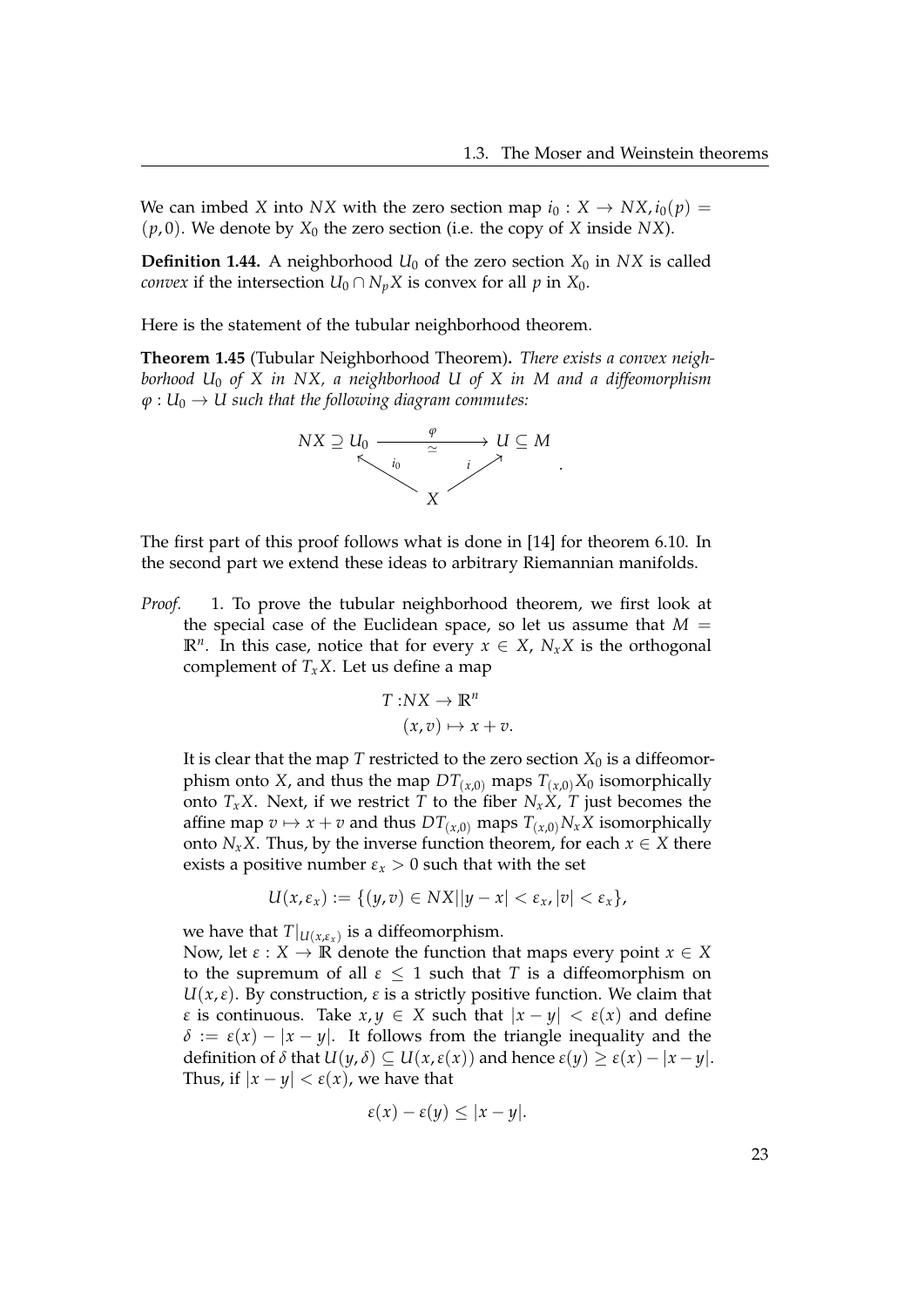Conversely, let us assume that  $|x - y| \ge \varepsilon(x)$ , then since  $\varepsilon$  is a positive function, we clearly have, once again that

 $\varepsilon(x) - \varepsilon(y) \leq |x - y|$ .

Reversing the role of *x* and *y* gives us

$$
|\varepsilon(x)-\varepsilon(y)|\leq |x-y|,
$$

which shows the continuity of *ε*. We now define the set

$$
U_0:=\Big\{(x,v)\in NX\big||v|<\frac{1}{2}\varepsilon(x)\Big\}.
$$

and show that *T* is injective on this set. Let  $(x, v)$ ,  $(y, w)$  be such that  $x + v = T(x, v) = T(y, w) = y + w$ . Without loss of generality, we may assume that  $\varepsilon(y) \leq \varepsilon(x)$ . Since  $x - y = w - v$ , we can write

$$
|x - y| = |v - w| \le |v| + |w| \le \frac{1}{2}\varepsilon(x) + \frac{1}{2}\varepsilon(x) = \varepsilon(x).
$$

This implies that both  $(x, v)$  and  $(y, w)$  belong to  $U(x, \varepsilon(x))$ . But *T* is injective on  $U(x,\varepsilon(x))$  by construction. This show that  $(x,v) = (y,w)$ and hence *T* is injective on  $U_0$ . Now set  $T(U_0) = U$ . Then *U* is open because *T* is a local diffeomorphism. Moreover, since  $T|_{U_0}$  is injective,  $T: U_0 \to U$  is a smooth bijection that is also a local diffeomorphism. Hence, it is a diffeomorphism, as we wanted. Note that the intersection of *U*<sup>0</sup> with each fiber is just a ball, and hence it is convex. This proves the theorem in  $\mathbb{R}^n$ .

2. We now prove the general case. Let us put a Riemannian metric *m* on *M*. We will denote by  $|| \cdot ||$ , the norm on *TM* coming from *m*, and by  $d : M \times M \rightarrow \mathbb{R}$  the induced metric on the manifold. Just as in the Euclidean case, we can view the normal bundle of *X* as the orthogonal complement of the tangent space to *X* with respect to the given Riemannian metric, namely for  $x \in X$ :

$$
N_xX \simeq \{v \in T_xM|m_x(v,w)=0, \quad \forall w \in T_xX\}.
$$

We now look at the exponential map  $exp: TM \rightarrow M$  coming from the Riemannian metric. It is clear that restricting *exp* to the zero section *X*<sup>0</sup> ⊆ *NX* ⊆ *TX* gives a diffeomorphism onto *X*, and hence *Dexp*(*x*, 0) maps  $T_{(x,0)}X_0$  isomorphically onto  $T_xX$ . Next, it is a property of the exponential map that a small neighborhood of  $0_x \in T_xM$  is mapped diffeomorphically onto a small ball around *x* with respect to the metric *d* and that its derivative at zero is the identity. Hence, if we reduce to the subspace  $N_xX$ , we see that  $Dexp(x, 0_x)$  maps  $T_{(x, 0_x)}N_xX$  isomorphically onto  $N_rX$ . Thus, as in the Euclidean case, we may use the inverse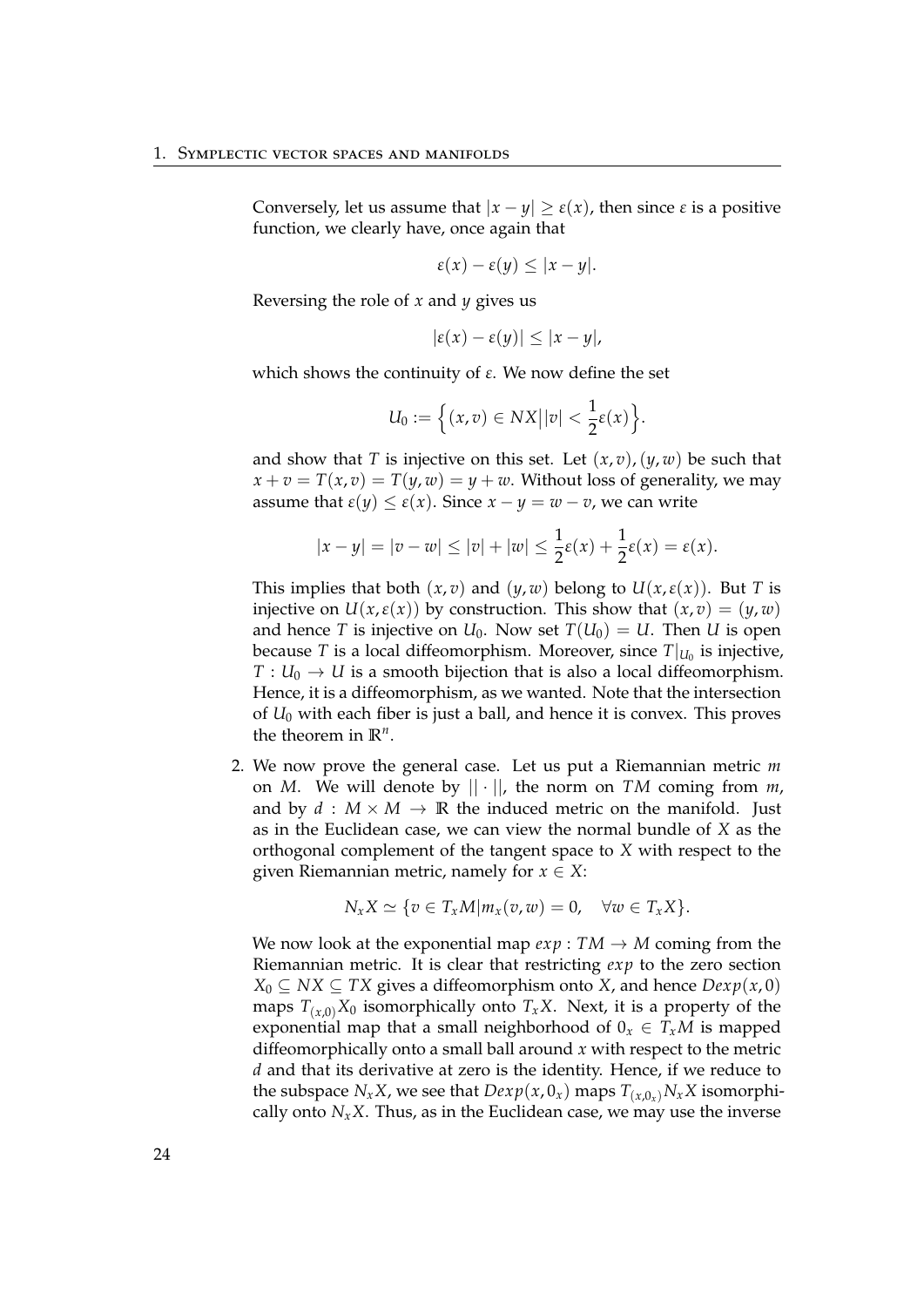function theorem such that for every  $x \in X$  there exists a positive number  $\varepsilon_x$  such that  $exp$  is a diffeomorphism on the set

$$
U(x,\varepsilon_x):=\{(y,v)\in NX\big|d(x,y)<\varepsilon_x,||v||<\varepsilon_x\},\
$$

We can then define  $\varepsilon$  :  $X \to \mathbb{R}$  as in the first case. The proof that *ε* is continuous is analogous; it just uses the metric *d* instead of the Euclidean distance. We can now define the set

$$
U_0 := \{ (x,v) \in NX \mid ||v|| < \frac{1}{2} \varepsilon(x) \}.
$$

Let us prove the injectivity of exp on  $U_0$ . Let us assume that  $exp(x, v) =$  $exp(y, w)$  for some  $(x, v)$ ,  $(y, w) \in U_0$ , and without loss of generality, take  $\varepsilon(y) \leq \varepsilon(x)$ . This means that if we denote by  $\gamma_{(x,v)}$  the geodesic starting at *x* with initial velocity *v* and by *γ*(*y*,*w*) the geodesic starting at *y* with initial velocity *w*, we have that  $\gamma_{(x,v)}(1) = \gamma_{(y,w)}(1) =: z$ . The distance between the points *x* and *y* cannot be greater than the distance of the path given by following  $\gamma_{(x,v)}$  and then following  $\gamma_{(y,w)}$ backwards. Thus

$$
d(x,y) \le ||v|| + ||w|| \le \frac{1}{2}\varepsilon(x) + \frac{1}{2}\varepsilon(x) = \varepsilon(x).
$$

Thus, both  $(x, v)$  and  $(y, w)$  belong to  $U(x, \varepsilon(x))$ , on which  $\exp$  is injective. Hence,  $(x, v) = (y, w)$ , which proves the injectivity of *exp* on  $U_0$ . We conclude the proof as in step 1:  $exp|_{U_0}$  is a diffeomorphism onto its image because it is an injective local diffeomorphism. This concludes the proof.

In the next remark, we discuss another way to approach the tubular neighborhood theorem that is closer to what is done in [\[5\]](#page-108-1) on pages 37 to 39.

<span id="page-30-0"></span>*Remark* 1.46*.* We give a more explicit picture of what the tubular neighborhood constructed above looks like. Let us denote by  $\pi_{NX}:NX \to X$  the normal bundle projection. If we restrict  $\pi_{NX}$  to the neighborhood  $U_0$  constructed in the previous proof, we obtain a submersion  $\pi_{NX}: U_0 \to X$  where every fiber  $\pi_{NX}^{-1}(x)$  is convex. We can carry this construction over to *U* by setting  $\pi := \pi_{NX} \circ exp^{-1}$ . Let us look at this construction in more detail. Let *q* be in *U*. Then, by definition of *U*, we have that  $q = \gamma_{(x,v)}(1)$ , where *γ*(*x*,*v*) is the geodesic starting at  $x \in X$  with initial velocity  $v \in N_xX$  such that  $||v|| < \frac{1}{2}\varepsilon(x)$ . We then have that

$$
\pi(q) = \pi_{NX}(exp^{-1}(q)) = \pi_{NX}(x,v) = x.
$$

We claim that  $x$  is the closest point to  $q$  that lies in  $X$ . Indeed, let us set  $d(q, \pi(q)) = d(q, x) =: \delta$  and let  $y \in X$  be a closest point to *q*. Hence,

 $\blacksquare$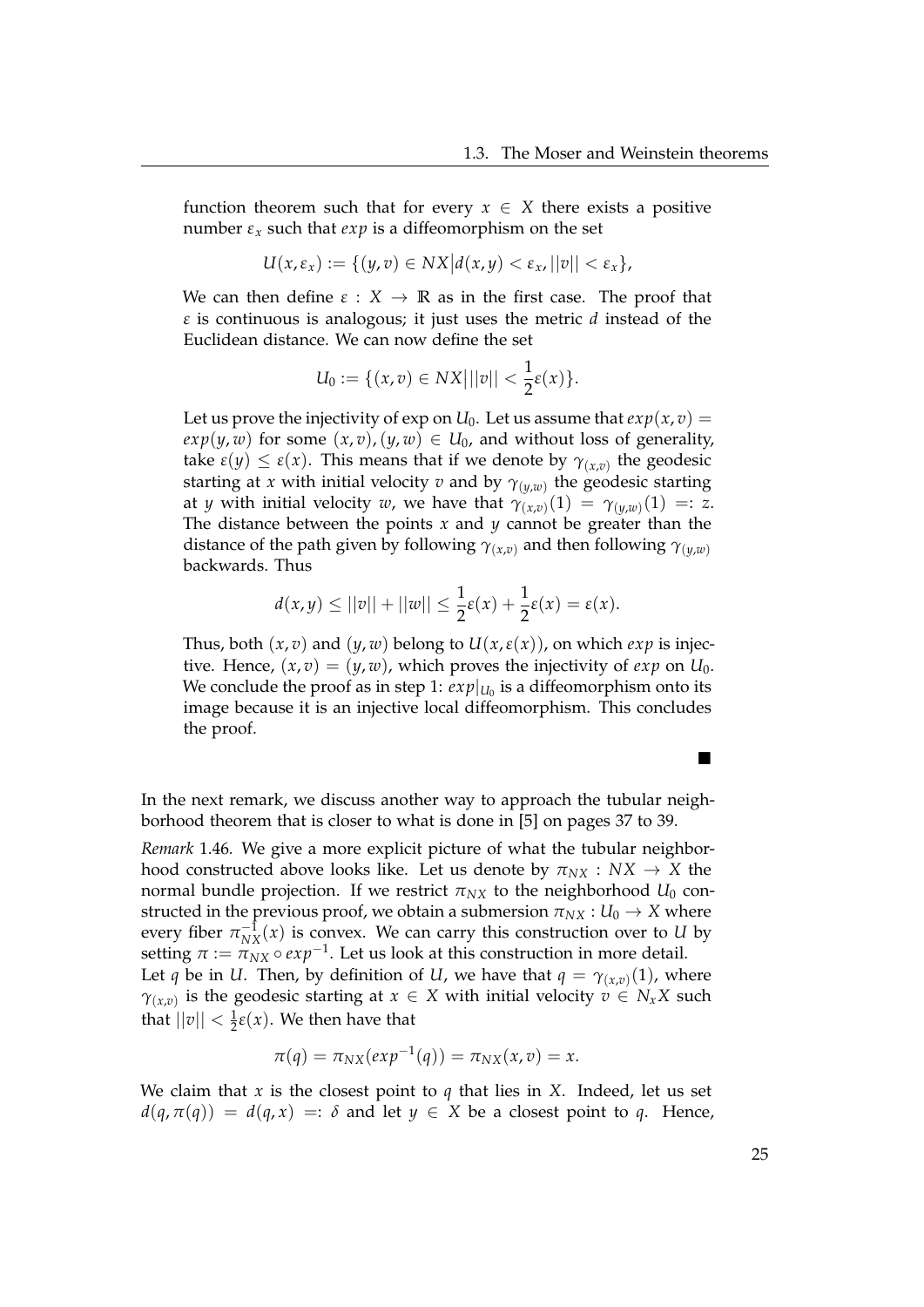we have that  $d(q, y) \leq \delta$ . Notice that this claim is trivial if q lies in X since the we would have  $\pi(q) = q$  so we may assume that *q* is not in *X*. Let  $\gamma_q$  be a geodesic from *q* to *y*. We must have that the vector  $\tilde{w}$  tangent to  $\gamma_q$  at *y* belongs to  $N_yX$ , since otherwise the geodesic would have hit *X* at a point before *y*, which contradicts the definition of *y*. Let us denote by  $\gamma_{(y,w)}$  the inverted geodesic from *y* to *q*, where  $w \in N_yX$  denotes the initial velocity vector. In other words,  $w = -\tilde{w}$ . We then have that  $exp(x, v) = exp(y, w) = q$ . Moreover, since we assumed  $d(y, q)$  to be at most *δ*, we have that  $||w|| \le ||v|| < \frac{1}{2}ε(x)$ . Finally,  $d(x, y) \le ||v|| + ||w|| < ε(x)$ . This shows that  $(y, w) \in U(x, \varepsilon(x))$  and hence since the exponential map is injective on this set, we have that  $(x, v) = (y, w)$ . This shows that  $\pi$  maps every point of *U* to the point in *X* that is the closest to it.

Secondly, we notice that the neighborhood *U* is actually the set  $U_{\varepsilon} := \{ p \in$  $M|d(p, x) < \frac{1}{2}\varepsilon(x)$  for some  $x \in X\}$ . Indeed, it is clear that  $U = exp(U_0)$  is included in this set, since following geodesics starting in *X* and having initial velocity with norm strictly smaller than  $\frac{1}{2}\varepsilon(x)$  for some  $x \in X$  will give points that cannot be further away from *X* than  $\frac{1}{2}\varepsilon(x)$ . Conversely, let *q* be in *Uε* . If *q* is in *X*, then it is clear that *q* is in *U* so let us assume that *q* is not in *X*. By definition of  $U_{\varepsilon}$ , there is an *x* in *X* such that  $d(x, q) < \frac{1}{2}\varepsilon(x)$ . Assume that the geodesic in from *x* to *q* has the initial velocity vector  $v \in T_xX$ , so the geodesic stays in *X* for a while. Then, we may take the last point  $y$  in *X* along the geodesic and the velocity vector *w* at this point, which by the same reasoning as above belongs to  $N_yX$ . The exact same computation as in the previous paragraph then shows that  $(x, v) = (y, w)$  which is a contradiction. This implies that  $v$  is in  $N_xX$ , and hence that  $q$  lies in  $U$ .

The next important step towards the proof of Weinstein's tubular neighborhood [1.53](#page-37-0) is Moser's theorem. This result is not only useful for what we need to show however. It is also needed for a lot of other symplectic geometry arguments, where the technique today known as "Moser's trick" is often part of the proof. We begin by discussing the so-called homotopy formula. We follow the presentation given in [\[5\]](#page-108-1) for proposition 6.8.

<span id="page-31-0"></span>**Proposition 1.47** (The homotopy formula)**.** *Let U be a tubular neighborhood of a submanifold*  $X \subseteq M$ *. Let us denote by*  $i: X \rightarrow U$  *the inclusion. Let*  $\omega \in \Omega^k(U)$ *be a closed k-form on U such that the restriction*  $i^* \omega = 0$ *. Then*  $\omega$  *is exact, i.e.*  $t$ here is a  $\mu \in \Omega^{k-1}(U)$  such that  $d\mu = \omega$ . Moreover, we can choose  $\mu$  such that  $\mu_x = 0$  for every x in X.

*Proof.* Via the isomorphism  $\varphi: U_0 \to U$  constructed in theorem [1.45,](#page-28-0) we can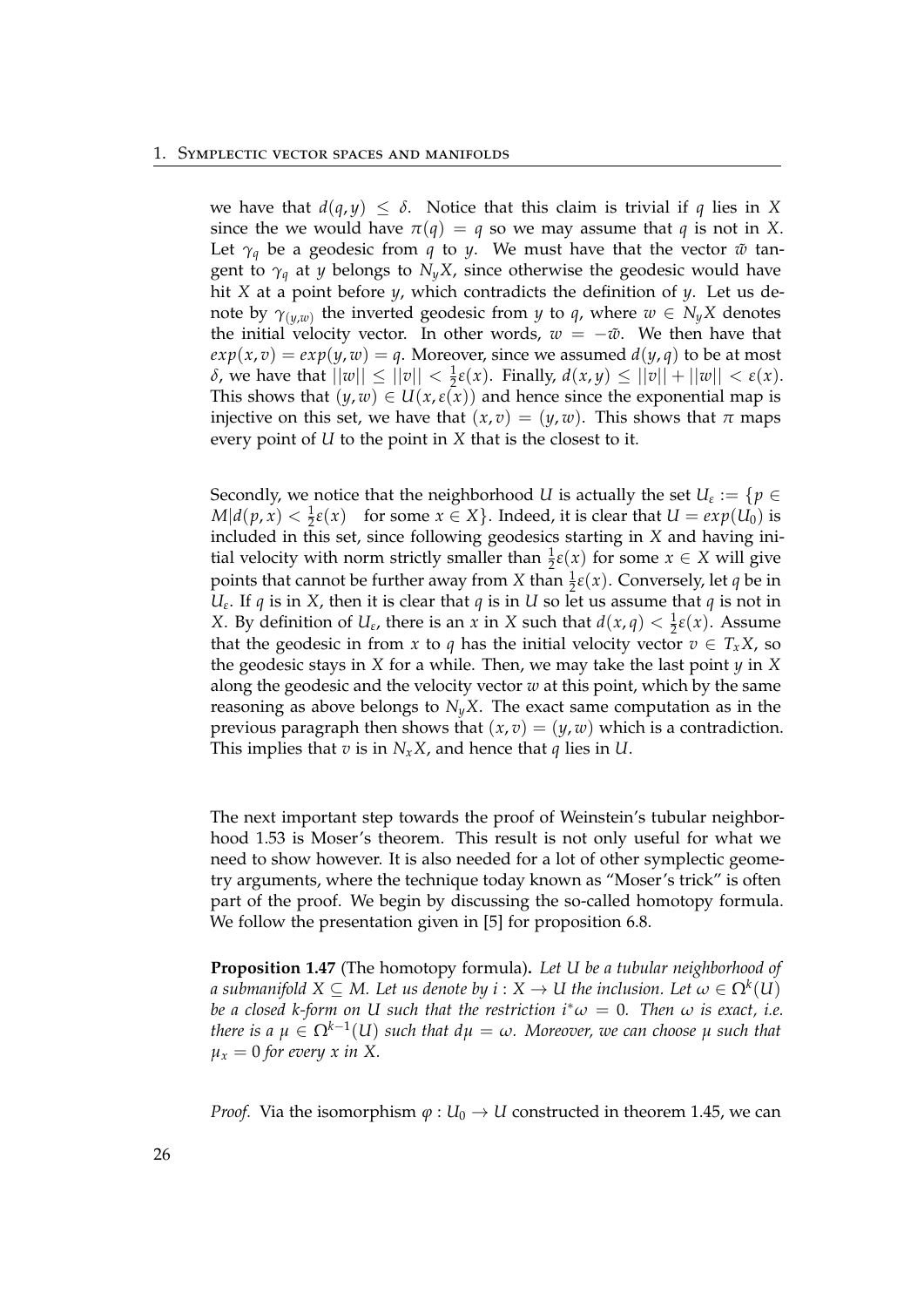work on  $U_0$  instead of *U*. For every  $0 \le t \le 1$ , we define

$$
\rho_t: U_0 \to U_0
$$
  

$$
(x,v) \mapsto (x,tv).
$$

This map is well-defined by the convexity of  $U_0$ . We have, using the same notation as in theorem [1.45](#page-28-0) that  $\rho_1 = id$ ,  $\rho_0 = i_0 \circ \pi_0$ , and that for every *t*,  $\rho_t \circ i_0 = i_0$ , which means that *X* is fixed under  $\rho_t$ . This shows that  $\rho_t$  is a homotopy relative to *X* and hence *X* is a deformation retract of  $U_0$  with retraction  $\pi_0: U_0 \to X$ .

We look for a homotopy operator between  $\rho_0$  and  $\rho_1$ , i.e. a map  $Q: \Omega^k(U_0) \to$  $\Omega^{k-1}(U_0)$  such that  $\rho_1 - \rho_0 = id - (i_0 \circ \pi_0)^* = dQ + Qd$ . We define *Q* by

$$
Q\sigma = \int_0^1 \rho_t^*(\iota_{v_t}\sigma)dt,
$$

where  $v_t$ , at the point  $q = \rho_t(p)$  is the vector tangent to the curve  $\rho_s(p)$  at  $s = t$ . Let us prove that *Q* is indeed a homotopy operator.

$$
Qd\sigma + dQ\sigma = \int_0^1 \rho_t^*(\iota_{v_t}d\sigma)dt + d\int_0^1 \rho_t^*(\iota_{v_t}\sigma)dt = \int_0^1 \rho_t^*(\iota_{v_t}d\sigma + d\iota_{v_t}\sigma)dt
$$
  
\n
$$
\stackrel{thm1.33}{=} \int_0^1 \rho_t^*(\mathcal{L}_{v_t}\sigma)dt \stackrel{prop1.34}{=} \int_0^1 \frac{d}{dt}\rho_t^*\sigma = \rho_1^*\sigma - \rho_0^*\sigma,
$$

where the last equality comes from the fundamental theorem of calculus. In our case, we have that  $d\omega = 0$  since  $\omega$  is closed, and that  $i_0^*\omega = 0$  by assumption. Thus, using *Q* on *ω* yields

$$
\omega = dQ\omega.
$$

This means we can take  $\mu = Q\omega$ . Note that for  $x \in X$ ,  $\rho_t(x)$  is constant, and thus  $v_t$  vanishes at all  $x \in X$ , which proves that  $\mu_x = 0$  for every *x* in *X*. This concludes the proof.

We can now prove Moser's theorem, where we construct an isotopy between two symplectic forms fulfilling certain conditions. As before, we follow [\[5\]](#page-108-1), where this result is theorem 7.2.

<span id="page-32-0"></span>**Theorem 1.48** (Moser's theorem)**.** *Let M be a compact* 2*n-dimensional manifold and*  $\omega_0$ ,  $\omega_1$  *two symplectic forms on* M *such that*  $[\omega_0] = [\omega_1]$ *. Assume that the form*  $\omega_t = (1 - t)\omega_0 + t\omega_1$  *is symplectic for every t in* [0, 1]*. Then there exists an isotopy*  $\rho : M \times \mathbb{R} \to M$  *such that*  $\rho_t^* \omega_t = \omega_0$  *for all t in* [0, 1]*.* 

*Proof.* The following argument is often useful in symplectic geometry and is called Moser's trick.

Suppose that there exists an isotopy  $\rho$  such that  $\rho_t^* \omega_t = \omega_0$  for all *t* in [0, 1],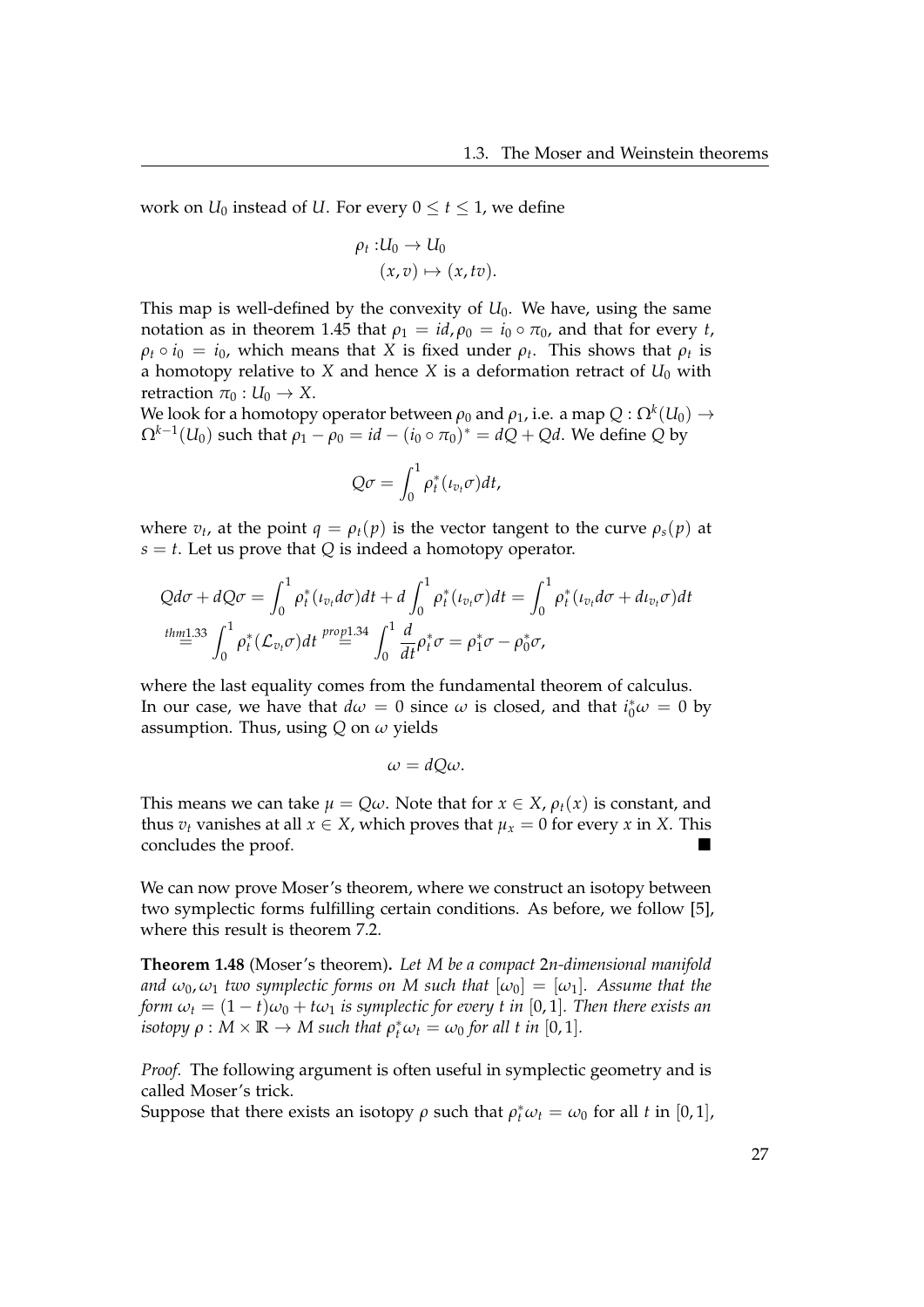and let  $X_t = \frac{d}{dt} \rho_t \circ \rho_t^{-1}$  be the corresponding time-dependent vector field. Then

<span id="page-33-0"></span>
$$
0 = \frac{d}{dt} \rho_t^* \omega_t \stackrel{Prop.1.35}{=} \rho_t^* \left( \mathcal{L}_{X_t} \omega_t + \frac{d}{dt} \omega_t \right) \iff \mathcal{L}_{X_t} \omega_t + \frac{d}{dt} \omega_t = 0. \tag{1.3}
$$

Conversely, suppose that there exists a time-dependent vector field *X<sup>t</sup>* such that equation [1.3](#page-33-0) holds for every  $0 \le t \le 1$ . Since *M* is compact, we can integrate  $X_t$  to get an isotopy  $\rho$  with the property that

$$
\frac{d}{dt}\rho_t^*\omega_t=0.
$$

But this tells us that  $\rho_t^* \omega_t = \rho_0^* \omega_0 = \omega_0$ , which is what we want. This show that the whole proof boils down to finding a time-dependent vector field that fulfills equation [1.3.](#page-33-0) First, since  $\omega_t = (1 - t)\omega_0 + t\omega_1$ , we have

$$
\frac{d}{dt}\omega_t = \omega_1 - \omega_0.
$$

Then, by our assumption that  $[\omega_0] = [\omega_1]$ , there must exist a 1-form  $\mu$  such that  $\omega_1 - \omega_0 = d\mu$ . These observations take care of the second term of equation [1.3.](#page-33-0) For the first term, we use Cartan's magic formula (theorem [1.33\)](#page-24-1) to write

$$
\mathcal{L}_{X_t}\omega_t = d\iota_{X_t}\omega_t + \iota_{X_t}\underbrace{d\omega_t}_{=0} = d\iota_{X_t}\omega_t.
$$

Hence, equation [1.3](#page-33-0) becomes

$$
d\iota_{X_t}\omega_t + d\mu = 0.
$$

It is enough to solve

<span id="page-33-1"></span>
$$
\iota_{X_t}\omega_t + \mu = 0. \tag{1.4}
$$

Equation [\(1.4\)](#page-33-1) is called the *Moser equation*. Since  $\omega_t$  is non-degenerate, there is exactly one vector field  $X_t$  that fulfills this equation for a fixed  $t$ . Since  $\omega_t$  is a smooth family of differential forms, we get a time-dependent vector field  $X_t$ . This concludes the proof.

Another version of Moser's theorem is the following result that shows what we can say about two symplectic forms that agree on a submanifold. We follow what is done in [\[5\]](#page-108-1) theorem 7.4.

**Theorem 1.49** (Moser's theorem relative version)**.** *Let M be a compact manifold with symplectic forms*  $\omega_0$  *and*  $\omega_1$ . Let X be a compact submanifold of M with *inclusion map i* :  $X \hookrightarrow M$ . Suppose that for every  $q \in X$ , we have  $\omega_0|_q = \omega_1|_q$ .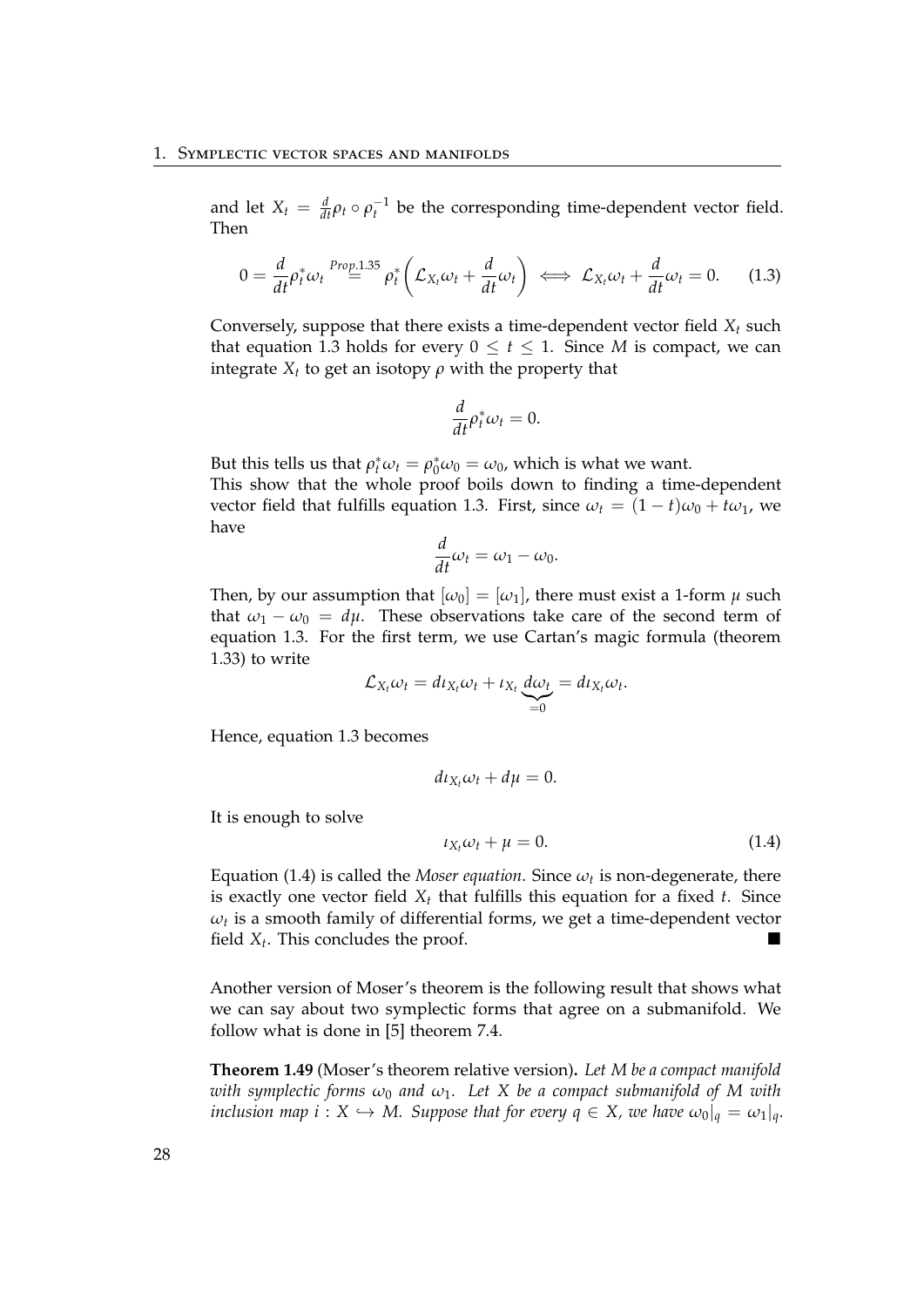*Then there exists neighborhoods*  $U_0$  *and*  $U_1$  *of X and a* diffeomorphism  $\varphi : U_0 \to U_1$ *such that the following diagram commutes:*



*and such that*  $\varphi^*\omega_1 = \omega_0$ *.* 

*Proof.* Take a tubular neighborhood *U*<sub>0</sub> of *X*. The form  $\omega_1 - \omega_0$  is closed on *U*<sup>0</sup> because it is the difference of two symplectic forms, and by assumption,  $(\omega_1 - \omega_0)_x = 0$  for every  $x \in X$ . Thus we can use the homotopy formula from proposition [1.47](#page-31-0) to get a 1-form  $\mu$  on  $U_0$  such that  $\omega_1 - \omega_0 = d\mu$  and  $\mu_x = 0$  for every *x* in *X*. Shrinking  $U_0$  if necessary, we may assume that the family  $\omega_t = (1 - t)\omega_0 + t\omega_1$  is symplectic for  $0 \le t \le 1$ . We can now use Moser's trick (or Moser's theorem [1.48\)](#page-32-0) to get an isotopy  $\rho: U_0 \times [0,1] \to M$ such that  $\rho_t^* \omega_t = \omega_0$ ,  $\forall t \in [0, 1]$ . Moreover, we notice that the vector field  $X_t$ from Moser's trick vanishes on *X*. Indeed, the Moser equation was given by *ι*<sub>*X<sub>t</sub></sub>* $\omega$  *= −<i>µ* and *µ* vanishes on *X*. This implies that  $\frac{d}{dt} \rho_t = 0$  on *X* and so</sub>  $\rho_t|_X = id_X$ . Setting  $\rho_1 = \varphi$  and  $U_1 = \varphi(U_0)$  concludes the proof.

Here, we make a slight detour on our way to the proof of Weinstein's tubular neighborhood theorem to prove the Darboux theorem. As mentioned before, this is a very important result in symplectic geometry that states that every symplectic manifold of dimension 2*n* locally looks like **R**2*<sup>n</sup>* equipped with the standard symplectic form defined in example [1.18.](#page-16-1) We follow the proof of theorem 8.1 in [\[5\]](#page-108-1).

<span id="page-34-0"></span>**Theorem 1.50** (Darboux theorem). Let  $(M, \omega)$  be a 2*n*-dimensional symplec*tic manifold and let p be a point in M. Then there exists a coordinate chart*  $(U, x_1, \ldots, x_n, y_1, \ldots, y_n)$  centered at p such that on U, the symplectic form  $\omega$ *is given by*

$$
\omega=\sum_{j=1}^n dx_j\wedge dy_j.
$$

*Proof.* The idea of this proof is to use the relative version of Moser theorem with  $X = \{p\}$ . Let us pick any symplectic basis of the vector space  $T_pM$  and use this basis to construct coordinates  $x'_1, \ldots, x'_n, \ldots, y'_1, \ldots, y'_n$  on a neighborhood  $U'$  centered at  $p$  and such that

$$
\omega_p = \sum_{j=1}^n dx'_j \wedge dy'_j \big|_p.
$$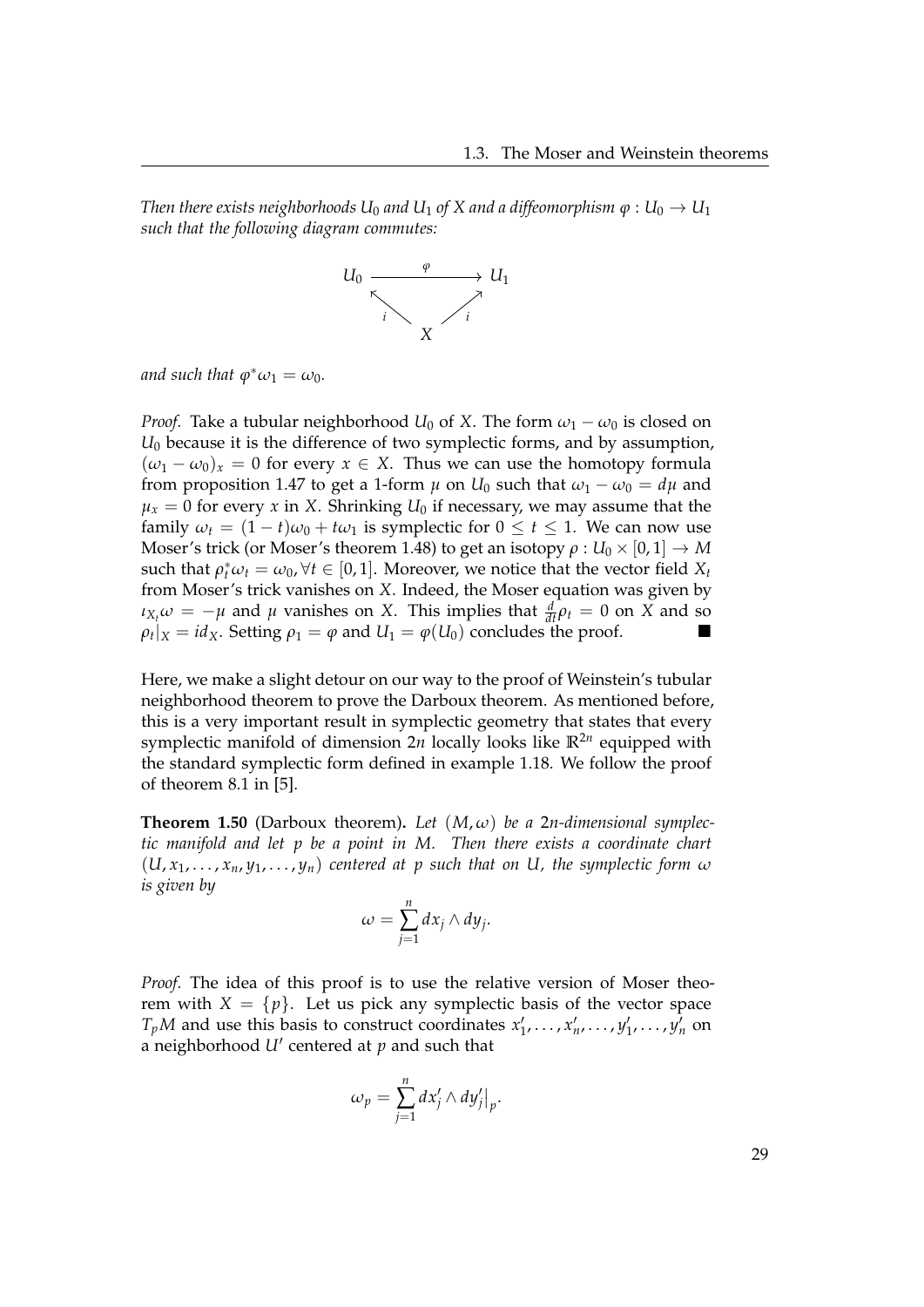Thus, by the relative Moser theorem, there exists neighborhoods  $U_0$  and  $U_1$ of *p* and a diffeomorphism  $\varphi$  :  $U_0 \rightarrow U_1$  such that  $\varphi(p) = p$  and

$$
\omega = \varphi^* \sum_{j=1}^n dx'_j \wedge dy'_j = \sum_{j=1}^n \varphi^*(dx'_j) \wedge \varphi^*(dy'_j) = \sum_{j=1}^n d(x'_j \circ \varphi) \wedge d(y'_j \circ \varphi).
$$

Hence, our coordinates are given by  $x_j = x'_j \circ \varphi$  and  $y_j = y'_j \circ \varphi$ . This is welldefined because we can always shrink  $U_0$  and  $U_1$  enough so that  $U_1 \subseteq U'$ . This concludes the proof.

Let us now go back to the main goal of this section. We need one last result to be able to prove Weinstein's tubular neighborhood theorem. This is another neighborhood theorem known as Weinstein's Lagrangian neighborhood theorem. It states that if a submanifold *X* is Lagrangian with respect to two different symplectic structures  $\omega_0$  and  $\omega_1$ , then there is a neighborhood of  $(X, \omega_0)$  that is symplectomorphic to a neighborhood of  $(X, \omega_1)$ . To prove this result, we need another standard piece of differential geometry called the Whitney extension theorem. We give a proof detailing the sketch that is proposed in [\[5\]](#page-108-1) for the proof of theorem 8.5.

**Theorem 1.51** (Whitney Extension Theorem)**.** *Let M be a n-dimensional manifold and let X* ⊂ *M be a k-dimensional submanifold such that k* < *n. Suppose*  $t$ *hat at each*  $p \in X$ *, we are given a linear isomorphism*  $L_p: T_pM \stackrel{\simeq}{\to} T_pM$  *such that*  $L_p|_{T_pX} = id_{T_pX}$  *and such that*  $L_p$  *depends smoothly on p. Then there exists a neighborhood U of X in M and an embedding h* :  $U \rightarrow M$  such that  $h|_X = id_X$ *and*  $Dh(p) = L_p$  *for all p in* X.

*Proof.* Let us choose a Riemannian metric *m* on *M*, and let *U* be a tubular neighborhood of *X* in *M*. As discussed in remark [1.46,](#page-30-0) *U* is the set of all the points *q* such that there is an *x* in *X* with  $d(q, x) < \frac{1}{2}\varepsilon(x)$ , where *d* is the distance induced by *m* and *ε* the positive function constructed in the proof of the tubular neighborhood theorem [1.45.](#page-28-0) Moreover, there is a submersion  $\pi : U \to X$  that maps every point of *U* to the point in *X* that is closest to it. Every point *q* in *U* can be written as  $exp(x, v) = \gamma_{(x,v)}(1)$ , where  $\gamma_{(x,v)}$  is the geodesic starting at  $x \in X$  with initial velocity  $v \in N_xX$  and such that  $||v|| < \frac{1}{2}\varepsilon(x)$ . We define, for  $q = exp(x, v)$ 

$$
h: U \to M
$$

$$
q \mapsto exp(x, L_x[v]).
$$

It is clear that if *q* belongs to *X*, the corresponding *v* will be 0, and hence  $h(q) = exp(q, 0) = q$ , which shows that *h* is the identity on *X*. Moreover, for *q* in *X* still,

$$
Dh(q)[w] = Dexp(q, \overbrace{L_q 0}^{=0}) \circ \overbrace{DL_q(0)}^{=L_q} [w] = L_q[w].
$$

30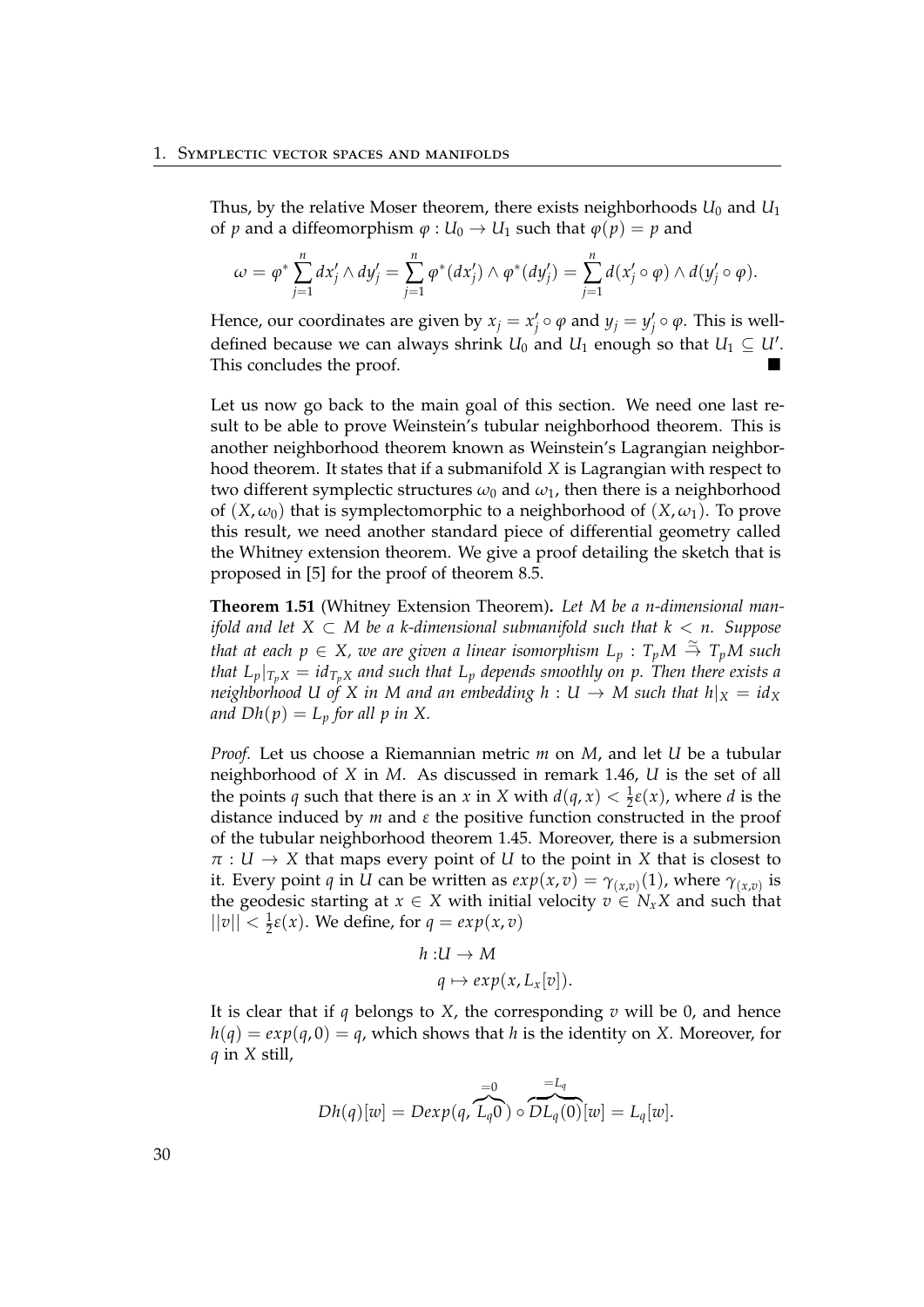Finally, let us denote by *U*<sup>0</sup> the tubular neighborhood of *X* as the zero section in *NX*, i.e.  $exp(U_0) = U$ . Since the maps  $L_p$  are isomorphisms and are the identity on  $T_pX$  for every *p* in *X*, we have that  $L_p|_{N_pX}$  has image in  $N_pX$  for every  $p$  in *X*. By shrinking  $U_0$  (and incidentally  $U$  as well) if necessary, we can ensure that  $V := L_p(U_0|_p)$  is still small enough so that the exponential map is still a diffeomorphism on *V*. This proves that *h* is an embedding and hence concludes the proof.

Here is now the proof of Weinstein's Lagrangian neighborhood theorem. Both Whitney's extension theorem [1.51](#page-35-0) and Moser's theorem [1.49](#page-33-0) are needed in this argument. We follow the argument proposed in [\[5\]](#page-108-0) for theorem 8.4.

<span id="page-36-0"></span>**Theorem 1.52** (Weinstein's Lagrangian neighborhood theorem)**.** *Let M be a* 2*n-dimensional manifold, X a compact n-dimensional submanifold with inclusion map*  $i: X \hookrightarrow M$ , and  $\omega_0$  and  $\omega_1$  *two symplectic forms on M such that*  $i^*\omega_0 =$  $i^* \omega_1 = 0$ , *i.e.* X is Lagrangian for both symplectic structures. Then there exist *neighborhoods*  $U_0$  *and*  $U_1$  *of*  $X$ *, as well as a diffeomorphism*  $\varphi : U_0 \to U_1$  *such that*  $\varphi^*\omega_1=\omega_0$  and such that the following diagram commutes:



*Proof.* Choose a Riemannian metric *m* on *M*, and fix a point *p* in *X*. Let us denote by *V* the space  $T_pM$ , and by *U* the space  $T_pX$ . Let  $U^{\perp}$  be the orthogonal complement of *U* with respect to the scalar product  $m_p$ . By assumption, *U* is a Lagrangian subspace of both  $(V, \omega_0|_p)$ , and  $(V, \omega_1|_p)$ . By proposition [1.13,](#page-15-0) we canonically get a linear isomorphism  $L_p: T_pM \to$ *T*<sub>*p</sub>M* from  $U^{\perp}$ , such that  $L_p|_{T_pX} = id_{T_pX}$  and  $L_p^*\omega_1|_p = \omega_0|_p$ . Since this</sub> construction is canonical,  $L_p$  varies smoothly with respect to  $p$ .

Then, by the Whitney extension theorem [1.51,](#page-35-0) there exist a neighborhood  $\mathcal N$ of *X*, and an embedding  $h : \mathcal{N} \hookrightarrow M$  with  $h|_X = id_X$  and  $Dh(p) = L_p$  for *p* ∈ *X*. Hence, at any point *p* in *X*, we have

$$
(h^*\omega_1)_p = (Dh(p))^*\omega_1|_p = L_p^*\omega_1|_p = \omega_0|_p.
$$

Hence, we may use Moser's relative theorem [1.49](#page-33-0) on  $\omega_0$  and  $h^*\omega_1$  to get a neighborhood *U*<sup>0</sup> of *X* and an embedding  $f: U_0 \to \mathcal{N}$  such that  $f|_X = id_X$ and  $f^*(h^*\omega_1) = \omega_0$  on  $U_0$ . Set  $\varphi = h \circ f$  and  $U_1 = \varphi(U_0)$ .

We now have all the pieces for Weinstein's tubular neighborhood theorem. The proof is now just a matter of putting everything together. This follows the proof of theorem 9.3 in [\[5\]](#page-108-0).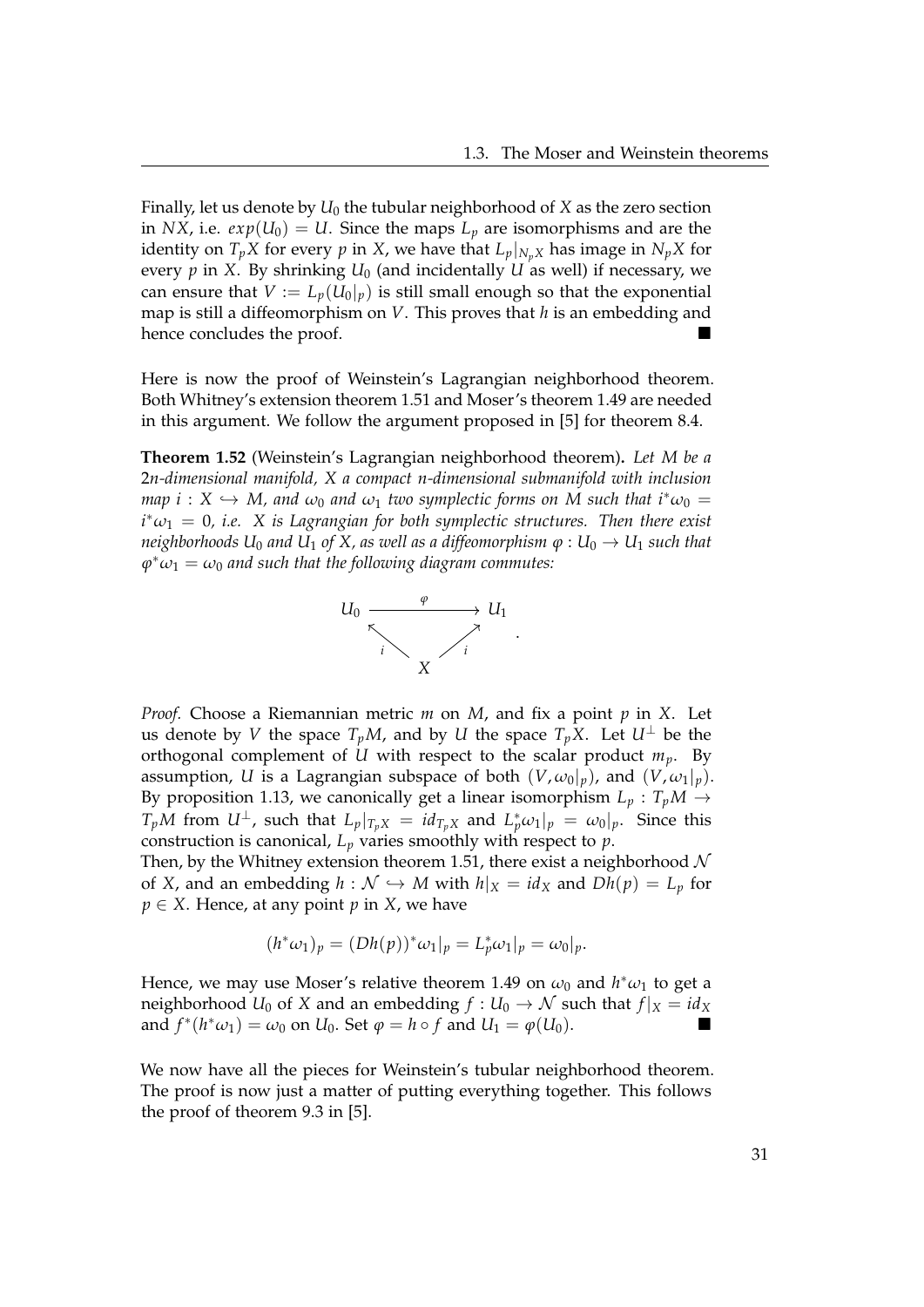<span id="page-37-0"></span>**Theorem 1.53** (Weinstein's tubular neighborhood)**.** *Let* (*M*, *ω*) *be a symplectic manifold and*  $X \subseteq M$  a Lagrangian submanifold of M with inclusion  $i : X \hookrightarrow M$ . Let us denote by  $i_0: X \hookrightarrow T^*X$  the embedding of X into its cotangent bundle via *the zero section. Then there are neighborhoods U*<sup>0</sup> *of X in T*∗*X and U of X in M, as well as a diffeomorphism*  $\varphi$  :  $U_0 \rightarrow U$  *such that* 



 $\alpha$  *commutes and such that*  $\varphi^*\omega = \omega_0$ *, where*  $\omega_0$  *is the canonical symplectic form on T* <sup>∗</sup>*X.*

*Proof.* Since  $NX \simeq T^*X$  by prop [1.43,](#page-27-0) we may use the tubular neighborhood theorem [1.45](#page-28-0) to get a neighborhood  $\mathcal{N}_0$  of  $\overline{X}$  in  $T^*X$  and a neighborhood  $\mathcal N$ of *X* in *M*, as well as a diffeomorphism  $\psi : \mathcal{N}_0 \to \mathcal{N}$  such that the following commutes



Let us denote by  $\omega_0$  the canonical form on  $T^*X$  and by  $\omega_1$  the form  $\psi^*\omega$ . Since the zero section is a Lagrangian submanifold of any cotangent bundle, we have that *X* is Lagrangian with respect to  $\omega_0$ . Furthermore using the diagram,  $i_0^*\omega_1 = i_0^*(\psi^*\omega) = i^*\omega = 0$ , since *X* is a Lagrangian submanifold of *M*. This shows that *X* is also a Lagrangian submanifold in *T* <sup>∗</sup>*X* with respect to  $\omega_1$ .

Then, by Weinstein's Lagrangian neighborhood theorem [1.52,](#page-36-0) there are neighborhoods  $U_0$  and  $U_1$  of  $X$  in  $\mathcal{N}_0$  and a diffeomorphism  $\theta: U_0 \to U_1$  such that  $\theta^* \omega_1 = \omega_0$  and such that the following commutes



Now set  $\varphi = \psi \circ \theta$  and  $U = \varphi(U_0)$ . We have that  $\varphi^* \omega = \theta^* \psi^* \omega = \theta^* \omega_1 = \omega_0$ , which is what we wanted.

The main advantage of this theorem is that we can look at a neighborhood *U* of the Lagrangian submanifold *X* inside *T* <sup>∗</sup>*X*, where the symplectic structure is the canonical one, which gives us a clearer picture of what this structure look like. We will use this extensively in chapters [4](#page-68-0) and [5.](#page-80-0)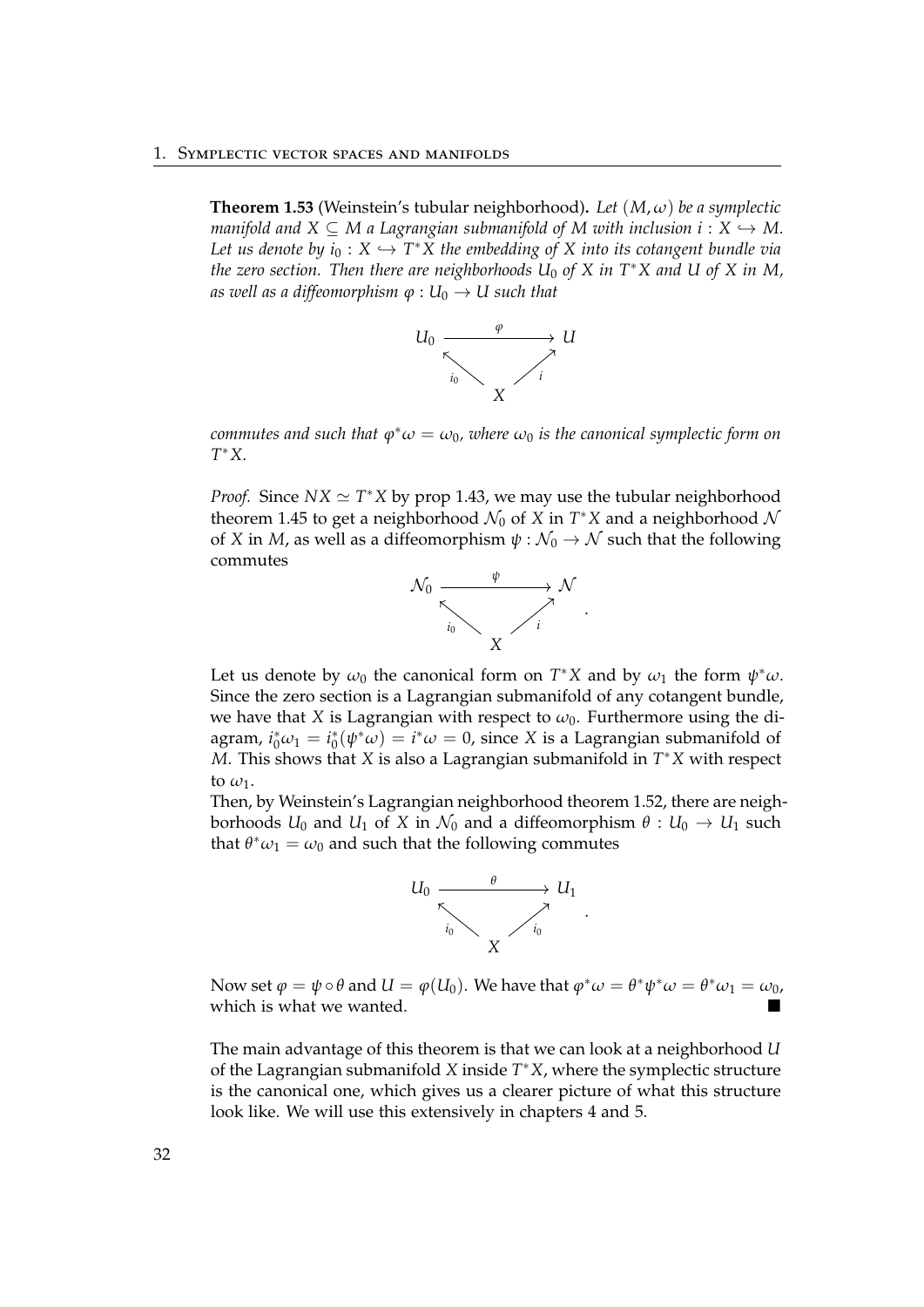Chapter 2

## Complex geometry

Symplectic geometry has a strong connection with complex geometry. Indeed, every symplectic manifold possesses a so-called almost complex structure, which is "compatible" with the symplectic structure. This connection is actually the starting point of some important work in symplectic geometry, namely the theory of pseudo-holomorphic curves. In this chapter, we develop the concepts and results from complex geometry that relate to the symplectic setting. As it was the case in the previous chapter, we prove most of the results in detail, both to make this text as self-contained as possible and to make sure that everything that we need in subsequent chapters has been covered. The presentation we make in this chapter follows what is done in lectures 12 to 16 of Cannas' lecture notes [\[5\]](#page-108-0).

### 2.1 Almost complex structures

We begin by defining almost complex structures on manifolds. As it was the case with symplectic structures, it makes sense to start at the level of linear algebra.

**Definition 2.1.** Let *V* be a real vector space. A *complex structure* on *V* is a map *J* : *V*  $\rightarrow$  *V* such that *J*<sup>2</sup> =  $-i$ *d*. The pair  $(V, J)$  is called a complex vector space. Notice that a complex structure *J* is actually equivalent to a structure of a vector space over **C**, if we identify *J* with multiplication by *i*.

<span id="page-38-0"></span>*Remark* 2.2*.* Assume that (*V*, *J*) is a complex vector space, and has dimension *n*. Then, since  $J^2 = -Id$ ,  $det(J^2) = (det(J))^2 = (-1)^n$ . Now, since *J* is a linear map from a real vector space to itself, it must have only real eigenvalues, and thus  $det(I)$  must be real. This implies that *n* is even, and hence any complex vector space must have even dimension.

We will see that every symplectic vector space has a complex structure. Moreover, this complex structure is compatible in the following sense.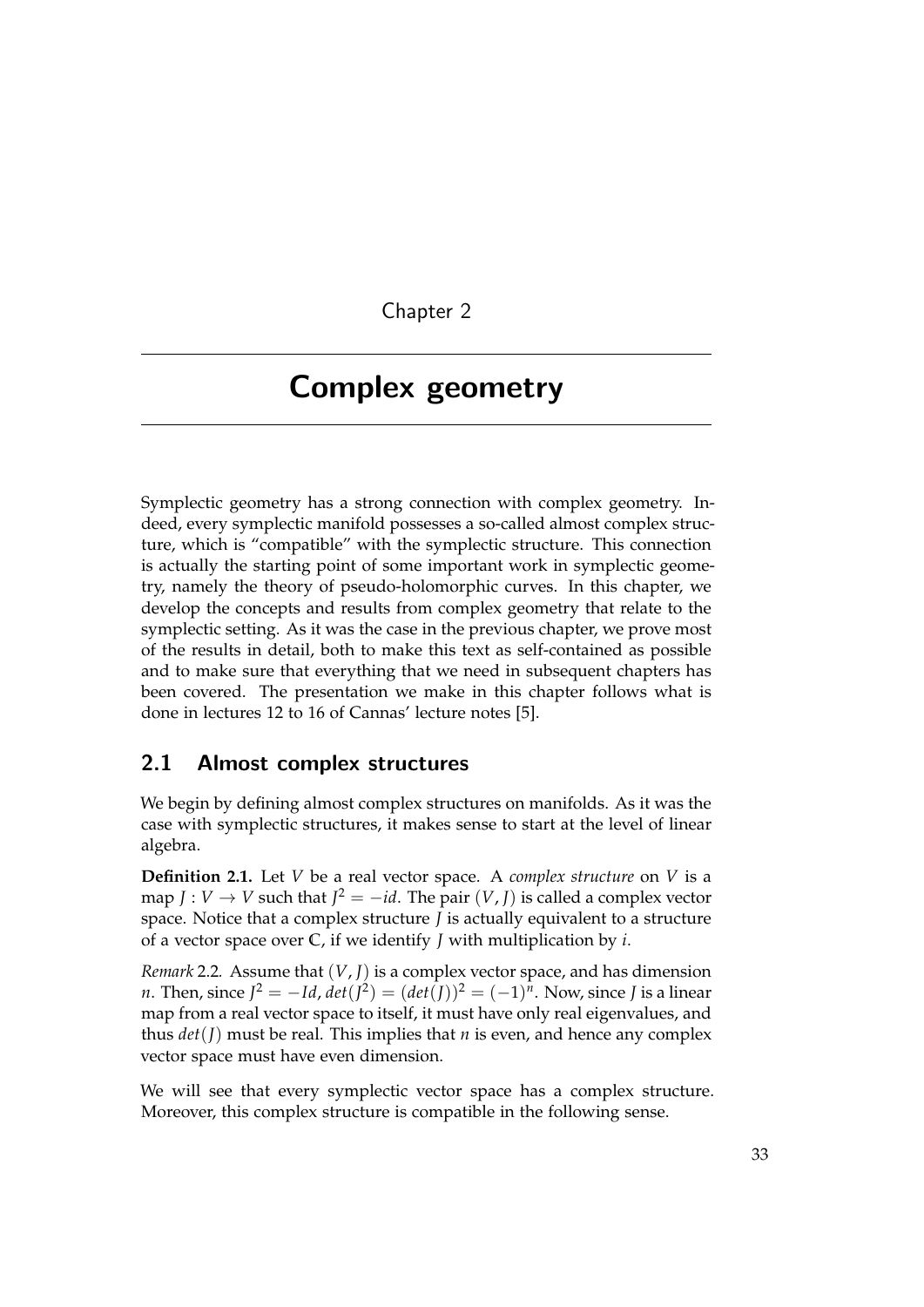**Definition 2.3.** Let  $(V,\Omega)$  be a symplectic vector space. A complex structure *J* on *V* is said to *compatible* with Ω (or Ω*-compatible*), if

$$
G_J(u,v):=\Omega(u,Jv),\quad \forall u,v\in V
$$

is a positive inner product on *V*.

Here is another way to characterize compatible complex structures.

**Lemma 2.4.** *J is compatible with*  $\Omega$  *if and only if* 

- *1.*  $\Omega(\iint u, v) = \Omega(u, v)$  *for every u, v in V*
- *2.*  $\Omega(u, \text{J}u) > 0$  for every  $u \neq 0$  in V.

*Proof. G<sup>J</sup>* is bilinear by definition, since Ω is bilinear and *J* is linear. Next, *GJ* is positive definite if and only if condition 2. holds. This again follows directly from the definition of *G<sup>J</sup>* . Finally, the following chain of equalities show that symmetry of *G<sup>J</sup>* is equivalent to the condition 1. above:

$$
\Omega(Ju,Jv)=G_J(Ju,v)=G_J(v,Ju)=\Omega(v,JJu)=-\Omega(v,u)=\Omega(u,v).
$$

п

We can now establish our first connection between complex and symplectic geometry by proving that every symplectic vector space admits a compatible complex structure. We follow the proof of proposition 12.3 in [\[5\]](#page-108-0).

<span id="page-39-0"></span>**Proposition 2.5.** *Let*  $(V, \Omega)$  *be a symplectic vector space. Then there exists a compatible complex structure on V.*

*Proof.* Choose a positive inner product on *G* on *V*. Since both those pairing are non-degenerate, we get two isomorphisms

$$
u \mapsto \Omega(u, \cdot)
$$
  

$$
u \mapsto G(u, \cdot)
$$

between *V* and *V*<sup>\*</sup>. This implies that  $\Omega(u,v) = G(Au,v)$  for some linear isomorphism  $A: V \to V$ . The maps *A* is skew-symmetric:

$$
G(A^*u, v) = G(u, Av) = G(Av, u) = \Omega(v, u) = -\Omega(u, v) = G(-Au, v),
$$

where *A* <sup>∗</sup> denotes the transpose of *A*. Hence, we have that *AA*<sup>∗</sup> is symmetric since  $(AA^*)^* = AA^*$ . Moreover,  $G(AA^*u, u) = G(A^*u, A^*u) > 0$  for  $u \neq 0$ and thus *AA*<sup>∗</sup> is positive. These properties imply that *AA*<sup>∗</sup> is diagonalizable with positive eigenvalues *λ<sup>j</sup>* .

$$
AA^* = B \text{diag}(\lambda_1, \ldots, \lambda_n) B^{-1}
$$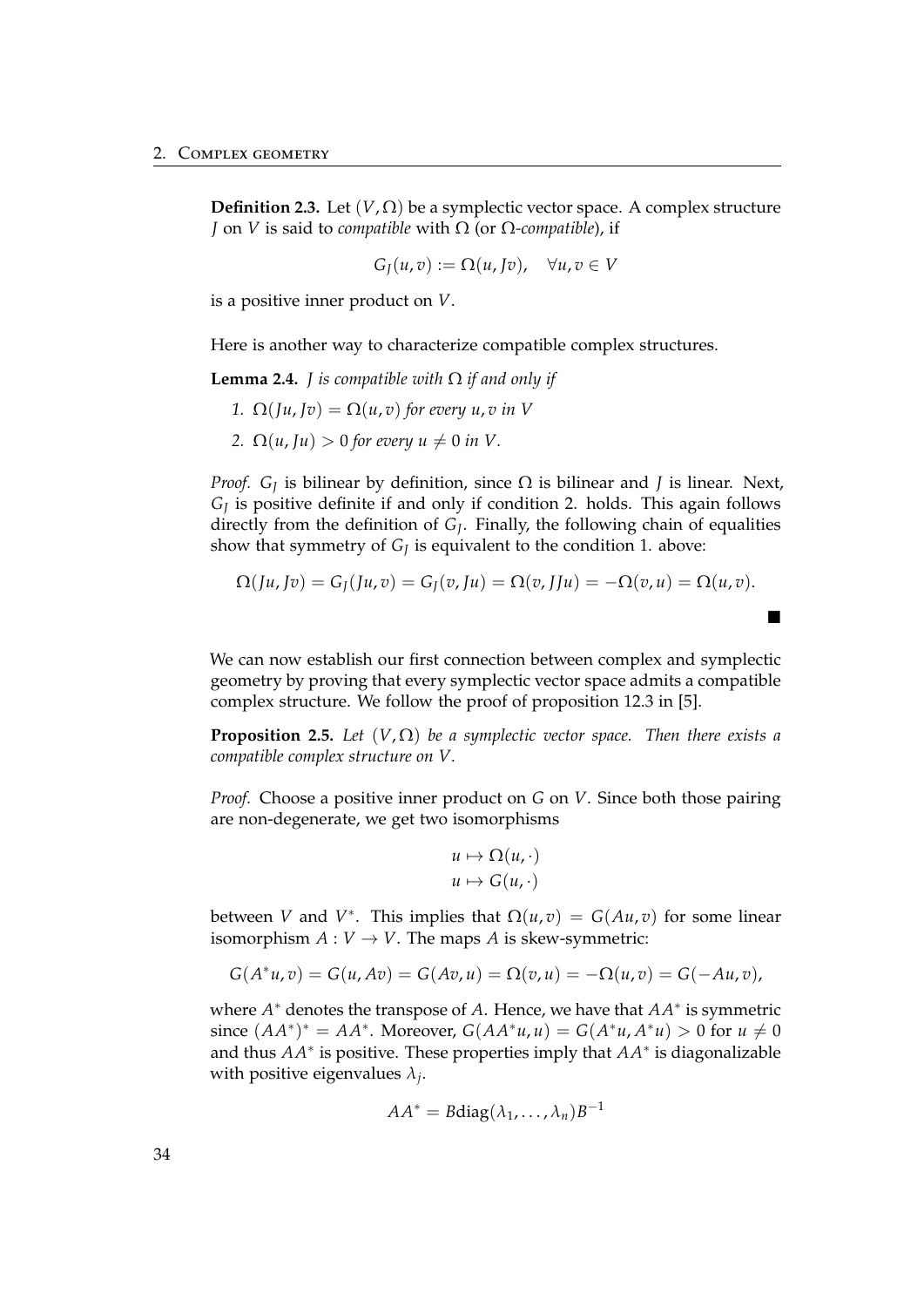We may then define

$$
\sqrt{AA^*} = B \text{diag}(\sqrt{\lambda_1}, \dots, \sqrt{\lambda_n}) B^{-1}.
$$

Then  $\sqrt{AA^*}$  is symmetric and positive definite. Let us define

$$
J := (\sqrt{AA^*})^{-1}A.
$$

The decomposition  $A =$ √ *AA*<sup>∗</sup> *J* is called the *polar decomposition* of *A*. It is clear from the diagonalization above that *A* commutes with  $\sqrt{AA^*}$ , and is clear from the diagonalization above that *A* commutes with  $\sqrt{AA^*}$ , and is clear from the diagonalization above that<br>hence *J* commutes with √*AA*\*. We compute

$$
JJ^* = (\sqrt{AA^*})^{-1}AA^*((\sqrt{AA^*})^{-1})^* = AA^*(AA^*)^{-1} = id.
$$

Moreover,  $J^* = -J$  and hence  $J^2 = -JJ^* = -id$ . This shows that *J* is a complex structure. It remains to see whether this structure is actually compatible.

$$
\Omega(Ju, Jv) = G(AJu, Jv) = G(JAu, Jv) = G(Au, J^*Jv)
$$
  
= 
$$
G(Au, v) = \Omega(u, v)
$$

$$
\Omega(u, Ju) = G(Au, Ju) = G(-JAu, u) = G(-J\sqrt{AA^*}Ju, u)
$$

$$
= G(\sqrt{AA^*}u, u) > 0 \quad \forall u \neq 0
$$

*Remark* 2.6. The inner product  $G<sub>J</sub>$  induced by the complex structure *J* is in general not the same as the inner product *G* chosen at the beginning of the proof.

We now extend the concepts above to the category of manifolds. We have seen in the previous chapter that a symplectic structure on a manifold is a smooth family of linear symplectic structures on the tangent spaces. Similarly, an almost complex structure is smooth family of complex structures on the tangent spaces.

**Definition 2.7.** An *almost complex structure* on a manifold *M* is a smooth field a complex structure on the tangent spaces. This means that we have a smooth map  $x \mapsto J_x$  such that  $J_x$  is a complex structure on  $T_xM$  for every  $x$ in *M*. The pair (*M*, *J*) is called an *almost complex manifold*. By remark [2.2,](#page-38-0) an almost complex manifold always has even dimension.

The definition of compatibility for an almost complex structure is the obvious one.

 $\blacksquare$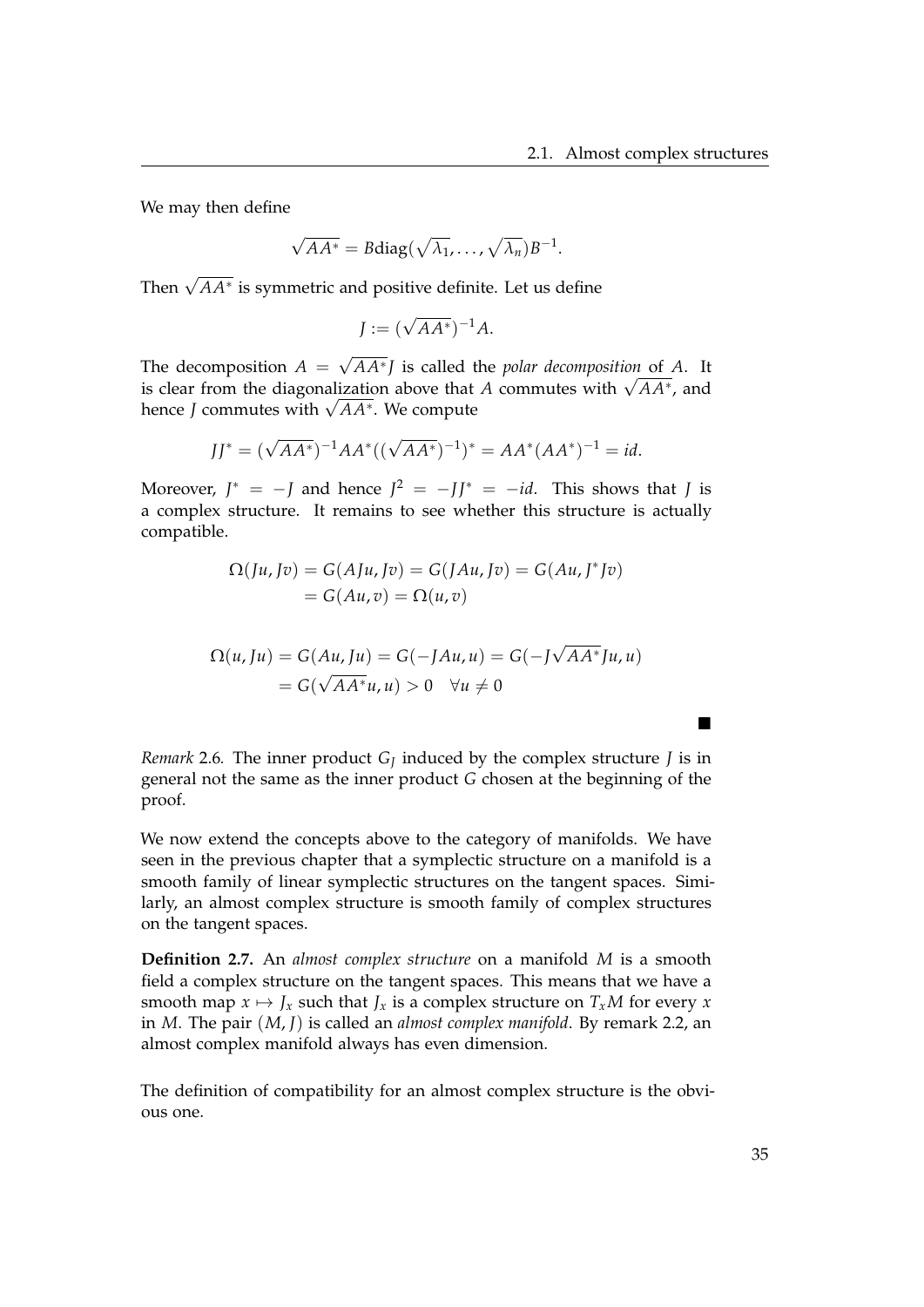**Definition 2.8.** Let  $(M, \omega)$  be a symplectic manifold. An almost complex structure *J* is called *compatible* with *ω* (or *ω-compatible*) if the mapping

$$
x \mapsto g_x : T_x M \times T_x M \to \mathbb{R}
$$
  

$$
g_x(u, v) = \omega_x(u, J_x v)
$$

is a Riemannian metric on *M*. The triple  $(\omega, g, I)$  is called a *compatible triple*.

We can now show that every symplectic manifold admits a compatible almost complex structure. In fact, most of the work has already been done in the proof of proposition [2.5.](#page-39-0)

**Proposition 2.9.** *Let* (*M*, *ω*) *be a symplectic manifold and m a Riemannian metric on M. Then there exists a canonical compatible almost complex structure J on M.*

We follow the proof of proposition 12.6 in [\[5\]](#page-108-0).

*Proof.* Notice that the construction in the proof of proposition [2.5](#page-39-0) is canonical once we fix the inner product *G*, hence the fiberwise construction on each tangent space will be smooth by smoothness of *m*.

Since we can always equip a smooth manifold with a Riemannian metric, we get the following result. This is labeled as corollary 12.7 in [\[5\]](#page-108-0).

**Corollary 2.10.** *Any symplectic manifold admits compatible almost complex structures.*

### 2.2 Complex-valued differential forms

In this section, we define complex-valued differential forms for an almost complex manifold. By investigating the structure of the space of these differential form, we will be able to understand the symplectic form of some almost complex manifolds better. We start by looking at the complexified tangent bundle of an almost complex manifold. The source for this material is [\[5\]](#page-108-0), lecture 14.

**Definition 2.11.** Let (*M*, *J*) be an almost complex manifold. The *complexified tangent bundle* of *M* is the tangent bundle  $TM \otimes \mathbb{C} \rightarrow M$ , where the fiber at a point  $p \in M$  is the space  $(TM \otimes \mathbb{C})_p = T_pM \otimes \mathbb{C}$ .

Since  $T_pM$  is a real vector space of dimension  $2n$ , then  $T_pM\otimes\mathbb{C}$  is a complex vector space of complex dimension 2*n*. Notice that every vector *v* in  $TM \otimes \mathbb{C}$ can be written uniquely as  $v = v_1 \otimes 1 + v_2 \otimes i$  for some  $v_1$  and  $v_2$  in *TM*.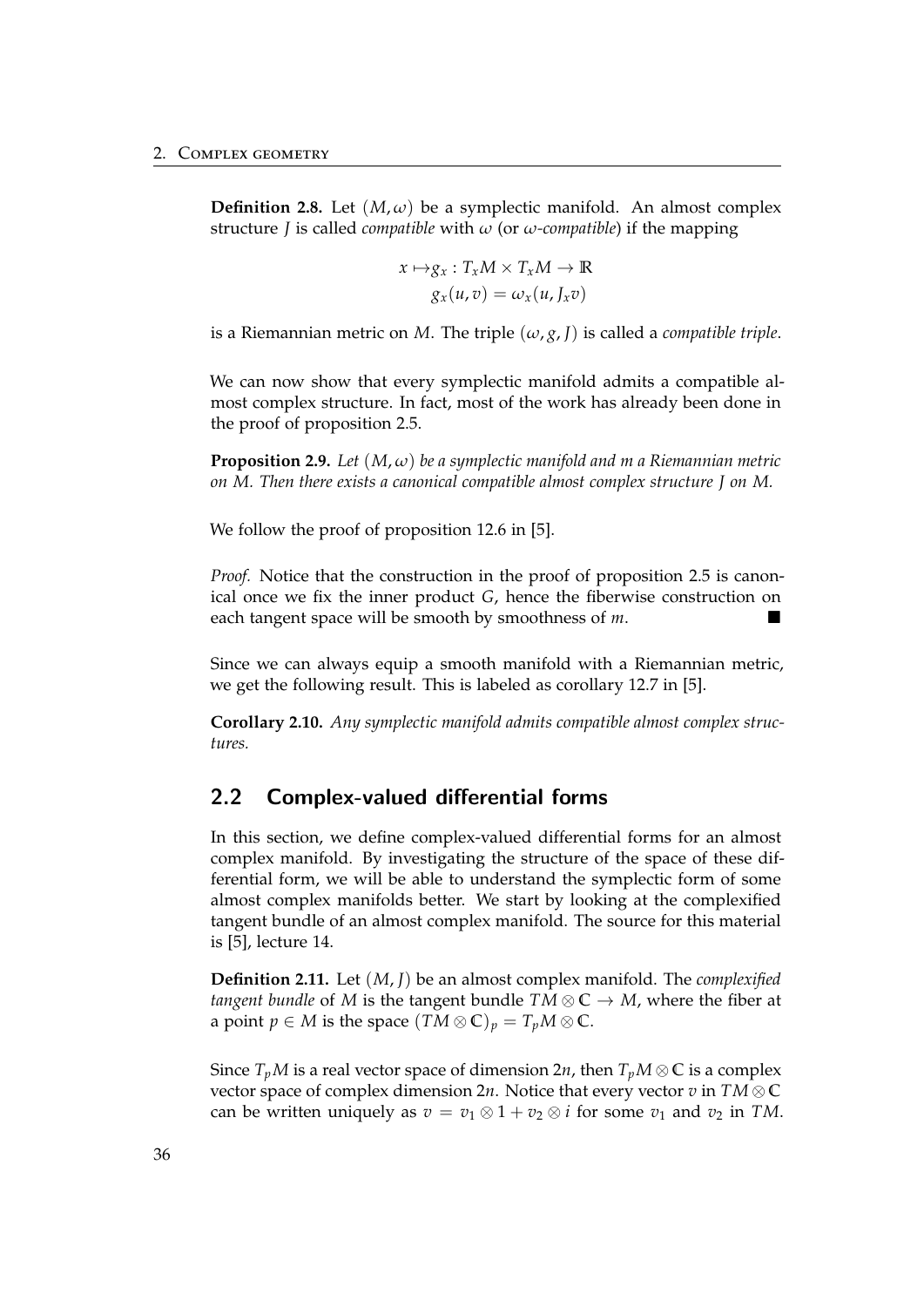The almost complex structure *J* can be extended to the complexified tangent bundle as follows:

$$
J(v\otimes c)=Jv\otimes c\quad \forall v\in TM, c\in \mathbb{C}.
$$

Notice that defining *J* on decomposable elements is enough since *J* is additive. By a slight abuse of notation, we will also denote by *J* the map on the complexified bundle. For any  $p$  in  $M$ , the map  $J_p$  on the complex vector space  $T_pM\otimes\mathbb{C}$  is a linear map that squares to  $-Id$ . This implies that  $J_p$  has eigenvalues *i* and −*i*. The eigenspaces get their own names:

**Definition 2.12.** Let (*M*, *J*) be an almost complex manifold, and let *J* also denote the extension of the almost complex structure on *TM* ⊗ **C**. The *i*eigenspace of *J* is called the space of *(J-)holomorphic tangent vectors* and is denoted by

$$
T_{1,0} = \{v \in TM \otimes \mathbb{C} | Jv = iv\}.
$$

Similarly, the (−*i*)-eigenspace of *J* is called the space of *(J-)anti-holomorphic tangent vectors* and is denoted by

$$
T_{0,1} = \{v \in TM \otimes \mathbb{C} | Jv = -iv\}.
$$

Let us give a more explicit description of these two eigenspaces.

<span id="page-42-0"></span>**Lemma 2.13.** *We have the following characterization for holomorphic and antiholomorphic tangent vectors:*

$$
T_{1,0} = \{v \otimes 1 - Jv \otimes i | v \in TM\}
$$
  

$$
T_{0,1} = \{v \otimes 1 + Jv \otimes i | v \in TM\}
$$

*Proof.* We show the result only for holomorphic tangent vectors as the proof follows the exact same idea for anti-holomorphic tangent vectors. Let *w* be in *TM*. Then

$$
J(w\otimes 1-Iw\otimes i)=Jw\otimes 1+w\otimes i=i(w\otimes 1-Iw\otimes i),
$$

so any vector of the form  $v \otimes 1 - Jv \otimes i$  indeed belongs to  $T_{1,0}$ . For the converse inclusion, take  $v = w \otimes c$  in  $T_{1,0}$  with  $w \in TM$  and  $c \in \mathbb{C}$ . Let us also set  $c = a + bi$  for  $a, b \in \mathbb{R}$ . With this notation, we have that

$$
J(w \otimes c) = Jw \otimes (a + bi) = aJw \otimes 1 + bJw \otimes i
$$

and that

$$
i(w \otimes c) = -bw \otimes 1 + aw \otimes i.
$$

Then, since  $v = w \otimes c$  belongs to  $T_{1,0}$  we have that  $Jv = iv$  and hence

 $aw = bIw$  and  $aIw = -bw$ .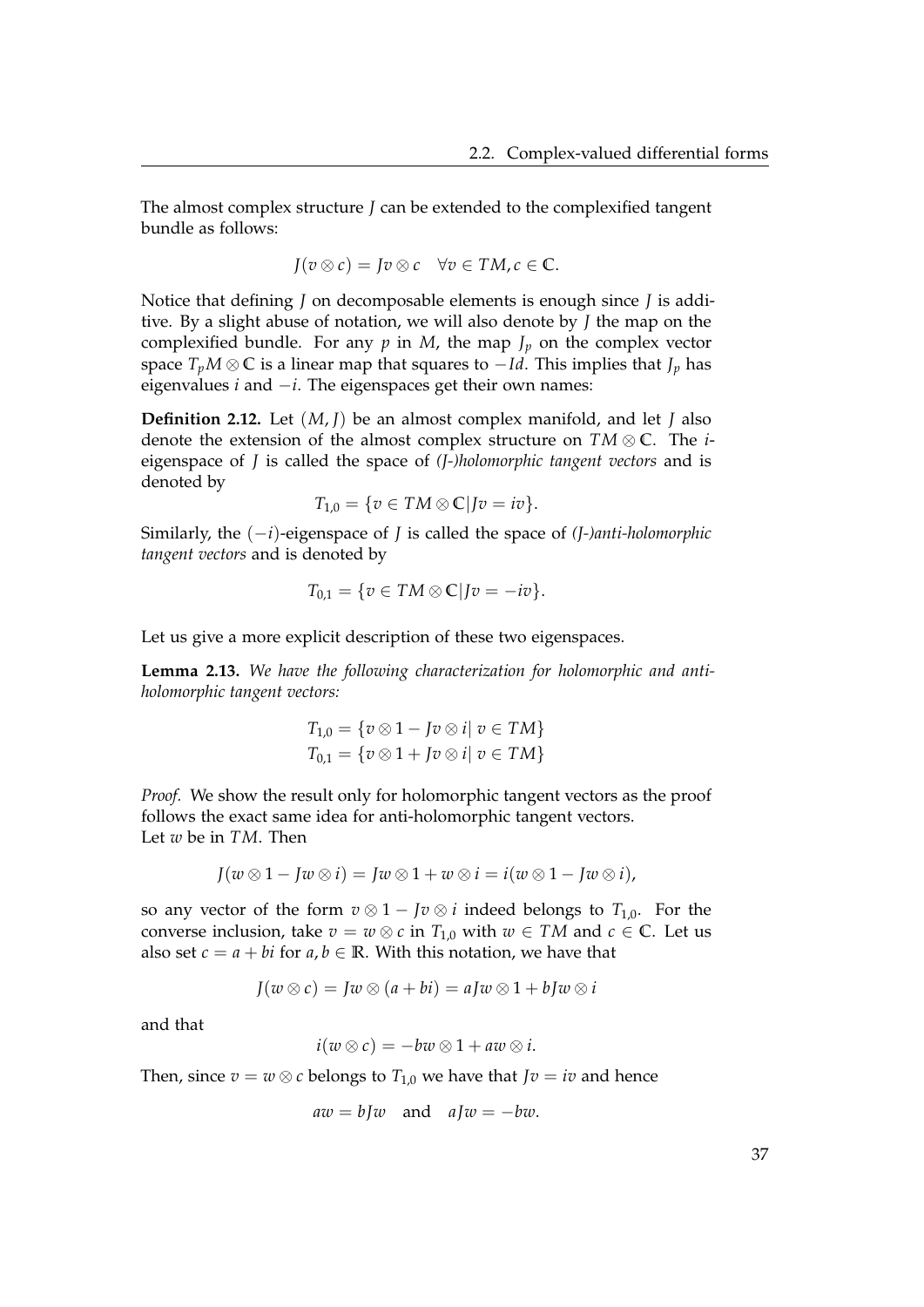This implies that

$$
v = w \otimes c = aw \otimes 1 + bw \otimes i = aw \otimes 1 - Jaw \otimes i.
$$

We may thus write  $w$  in the form we wanted. Since an arbitrary element of  $T^{1,0}$  is a finite sum of decomposable elements, and every decomposable element can be written in the form we want, the reverse inclusion is proved.  $\blacksquare$ 

We may now define the maps

$$
\pi_{1,0}: TM \to T_{1,0}
$$

$$
v \mapsto \frac{1}{2}(v \otimes 1 - Jv \otimes i)
$$

and

$$
\pi_{0,1}:TM\to T_{0,1}
$$
  

$$
v\mapsto \frac{1}{2}(v\otimes 1+Jv\otimes i).
$$

It is clear that those maps are invertible, and thus both  $\pi_{1,0}$  and  $\pi_{0,1}$  are (real) vector bundle isomorphisms. Next, we have that  $\pi_{1,0} \circ J(v) = \frac{1}{2}(Jv \otimes 1 +$  $v \otimes i$ ) =  $i(\pi_{1,0}(v))$  for every *v* in *TM*, and similarly  $\pi_{0,1} \circ J = -i\pi_{0,1}$ . Since  $T_{1,0}$  and  $T_{0,1}$  can be seen as complex bundles where the complex structure is just multiplication by *i*, this implies that we have isomorphisms of complex vector bundles

$$
(TM, J) \simeq T_{1,0} \simeq \overline{T}_{0,1}
$$

where  $\overline{T}_{0,1}$  is the conjugate bundle to  $T_{0,1}$ . Let us now extend the maps  $\pi_{1,0}$ and  $\pi_{0,1}$  to the projections onto  $T_{1,0}$  and  $T_{0,1}$  by

$$
\pi_{1,0}: TM \otimes \mathbb{C} \to T_{1,0}
$$

$$
v \mapsto \frac{1}{2}(v - iJv)
$$

$$
\pi_{0,1}: TM \otimes \mathbb{C} \to T_{0,1}
$$

$$
v \mapsto \frac{1}{2}(v + iJv).
$$

A straightforward computation shows that the extensions of  $\pi_{1,0}$  and  $\pi_{0,1}$ are indeed projections onto the *i*, respectively (−*i*)-eigenspaces. We only show the computation for  $\pi_{1,0}$  as the other is identical. Let us write  $v =$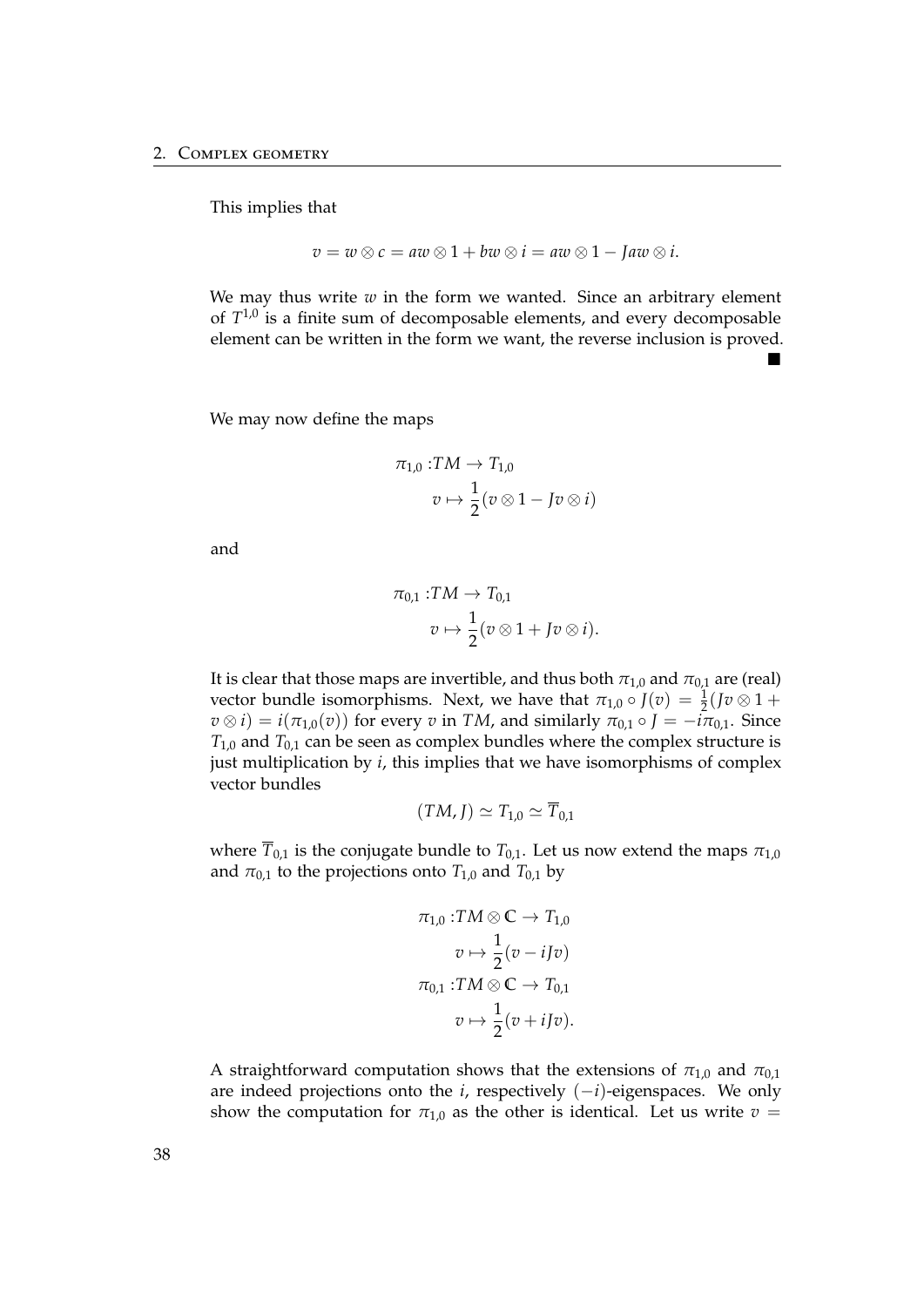$v_1 \otimes 1 + v_2 \otimes i$  with  $v_1, v_2 \in TM$ .

$$
J(\frac{1}{2}(v - iJv)) = J(\frac{1}{2}(v_1 \otimes 1 + v_2 \otimes i - Jv_1 \otimes i + Jv_2 \otimes 1))
$$
  
=  $\frac{1}{2}(Jv_1 \otimes 1 + Jv_2 \otimes i + v_1 \otimes i - v_2 \otimes 1)$   
=  $i(\frac{1}{2}(v_1 \otimes 1 + v_2 \otimes i - Jv_1 \otimes i + Jv_2 \otimes 1))$   
=  $i(\frac{1}{2}(v - iJv)).$ 

Hence, we get an isomorphism

$$
(\pi_{1,0},\pi_{0,1}): TM \otimes \mathbb{C} \overset{\sim}{\rightarrow} T_{1,0} \oplus T_{0,1}.
$$

The exact same construction can applied to the cotangent bundle.

**Definition 2.14.** We define the space of *complex-linear cotangent vectors* as the subspace of *T* <sup>∗</sup>*M* ⊗ **C** given by

$$
T^{1,0}=(T_{1,0})^*=\{\eta\in T^*M\otimes\mathbb{C}|\eta(Jv)=i\eta(v),\forall v\in TM\otimes\mathbb{C}\}.
$$

Similarly, the space of *complex- antilinear cotangent vectors* is given by

$$
T^{0,1}=(T_{0,1})^*=\{\eta\in T^*M\otimes \mathbb{C}|\eta(Jv)=-i\eta(v), \forall v\in TM\otimes \mathbb{C}\}.
$$

As with the complexified tangent bundle, we have a useful way of writing elements of  $T^{1,0}$  and  $T^{0,1}$ .

<span id="page-44-0"></span>**Lemma 2.15.** *We have that*

$$
T^{1,0} = \{ \xi \otimes 1 - (\xi \circ J) \otimes i | \xi \in T^*M \},
$$
  

$$
T^{0,1} = \{ \xi \otimes 1 + (\xi \circ J) \otimes i | \xi \in T^*M \}.
$$

The proof is identical to the one for the tangent bundle, i. e. the proof of lemma [2.13,](#page-42-0) so we will not rewrite it here. Lemma [2.15](#page-44-0) also shows that  $T^{1,0}$ and *T* 0,1 are complex conjugate to each other, as we have seen with *T*1,0 and *T*0,1. Still in analogy with what we did on *TM* ⊗ **C**, we define the two natural projection maps

$$
\pi^{1,0} : T^*M \otimes \mathbb{C} \to T^{1,0}
$$

$$
\eta \mapsto \frac{1}{2} (\eta - i\eta \circ J),
$$

$$
\pi^{0,1} : T^*M \otimes \mathbb{C} \to T^{0,1}
$$

$$
\eta \mapsto \frac{1}{2} (\eta + i\eta \circ J).
$$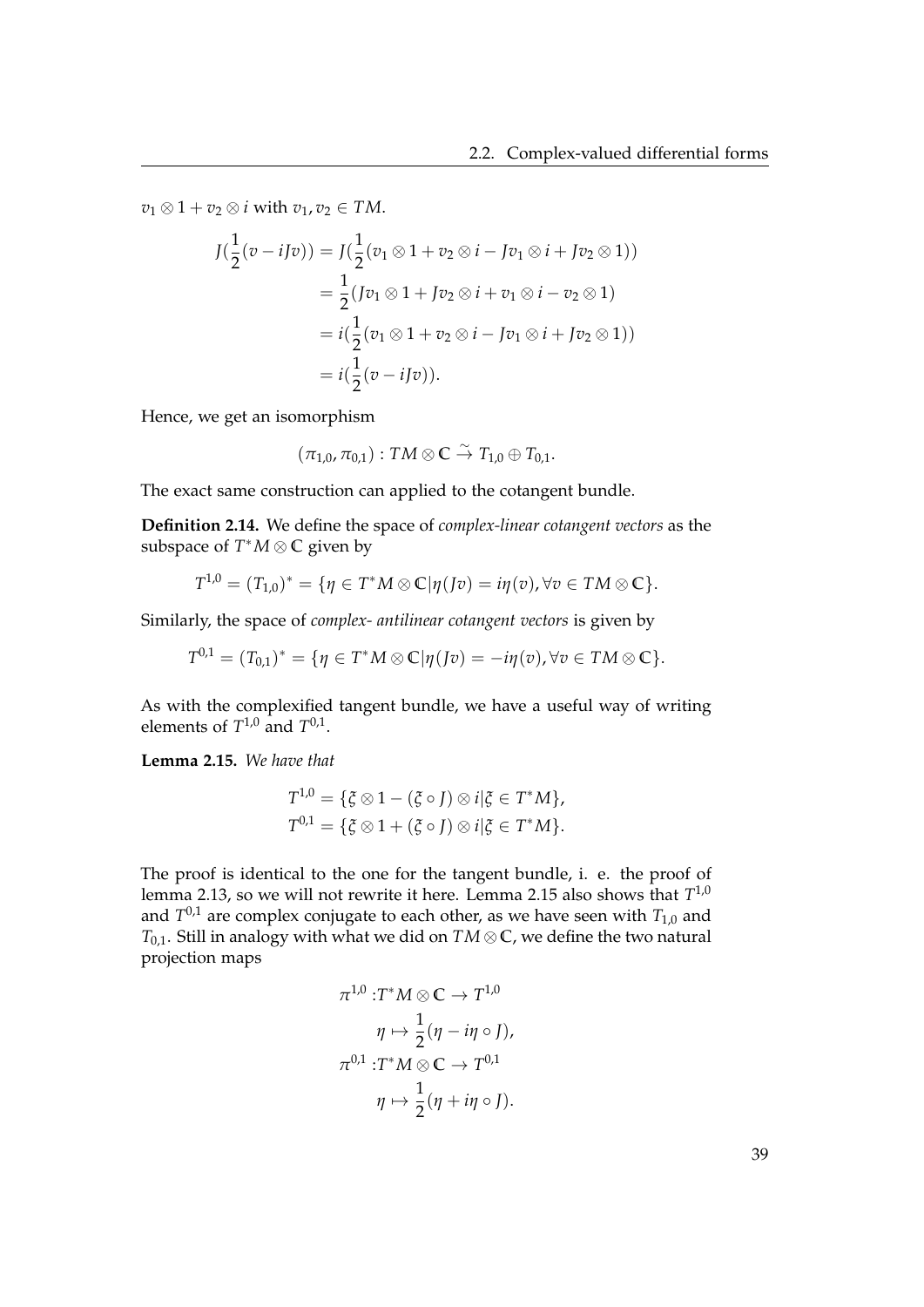This gives us the following splitting of the complexified cotangent bundle:

$$
(\pi^{1,0},\pi^{0,1}):T^*M\otimes\mathbb{C}\stackrel{\sim}{\rightarrow} T^{1,0}\oplus T^{0,1}.
$$

The splitting of the complexified cotangent bundle yields a splitting of the *k*-th exterior algebra Λ*<sup>k</sup>* (*T* <sup>∗</sup>*M* ⊗ **C**). Let us denote by Λ*l*,*<sup>m</sup>* the subalgebra of Λ*l*+*m*(*T* <sup>∗</sup>*M* ⊗ **C**) given by

$$
\Lambda^{l,m}:=\{v_1\wedge\cdots\wedge v_l\wedge w_1\wedge\cdots\wedge w_m|v_1,\ldots,v_l\in T^{1,0},w_1,\ldots,w_m\in T^{0,1}\}.
$$

The splitting of  $\Lambda^k(T^*M\otimes\mathbb{C})$  is then given by

$$
\Lambda^k(T^*M\otimes\mathbb{C})=\Lambda^k(T^{1,0}\oplus T^{0,1})=\bigoplus_{l+m=k}\Lambda^{l,m}.
$$

We can now define complex-valued differential forms, and the splitting of Λ*k* (*T* <sup>∗</sup>*M* ⊗ **C**) will give us a splitting of the space of differential forms.

**Definition 2.16.** Let (*M*, *J*) be an almost complex manifold. Then the *complexvalued k-forms* on *M* are defined to be the sections of  $\Lambda^k(T^*M\otimes\mathbb{C})$  and are denoted by  $\Omega^k(M;\mathbb{C})$ . We define  $\Omega^{l,m}$  to be the space of sections of  $\Lambda^{l,m}$ . These sections are called *forms of type*  $(l, m)$  or just  $(l, m)$ *-forms*. By construction, we have the splitting

$$
\Omega^k(M;\mathbb{C}) = \bigoplus_{l+m=k} \Omega^{l,m}.
$$

Let  $l + m = k$  and let  $\pi^{l,m} : \Lambda^k(T^*M \otimes \mathbb{C}) \to \Lambda^{l,m}$  denote the projection map. Composing the exterior derivative *d* with the projections maps allows us to define two differential operators on the forms of type (*l*, *m*):

$$
\partial : \Omega^{l,m} \to \Omega^{l+1,m}
$$

$$
\sigma \mapsto \pi^{l+1,m} d\sigma
$$

$$
\overline{\partial} : \Omega^{l,m} \to \Omega^{l,m+1}
$$

$$
\sigma \mapsto \pi^{l,m+1} d\sigma.
$$

Thus, if  $\sigma$  is a form of type  $(l, m)$  with  $l + m = k$ , then  $d\sigma$  lies in  $\Omega^{k+1}(M; \mathbb{C})$ and can be decomposed as

$$
d\sigma = \sum_{r+s=k+1} \pi^{r,s} d\sigma = \pi^{k+1,0} d\sigma + \cdots + \partial \sigma + \overline{\partial} \sigma + \cdots + \pi^{0,k+1} d\sigma.
$$

Notice that for a complex-valued function  $f : M \to \mathbb{C}$ , we have that  $df =$ *∂f* +  $\overline{\partial}$ *f*, and hence the differential of any function can be decomposed into its linear and antilinear part. We have the following definitions.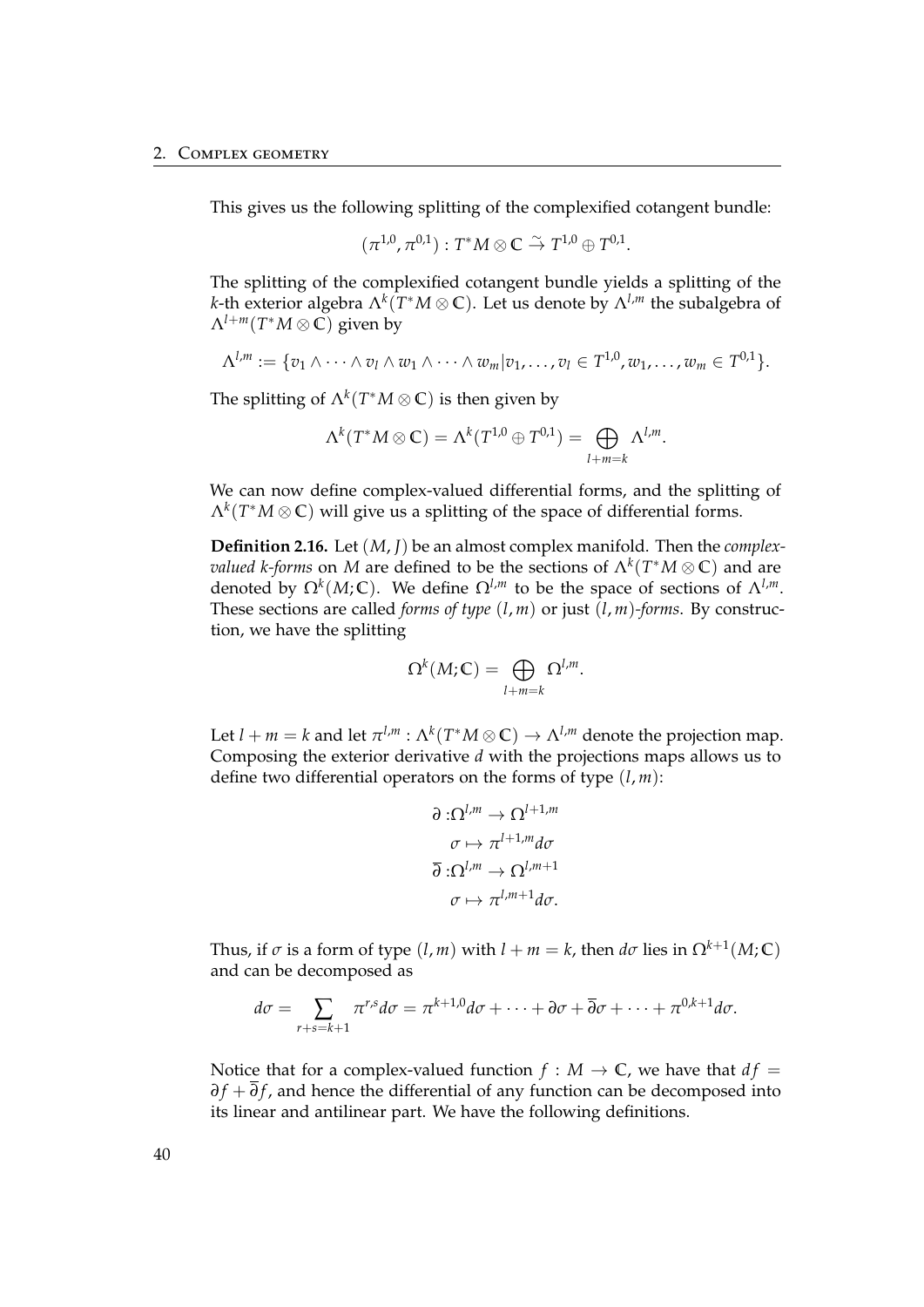**Definition 2.17.** Let  $(M, J)$  be an almost complex manifold. A function  $f \in$ *C*<sup>∞</sup>(*M*;**C**) is called (*J*−)*holomorphic* at *p* ∈ *M* if *df*<sub>*p*</sub> is complex linear, i.e. *d*  $f_p$  ◦ *J* = *id*  $f_p$ . The function  $f$  is called  $(J−)$ *holomorphic* if it is holomorphic at every point. Similarly, we have the notion of a (*J*−)*anti-holomorphic* function if *df* is complex anti-linear.

Any holomorphic function has that  $df = \partial f$ , because its differential is complex linear and  $d = \partial + \overline{\partial}$  for functions. Thus, *f* is holomorphic if and only if  $\overline{\partial} f = 0$ . Similarly, *f* is anti-holomorphic if and only if  $\partial f = 0$ .

### 2.3 Kähler manifolds

In this section, we look at Kähler manifolds, which are symplectic manifolds that are also complex manifolds. We start by defining complex manifolds and showing that, as the name suggests, every complex manifold is also an almost complex manifold. We will then see that the space of complexvalued forms of a complex manifold has some useful properties that we will use to understand the symplectic structure of Kähler manifolds. We follow lectures 15 and 16 in [\[5\]](#page-108-0).

**Definition 2.18.** A *complex manifold* of complex dimension *n* is a topological manifold equipped with a complex atlas

$$
\mathcal{A} = \{ (U_\alpha, V_\alpha, \varphi_\alpha) \}_{\alpha \in I},
$$

where *I* is an index set,  $M = \bigcup_{\alpha} U_{\alpha}$ , the  $V_{\alpha}$ 's are open subsets of  $\mathbb{C}^n$ , and the  $\varphi$ *α*'s are homeomorphisms making the transition functions  $\psi_{\alpha\beta} = \varphi_{\beta} \circ \varphi_{\alpha}^{-1}$ biholomorphic. This means that we have the following diagram:



where  $V_{\alpha\beta} = \varphi_{\alpha}(U_{\alpha} \cap U_{\beta})$ , and  $V_{\beta\alpha} = \varphi_{\beta}(U_{\alpha} \cap U_{\beta})$ .

If a manifold is complex, it automatically has an almost complex structure.

**Proposition 2.19.** *Any complex manifold M admits a canonical almost complex structure*

The proof comes from [\[5\]](#page-108-0), theorem 15.2.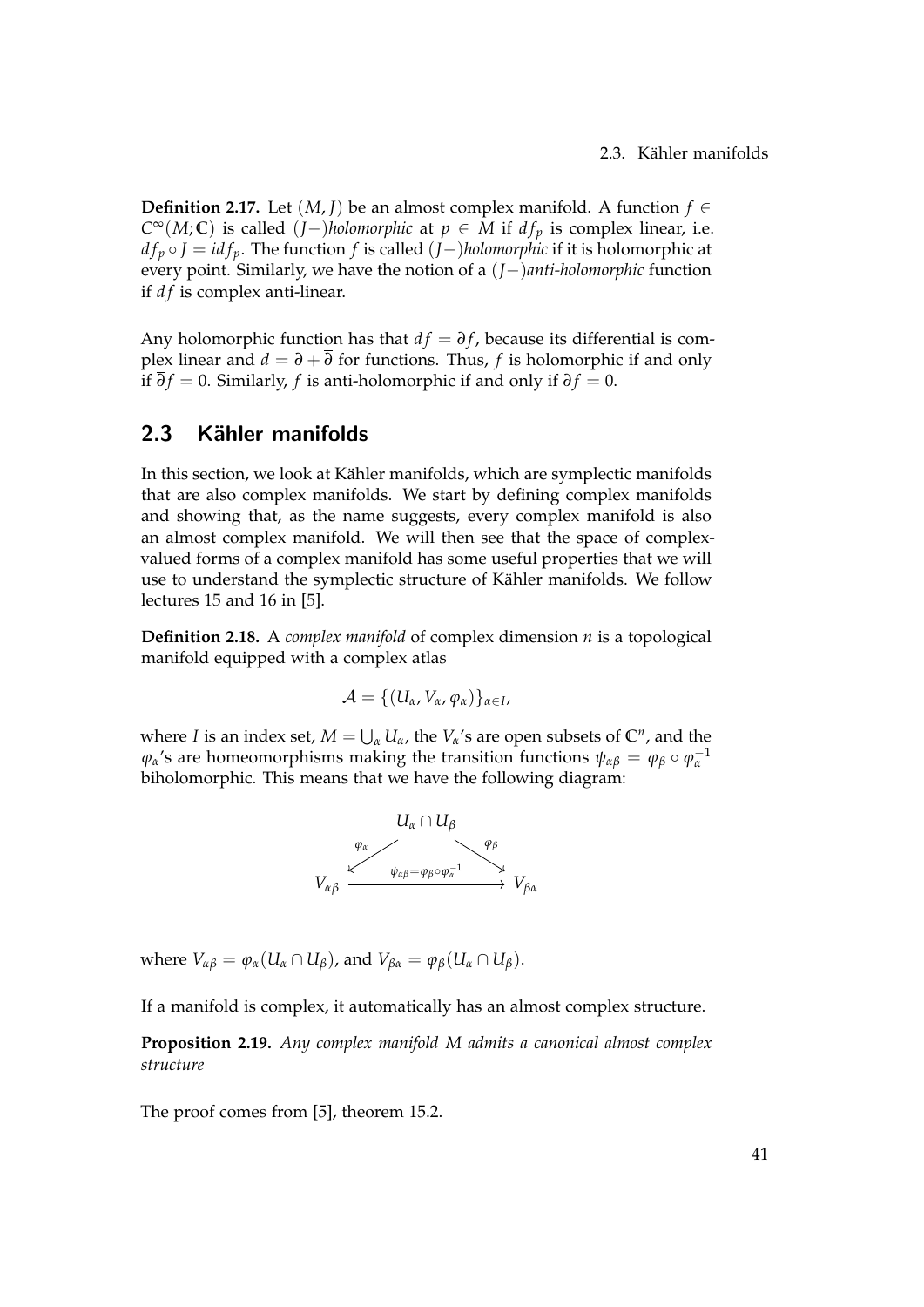*Proof.* We first define the almost complex structure *J* locally, and then show that it is globally well-defined.

Let  $(U, V, \varphi : U \to V)$  be a complex chart on *M*. Let us denote by  $z_1, \ldots, z_n$ ,  $z_j = x_j + iy_j$  the complex coordinates on *U*. For any point *p* in *U*, the tangent space is the **R**-span of the vectors

$$
\left\{\left.\frac{\partial}{\partial x_j}\right|_p, \left.\frac{\partial}{\partial y_j}\right|_p\right\}_{j=1,\dots,n}.
$$

We define *J* on *U* by setting

$$
J_p \left( \frac{\partial}{\partial x_j} \bigg|_p \right) = \frac{\partial}{\partial y_j} \bigg|_p
$$
  

$$
J_p \left( \frac{\partial}{\partial y_j} \bigg|_p \right) = -\frac{\partial}{\partial x_j} \bigg|_p
$$

for  $j = 1, \ldots, n$ . We now need to check that this is well-defined on the whole of *M*. Let  $(U, V, \varphi)$  and  $(U', V', \varphi')$  be two charts on *M* such that  $U \cap U' \neq \emptyset$ . We want to show that  $J = J'$  on  $U \cap U'$ . Let us denote by  $z_j = x_j + iy_j$  the coordinates on *U* and by  $w_j = u_j + iv_j$  the coordinates on  $U'$ , so that we can write  $\varphi = (z_1, \ldots, z_n)$  and  $\varphi' = (w_1, \ldots, w_n)$ . If we denote by  $\psi$  the transition map between  $\varphi$  and  $\varphi'$ , we have  $\psi(z_1, \ldots, z_n) = (w_1, \ldots, w_n)$ . Using the chain rule, we have that

$$
\frac{\partial}{\partial x_k} = \sum_{j=1}^n \left( \frac{\partial u_j}{\partial x_k} \frac{\partial}{\partial u_j} + \frac{\partial v_j}{\partial x_k} \frac{\partial}{\partial v_j} \right)
$$

$$
\frac{\partial}{\partial y_k} = \sum_{j=1}^n \left( \frac{\partial u_j}{\partial y_k} \frac{\partial}{\partial u_j} + \frac{\partial v_j}{\partial y_k} \frac{\partial}{\partial v_j} \right).
$$

Since  $\psi$  is a transition map, it is biholomorphic and thus it must satisfy the Cauchy-Riemann equations for each of its components. With our notation, this yields

$$
\frac{\partial u_j}{\partial x_k} = \frac{\partial v_j}{\partial y_k}
$$

$$
\frac{\partial u_j}{\partial y_k} = -\frac{\partial v_j}{\partial x_k}
$$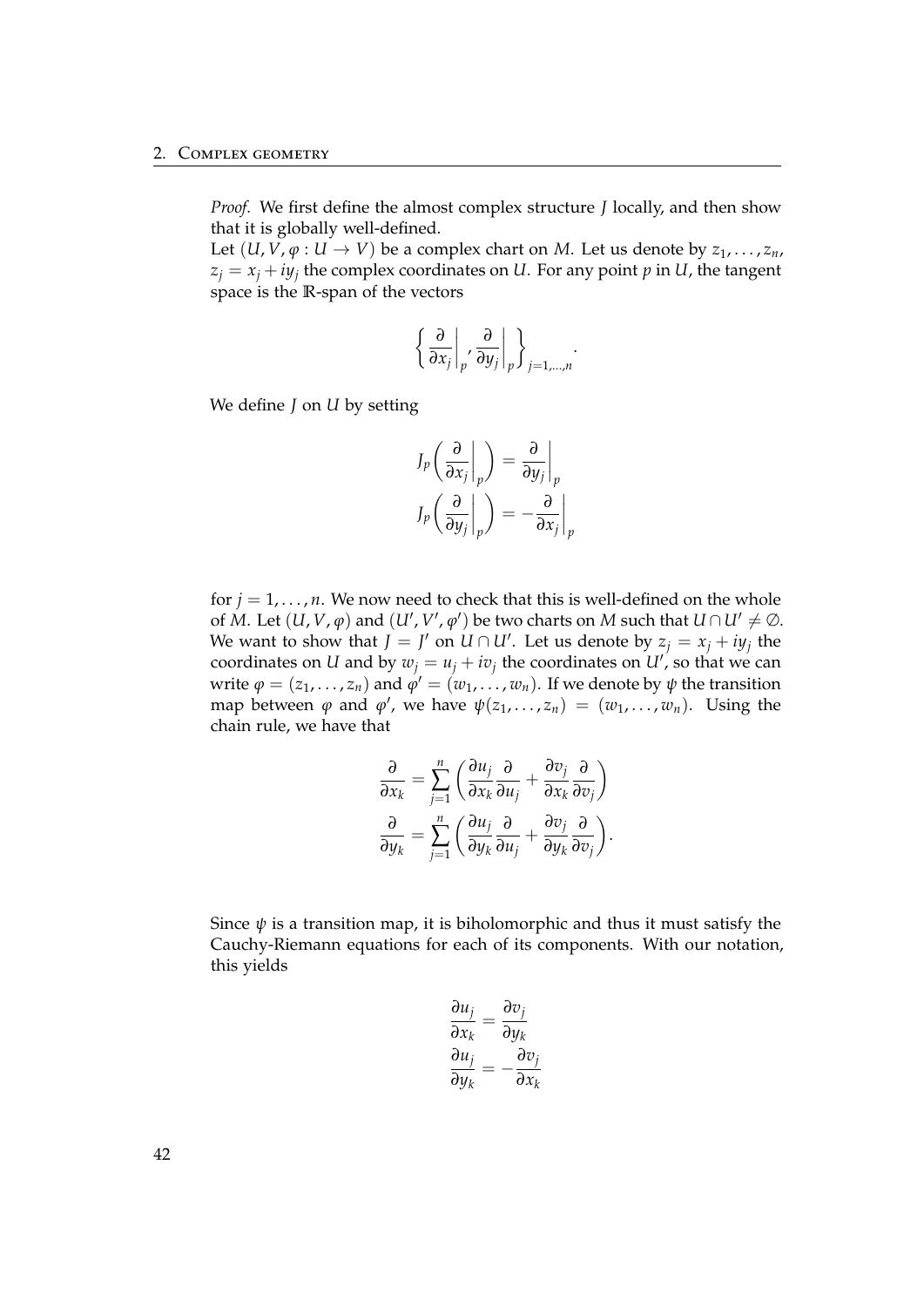for  $j, k = 1, \ldots, n$ . Now for any point  $p$  in  $U \cap U'$  we have that

$$
J'_p \left( \frac{\partial}{\partial x_k} \Big|_p \right) = J'_p \left( \sum_{j=1}^n \left( \frac{\partial u_j}{\partial x_k} (p) \frac{\partial}{\partial u_j} \Big|_p + \frac{\partial v_j}{\partial x_k} (p) \frac{\partial}{\partial v_j} \Big|_p \right) \right)
$$
  
\n
$$
= \sum_{j=1}^n \left( \frac{\partial u_j}{\partial x_k} (p) J'_p \left( \frac{\partial}{\partial u_j} \Big|_p \right) + \frac{\partial v_j}{\partial x_k} (p) J'_p \left( \frac{\partial}{\partial v_j} \Big|_p \right) \right)
$$
  
\n
$$
= \sum_{j=1}^n \left( \frac{\partial u_j}{\partial x_k} (p) \frac{\partial}{\partial v_j} \Big|_p + \frac{\partial v_j}{\partial x_k} (p) \left( -\frac{\partial}{\partial u_j} \Big|_p \right) \right)
$$
  
\n
$$
= \sum_{j=1}^n \left( \frac{\partial v_j}{\partial y_k} (p) \frac{\partial}{\partial v_j} \Big|_p + \frac{\partial u_j}{\partial y_k} (p) \frac{\partial}{\partial u_j} \Big|_p \right) = \frac{\partial}{\partial y_k} \Big|_p,
$$

and a similar computation shows that

$$
J'_p\left(\frac{\partial}{\partial y_k}\bigg|_p\right)=-\frac{\partial}{\partial x_k}
$$

for any  $k \in \{1, \ldots, n\}$ . This concludes the proof.

If an almost complex structure is induced from a complex manifold structure, it gets a special name.

**Definition 2.20.** An almost complex structure *J* on *M* is called *integrable* if and only if it is induced by a structure of complex manifold on *M*.

For a complex manifold *M*, the splitting  $\Omega^k(M;\mathbb{C}) = \bigoplus_{l+m=k} \Omega^{l,m}$  is easier to describe than for an arbitrary almost complex manifold. To see this, we investigate what complex-valued differential forms look like locally on a complex manifold. Let *M* be a complex manifold and denote by *J* the induced almost complex structure on *M*. Let *U* be a coordinate chart on *M* with complex coordinate functions  $z_1, \ldots, z_n$  and real coordinate functions *x*<sub>1</sub>, *y*<sub>1</sub>, . . . , *x*<sub>*n*</sub>, *y*<sub>*n*</sub> such that  $z_j = x_j + iy_j$ . Let us fix a point *p* in *U*. We have that

$$
T_p M = \mathbb{R} - \text{span}\left\{\left.\frac{\partial}{\partial x_j}\right|_p, \left.\frac{\partial}{\partial y_j}\right|_p\right\}
$$

and similarly

$$
T_p M \otimes \mathbb{C} = \mathbb{C} - \mathrm{span}\left\{\left.\frac{\partial}{\partial x_j}\right|_p, \left.\frac{\partial}{\partial y_j}\right|_p\right\}.
$$

Let us now see what  $(T_{1,0})_p$  and  $(T_{0,1})_p$  look like in this coordinate chart. By what we have seen previously,  $(T_{1,0})_p$  is the subspace containing vectors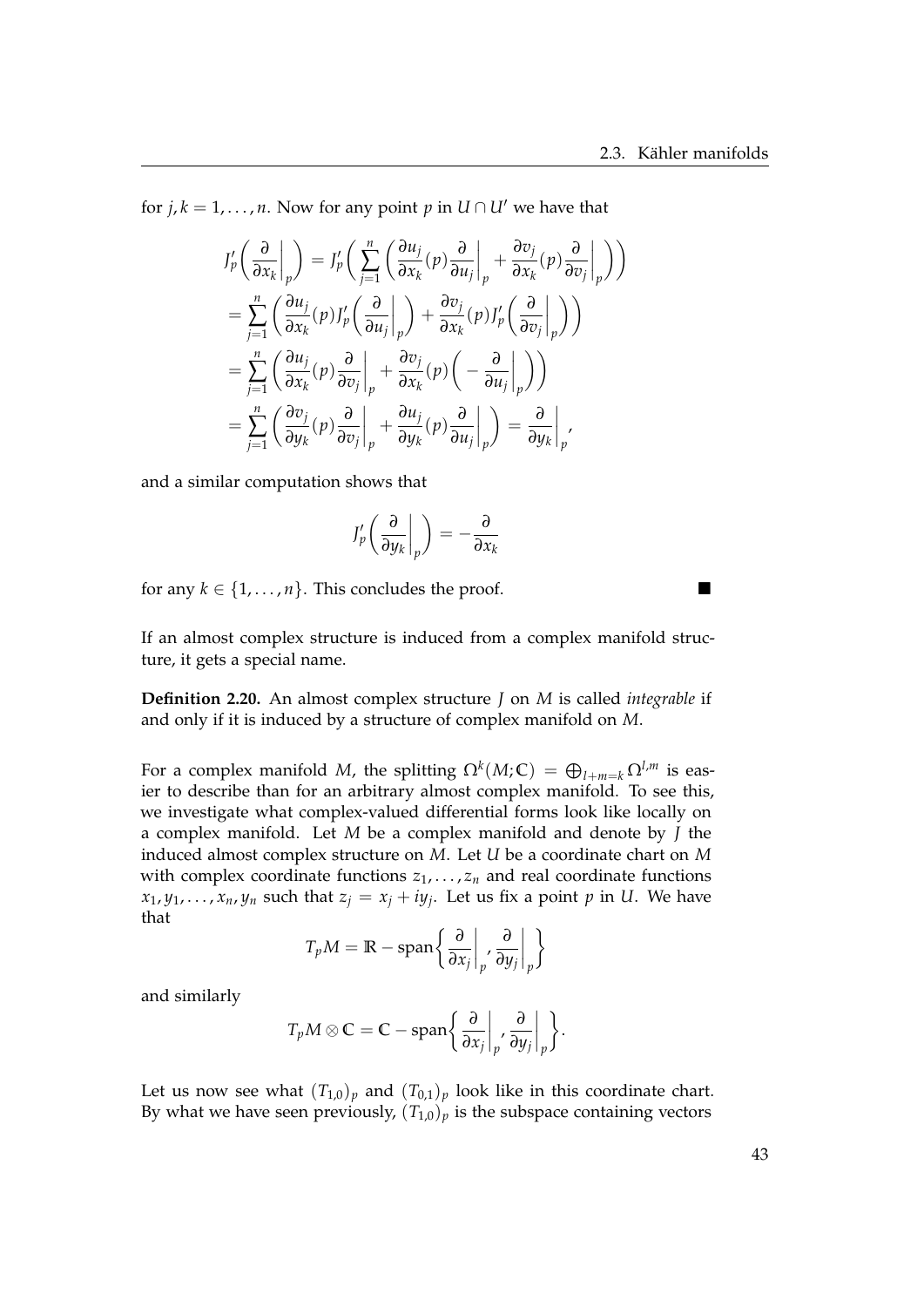### 2. Complex geometry

of the form  $\frac{1}{2}(v - iJv)$  for  $v \in TM \otimes \mathbb{C}$ . This implies that  $(T_{1,0})_p$  can be described as the **C**-span of

$$
\frac{1}{2} \left( \frac{\partial}{\partial x_j} \bigg|_p - i J \left( \frac{\partial}{\partial x_j} \bigg|_p \right) \right) = \frac{1}{2} \left( \frac{\partial}{\partial x_j} \bigg|_p - i \frac{\partial}{\partial y_j} \bigg|_p \right) =: \frac{\partial}{\partial z_j} \bigg|_p
$$

and

$$
\frac{1}{2} \left( \frac{\partial}{\partial y_j} \bigg|_p - i J \left( \frac{\partial}{\partial y_j} \bigg|_p \right) \right) = \frac{1}{2} \left( \frac{\partial}{\partial y_j} \bigg|_p + i \frac{\partial}{\partial x_j} \bigg|_p \right) =: i \frac{\partial}{\partial z_j} \bigg|_p
$$

for  $j = 1, \ldots, n$ . Since the two expressions are C-colinear, we may write

$$
(T_{1,0})_p = \mathbb{C} - \text{span}\left\{\frac{\partial}{\partial z_j}\bigg|_p\right\}_{j=1,\dots,n}.
$$

The same computations on  $(T_{0,1})_p$  yield

$$
(T_{0,1})_p = \mathbb{C} - \text{span}\left\{\frac{\partial}{\partial \overline{z}_j}\bigg|_p\right\}_{j=1,\dots,n},
$$

where

$$
\frac{\partial}{\partial \overline{z}_j} := \frac{1}{2} \bigg( \frac{\partial}{\partial x_j} + i \frac{\partial}{\partial y_j} \bigg).
$$

Once again, the exact same idea applies to the complexified cotangent bundle. We have that

$$
T_p^*M \otimes \mathbb{C} = \mathbb{C} - \mathrm{span}\{(dx_j)_{p}, (dy_j)_{p}\}_{j=1,...n}.
$$

Notice that

$$
(dx_j)_p \circ J\left(\frac{\partial}{\partial x_k}\bigg|_p\right) = (dx_j)_p \left(\frac{\partial}{\partial y_k}\bigg|_p\right) = 0,
$$
  

$$
(dx_j)_p \circ J\left(\frac{\partial}{\partial y_k}\bigg|_p\right) = -(dx_j)_p \left(\frac{\partial}{\partial x_k}\bigg|_p\right) = -\delta_{jk},
$$

and so we have that  $dx_j \circ J = -dy_j$ . A similar computation shows that  $dy_j \circ J = dx_j$ . We can now do the same kind of computations we did for the tangent bundle the get bases for  $(T^{1,0})_p$  and  $(T^{0,1})_p$ . If we define

$$
dz_j := dx_j + i dy_j,
$$
  

$$
d\overline{z}_j := dx_j - i dy_j,
$$

we get

$$
(T^{1,0})_p = \mathbb{C} - \text{span}\{dx_j + idy_j\}_{j=1,\dots,n} = \mathbb{C} - \text{span}\{dz_j\}_{j=1,\dots,n}
$$

$$
(T^{0,1})_p = \mathbb{C} - \text{span}\{dx_j - idy_j\}_{j=1,\dots,n} = \mathbb{C} - \text{span}\{d\overline{z}_j\}_{j=1,\dots,n}.
$$

44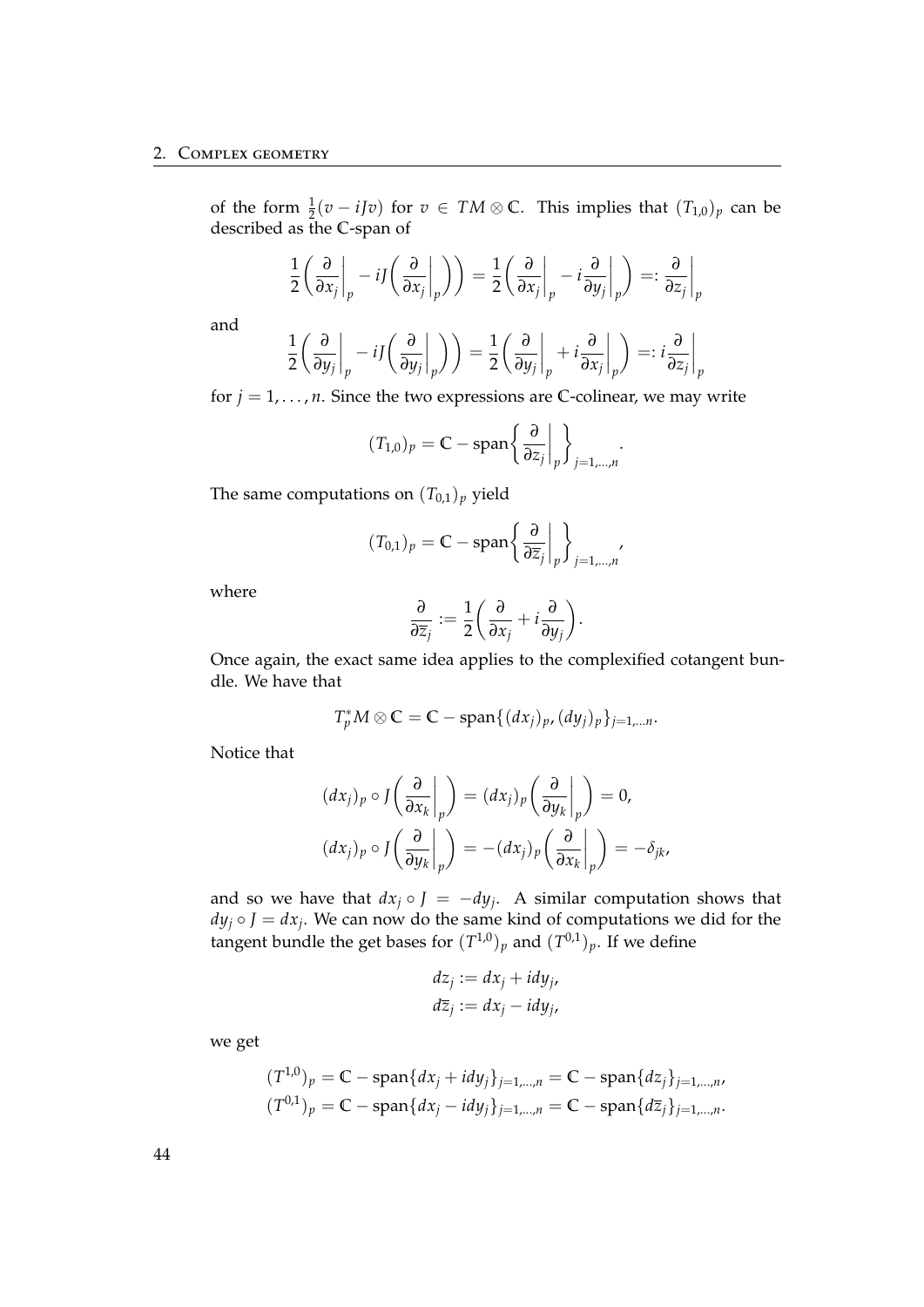With this local description of *T* <sup>∗</sup>*M* ⊗ **C**, we can write complex-valued forms on *U* in terms of the local frame given by the  $dz_j$ 's and the  $d\overline{z}_j$ 's. Let us denote by  $\Omega^{l,m}(U;\mathbb{C})$  the  $(l,m)$ -forms on *U*. We have that:

$$
\Omega^{1,0}(U;\mathbb{C}) = \left\{ \sum_{j} b_j dz_j \Big| b_j \in C^{\infty}(U;\mathbb{C}) \right\},
$$
  
\n
$$
\Omega^{0,1}(U;\mathbb{C}) = \left\{ \sum_{j} b_j d\overline{z}_j \Big| b_j \in C^{\infty}(U;\mathbb{C}) \right\},
$$
  
\n
$$
\Omega^{1,1}(U;\mathbb{C}) = \left\{ \sum_{j_1,j_2} b_{j_1,j_2} dz_{j_1} \wedge d\overline{z}_{j_2} \Big| b_{j_1,j_2} \in C^{\infty}(U;\mathbb{C}) \right\},
$$
  
\n
$$
\Omega^{2,0}(U;\mathbb{C}) = \left\{ \sum_{j_1 < j_2} b_{j_1,j_2} dz_{j_1} \wedge dz_{j_2} \Big| b_{j_1,j_2} \in C^{\infty}(U;\mathbb{C}) \right\},
$$
  
\n
$$
\Omega^{0,2}(U;\mathbb{C}) = \left\{ \sum_{j_1 < j_2} b_{j_1,j_2} d\overline{z}_{j_1} \wedge d\overline{z}_{j_2} \Big| b_{j_1,j_2} \in C^{\infty}(U;\mathbb{C}) \right\}.
$$

More generally, if we use multi-index notation with  $J = (j_1, \ldots, j_m)$ ,  $1 \le j_1 < j_2$  $\cdots < j_m \leq n$ ,  $|J| = m$  and  $dz_J = dz_{j_1} \wedge \cdots \wedge dz_{j_m}$ , we have that

$$
\Omega^{l,m}(U;\mathbb{C})=\bigg\{\sum_{|J|=l,|K|=m}b_{J,K}dz_J\wedge d\overline{z}_K\bigg|\ b_{J,K}\in C^\infty(U;\mathbb{C})\bigg\}.
$$

Hence, any form  $\sigma \in \Omega^k(U;\mathbb{C})$  can be written as

$$
\sum_{l+m=k} \sum_{|J|=l,|K|=m} b_{J,K} dz_J \wedge d\overline{z}_K,
$$

with  $b_{J,K} \in C^{\infty}(U;\mathbb{C})$ . Taking the exterior derivative of  $\sigma$  yields

$$
d\sigma = \sum_{l+m=k} \sum_{|J|=l,|K|=m} db_{J,K} \wedge dz_J \wedge d\overline{z}_K.
$$

Recall that on functions  $f \in C^{\infty}(U;\mathbb{C})$ , the exterior derivative decomposes as

$$
df = \partial f + \partial f
$$

45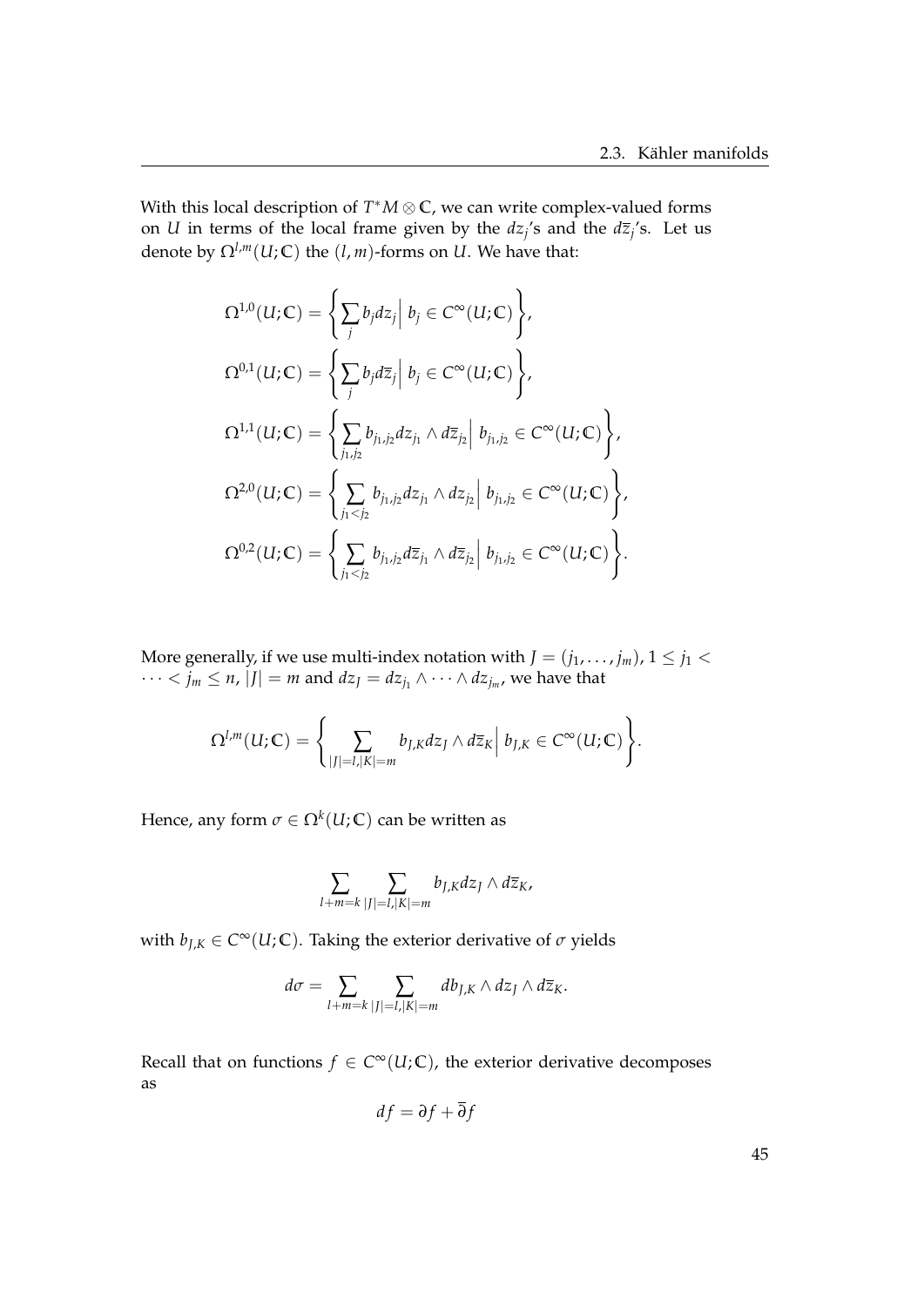and thus *dσ* can be written as

$$
d\sigma = \sum_{l+m=k} \sum_{|J|=l,|K|=m} (\partial b_{J,K} + \overline{\partial} b_{J,K}) \wedge dz_J \wedge d\overline{z}_K
$$
  
= 
$$
\sum_{l+m=k} \left( \sum_{|J|=l,|K|=m} \partial b_{J,K} \wedge dz_J \wedge d\overline{z}_K + \sum_{|J|=l,|K|=m} \overline{\partial} b_{J,K} \wedge dz_J \wedge d\overline{z}_K \right)
$$
  
= 
$$
\partial \sigma + \overline{\partial} \sigma,
$$

where we slightly abuse the notation by writing *∂*, respectively *∂* for ∑*l*,*<sup>m</sup> ∂l*,*m*, respectively  $\overline{\partial}_{l,m}$ . Here  $\partial_{l,m}$  denotes the map  $\Omega^{l,m} \to \Omega^{l+1,m}$  and similarly for *∂l*,*m*.

The conclusion of all of this is that for complex manifold, the exterior differential is given by

$$
d\sigma=\partial\sigma+\overline{\partial}\sigma.
$$

A first consequence of this is that

$$
d^2\sigma = \partial^2\sigma + (\partial\overline{\partial} + \overline{\partial}\partial)\sigma + \overline{\partial}^2\sigma = 0.
$$

Since each of these three terms if of a different type, they must all individually be zero. Hence, on a complex manifold, we have that

<span id="page-51-0"></span>
$$
\partial^2 = \overline{\partial}^2 = \partial \overline{\partial} + \overline{\partial} \partial = 0. \tag{2.1}
$$

*Remark* 2.21. The fact that  $d = \partial + \overline{\partial}$  does not hold for an arbitrary almost complex manifold (*M*, *J*) because one does not have a nice local frame for  $T^*M|_U \otimes \mathbb{C}$ , as we had in the complex case with the  $dz_j$ 's and the  $d\overline{z}_j$ 's.

<span id="page-51-1"></span>*Remark* 2.22*.* For a function  $f \in C^{\infty}(U;\mathbb{C})$ , we have nice expressions for  $\partial f$ and  $\overline{\partial} f$  in terms of the coordinates.

$$
df = \sum_{j=1}^{n} \left( \frac{\partial f}{\partial x_j} dx_j + \frac{\partial f}{\partial y_j} dy_j \right)
$$
  
= 
$$
\sum_{j=1}^{n} \left[ \frac{1}{2} \left( \frac{\partial f}{\partial x_j} - i \frac{\partial f}{\partial y_j} \right) (dx_j + idy_j) + \frac{1}{2} \left( \frac{\partial f}{\partial x_j} + i \frac{\partial f}{\partial y_j} \right) (dx_j - idy_j) \right]
$$
  
= 
$$
\sum_{j=1}^{n} \left( \frac{\partial f}{\partial z_j} dz_j + \frac{\partial f}{\partial \overline{z}_j} d\overline{z}_j \right).
$$

This implies that we have the expressions

$$
\partial f = \sum_{j=1}^{n} \frac{\partial f}{\partial z_j} dz_j,
$$
  
\n
$$
\overline{\partial} f = \sum_{j=1}^{n} \frac{\partial}{\partial \overline{z}_j} d\overline{z}_j.
$$
\n(2.2)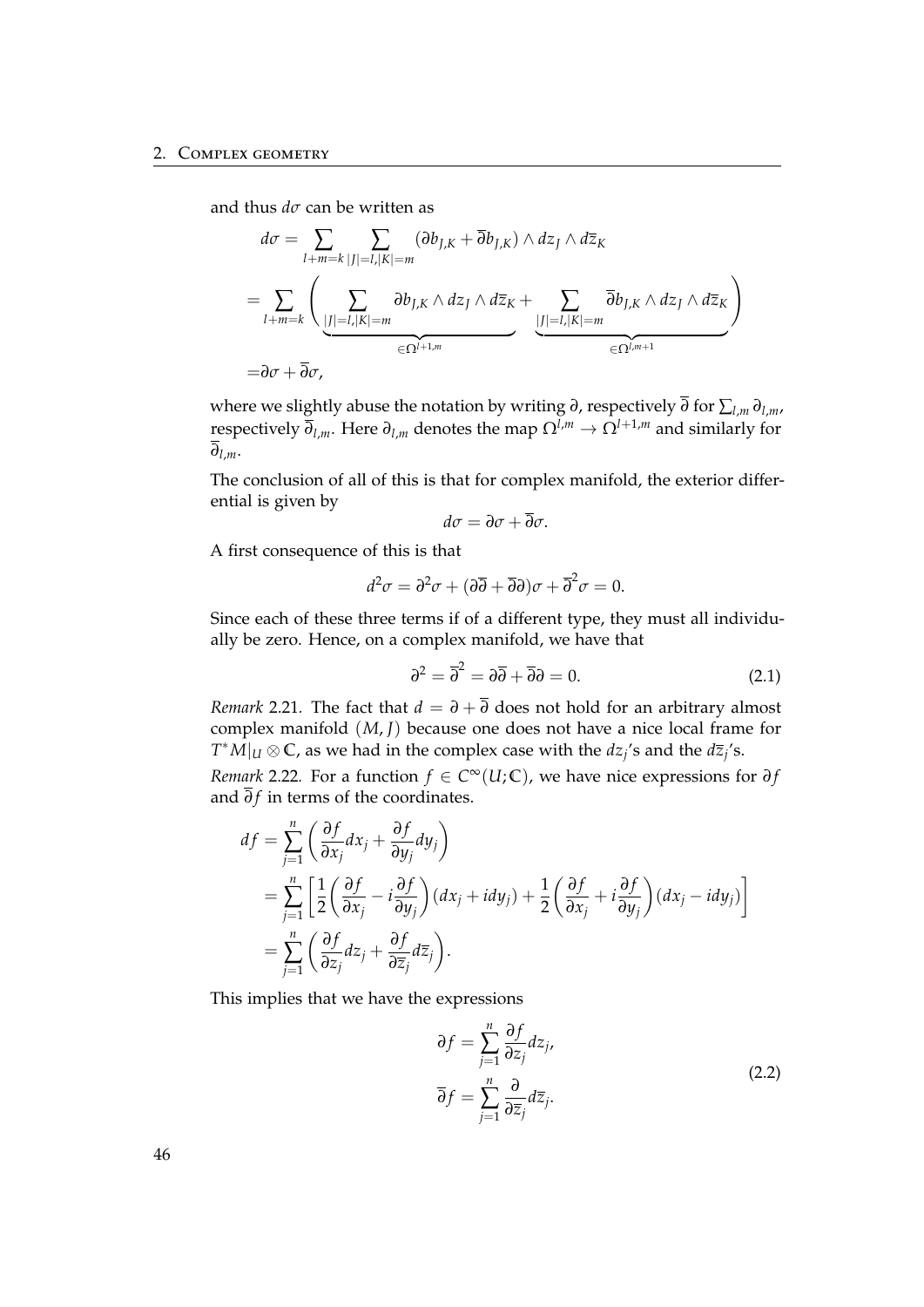We now use [\(2.1\)](#page-51-0) to investigate the symplectic structure of manifolds that are also complex, namely Kähler manifolds.

**Definition 2.23.** Let  $(M, \omega)$  be a symplectic manifold. *M* is called a *K* $i$ *k*ler *manifold* if it is equipped with an integrable and compatible almost complex structure. The symplectic form  $\omega$  is then called a *Kähler form*.

It is immediate from the definition that every Kähler manifold is a complex manifold. We can now use what we now about differential forms on a complex manifold to look at what Kähler forms look like locally. Let  $(M, \omega)$ be a Kähler manifold. First, since  $\omega$  is a two-form, on a complex chart  $(U, z_1, \ldots, z_n)$ , we have that

$$
\omega = \sum_{j < k} a_{jk} dz_j \wedge dz_k + \sum_{j,k} b_{jk} dz_j \wedge d\overline{z}_k + \sum_{j < k} c_{jk} d\overline{z}_j \wedge d\overline{z}_k
$$

for functions  $a_{jk}$ ,  $b_{jk}$ ,  $c_{jk} \in C^{\infty}(U, \mathbb{C})$ .

Next, the induced almost complex structure *J* of *M* must be compatible with *ω*. In particular, *J* must be a symplectomorphism, i.e. we must have *J*<sup>\*</sup> $\omega = \omega$  where  $(J^*\omega)(v,w) = \omega(Jv,Jw)$  for any tangent vectors *v* and *w*. We already know that  $dz_i \circ J = idz_i$  and  $d\overline{z}_i \circ J = -id\overline{z}_i$  so

$$
J^*\omega = \sum_{j < k} -a_{jk}dz_j \wedge dz_k + \sum_{j,k} b_{jk}dz_j \wedge d\overline{z}_k + \sum_{j < k} -c_{jk}d\overline{z}_j \wedge d\overline{z}_k.
$$

This implies that  $J^*\omega = \omega$  if and only if the functions  $a_{jk}$  and  $c_{jk}$  are zero for all *j* and *k*. Hence,  $\omega$  belongs to  $\Omega^{1,1}$ .

Let us now use the fact that  $\omega$  is closed. Since  $M$  is a complex manifold,  $d = \partial + \overline{\partial}$  and thus

$$
0=d\omega=\partial\omega+\overline{\partial}\omega.
$$

Since  $\partial \omega$  is a (2, 1)-form and  $\overline{\partial} \omega$  a (1, 2)-form, both must be zero. This shows that *ω* is both *∂* and *∂*-closed.

Let us slightly rewrite the expression we have for  $\omega$  in order to ease the notation. Setting  $b_{jk} = \frac{i}{2}h_{jk}$  yields

$$
\omega = \frac{i}{2} \sum_{j,k=1}^n h_{jk} dz_j \wedge d\overline{z}_k.
$$

with  $h_{jk} \in C^{\infty}(U;\mathbb{C})$ . Since  $\omega$  is a symplectic form, it is by definition realvalued, which is equivalent to asking that  $\omega = \overline{\omega}$ .

$$
\overline{\omega} = -\frac{i}{2} \sum_{j,k=1}^n \overline{h}_{jk} d\overline{z}_j \wedge dz_k = \frac{i}{2} \sum_{j,k=1}^n \overline{h}_{jk} dz_k \wedge d\overline{z}_j = \frac{i}{2} \sum_{j,k=1}^n \overline{h}_{kj} dz_j \wedge d\overline{z}_k.
$$

| --- | × |
|-----|---|
|     |   |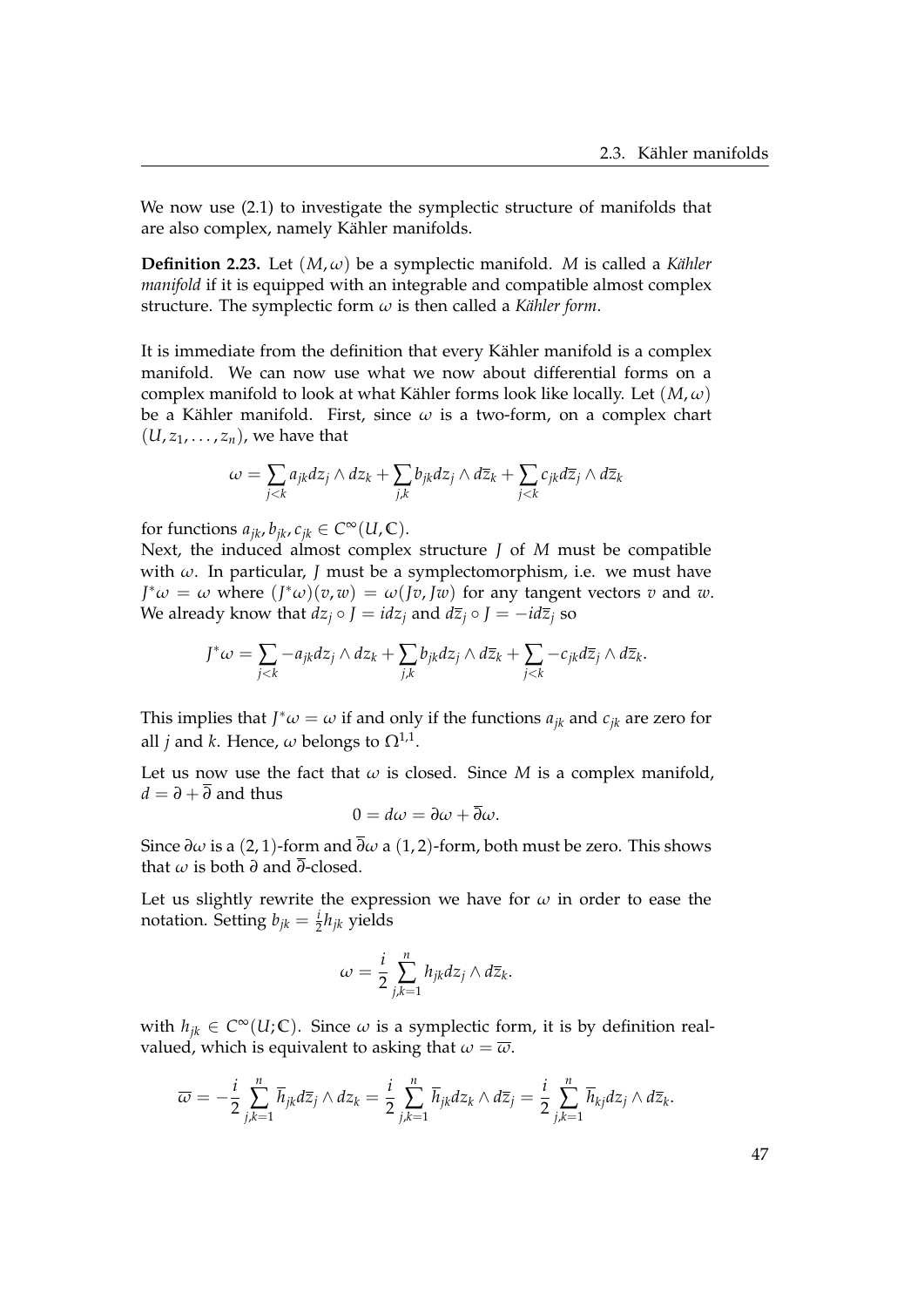#### 2. Complex geometry

Hence,  $\omega$  is real-valued if and only if  $h_{jk} = \overline{h}_{kj}$ . Hence, at every point p in *U*, the matrix  $(h_{ik}(p))$  is hermitian.

To deduce the next property of the Kähler form  $\omega$ , we will need to prove that the following formula holds:

<span id="page-53-2"></span>
$$
\omega^n = n! \left(\frac{i}{2}\right)^n \det(h_{jk}) dz_1 \wedge d\overline{z}_1 \wedge \cdots \wedge dz_n \wedge d\overline{z}_n.
$$
 (2.3)

First, recall that  $dz_j \wedge dz_j = d\overline{z}_k \wedge d\overline{z}_k = 0$ . This implies that every nonvanishing term in the expression for  $\omega^n$  will be of the form

<span id="page-53-0"></span>
$$
\frac{i}{2}h_{j_1k_1}h_{j_2k_2}\ldots h_{j_nk_n}dz_{j_1}\wedge d\overline{z}_{k_1}\wedge dz_{j_2}\wedge d\overline{z}_{k_2}\wedge\cdots\wedge dz_{j_n}\wedge d\overline{z}_{k_n},\qquad(2.4)
$$

where  $\bar{J} = (j_1, \ldots, j_n)$  and  $\bar{K} = (k_1, \ldots, k_n)$  are permutations of the numbers  $\{1, \ldots, n\}$ . Let  $\rho \in S_n$  denote an arbitrary permutation of  $\{1, \ldots, n\}$ . Notice that

<span id="page-53-1"></span>
$$
\frac{i}{2}h_{j_1k_1}\dots h_{j_nk_n}dz_{j_1}\wedge d\overline{z}_{k_1}\wedge \dots \wedge dz_{j_n}\wedge d\overline{z}_{k_n} \n= \frac{i}{2}h_{j_{\rho(1)}k_{\rho(1)}}\dots h_{j_{\rho(n)}k_{\rho(n)}}dz_{j_{\rho(1)}}\wedge d\overline{z}_{k_{\rho(1)}}\wedge \dots \wedge dz_{j_{\rho(n)}}\wedge d\overline{z}_{k_{\rho(n)}}.
$$
\n(2.5)

This is true because for any  $1 \leq l \leq n-1$ , permuting  $(dz_{j_{\rho(l)}} \wedge d\overline{z}_{k_{\rho(l)}})$  with  $(dz_{j_{\rho(l+1)}} \wedge d\overline{z}_{k_{\rho(l+1)}})$  does not change the sign of the expression, as we are permuting two-forms. The expression for  $\omega^n$  will then be given by a sum of terms as in [\(2.4\)](#page-53-0), where we sum over pairs of arrangements  $\bar{J} = (j_1, \ldots, j_n)$ and  $\overline{K} = (k_1, \ldots, k_n)$  of the numbers  $\{1, \ldots, n\}$  as follows:

$$
\omega^n=\left(\frac{i}{2}\right)^n\sum_{(\overline{j},\overline{k})}h_{j_1k_1}\ldots h_{j_nk_n}dz_{j_1}\wedge d\overline{z}_{k_1}\wedge\cdots\wedge dz_{j_n}\wedge d\overline{z}_{k_n}.
$$

Now, let us fix an arrangement  $\bar{J} = (j_1, \ldots, j_n)$ . Then there exists a unique permutation  $\rho \in S_n$  such that  $(j_{\rho(1)}, \ldots, j_{\rho(n)}) = (1, \ldots, n)$ . Thus, using equation [\(2.5\)](#page-53-1), we have that

$$
\sum_{\overline{K}} h_{j_1k_1} \dots h_{j_nk_n} dz_{j_1} \wedge d\overline{z}_{k_1} \wedge \dots \wedge dz_{j_n} \wedge d\overline{z}_{k_n}
$$
  
= 
$$
\sum_{\overline{K}} h_{1k_{\rho(1)}} \dots h_{nk_{\rho(n)}} dz_1 \wedge d\overline{z}_{k_{\rho(1)}} \wedge \dots \wedge dz_n \wedge d\overline{z}_{k_{\rho(n)}}.
$$

Since there is exactly one such  $\rho$  for every arrangement  $\overline{J}$ , summing over all the  $\overline{J}'s$  is the same thing as summing over every  $\rho \in S_n$ . Moreover for an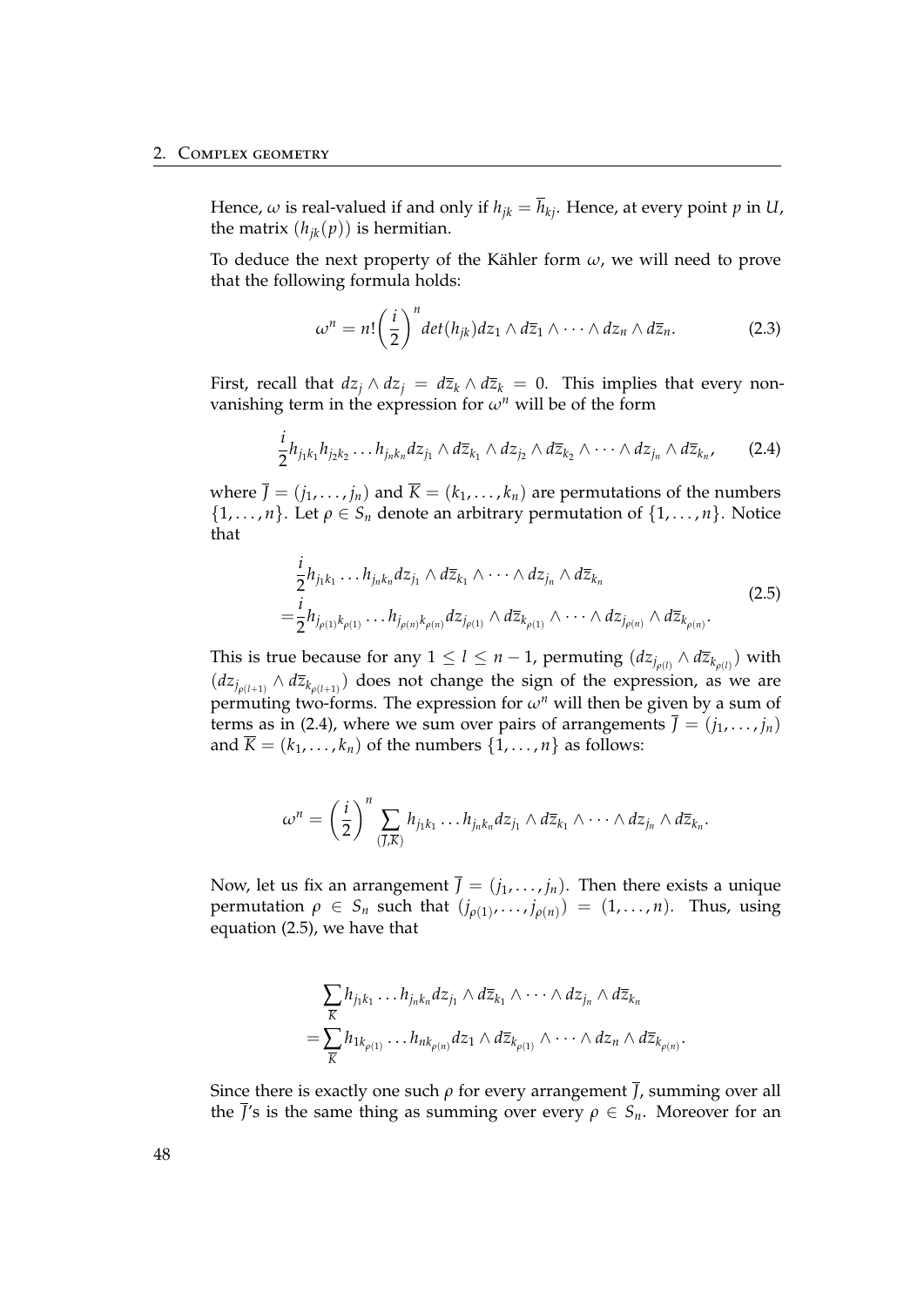arbitrary  $\overline{K} = (k_1, \ldots, k_n)$ , taking  $(k_{\rho(1)}, \ldots, k_{\rho_n})$  for every  $\rho \in S_n$  just gives back every permutation of  $\{1, \ldots, n\}$ , and so the term

$$
\sum_{\rho \in S_n} h_{1k_{\rho(1)}} \dots h_{nk_{\rho(n)}} dz_1 \wedge d\overline{z}_{k_{\rho(1)}} \wedge \dots \wedge dz_n \wedge d\overline{z}_{k_{\rho(n)}}
$$

is the same for every arrangement  $\overline{K}$ . Thus, since the cardinality of  $S_n$  is *n*!, our formula for *ω<sup>n</sup>* becomes

$$
\left(\frac{i}{2}\right)^n \sum_{\overline{j}} \sum_{\overline{k}} h_{j_1k_1} \dots h_{j_nk_n} dz_{j_1} \wedge d\overline{z}_{k_1} \wedge \dots \wedge dz_{j_n} \wedge d\overline{z}_{k_n}
$$
\n
$$
= \left(\frac{i}{2}\right)^n \sum_{\rho \in S_n} \sum_{\overline{k}} h_{1k_{\rho(1)}} \dots h_{nk_{\rho(n)}} dz_1 \wedge d\overline{z}_{k_{\rho(1)}} \wedge \dots \wedge dz_n \wedge d\overline{z}_{k_{\rho(n)}}
$$
\n
$$
= n! \left(\frac{i}{2}\right)^n \sum_{\overline{k}} h_{1k_{\rho(1)}} \dots h_{nk_{\rho(n)}} dz_1 \wedge d\overline{z}_{k_{\rho(1)}} \wedge \dots \wedge dz_n \wedge d\overline{z}_{k_{\rho(n)}}.
$$

Now, notice that for every arrangement *K*, there exists a unique permutation *η* such that  $(k_{\rho(1)},...,k_{\rho(n)}) = (\eta(1),...,\eta(n)).$  Hence, we can rewrite the sum as

$$
n!\left(\frac{i}{2}\right)^n\sum_{\eta\in S_n}h_{1\eta(1)}\ldots h_{n\eta(n)}dz_1\wedge d\overline{z}_{\eta(1)}\wedge\cdots\wedge dz_n\wedge d\overline{z}_{\eta(n)}.
$$

For the last step, we need to rearrange  $dz_1\wedge d\overline{z}_{\eta(1)}\wedge\cdots\wedge dz_n\wedge d\overline{z}_{\eta(n)}$  to *dz*<sup>1</sup> ∧ *dz*<sup>1</sup> ∧ · · · ∧ *dz<sup>n</sup>* ∧ *dzn*. The *dz<sup>j</sup>* 's are already in the right order, so we only need to permute the  $d\overline{z}_j$ 's. We have that

$$
dz_1 \wedge d\overline{z}_{\eta(1)} \wedge \cdots \wedge d\overline{z}_{\eta(l)} \wedge dz_{l+1} \wedge d\overline{z}_{\eta(l+1)} \wedge \cdots \wedge dz_n \wedge d\overline{z}_{\eta(n)}
$$
  
=  $- dz_1 \wedge d\overline{z}_{\eta(1)} \wedge \cdots \wedge d\overline{z}_{\eta(l+1)} \wedge dz_{l+1} \wedge d\overline{z}_{\eta(l)} \wedge \cdots \wedge dz_n \wedge d\overline{z}_{\eta(n)}$ 

for any  $1 \leq l \leq n-1$ , and so permuting two  $d\overline{z}_j$ 's without changing the rest of the wedge product gives a minus sign. This implies that

$$
dz_1\wedge d\overline{z}_{\eta(1)}\wedge\cdots\wedge dz_n\wedge d\overline{z}_{\eta(n)}=\mathrm{sgn}(\eta)dz_1\wedge d\overline{z}_1\wedge\cdots\wedge dz_n\wedge d\overline{z}_n,
$$

where  $sgn(\eta)$  denotes the sign of the permutation  $\eta$ . We can now conclude using the Leibniz formula for the determinant of a matrix:

$$
\omega^n = n! \left(\frac{i}{2}\right)^n \sum_{\eta \in S_n} h_{1\eta(1)} \dots h_{n\eta(n)} dz_1 \wedge d\overline{z}_{\eta(1)} \wedge \dots \wedge dz_n \wedge d\overline{z}_{\eta(n)}
$$
  
= 
$$
n! \left(\frac{i}{2}\right)^n \sum_{\eta \in S_n} \text{sgn}(\eta) h_{1\eta(1)} \dots h_{n\eta(n)} dz_1 \wedge d\overline{z}_1 \wedge \dots \wedge dz_n \wedge d\overline{z}_n
$$
  
= 
$$
n! \left(\frac{i}{2}\right)^n \det(h_{jk}) dz_1 \wedge d\overline{z}_{\eta(1)} \wedge \dots \wedge dz_n \wedge d\overline{z}_{\eta(n)}.
$$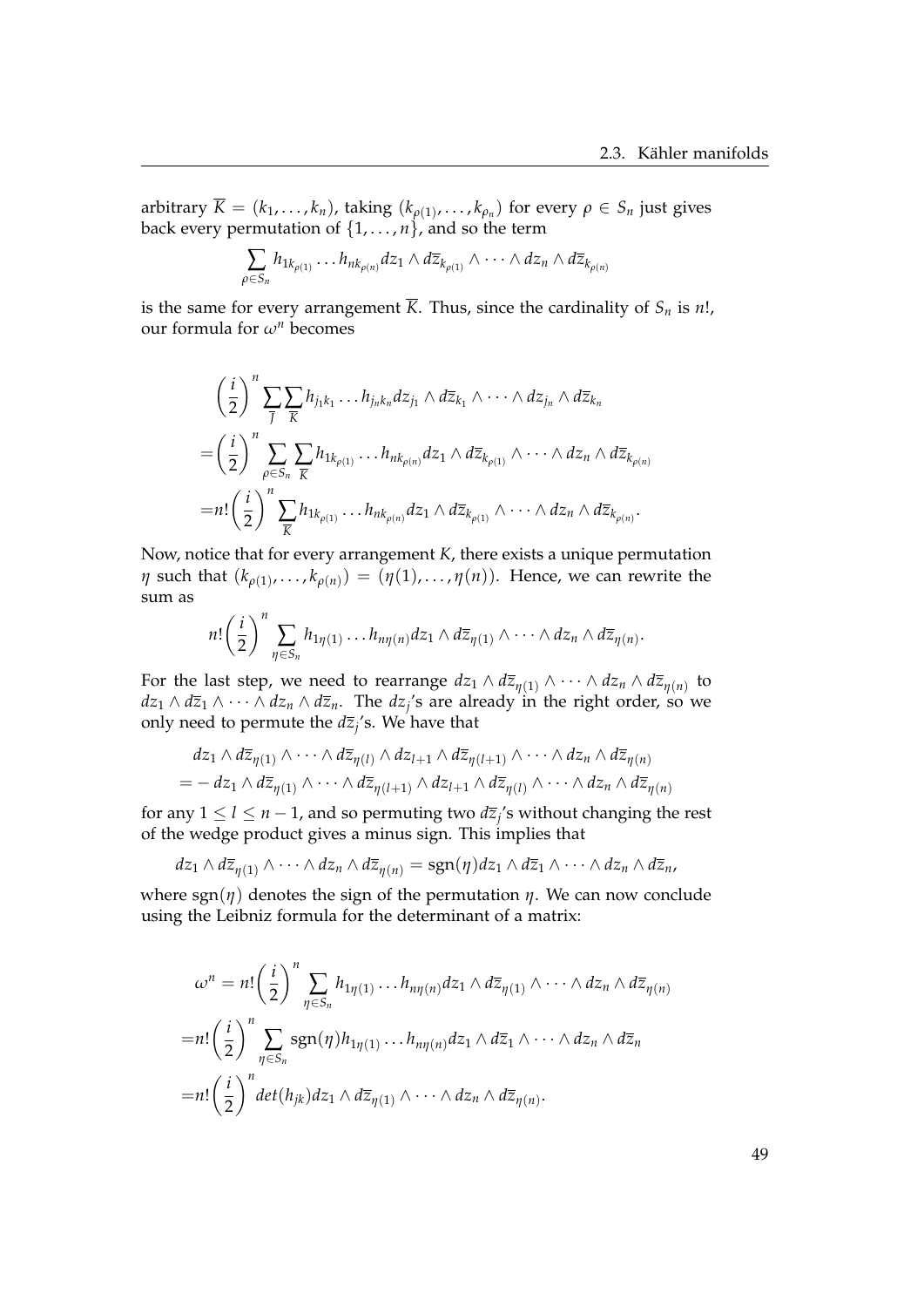This proves that [\(2.3\)](#page-53-2) holds. We can then use it to see that *ω* is non-degenerate if and only if det<sub>C</sub>  $\neq$  0, since non-degeneracy is equivalent to  $\omega^n \neq 0$ . This shows that at every point *p* in *U*,  $(h_{ik}(p))$  is non-singular.

Finally, let us notice that for any tangent vector *v*, we have that

<span id="page-55-0"></span>
$$
\omega(v, Jv) = \frac{i}{2} \sum_{j,k=1}^{n} h_{jk} dz_j \wedge d\overline{z}_k(v, Jv)
$$
  

$$
= \frac{i}{2} \sum_{j,k=1}^{n} h_{jk} (-2i) v_j \overline{v}_k = \sum_{j,k=1}^{n} h_{jk} v_j \overline{v}_k = v^*(h_{jk}) v.
$$
 (2.6)

Hence,  $\omega(\cdot, J \cdot)$  is strictly positive for every *v* if and only if  $(h_{ik})$  is a positive definite hermitian matrix. Since any compatible almost complex structure must fulfill  $\omega(\cdot, J \cdot) > 0$ , we have that the matrix  $(h_{jk})$  is positive definite.

This whole development shows that Kähler forms have a nice local expression that allows us to understand the symplectic structure well. We finish this section by showing that it is possible to construct a Kähler form from certain kind of functions on a complex manifold. This will be useful in chapter [4,](#page-68-0) where we construct an example of toric Lagrangian using this method.

**Definition 2.24.** Let *M* be a complex manifold. A function  $\rho \in C^{\infty}(M,\mathbb{R})$ is called *strictly plurisubharmonic* (abbreviated s.p.s.h.) if on every complex chart  $(U, z_1, \ldots, z_n)$ , where  $n = dim_{\mathbb{C}}(M)$ , the matrix  $\left(\frac{\partial \rho}{\partial z_i \partial x_j}\right)$  $\frac{\partial \rho}{\partial z_j \partial \overline{z_k}}(p)$ is positive definite for every *p* in *U*.

Being strictly plurisubharmonic is exactly the condition we need to construct a Kähler form from a function. This is proposition 16.4 in [[5\]](#page-108-0).

**Proposition 2.25.** Let M be a complex manifold and let  $\rho \in C^{\infty}(M,\mathbb{R})$  be strictly *plurisubharmonic. Then the form*

$$
\omega:=\frac{i}{2}\partial\overline{\partial}\rho
$$

*is a K¨ahler form.*

*Proof.* First, let us show that *ω* is closed. Since *M* is complex manifold, we know that  $d = \partial + \overline{\partial}$ . Moreover, by equation [\(2.1\)](#page-51-0), we have

$$
\partial \omega = \frac{i}{2} \underbrace{\partial \partial}_{=0} \overline{\partial} \rho = 0
$$

and

$$
\overline{\partial}\omega = \frac{i}{2} \underbrace{\overline{\partial}\partial}_{=-\partial\overline{\partial}} \overline{\partial}\rho = -\frac{i}{2} \partial \underbrace{\overline{\partial}\overline{\partial}}_{=0} \rho = 0.
$$

50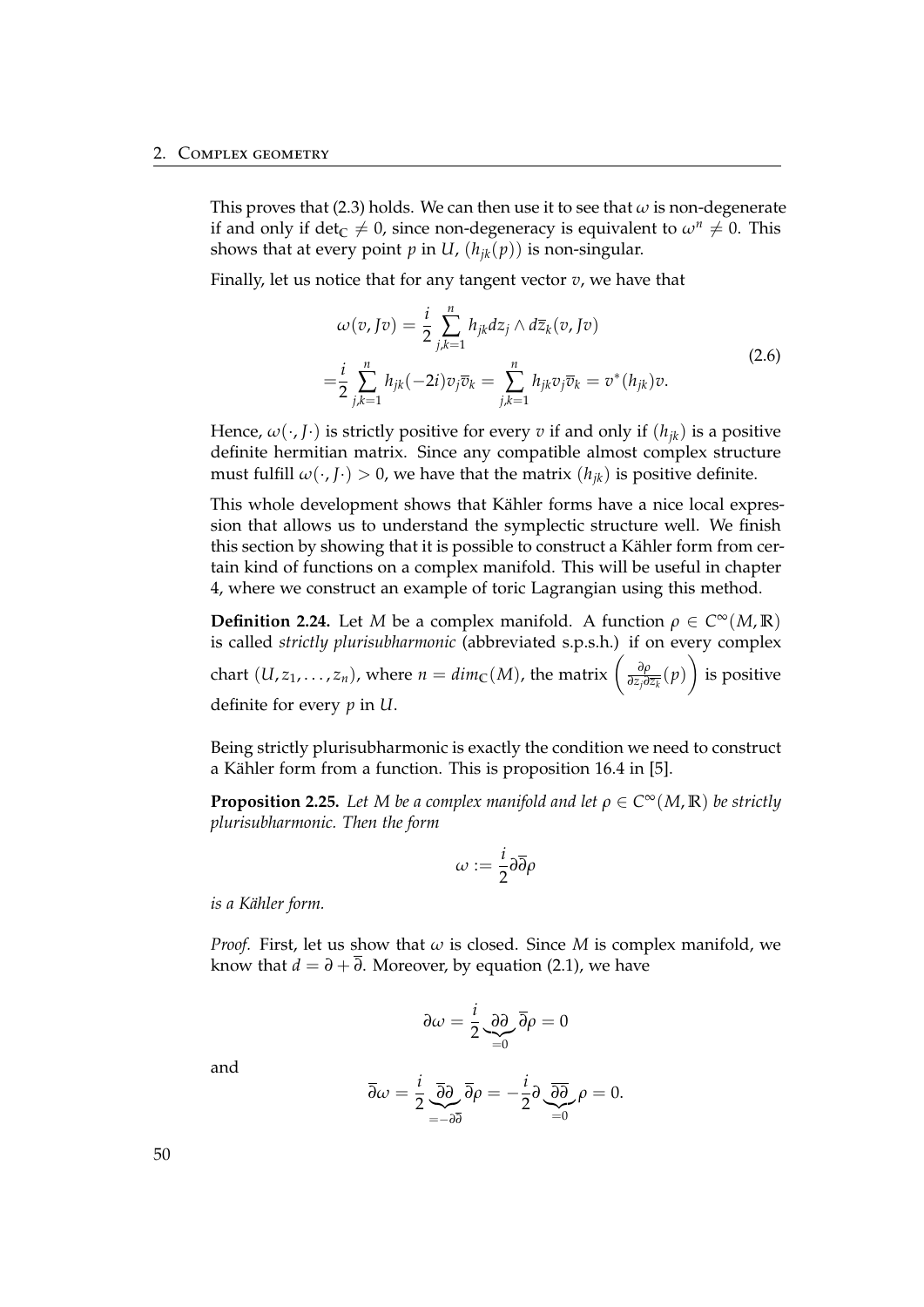This implies that  $d\omega = 0$  and hence  $\omega$  is closed.

We now want to show that  $\omega$  is real-valued. Since we know that  $T^{1,0}$  is complex-conjugate to *T* 0,1, the complex conjugate of *∂σ* will be *∂σ* ,and the complex-conjugate of  $\overline{\partial}\sigma$  will be  $\partial\sigma$  for any form  $\sigma \in \Omega^k(M; \mathbb{C})$ ,  $k =$  $0, 1, 2, \ldots$  Using this and  $(2.1)$  yields

$$
\overline{\omega} = -\frac{i}{2}\overline{\partial}\partial\rho = \frac{i}{2}\partial\overline{\partial}\rho = \omega,
$$

which shows that  $\omega$  is indeed real-valued.

By remark [2.22,](#page-51-1) we can compute  $\omega$  explicitly in local coordinates  $z_1, \ldots, z_n$ , where *n* is the dimension of *M*:

$$
\omega = \frac{i}{2} \partial \sum_{k=1}^{n} \left( \frac{\partial \rho}{\partial \overline{z}_k} d\overline{z}_k \right) = \frac{i}{2} \sum_{j,k=1}^{n} \frac{\partial}{\partial z_j} \left( \frac{\partial \rho}{\partial \overline{z}_k} \right) dz_j \wedge d\overline{z}_k
$$

$$
= \frac{i}{2} \sum_{j,k=1}^{n} \left( \frac{\partial^2 \rho}{\partial z_j \partial \overline{z}_k} \right) dz_j \wedge d\overline{z}_k =: \frac{i}{2} \sum_{j,k=1}^{n} h_{jk} dz_j \wedge d\overline{z}_k.
$$

Notice that since *ρ* is real-valued, the matrix  $(h_{jk})$  is hermitian. It is also positive definite since by assumption  $\rho$  is s.p.s.h. In particular, we have that  $\det(h_{ik}) > 0$  and so  $\omega$  is non-degenerate.

We have shown that  $\omega$  is a symplectic form. It now remains to prove that it is compatible with the almost complex structure *J* coming from the complex structure of *M*. We have that

$$
J^*\omega = J^*\left(\frac{i}{2}\sum_{j,k=1}^n\left(\frac{\partial^2\rho}{\partial z_j\partial \overline{z}_k}\right)dz_j\wedge d\overline{z}_k\right) = \frac{i}{2}\sum_{j,k=1}^n h_{jk}dz_j \circ J\wedge d\overline{z}_k \circ J
$$
  
=  $\frac{i}{2}\underbrace{(i)(-i)}_{=1}\sum_{j,k=1}^n h_{jk}dz_j\wedge d\overline{z}_k = \omega.$ 

Moreover, using the fact that  $(h_{jk})$  is positive definite again, the same com-putation as in [\(2.6\)](#page-55-0) shows that  $\omega$ (*Jv*, *v*) > 0 for every *v*. Thus,  $\omega$  and *J* are compatible and  $\omega$  is a Kähler form.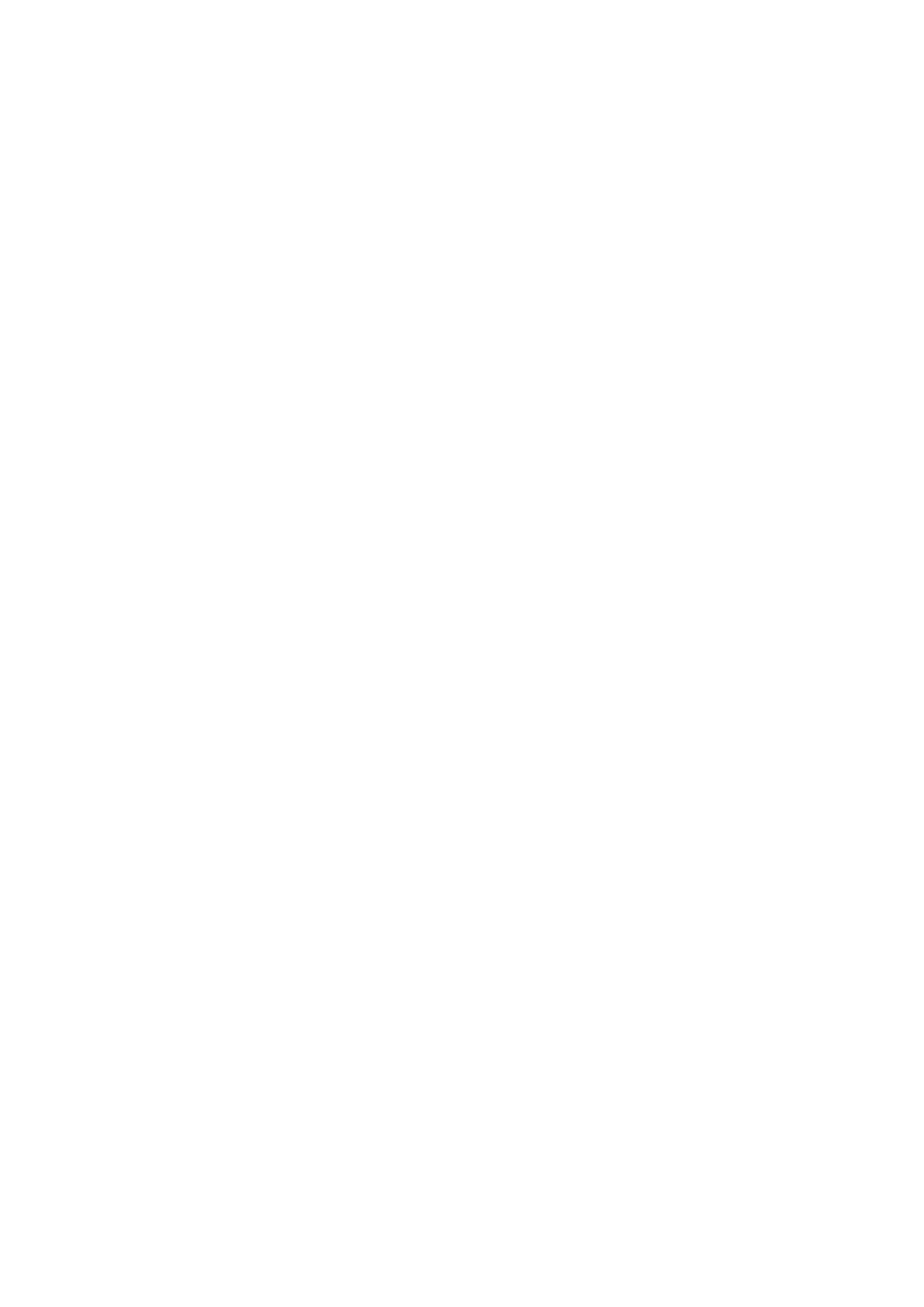Chapter 3

# Moment maps and symplectic quotients

This chapter presents the concepts of Hamiltonian *G*-spaces and symplectic quotients. Both of these notions are classical constructions in symplectic geometry that are interesting in their own right, but we introduce them here because toric Lagrangians are Lagrangians inside some Hamiltonian **T***<sup>n</sup>* -space. Furthermore, a lot of nice examples of toric Lagrangians can be constructed via symplectic reduction, as we will see in chapter [4.](#page-68-0) The material for this chapter follows what is presented in [\[5\]](#page-108-0) lectures 21-22 and [\[13\]](#page-109-0) section 5.2 for the section about Hamiltonian *G*-spaces and moment maps and in [\[12\]](#page-109-1) for the section about symplectic reduction.

### 3.1 Hamiltonian G-spaces and moment maps

Broadly speaking, Hamiltonian *G*-spaces are symplectic manifolds on which a Lie group *G* is acting. Moreover, the action of *G* behaves nicely with respect to the symplectic structure. One important feature of Hamiltonian *G*-spaces is the moment map. This map gives a lot of information about the space, especially when *G* is the torus **T***<sup>n</sup>* .

We first recall the definition of a smooth action.

**Definition 3.1.** Let *M* be a manifold and let *G* be a Lie group. A *(left) action* of *G* on *M* is a group homomorphism

$$
\psi : G \to \text{Diff}(M)
$$

$$
g \mapsto \psi_g.
$$

The action is said to be smooth if the map  $(p, g) \mapsto \psi_g(p)$  is smooth as a map from  $M \times G$  to  $M$ .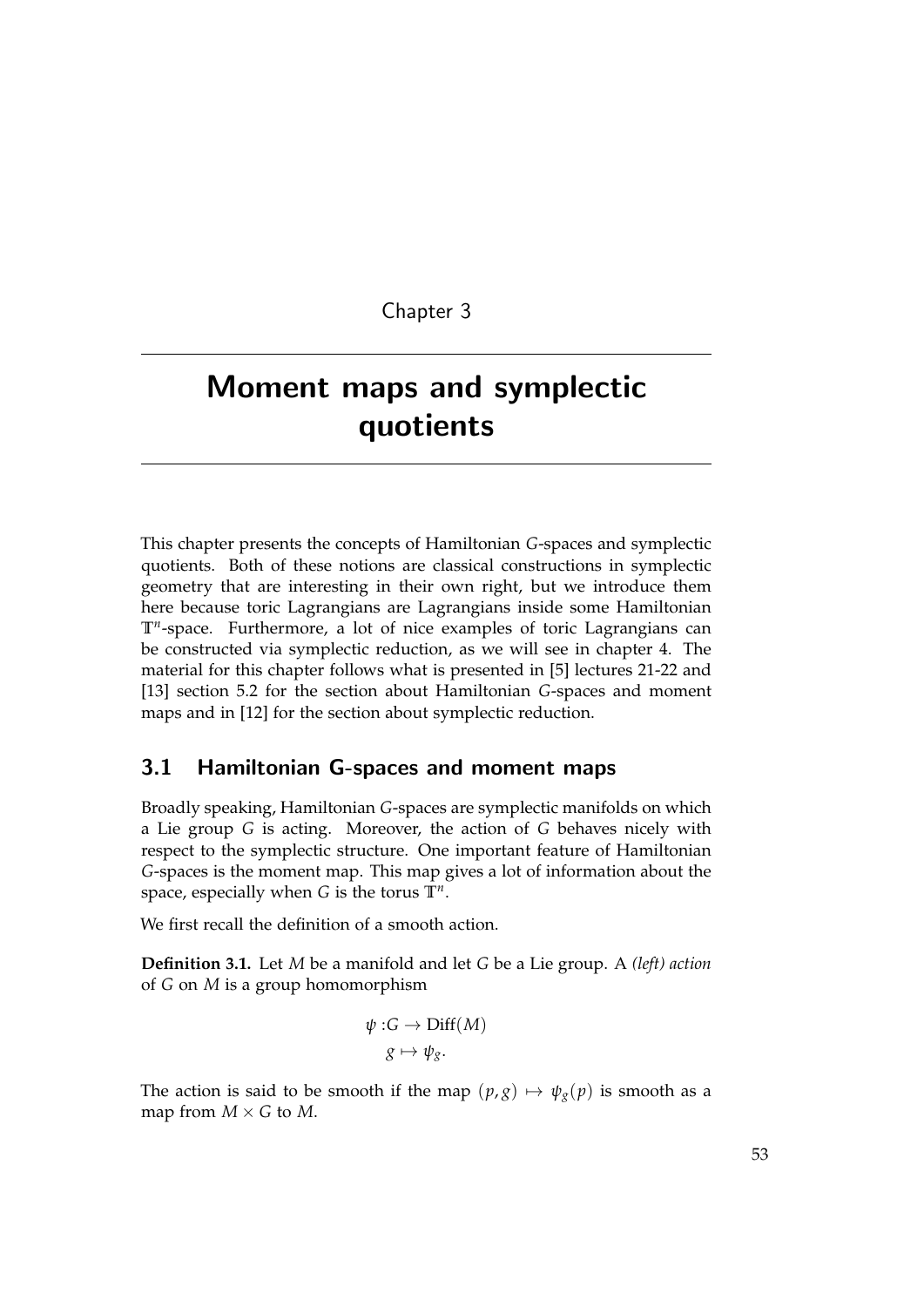In the rest of this text, any action of a Lie group will implicitly be assumed to be smooth. Lie group actions are a common concept of differential geometry. Let us adapt this concept to the symplectic setting.

**Definition 3.2.** Let  $(M, \omega)$  be a symplectic manifold and *G* a Lie group. Let  $\psi$ : *G*  $\rightarrow$  Diff(*M*) denote a smooth action. We say that  $\psi$  is a *symplectic action* if  $im(\psi) \subseteq Sympl(M, \omega)$ , which means that every  $\psi_g$  is a symplectomorphism.

We now recall the definitions of the adjoint and coadjoint representations of a Lie group.

**Definition 3.3.** Let *G* be a Lie group with Lie algebra g. *G* acts on itself by conjugation via:  $g \mapsto \psi_g$ , where  $\psi_g(a) = ga g^{-1}$ . Differentiating  $\psi_g$  at the identity  $e \in G$  yields an invertible linear map  $Ad_g : g \to g$ . We define the *adjoint representation of G* as the map

$$
\mathrm{Ad}: G \to \mathrm{GL}(\mathfrak{g})
$$

$$
g \mapsto \mathrm{Ad}_g.
$$

This immediately induces the following dual notion.

**Definition 3.4.** Let *G* be a Lie group with Lie algebra g. Let  $\langle \cdot, \cdot \rangle$  denote the pairing between  $\mathfrak{g}^*$  and  $\mathfrak{g}$ , i.e. given  $\lambda \in \mathfrak{g}^*$  and  $\xi \in \mathfrak{g}$ , we have that  $\langle \lambda, \xi \rangle = \lambda(\xi) \in \mathbb{R}$ . We define  $Ad_{g}^{*}\lambda$  by

$$
\langle \mathrm{Ad}_{g}^{*} \lambda, \xi \rangle = \langle \lambda, \mathrm{Ad}_{g^{-1}} \xi \rangle \quad \forall \xi \in \mathfrak{g}.
$$

This allows us to define the *coadjoint representation of G* as the map

$$
\mathrm{Ad}^* : G \to \mathrm{GL}(\mathfrak{g}^*)
$$

$$
g \mapsto \mathrm{Ad}^*_{g}.
$$

*Remark* 3.5. The reason for Ad<sup>\*</sup><sub>g</sub> corresponding to Ad<sub>g</sub><sup>−1</sup> is that this choice of definition makes the coadjoint representation into a group homomorphism (and not an anti-homomorphism).

We can now give the most important definition of this section. The moment map  $\mu$  is defined in such a way that the vector fields given by the infinitesimal action of *G* are Hamiltonian.

**Definition 3.6.** Let  $(M, \omega)$  be a symplectic manifold, *G* a Lie group with Lie algebra g, and  $\psi$  :  $G \rightarrow Sympl(M, \omega)$  a symplectic action of G on M. We say that *ψ* is a *Hamiltonian action* if there exists a map

$$
\mu:M\to\mathfrak{g}^*
$$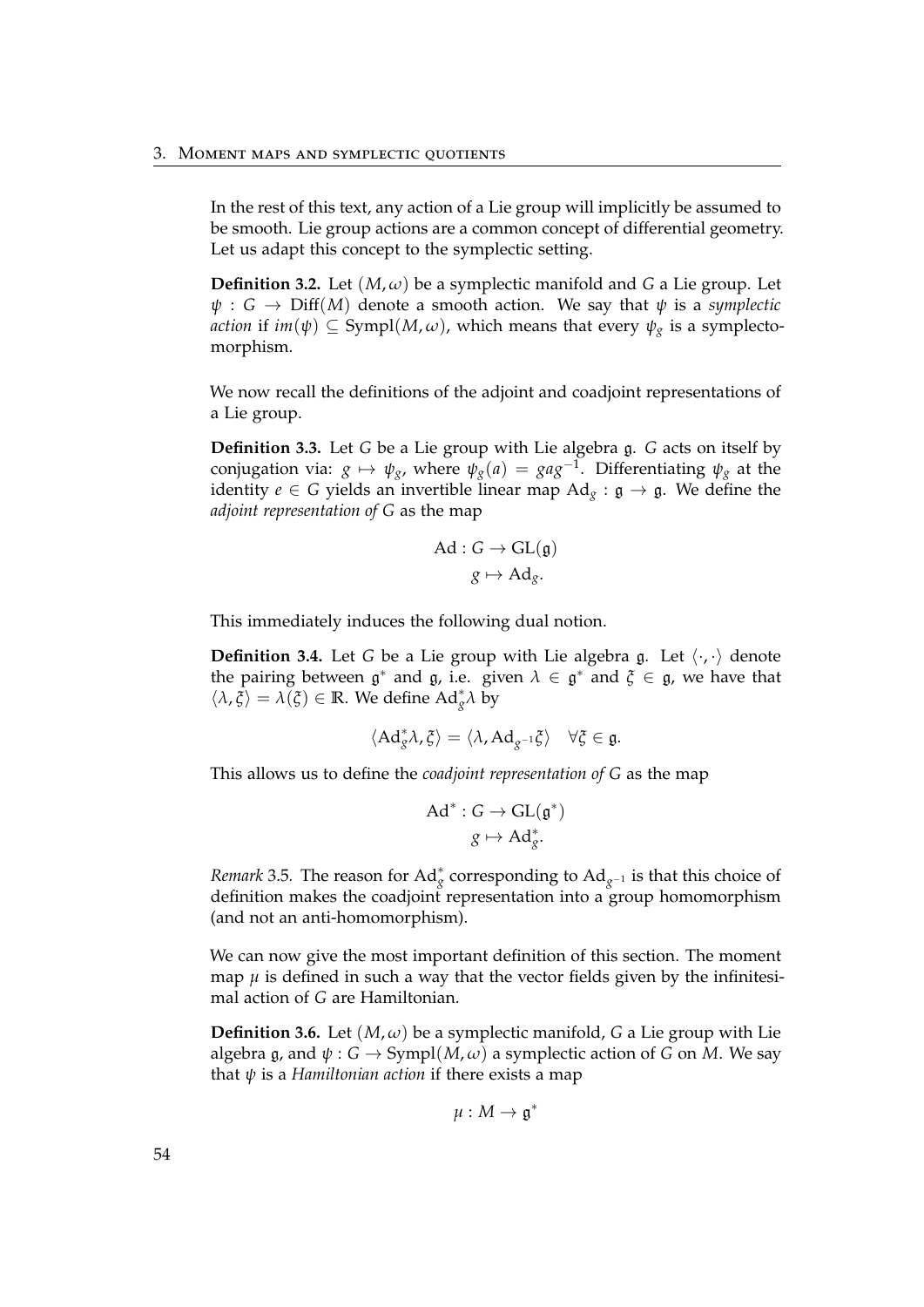with the following properties.

For each  $\xi \in \mathfrak{g}$ , let  $\mu^{\xi} : M \to \mathbb{R}$  denote the function defined as  $\mu^{\xi}(p) =$  $\langle \mu(p), \xi \rangle$ . Furthermore, let  $X_{\xi}$  denote the vector field on *M* defined by

$$
X_{\xi}(p) = \frac{d}{dt}\bigg|_{t=0} \psi_{\exp(t\xi)}(p).
$$

Then the map  $\mu$  must satisfy

<span id="page-60-0"></span>
$$
d\mu^{\xi} = -\iota_{X_{\xi}}\omega. \tag{3.1}
$$

In other words,  $\mu^{\xi}$  should be a hamiltonian function for the vector field  $X_{\xi}$ . Moreover,  $\mu$  must be equivariant with respect to the action  $\psi$  and the coadjoint action Ad<sup>∗</sup> :

$$
\mu \circ \psi_g = \mathrm{Ad}_g^* \circ \mu, \quad \forall g \in G. \tag{3.2}
$$

The map *µ* is called a *moment map*, or sometimes a *momentum map* and the space (*M*, *ω*, *G*, *µ*) is called a *Hamiltonian G-space*.

Let us introduce some notation that will make the following results easier to formulate. Let  $(M, \omega, G, \mu)$  be a Hamiltonian *G*-space. For every point *p* in *M*, let us denote by

$$
I_p: T_pM \to T_p^*M
$$

the isomorphism induced by  $\omega$ . In other words,  $I_p(v) = \omega_p(v, \cdot)$ . Moreover, let us denote by

$$
L_p: \mathfrak{g} \to T_pM
$$

the infinitesimal action, i. e.  $L_p(\xi) = X_\xi(p)$ .

We now present some useful properties regarding Hamiltonian *G*-spaces and moment maps. This result and its proof follow what is done in [\[13\]](#page-109-0), lemma 5.2.5.

<span id="page-60-2"></span>**Lemma 3.7.** Let  $(M, \omega, G, \mu)$  be a Hamiltonian G-space, and let p be in M. Then *the following statements hold:*

1. *The dual map of*  $D\mu(p)$  :  $T_pM \to \mathfrak{g}^*$  *is given by* 

<span id="page-60-1"></span>
$$
D\mu(p)^* = -I_p \circ L_p : \mathfrak{g} \to T_p^*M. \tag{3.3}
$$

*2. The symplectic complement of the kernel of Dµ*(*p*) *is the tangent space of the group action orbit*  $\mathcal{O}_p := \{ \psi_g(p) | g \in G \}$ , where  $\psi$  denotes the action map. *In other words*

$$
(\ker(D\mu(p)))^{\omega} = im(L_p). \tag{3.4}
$$

*3.* Let  $\xi \in \mathfrak{g}$  and denote by  $ad(\xi)^* : \mathfrak{g}^* \to \mathfrak{g}^*$  the dual of the map  $ad(\xi)$ . Then

$$
D\mu(p)[L_p\xi] = -ad(\xi)^*\mu(p). \tag{3.5}
$$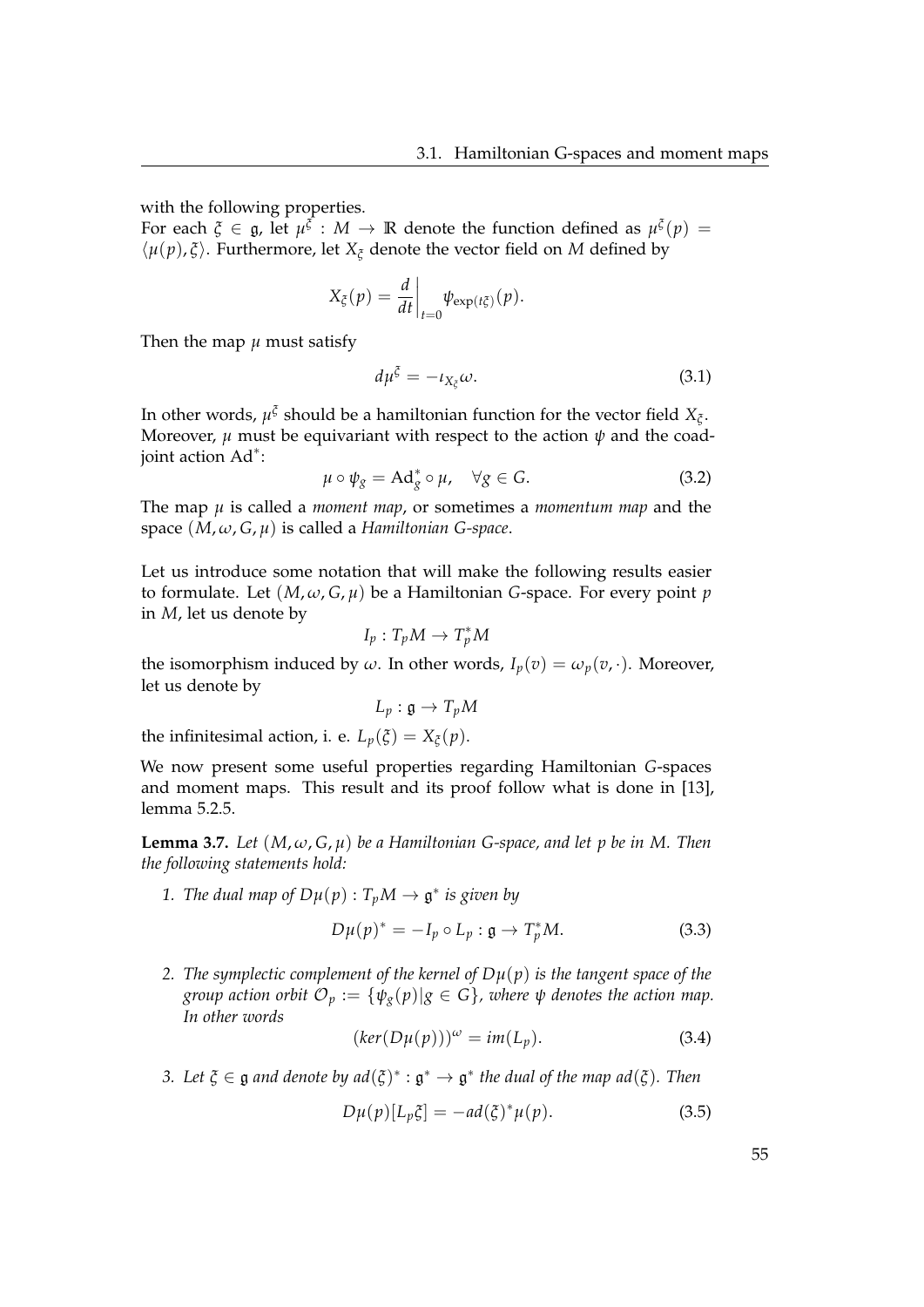*Proof.* 1. Let us take  $v \in T_pM$  and  $\xi \in \mathfrak{g}$ . Then by definition of the moment map, more specifically by equation [3.1,](#page-60-0) we have

$$
\langle D\mu(p)[v],\xi\rangle=\omega(X_{\xi}(p),v).
$$

Then, we have

$$
I_p \circ L_p(\xi)[v] = I_p(X_{\xi}(p))[v] = \omega(X_{\xi}(p), v)
$$
  
= -\langle D\mu(p)[v], \xi \rangle = -\langle D\mu(p)^\*(\xi), v \rangle,

which proves equation [3.3.](#page-60-1)

2. For the second equation, notice that [\(3.1\)](#page-60-0) gives us the inclusion  $im(L_p) \subseteq$  $(kerD\mu(p))^{\omega}$ . Then using equation [\(3.3\)](#page-60-1) and the fact that *I<sub>p</sub>* is an isomorphism, we have

$$
dim(imL_p) = dim(im(D\mu(p)^*)) = dim(im(D\mu(p)))
$$
  
= codim(ker(D\mu(p))) = dim((kerD\mu(p))^{\omega}),

which shows that  $im(L_p) = (kerD\mu(p))^{\omega}$ .

3. For the last equality we first observe that

$$
\mu^{Ad_{g-1}\xi} = \mu^{\xi} \circ \psi_g. \tag{3.6}
$$

Indeed, if we use the equivariance of the moment map, we notice that

$$
\mu^{Ad_{g-1}\xi}(p) = \langle \mu(p), Ad_{g^{-1}}\xi \rangle = \langle Ad_g^*\mu(p), \xi \rangle
$$
  
=  $\langle \mu(\psi_g(p)), \xi \rangle = \mu^{\xi}(\psi_g(p)).$ 

In particular, we can write

$$
\mu^{\xi} \circ \psi_{exp(t\eta)} = \mu^{Ad_{exp(-t\eta)}\xi}.
$$

Differentiating this equality at  $t = 0$  yields

$$
\frac{d}{dt}\Big|_{t=0} \mu^{\xi} \circ \psi_{exp(t\eta}(p) = D\mu^{\xi}(p) \Big[\frac{d}{dt}\Big|_{t=0} \psi_{exp(t\eta}(p)\Big] = -\iota_{X_{\xi}} \omega(X_{\eta}(p))
$$
\n
$$
= -\omega(X_{\xi}, X_{\eta})(p) = \frac{d}{dt}\Big|_{t=0} \mu^{Ad_{exp(-t\eta)}\xi}(p) = \frac{d}{dt}\Big|_{t=0} \langle \mu(p), Ad_{exp(-t\eta)}\xi \rangle
$$
\n
$$
= \langle \mu(p), \frac{d}{dt}\Big|_{t=0} Ad_{exp(-t\eta)}\xi \rangle = \langle \mu(p), ad(-\eta)(\xi) \rangle = \langle \mu(p), [\xi, \eta] \rangle
$$
\n
$$
= \mu^{[\xi, \eta]}(p).
$$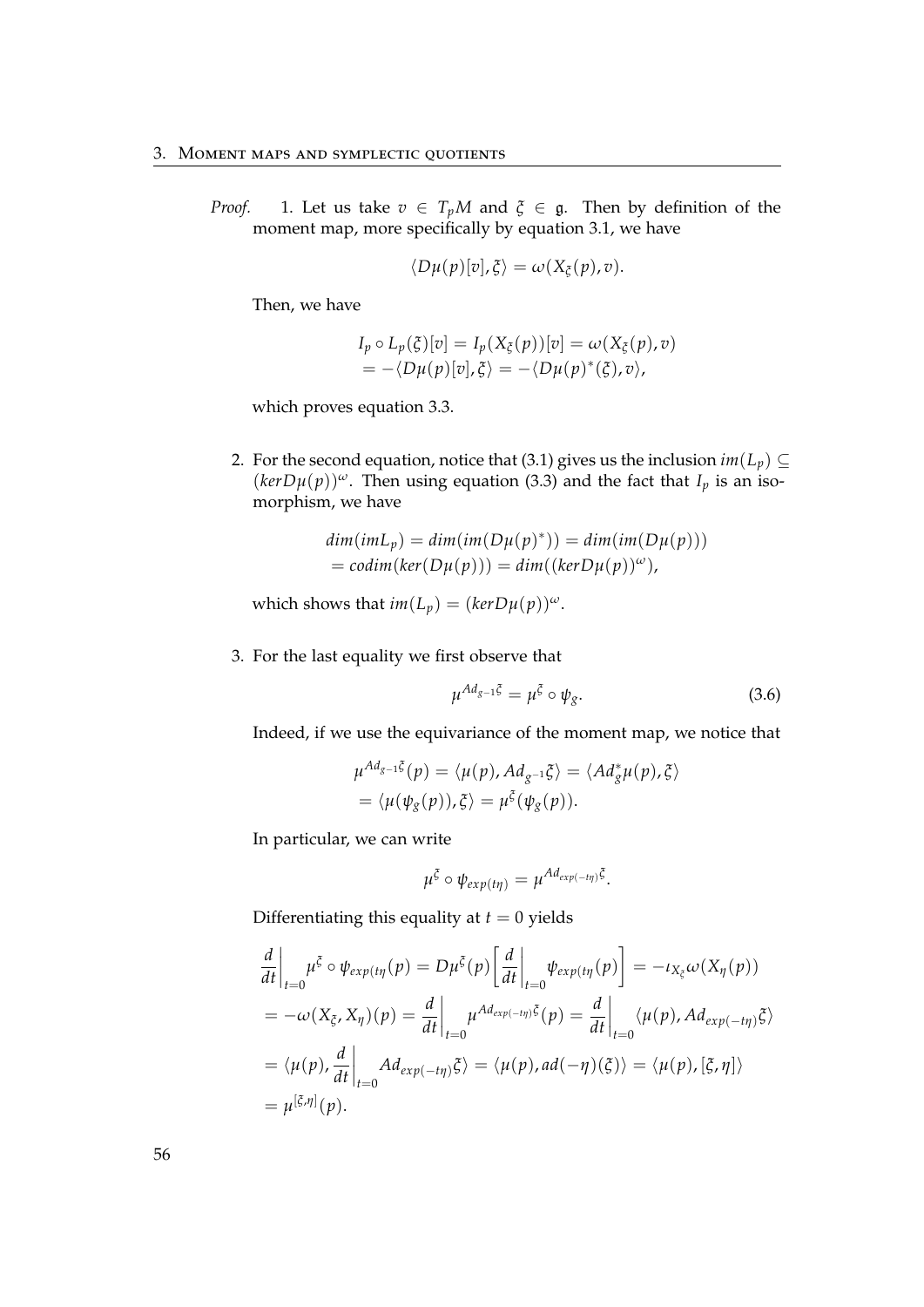This shows that

<span id="page-62-0"></span>
$$
-\omega(X_{\xi}, X_{\eta}) = \mu^{[\xi, \eta]}(p). \tag{3.7}
$$

We can now finish the proof. We have that

$$
\langle D\mu(p)L_p \xi, \eta \rangle = \langle D\mu(p)[X_{\xi}(p)], \eta \rangle \stackrel{(3.1)}{=} -\omega(X_{\eta}, X_{\xi})(p)
$$
  

$$
\stackrel{(3.7)}{=} -\langle \mu(p), [\xi, \eta] \rangle = -\langle \mu(p), ad(\xi)\eta \rangle = -\langle ad^*(\xi)\eta \rangle,
$$

which is what we wanted.

Since we will focus on toric Lagrangians in the last two chapters of this text, we end this section by giving one important result about moment maps in the case where the group *G* is a torus. We do not give the proof here, as this is not the main focus of this text.

**Theorem 3.8** (Atiyah-Guillemin-Sternberg). Let  $(M, \omega)$  be a compact and con*nected symplectic manifold. Assume that we have Hamiltonian action of the torus*  $\mathbb{T}^m$  *on M with moment map*  $\mu \to \mathbb{R}^m$ *. Then:* 

- *1. the level sets of µ are connected;*
- *2. the image of µ is the convex hull of the images of the fixed points of the action, and hence it is a convex polytope that we call the* moment polytope*.*

A proof of this theorem can be found in [\[5\]](#page-108-0), theorem 27.1, or [\[13\]](#page-109-0) theorem 5.5.1.

### 3.2 Symplectic quotients

We now cover the Marsden-Weinstein-Meyer theorem [3.10,](#page-63-0) a result that asserts that the orbit space of a Hamiltonian *G*-space is, under certain conditions, a symplectic manifold as well. This is a common construction in symplectic geometry and we will use it to construct our first example of toric Lagrangian in Chapter [4.](#page-68-0)

One important step in the proof of the Marsden-Weinstein-Meyer theorem is the following technical proposition, which is a standard result of differential geometry

<span id="page-62-1"></span>**Proposition 3.9.** *Let P be a manifold and let G be a Lie group acting freely and properly on P. Then P/G admits a unique smooth structure such that*  $\pi$  :  $P \rightarrow$ *P*/*G is a surjective submersion, where P*/*G is endowed with the quotient topology.*

 $\overline{\phantom{a}}$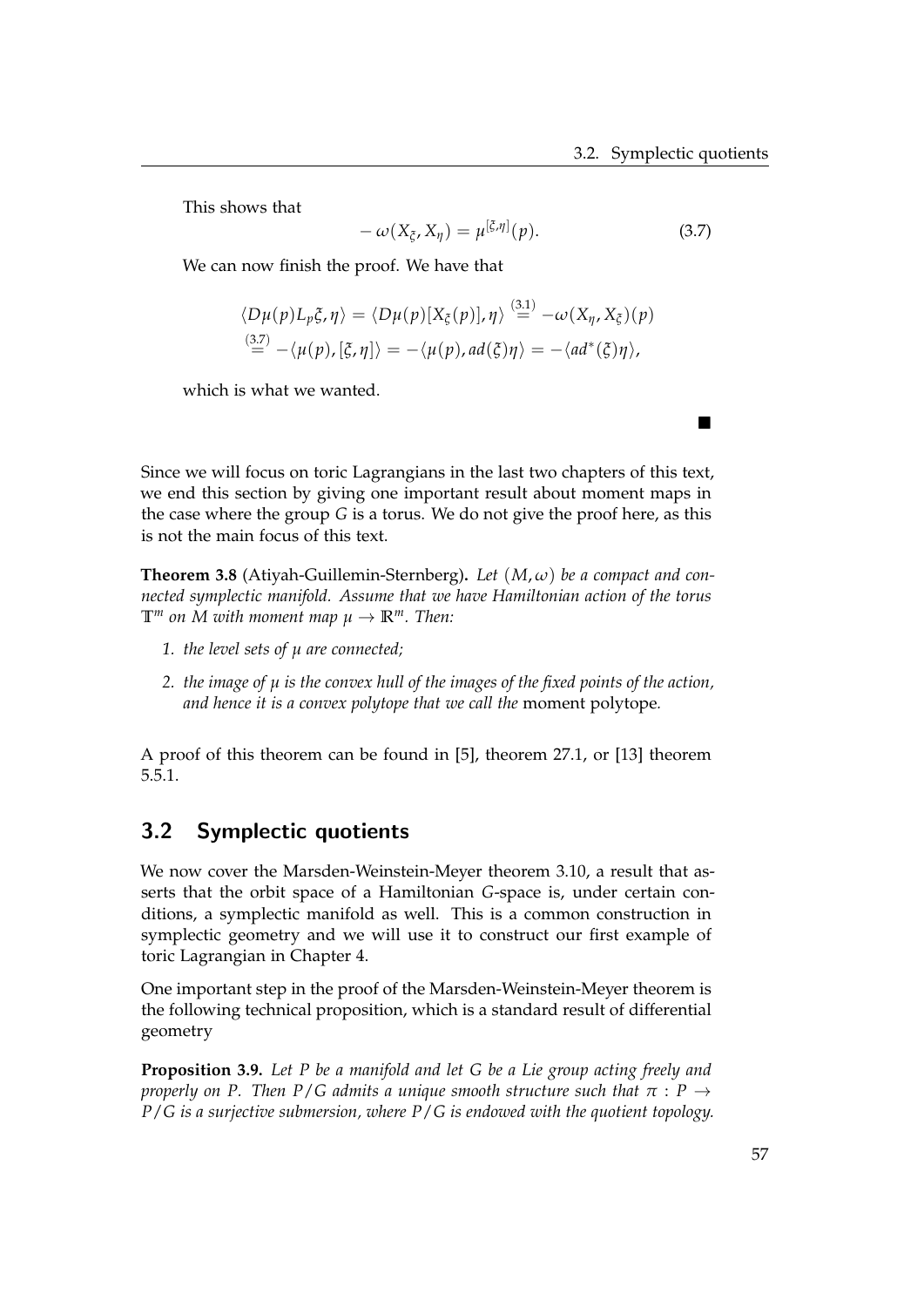A proof of this result can be found in [\[1\]](#page-108-1), where it is labeled as proposition 4.1.23 and we will not repeat it here.

We now have all the results we need to state and prove the Marsden-Weinstein-Meyer theorem. This theorem gives the assumptions necessary for the quotient of a Hamiltonian *G*-space by a group to be a symplectic manifold.

<span id="page-63-0"></span>**Theorem 3.10** (Marsden-Weinstein-Meyer theorem). Let  $(M, \omega, G, \mu)$  be a Hamil*tonian G-space and let*  $j \in \mathfrak{g}^*$  *be a regular value of*  $\mu$ *. Let us denote by*  $M_j :=$  $\mu^{-1}(j)$  the submanifold of M given by the preimage by  $\mu$  of  $j$ , and by  $i_j: M_j \hookrightarrow M$ *the inclusion.* Assume that the isotropy group  $G_j := \{g \in G | Ad_g^*(j) = j\}$  acts *freely and properly on*  $M_j$ *. Then*  $\pi_j : M_j \to P_j := M_j/G_j$  *is a submersion onto a manifold P<sup>j</sup> . Moreover, P<sup>j</sup> has a unique symplectic structure ω<sup>j</sup> such that*

<span id="page-63-1"></span>
$$
i_j^* \omega = \pi_j^* \omega_j. \tag{3.8}
$$

*This construction is called symplectic reduction at the level j.*

We follow the proof given in [\[12\]](#page-109-1), theorem 13.23.

*Proof.* Since *j* is a regular value of *µ*, *M<sup>j</sup>* is an embedded submanifold of *M*. Let us take  $x \in M_j$ , and  $g \in G_j$ . We have that

$$
\mu(\psi_g(x)) = Ad_g^*(\mu(x)) = Ad_g^*(j) = j.
$$

This shows that  $M_j$  is  $G_j$ -invariant. Since  $G_j$  acts freely and properly on  $M_j$ , we can use proposition [3.9](#page-62-1) to conclude that  $P_j$  is a manifold and  $\pi_j : M_j \to P_j$ is a surjective submersion.

Let  $\omega_1$  and  $\omega_2$  be two-forms on  $P_j$ , and assume that  $\pi_j^* \omega_1 = \pi_j^* \omega_2$ . Then, for every *p* in  $M_i$  and every  $v, w$  in  $T_pM_i$  we have

$$
\pi_j^* \omega_1|_p(v_1, v_2) = \omega_1|_{\pi_j(p)}(D\pi_j(p)[v], D\pi_j(p)[w])
$$
  
= 
$$
\pi_j^* \omega_2|_p(v_1, v_2) = \omega_2|_{\pi_j(p)}(D\pi_j(p)[v], D\pi_j(p)[w]).
$$

Since  $\pi_j$  is a surjective submersion, both  $\pi_j$  and  $D\pi_j$  are surjective, and hence we must have  $\omega_1 = \omega_2$ . It is easy to see that the computation above can be extended to any *r*-forms on *P<sup>j</sup>* . Thus, we have showed that the pullback of differential forms on  $P_j$  by  $\pi_j$  is injective. This means that there can be at most one symplectic form  $\omega_j$  on  $P_j$  that satisfies equation [3.8.](#page-63-1) We now construct this form. Set

$$
\omega_j|_{\pi_j(p)}(D\pi_j(p)[v], D\pi_j(p)[w]) := \omega|_p(v,w),
$$

for  $p \in M_j$  and  $v, w \in T_pM_j$ . It is clear that equation [3.8](#page-63-1) holds by construction, but we need to know that  $\omega_j$  is well-defined. Take  $p' = \psi_g(p)$  and assume that we have  $v'$  and  $w'$  in  $T_{p'}M_j$  such that

$$
D\pi_j(p)[v] = D\pi_j(p')[v']
$$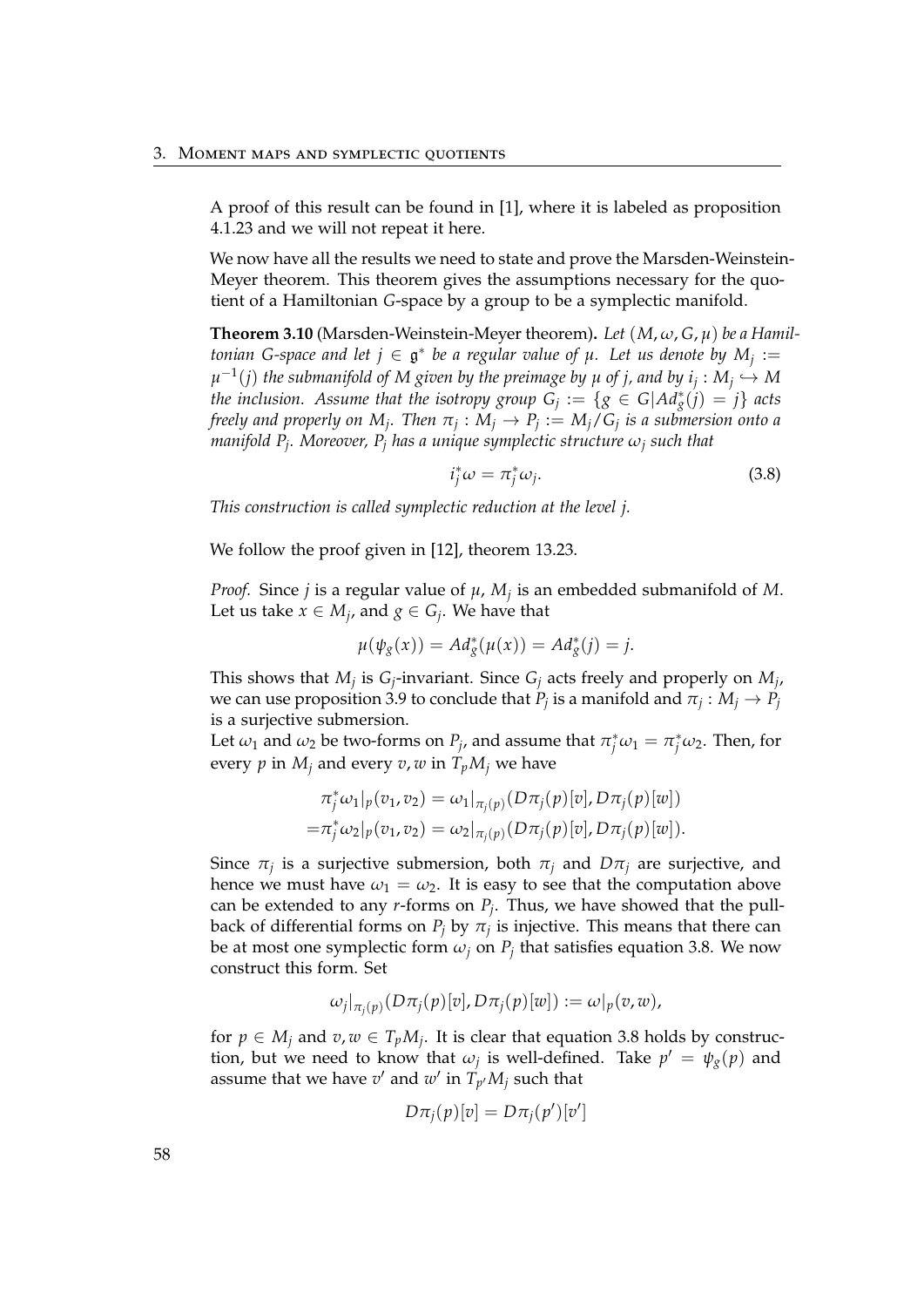and

$$
D\pi_j(p)[w] = D\pi_j(p')[w'].
$$

We need to show that  $\omega_p(v,w) = \omega_{p'}(v',w')$ . First, since *G* acts by symplectomorphisms, notice that

$$
\omega_{p'}(v',w') = \omega_{\psi_g(p)}(D\psi_g(p) \circ D\psi_{g^{-1}}(p')[v'], D\psi_g(p) \circ D\psi_{g^{-1}}(p')[w'])
$$
  
=  $(\psi_g^*\omega)_p(D\psi_{g^{-1}}(p')[v'], D\psi_{g^{-1}}(p')[w']) = \omega_p(D\psi_{g^{-1}}(p')[v'], D\psi_{g^{-1}}(p')[w']).$ 

Moreover, since  $\pi_j \circ \psi_g = \pi_j$  we have that,

$$
D\pi_j(p) \circ D\psi_{g^{-1}}(p')[v'] = D\pi_j(p')[v'] = D\pi_j(p)[v]
$$

and so we can assume that  $p = p'$  without loss of generality. Now, to show that  $\omega_j$  is well-defined, it is enough to prove that for every  $v \in T_pM_j$  and every  $w \in \text{ker}(D\pi_i(p))$  we have

$$
\omega_p(v,w)=0.
$$

If *w* belongs to  $\ker(D\pi_j(p))$ , then *w* is tangent to the *G*<sub>*j*</sub>-orbit of *p*. In other words, we have that

<span id="page-64-0"></span>
$$
ker(D\pi_j(p)) = \{X_{\xi}(p) | \xi \in Lie(G_j)\}.
$$
 (3.9)

This means that if *w* belongs to  $\text{ker}(D\pi_i(p))$  then in particular there exists a *ξ* in g such that *X<sup>ξ</sup>* (*p*) = *w*. Next, using the definition of a moment map, we have that  $-\iota_{X_{\xi}}\omega = d\mu^{\xi}$ . But for any  $x$  in  $M_j$ , we have

$$
\mu^{\xi}(x) = \langle \mu(x), \xi \rangle = j(\xi),
$$

and thus  $\mu^{\xi}$  is constant on  $M_j$ . This implies that  $-\iota_{X_{\xi}}\omega|_{M_j} = 0$  and thus shows that  $\omega_j$  is well-defined.

What now remains to show is that  $\omega_j$  is actually a symplectic form. Observe that

$$
\pi_j^* d\omega_j = d\pi_j^* \omega_j = d i_j^* \omega = i_j^* d\omega = 0.
$$

Now, as we have observed before, the pullback of differential forms by  $\pi_j$  is injective, which implies that  $d\omega_j = 0$  and hence that  $\omega_j$  is closed.

Showing that *ω<sup>j</sup>* is non-degenerate is a little trickier. Since *j* is a regular value of  $\mu$ , we can identify  $T_pM_i$  with  $\ker(D\mu(p))$ . Then, lemma [3.7](#page-60-2) tells us that

$$
(T_pM_j)^{\omega} = (ker(D\mu(p)))^{\omega} = im(L_p).
$$

We will show that  $im(L_p) \cap T_p M_j = \{X_{\xi}(p) | \xi \in Lie(G_j)\} =: W$ , because, as we have already seen with equation [3.9,](#page-64-0) *W* is the kernel of  $D\pi_i(p)$  and hence this will prove that  $\omega_j$  is non-degenerate. We have that

$$
X_{\xi}(p) \in T_p M_j \iff D\mu(p)[X_{\xi}(p)] = 0
$$
  

$$
\iff D\mu(p)[L_p(\xi)] \stackrel{\text{L.3.7}}{=} -ad(\xi)^*\mu(p) = -ad(\xi)^*j = 0.
$$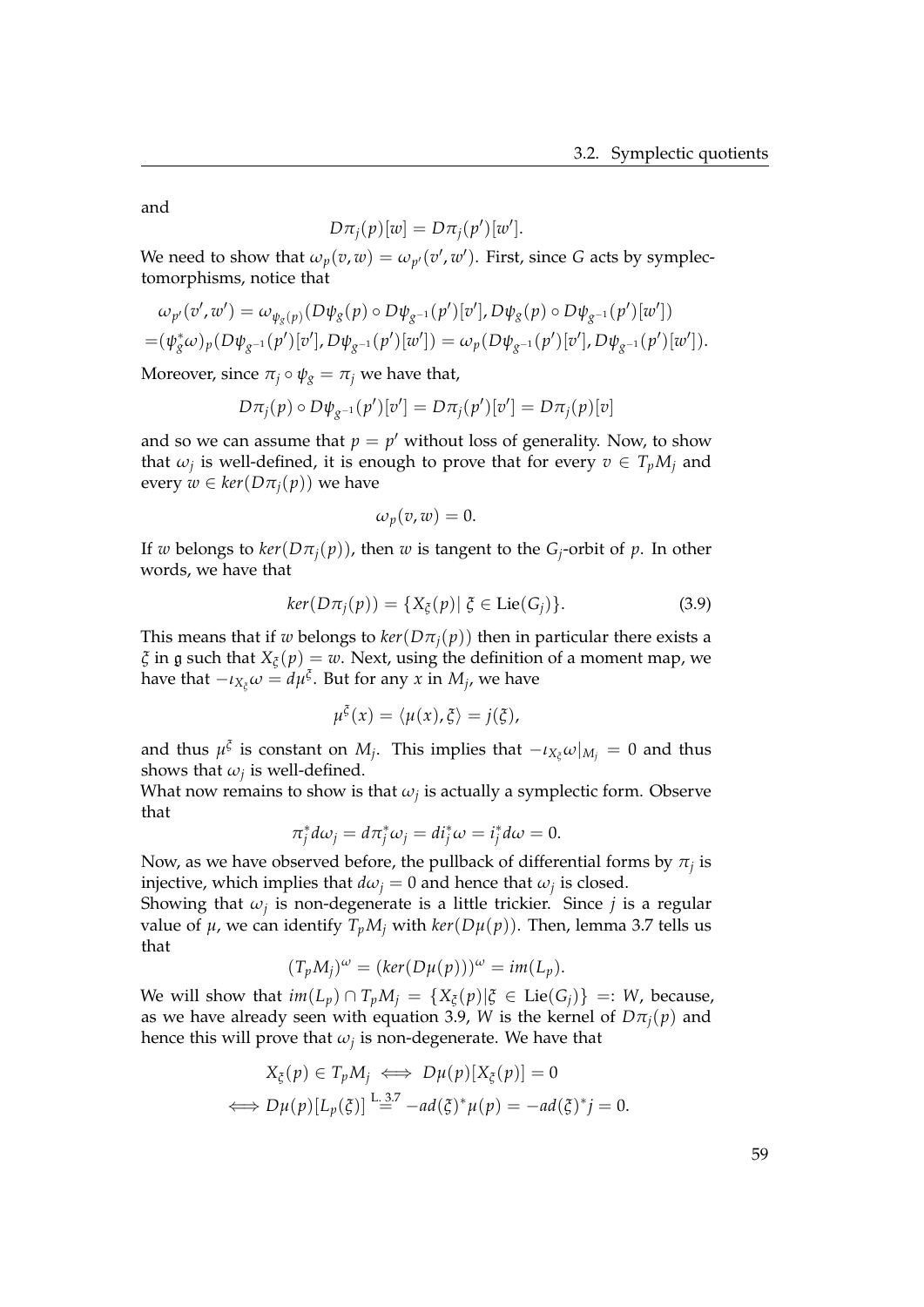Furthermore<sup>[1](#page-65-0)</sup>, the Lie algebra Lie $(G_j)$  of  $G_j$  is the set given by

$$
\text{Lie}(G_j) = \{ \xi \in \mathfrak{g} \mid \exp(t\xi) \in G_j, \ \forall t \in \mathbb{R} \}
$$

and hence for  $\xi$  in Lie( $G_j$ ) we have that for every *t* in **R**,  $Ad^*_{exp(t\xi)}j = j$ . Differentiating this equality at  $t = 0$  yields

$$
\frac{d}{dt}\Big|_{t=0} \langle Ad^*_{exp(t\xi)}j, \eta \rangle = \frac{d}{dt}\Big|_{t=0} \langle j, Ad_{exp(-t\xi)}\eta \rangle = j\left(\frac{d}{dt}\Big|_{t=0} Ad_{exp(-t\xi)}\eta\right)
$$
  
=  $-j(ad(\xi)\eta) = -\langle j, ad(\xi)\eta \rangle = -\langle ad(\xi)^*j, \eta \rangle = 0$ 

for every  $\eta$  in  $\mathfrak{g}$ . This shows that  $Lie(G_j) \subseteq {\{\xi \in \mathfrak{g} \mid ad^*(\xi)j = 0\}}$ . For the converse inclusion, take  $\zeta$  in  $\zeta$  such that  $ad^*(\zeta)j = 0$ . The map −*ad*<sup>∗</sup> (*ξ*) can be seen as the infinitesimal generator of the one-parameter group of diffeomorphisms on  $\mathfrak{g}^*$  given by  $\overline{Ad}^*_{exp(t\xi)}$ , and thus we see that the constant curve  $\gamma(t) = j$  in  $\mathfrak{g}^*$  is an integral curve of  $ad^*(\xi)$  passing through *j* at *t* = 0. By uniqueness of integral curves, this implies that  $Ad_{exp(t\xi)}^*j =$ *γ*(*t*) = *j*. This shows that  $exp(t\zeta)$  is in  $G_j$  for all *t* and hence *ξ* belongs to Lie( $G_i$ ). We have thus proved that

$$
ad^*(\xi)j=0 \iff \xi \in \mathrm{Lie}(G_j).
$$

This shows that  $\omega_j$  is well-defined and hence concludes the proof.

The Marsden-Weinstein-Meyer theorem is often used with  $j = 0 \in \mathfrak{g}^*$ . In this case, we have that  $G_i = G$ , and we claim that 0 is automatically a regular value. To see this, we need the following result, which is taken from [\[13\]](#page-109-0), proposition 5.4.13, step 2.

<span id="page-65-1"></span>**Lemma 3.11.** *Zero is a regular value of µ if and only if the stabilizer subgroup*

$$
G_p := \{ g \in G | \psi_g(p) = p \}
$$

*is discrete for every p in*  $\mu^{-1}(0)$ *.* 

*Proof.* Let *p* be in  $\mu^{-1}(0)$ . We want the show that the condition above is equivalent to  $D\mu(p)$  being surjective. By equation [\(3.3\)](#page-60-1) in lemma [3.7,](#page-60-2)  $D\mu(p)$  :  $T_pM \to \mathfrak{g}^*$  is surjective if and only if the map  $L_p : \mathfrak{g} \to T_pM$  is injective. Observe that the kernel of  $L_p$  is exactly the Lie algebra  $Lie(G_p)$ associated to  $G_p$ . Hence,  $L_p$  is injective if and only if  $G_p$  is discrete, which concludes the proof.

<span id="page-65-0"></span><sup>&</sup>lt;sup>1</sup>The idea for the last part of this proof was taken from [\[17\]](#page-109-2)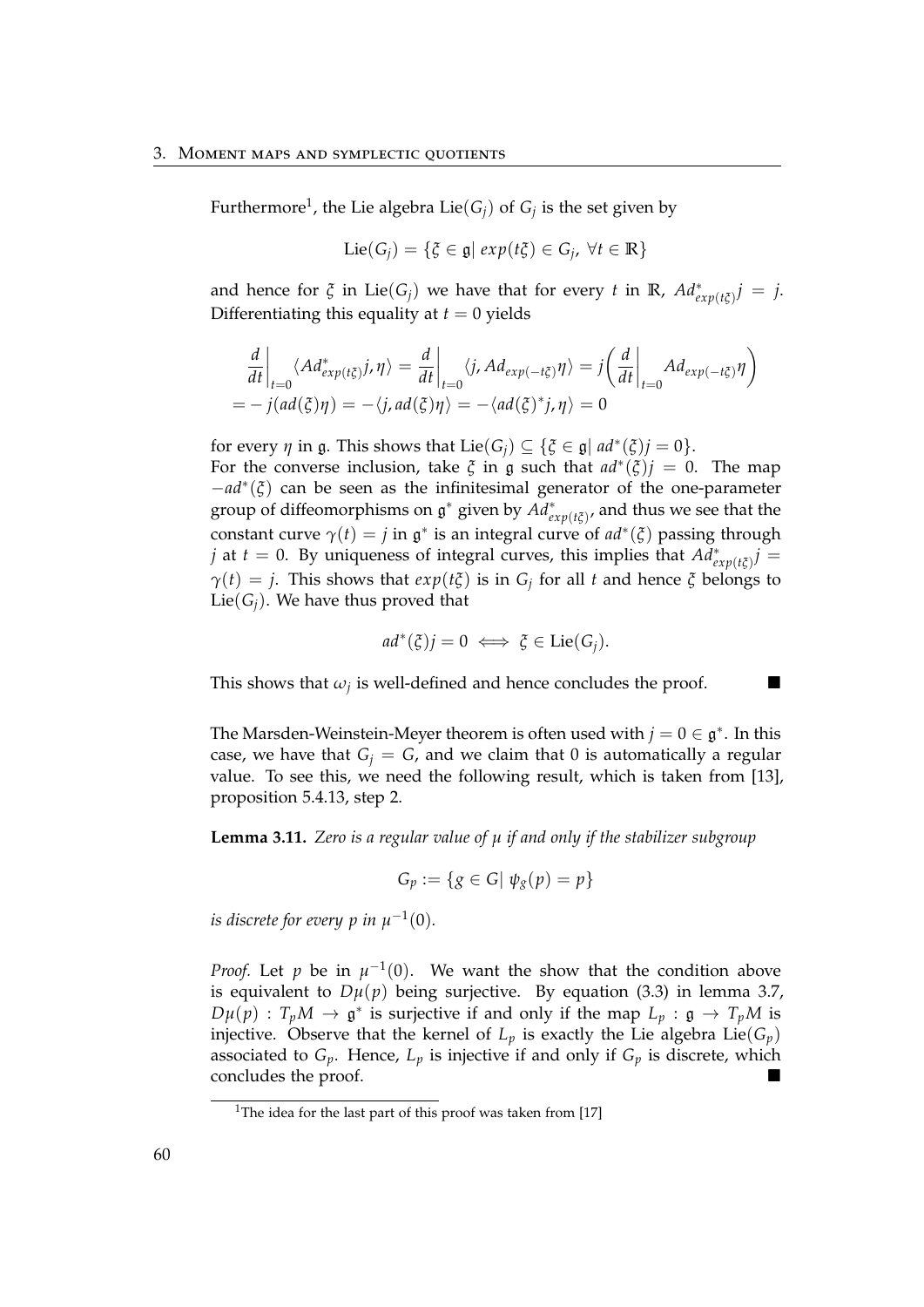Now, by assumption  $G_0 = G$  acts freely and properly on  $M_0 = \mu^{-1}(0)$ , which means that for every  $p \in \mu^{-1}(0)$ , we have that  $G_p$  is trivial and thus in particular discrete. Hence, by lemma [3.11,](#page-65-1) 0 is automatically a regular value of  $\mu$ . The quotient  $\mu^{-1}(0)/G$  is called the *reduction* of  $(M, \omega)$  (at 0), *symplectic quotient* of (*M*, *ω*) or *Marsden-Weinstein-Meyer quotient* of *M*.

If *G* is the torus  $\mathbb{T}^n$ , the coadjoint action is trivial, and so  $G_j = G$  for any *j* ∈ g∗. Moreover, reducing at *j* is the same thing as reducing at 0 when considering the shifted moment map  $\mu - j$  instead of  $\mu$ .

A proof for the special case  $j = 0$  of the Marsden-Weinstein-Meyer can also be found in [\[5\]](#page-108-0) or in [\[13\]](#page-109-0).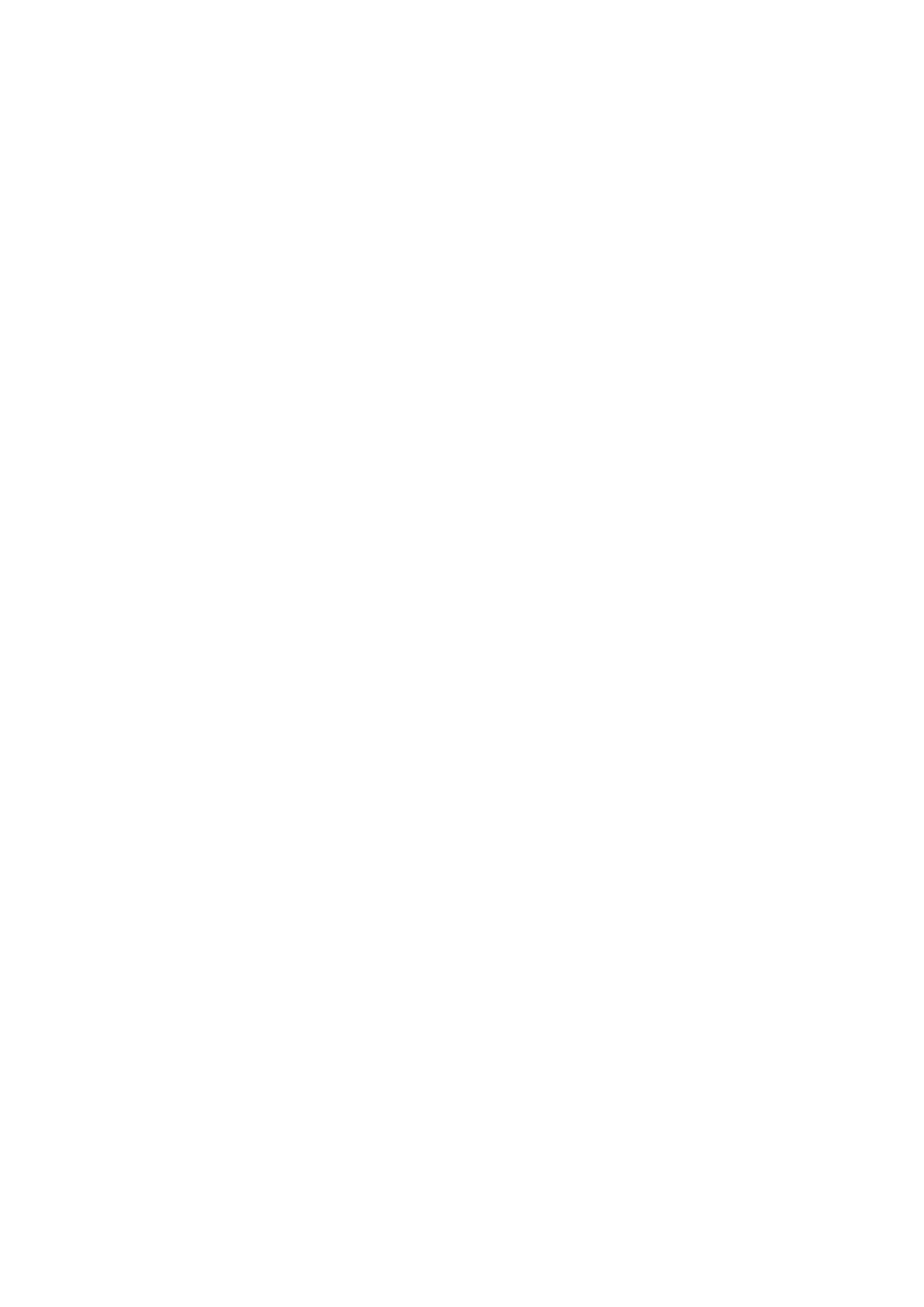Chapter 4

# <span id="page-68-0"></span>An example of toric Lagrangian

In this chapter, we construct a first example of toric Lagrangian in the setting of Weinstein's tubular neighborhood theorem. We first fix the dimension by looking at an example in **C**<sup>2</sup> . This will allow us to visualize the situation clearly and do some very concrete computations. We will then generalize the example to an arbitrary dimension and extend the results that we had in **C**<sup>2</sup> .

### 4.1 First construction

We start with the symplectic manifold  $M = (\mathbb{C}^2, \omega_0)$ , where  $\omega_0$  is the standard symplectic form given by  $\omega_0 = \frac{i}{2} (dz_1 \wedge d\overline{z}_1 + dz_2 \wedge d\overline{z}_2)$  as in example [1.19.](#page-17-0) We have a Hamiltonian action of the torus  $\mathbb{T}^2 = S^1 \times S^1$  on  $\mathbb{C}^2$  by multiplication, namely:

$$
(e^{i\theta_1}, e^{i\theta_2}) \cdot (z_1, z_2) = \psi_{(e^{i\theta_1}, e^{i\theta_2})}(z_1, z_2) = (e^{i\theta_1}z_1, e^{i\theta_2}z_2).
$$

We claim that the moment map of this action is given by

$$
\mu: \mathbb{C}^2 \to \mathbb{R}^2
$$

$$
(z_1, z_2) \mapsto \left(\frac{|z_1|^2}{2}, \frac{|z_2|^2}{2}\right).
$$

Let  $\xi = (\xi_1, \xi_2) \in \mathfrak{g} = \mathbb{R}^2$  and  $z = (z_1, z_2) \in M$ . The infinitesimal action vector field is given by

$$
X_{\xi}(z) = \frac{d}{dt}\bigg|_{t=0} \psi_{\exp(t\xi)}(z) = \frac{d}{dt}\bigg|_{t=0} (e^{it\xi_1}z_1, e^{it\xi_2}z_2) = (i\xi_1z_1, i\xi_2z_2).
$$

Recall that  $\mu^{\xi}(z) = \langle \mu(z), \xi \rangle$ , where the brackets denote the evaluation of *µ*(*z*) at *ξ*.

63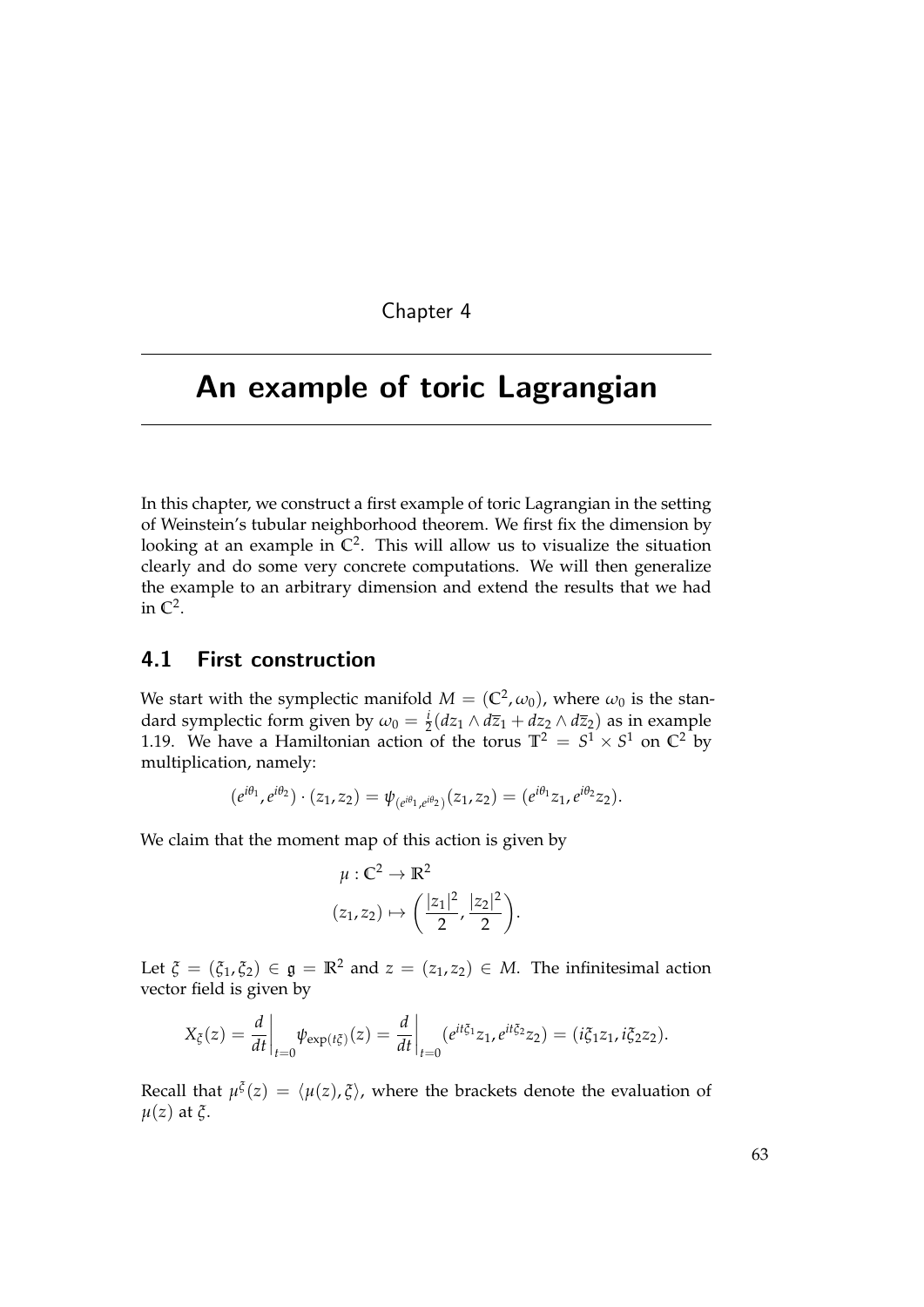The first condition for  $\mu$  to be a moment map is that the equation

$$
d\mu^{\xi}=-\iota_{X_{\xi}}\omega_0
$$

must hold. Fix a point  $z \in \mathbb{C}^2$ , and a tangent vector  $v = (v_1, v_2) \in T_z\mathbb{C}^2 \simeq \mathbb{C}^2$ . We have:

$$
\omega_0(X_{\xi}(z), v) = \left[\frac{i}{2}(dz_1 \wedge d\overline{z}_1 + dz_2 \wedge d\overline{z}_2)[(i\xi_1 z_1, i\xi_2 z_2), (v_1, v_2)]\right]
$$
  
=  $\frac{i}{2}(i\xi_1 z_1 \overline{v}_1 - i\overline{\xi_1 z}_1 v_1) + \frac{i}{2}(i\xi_2 z_2 \overline{v}_2 - i\overline{\xi_2 z}_2 v_2)$   
=  $-\frac{1}{2}(\xi_1 z_1 \overline{v}_1 + \xi_1 \overline{z}_1 v_1 + \xi_2 z_2 \overline{v}_2 + \xi_2 \overline{z}_2 v_2).$ 

On the other hand, since  $\mathfrak{g} \simeq \mathfrak{g}^* = \mathbb{R}^2$ , the pairing between  $\mathfrak g$  and  $\mathfrak{g}^*$  is simply given by the standard scalar product. Hence, the map  $\mu^{\xi}$  can be written as  $\mu^{\xi} = \frac{1}{2}(\xi_1 z_1 \wedge \overline{z}_1 + \xi_2 z_2 \wedge \overline{z}_2)$  and the exterior derivative is

$$
\frac{1}{2}(\xi_1\overline{z}_1dz_1+\xi_1z_1d\overline{z}_1+\xi_2\overline{z}_2dz_2+\xi_2z_2d\overline{z}_2).
$$

Feeding *v* to  $d\mu^{\xi}(z)$ , we obtain

$$
d\mu^{\xi}(z)[v] = \frac{1}{2}(\xi_1\overline{z}_1v_1 + \xi_1z_1\overline{v}_1 + \xi_2\overline{z}_2v_2 + \xi_2z_2\overline{v}_2) = -\iota_{X_{\xi}(z)}\omega_0[v],
$$

which is what we wanted.

It remains to check whether the map  $\mu$  is equivariant. Since  $\mathbb{T}^2$  is an abelian Lie group, the coadjoint action is trivial and so this boils down to checking that  $\mu \circ \psi_{(e^{i\theta_1}, e^{i\theta_2})} = \mu$ , which is clear since the action rotates the elements of *M* without changing their norm. This shows that  $\mu$  is indeed a moment map for the torus-action on **C**<sup>2</sup> .

The map  $\mu$  gives us new coordinates on  $\mathbb{C}^2$ . Indeed, if we write  $\mu = (\mu_1, \mu_2)$ , the functions  $(\mu_1, \theta_1, \mu_2, \theta_2)$  form a set of coordinates, which are called *actionangle coordinates*. Notice that in polar coordinates, we have that

$$
\mu_j = \frac{r_j^2}{2}
$$
 and hence  $d\mu_j = r_j dr_j$ ,

which implies that  $\omega_0 = d\mu_1 \wedge d\theta_1 + d\mu_2 \wedge d\theta_2$  in action-angle coordinates by the computation we did in example [1.19.](#page-17-0)

Now, let us look at the map  $R : \mathbb{C}^2 \to \mathbb{R}$  given by

$$
R(z_1, z_2) = \mu_1(z_1, z_2) + \mu_2(z_1, z_2) = \frac{1}{2}(z_1\overline{z}_1 + z_2\overline{z}_2).
$$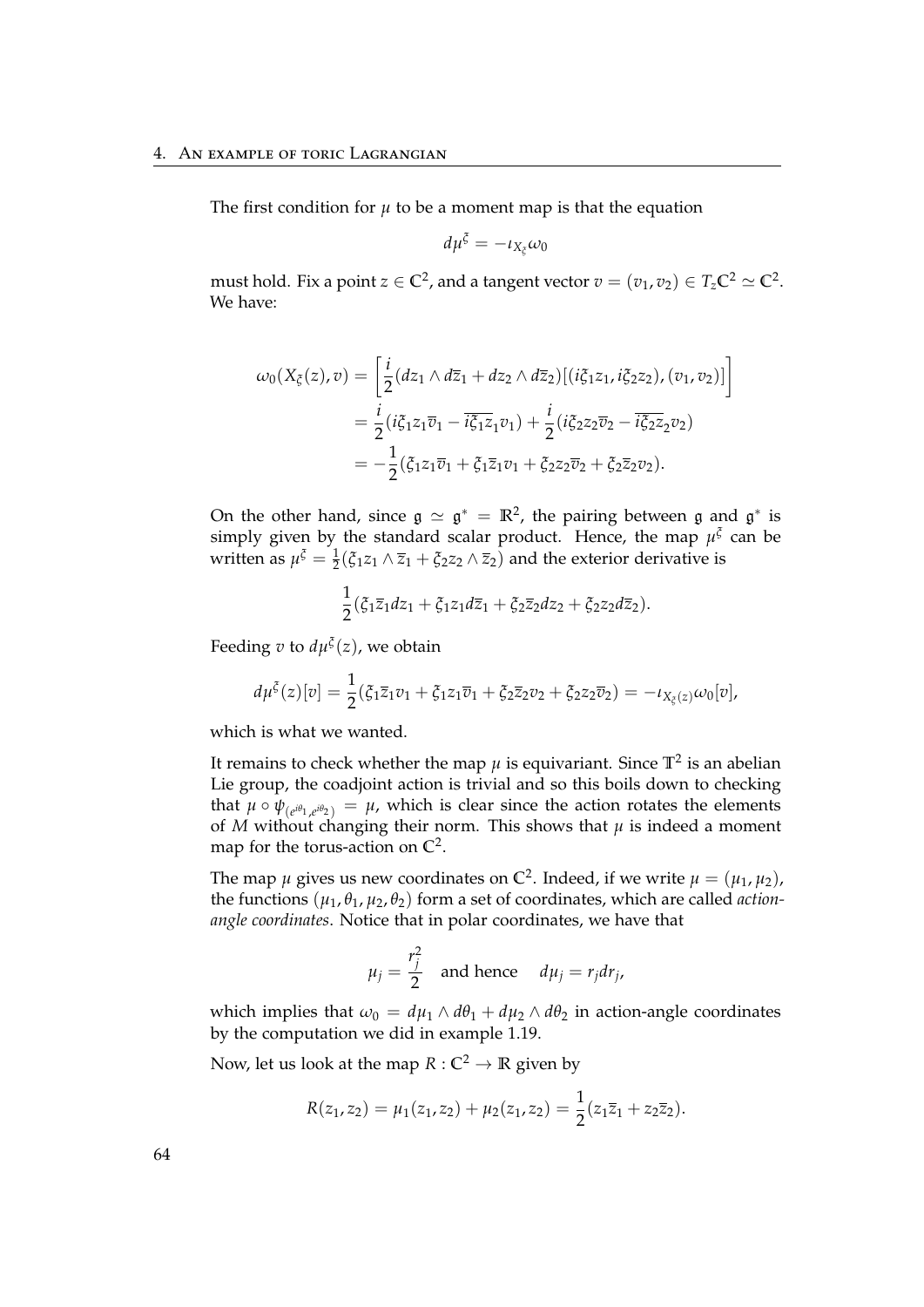Using the computations above, one can see that *R* is Hamiltonian for the diagonal circle action  $e^{i\theta} \cdot (z_1, z_2) = (e^{i\theta} z_1, e^{i\theta} z_2), \theta \in [0, 2\pi]$ . If we take a diagonal circle action  $e^x \cdot (z_1, z_2) = (e^x z_1, e^x z_2), \, \theta \in [0, 2\pi]$ . If we take a number  $r > 0$ , we see that the level set  $R^{-1}(r)$  is a 3-sphere of radius  $\sqrt{2r}$ in  $\mathbb{C}^2$ . This sphere is preserved by the diagonal circle action. Since  $S^1$  is compact, the circle action is proper and it is clear that it is also free. We can thus use the Marsden-Weinstein-Meyer theorem [3.10.](#page-63-0) The symplectic quotient is given by:

$$
M_{\text{red}} = R^{-1}(r)/S^1 \simeq S^2 \simeq \mathbb{CP}^1
$$
  
= { $(z_1, z_2) \in \mathbb{C}^2 | |z_1|^2 + |z_2|^2 = 2r$  } / \sim

where  $(z_1, z_2) \sim (e^{i\theta} z_1, e^{i\theta} z_2)$ . We denote the equivalence class of  $(z_1, z_2)$  by  $|z_1 : z_2|$ .

We take on *M*<sub>red</sub> the real projective manifold

$$
\mathbb{RP}^1 = \{ [x_1 : x_2] | x_1, x_2 \in \mathbb{R} \} \simeq M_{\text{red}}^{\mathbb{R}} \subseteq M_{\text{red}}.
$$

Since  $M^{\mathbb{R}}_{\text{red}}$  has both dimension and codimension 1 in  $M_{\text{red}}$ , it is both isotropic and coisotropic and hence Lagrangian.

Consider now the preimage  $L_r$  of this Lagrangian submanifold in  $R^{-1}(r)$ :

$$
S^1 \cap R^{-1}(r) \supseteq L_r = \pi^{-1}(M_{\text{red}}^{\mathbb{R}}),
$$

where  $\pi$  :  $R^{-1}(r) \to M_{\text{red}}$  denotes the projection. By theorem [3.10,](#page-63-0) we know that  $\omega_0$  restricted to  $R^{-1}(r)$  is equal to the pullback by  $\pi$  of the symplectic form of the reduced space  $\omega_{\text{red}}$ . Since  $\omega_{\text{red}}$  vanishes on  $M_{\text{red}}^{\mathbb{R}}$ ,  $L_r$  is an isotropic submanifold of  $\overline{R}^{-1}(r)$  and thus of  $\mathbb{C}^2$ .  $L_r$  is actually a two-torus, as it is given by

$$
L_r = \{ (e^{i\theta} x_1, e^{i\theta} x_2) | \theta \in [0, 2\pi], x_1, x_2 \in \mathbb{R}, x_1^2 + x_2^2 = 2r \}.
$$

In particular, *L<sup>r</sup>* has dimension 2 and so it is a Lagrangian submanifold of  $M = (\mathbb{C}^2, \omega_0)$ . It is also a circle bundle over  $M_{\text{red}}^{\mathbb{R}}$ , and its image by  $\mu$  is the line segment in the first quadrant, given by the equation  $\mu_1 + \mu_2 = r$ . If we now let *r* > 0 vary, we get a family of such Lagrangian submanifolds.

Now, by Weinstein's tubular neighborhood theorem [1.53,](#page-37-0) a neighborhood of a fixed  $L_{r_0}$  is modeled on a neighborhood of the zero section in  $T^*L_{r_0}$ . We want to look at the various *L<sup>r</sup>* 's as sections of this cotangent bundle given by closed one-forms  $\alpha_r$  on  $L_{r_0}$ . We will prove that the  $L_r$ 's close enough to  $L_{r_0}$ are indeed images of closed 1-forms in  $T^*L_{r_0}$  in the general *n*-dimensional setting later in this chapter with proposition [4.4](#page-75-0) and the discussion right after this proposition. The fact that these 1-forms must be closed follows from our discussion on the Lagrangian submanifolds of the cotangent bundle at the end of section [1.2.](#page-16-0)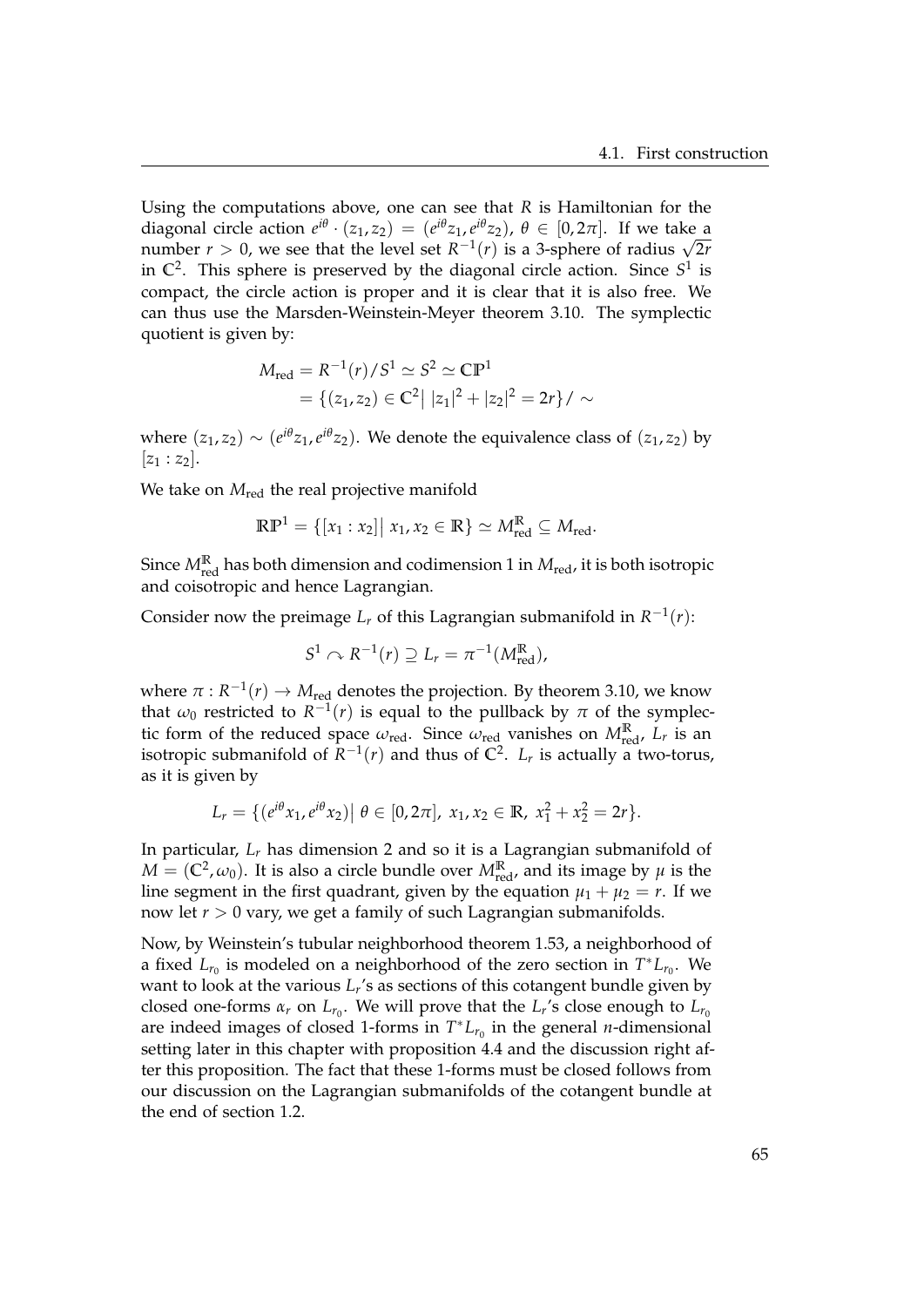The first thing to notice in this case is that the cotangent bundle of a 2-torus is trivial. We begin by giving an explicit trivialization of the tangent bundle  $TT^2$ . Since the Lie algebra Lie( $\mathbb{T}^2$ ) of  $\mathbb{T}^2$  is just  $\mathbb{R}^2$ , we have:

$$
\varphi: \mathbb{T}^2 \times \mathbb{R}^2 \to T\mathbb{T}^2
$$
  

$$
(g, (v, w)) \mapsto (g, (Dl_g(e)[v], Dl_g(e)[w]),
$$

where the left translation  $l_g$  is just multiplication in this case. As the tangent bundle is trivial, it admits a global frame. This implies that the dual frame on the cotangent bundle is also global, and so  $T^*T^2$  is trivial.

Since the cotangent bundle is trivial, we can identify the one-forms *α<sup>r</sup>* representing the  $L_r$ 's with functions from  $L_{r_0}$  to  $\mathbb{R}^2$ . Then, the fact that the  $\alpha_r$ 's are closed implies that those functions must be locally constant, and thus globally constant by smoothness.

Another fact worth noticing is that, except for the zero section, the *α<sup>r</sup>* 's cannot vanish since the *L<sup>r</sup>* 's do not intersect. This implies that the *α<sup>r</sup>* 's cannot be exact, as a function on a compact manifold must admit critical points. Thus, for  $r \neq r_0$ , the  $\alpha_r$  represent a non-zero cohomology class.

We see that in this simple example, the Weinstein's neighborhood theorem gives a very easy way to describe the Lagrangians *L<sup>r</sup>* 's as constant functions. This is where the motivation to use this theorem comes from.

Another thing worth noticing is that  $L_{r_0}$  has a very nice description in terms of the action-angles coordinates defined above:

$$
\mu_1 + \mu_2 = r_0
$$
  

$$
\theta_1 - \theta_2 = 0.
$$

Let us choose the coordinates  $\mu_1 - \mu_2$  and  $\theta_1 + \theta_2$  on  $L_{r_0}$ . We define additional coordinates on the cotangent fibers by  $\frac{1}{2}(\theta_1 - \theta_2)$  and  $-\frac{1}{2}(\mu_1 + \mu_2)$ . We claim that this is a Darboux chart on  $T^*L_{r_0}$ . Indeed, we compute

$$
d(\mu_1 - \mu_2) \wedge d(\frac{1}{2}(\theta_1 - \theta_2)) + d(\theta_1 + \theta_2) \wedge d(-\frac{1}{2}(\mu_1 + \mu_2))
$$
  
=  $\frac{1}{2}(d\mu_1 \wedge d\theta_1 - d\mu_1 \wedge d\theta_2 - d\mu_2 \wedge d\theta_1 + d\mu_2 \wedge d\theta_2)$   
 $-\frac{1}{2}(d\theta_1 \wedge d\mu_1 + d\theta_1 \wedge d\mu_2 + d\theta_2 \wedge d\mu_1 + d\theta_2 \wedge d\mu_2)$   
=  $d\mu_1 \wedge d\theta_1 + d\mu_2 \wedge d\theta_2 = \omega_0.$ 

Hence, we see that the action-angle coordinates on  $\mathbb{C}^2$  can be used to construct useful coordinates on  $T^*L_{r_0}$  as well.

Now that we have a very clear description of the *L<sup>r</sup>* 's, we want to see what other kind of Lagrangians there are close to  $L_{r_0}$ . Let  $\tilde{L}$  be another Lagrangian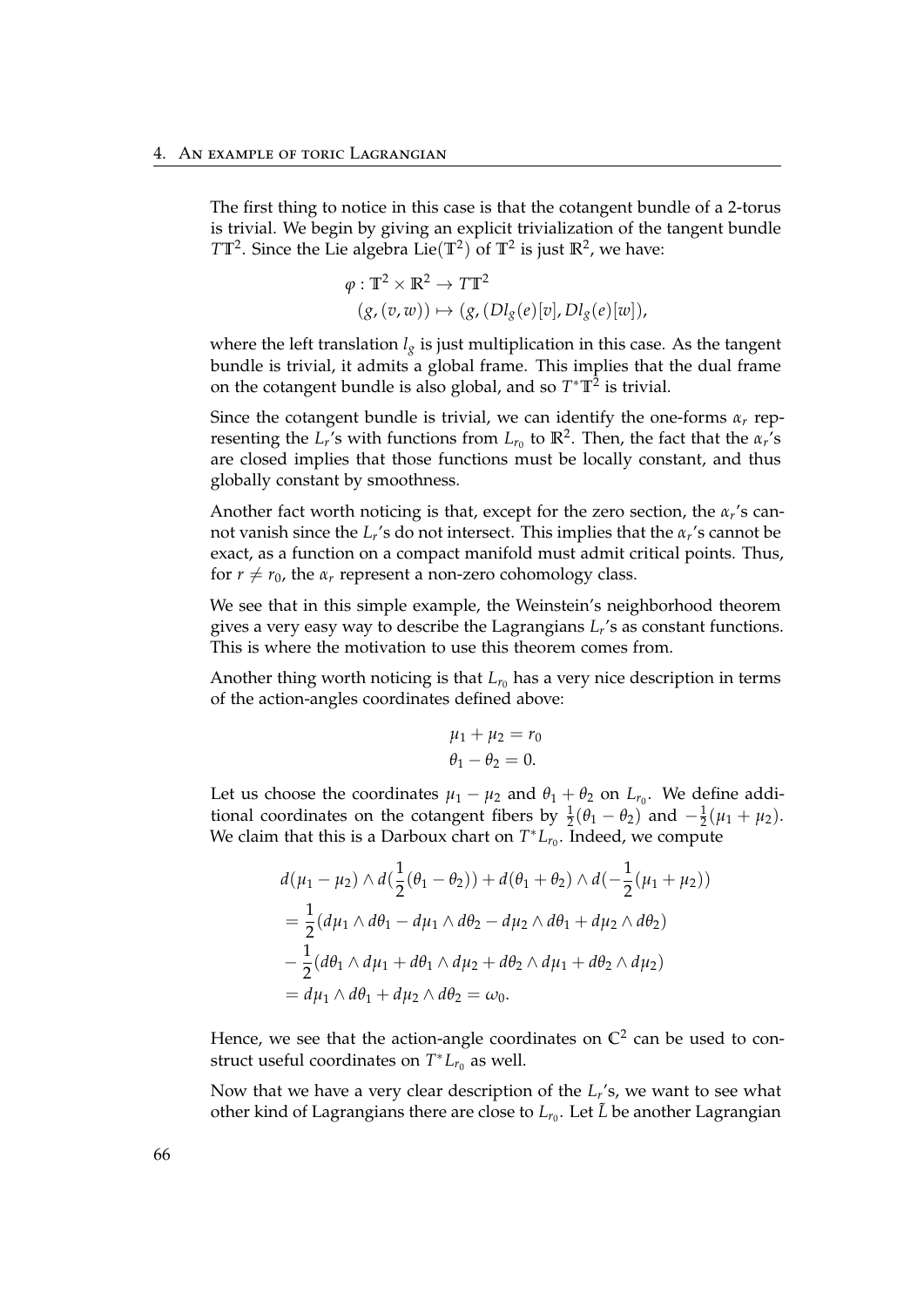manifold, that is close to  $L_{r_0}$ . We will specify what topology we are using to talk about two manifolds being close to each other in definitions [4.1](#page-74-0) and [4.2.](#page-74-1) Proposition [4.4](#page-75-0) below will show that in the Weinstein's model, being close means that  $\tilde{L}$  corresponds to a closed one-form on  $T^*L_{r_0}$ . Then,  $\tilde{L}$  is also an  $S^1$ -bundle over  $\mathbb{RP}^1$  (i.e. it has the same topological type as the zero section). Furthermore, if we assume that  $\tilde{L}$  is invariant under the diagonal  $S^1$ -action, the image  $\mu(\tilde{L})$  of this Lagrangian by the moment map is contained in the line segment  $\mu_1 + \mu_2 = a$  for some *a*. We will prove these two facts in the general *n*-dimensional setting as propositions [4.4](#page-75-0) and [4.5.](#page-76-0)

To give a clear illustration of what we mean by deforming toric Lagrangians, let us get ahead and assume that the image by the moment map of *L*˜ is not just contained in the line segment  $\mu_1 + \mu_2 = a$ , but equal to it. The question we want to answer is now the following: Is  $\tilde{L}$  Hamiltonian-isotopic to one of the *L<sup>r</sup>* 's? We can simplify this question directly by observing that since *L*˜ and the  $L_r$ 's are  $S^1$ -bundles, we can solve this problem fiberwise. This then boils down to finding out whether a Lagrangian real projective space *X* in  $\mathbb{CP}^1$  with  $\mu(X) = \mu(\mathbb{RP}^1) = \mu(\mathbb{CP}^1)$  is always Hamiltonian isotopic to the standard **RP**<sup>1</sup> in **CP**<sup>1</sup> . The answer to this question is actually no. Indeed, a submanifold *X* that is topologically an **RP**<sup>1</sup> and has moment map image  $\mu(X) = \mu(\mathbb{RP}^1) = \mu(\mathbb{CP}^1)$  must be a closed curve through the poles of the sphere given by the points  $[1:0]$  and  $[0:1]$ . The extension of this example to higher dimensions discussed below will establish that the reduced form that we have on  $\mathbb{CP}^1$  is the Fubini-Study form  $\omega_{\text{FS}}$ , and, as it is discussed at the end of appendix [A,](#page-100-0) on **CP**<sup>1</sup> , we have that

$$
\omega_{\rm FS} = \frac{1}{4}\omega_{\rm std},
$$

where  $\omega_{\text{std}}$  denotes the standard area form on the sphere defined in example [1.20.](#page-17-0) Hence, an isotopy preserving  $\omega_{FS}$  must also preserve the area. If we assume that *X* is a closed curve through the poles that separates the sphere into two regions of different areas, then there is no way to find a Hamiltonian isotopy moving *X* to the standard **RP**<sup>1</sup> , which splits the sphere into two regions of equal area.

Since the answer to our first question is no, the next natural step is to ask what further conditions we need to put on the manifold *X* to ensure the existence of a Hamiltonian isotopy between *X* and the standard **RP**<sup>1</sup> . Let us assume that  $X\subset\mathbb{CP}^1$  is invariant under the action of the finite subgroup  $\{\pm 1\}$  $\{\pm 1\}$  $\{\pm 1\}$  where  $(-1) \cdot [z_0 : z_1] = [z_0 : -z_1]$ .<sup>1</sup> Then, using the diffeomorphism between  $\mathbb{CP}^1$  and  $S^2$  that is described at the end of appendix [A,](#page-100-0) (which is

<span id="page-72-0"></span><sup>&</sup>lt;sup>1</sup>We will see in chapter [5](#page-80-0) that is kind of symmetry condition is a property of toric Lagrangians.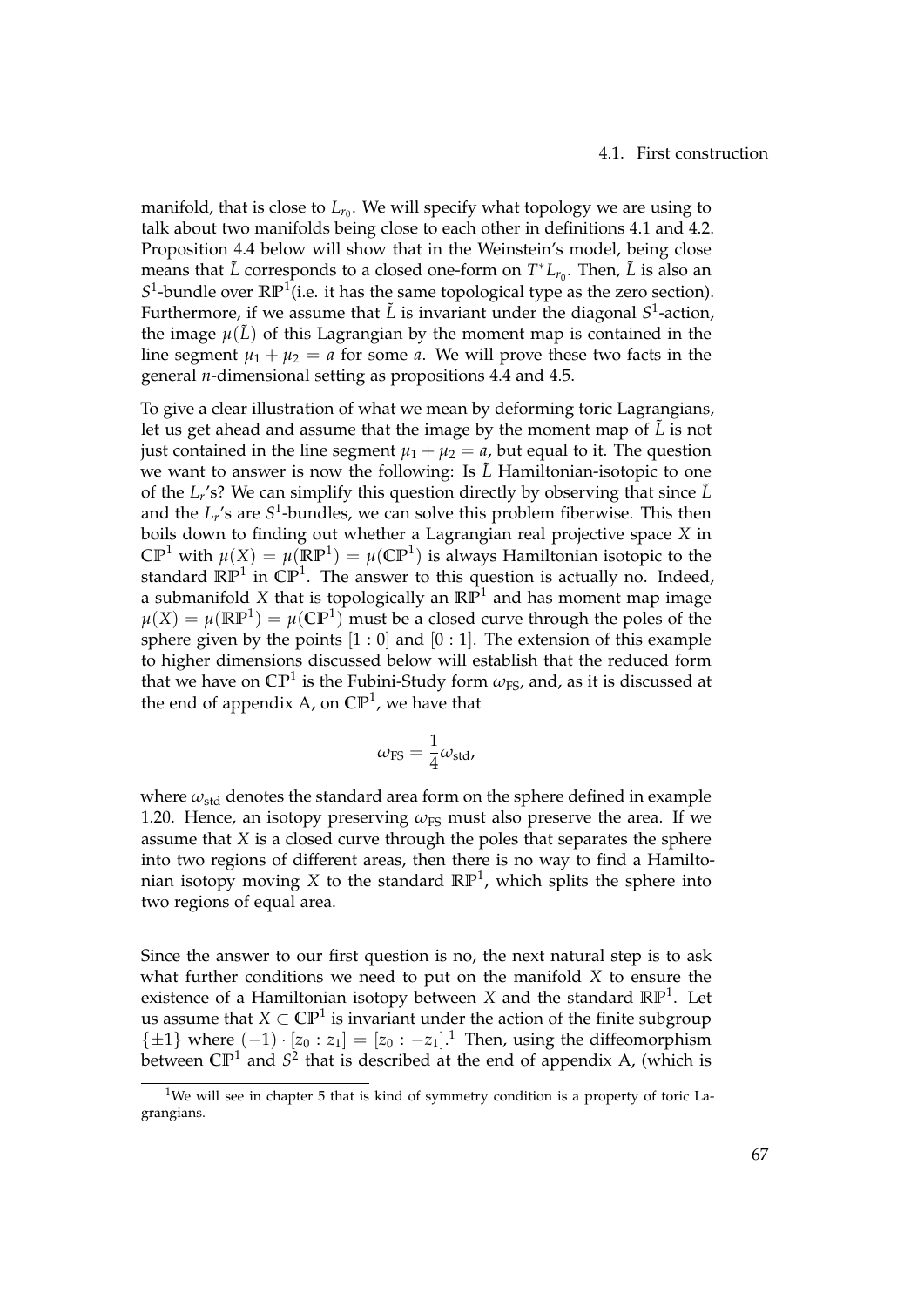the standard diffeomorphism given by the stereographic projection), we see that if the curve *X* goes through the point  $(x, y, z)$ , it must also go through (−*x*, −*y*, *z*). This ensures that the curve *X* splits the sphere into two surfaces of equal area. It is actually possible to show that this symmetry condition is enough to ensure the existence of a Hamiltonian isotopy. A proof of this can be found in appendix A of [\[2\]](#page-108-0) by Akveld and Salamon.

#### 4.2 Generalization to higher dimensions

This example is a good start, since  $\mathbb{CP}^1$  and  $\mathbb{RP}^1$  are objects that are easy to visualize. However, one can generalize the above construction to higher dimensions. Let us take the manifold  $\mathbb{C}^n$  with the standard symplectic form  $\omega_0 = \frac{i}{2} \sum_{k=1}^n dz_k \wedge d\overline{z}_k$ . We have the action of the *n*-dimensional torus  $\mathbb{T}^n$ by component-wise multiplication. The moment map  $\mu: \mathbb{C}^n \to \mathbb{R}^n$  is then given by

$$
\mu(z_1,\ldots,z_n)=(\frac{|z_1|^2}{2},\ldots,\frac{|z_n|^2}{2}).
$$

We thus see that  $\mu$  maps  $\mathbb{C}^n$  to the portion of  $\mathbb{R}^n$  with only positive coordinates. Again,  $\mu = (\mu_1, \dots, \mu_n)$  gives action-angle coordinates on  $\mathbb{C}^n$ , which allow us to express the symplectic form  $\omega_0$  as  $\sum_{k=1}^n d\mu_k \wedge d\theta_k$ . We then define the function  $R: \mathbb{C}^n \to \mathbb{R}$  as we did above, namely as the sum of the components of the moment map:

$$
R=\sum_{k=1}^n\mu_k.
$$

For a positive number *r*, the level set  $R^{-1}(r)$  is a  $(2n - 1)$ -sphere of radius 2*r* around the origin in **C***<sup>n</sup>* . The function *R* is again Hamiltonian with respect to the diagonal circle action, and the level spheres are invariant under this action. Moreover, the action is once again free and proper on the spheres. Hence, we may once again take the quotient to obtain a reduced manifold

$$
M_{\rm red} = \{ z = (z_1, \ldots, z_n) \in \mathbb{C}^n | |z|^2 = 2r \}/\!sim \simeq \mathbb{CP}^{n-1},
$$

where  $(z_1, \ldots, z_n) \sim (e^{i\theta}z_1, \ldots, e^{i\theta}z_n)$ , as before. This  $M_{\text{red}}$  is a  $\mathbb{CP}^{n-1}$  and the real part  $M_{\text{red}}^{\mathbb{R}}$  is a copy of  $\mathbb{RP}^{n-1}$ . Here, it becomes necessary to examine the symplectic structure of complex projective spaces in more details. To avoid interrupting our construction, we do so in appendix [A,](#page-100-0) where we construct a symplectic structure on **CP***<sup>n</sup>* and show that it matches the symplectic form that we get in our construction by symplectic reduction. By what is discussed in appendix [A,](#page-100-0) we now know that the reduced symplectic form is the Fubini-Study form, and that  $M_{\text{red}}^{\mathbb{R}}$  is a Lagrangian submanifold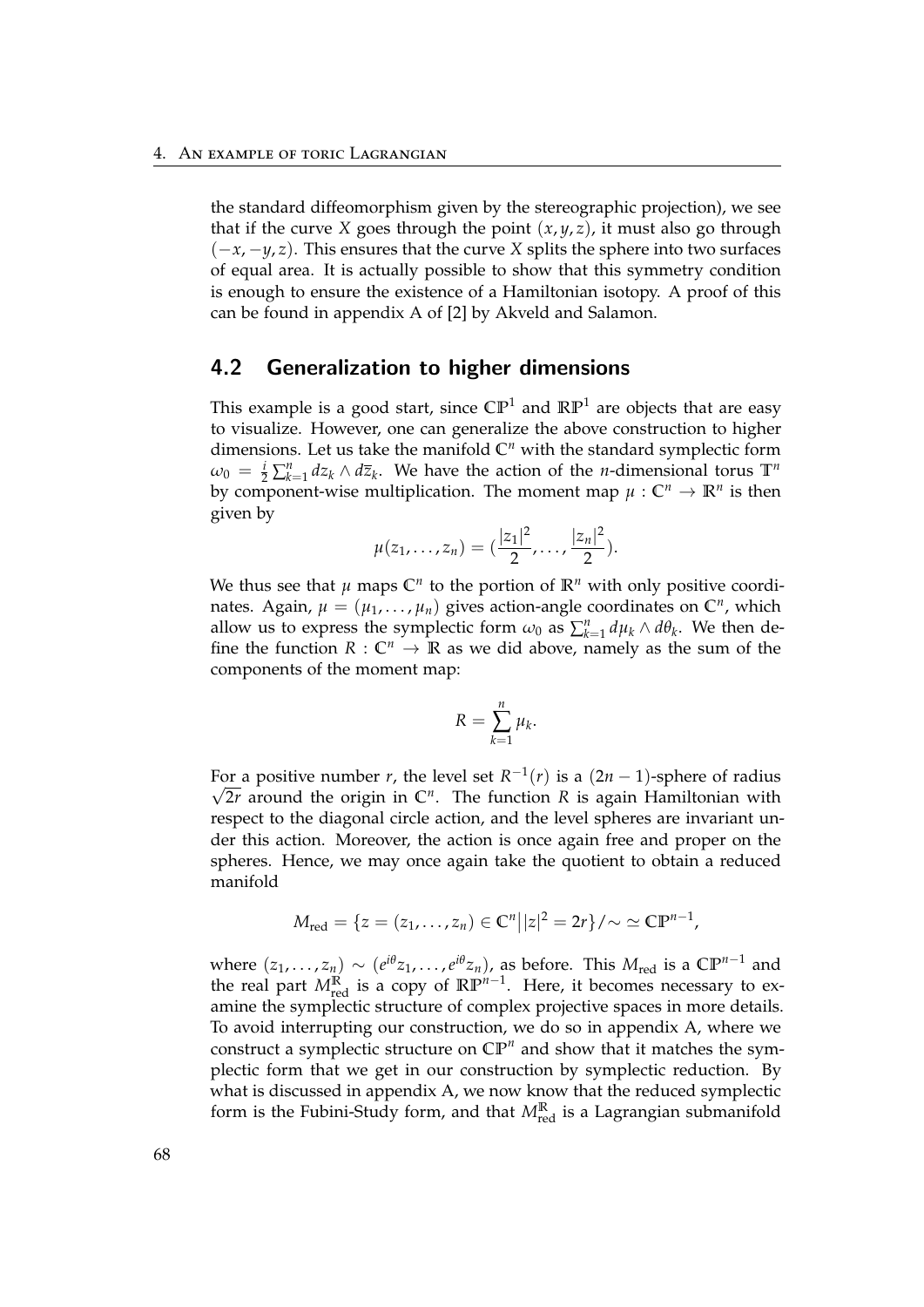of  $(M_{\text{red}}, \omega_{\text{red}})$ .

As we did with  $n = 2$ , we take the preimage

$$
L_r := \pi^{-1}(M_{\text{red}}^{\mathbb{R}})
$$

of  $M_{\text{red}}^{\mathbb{R}}$  in  $R^{-1}(r)$ . By the same argument as in dimension 2, we can see that the  $L_r$ 's are Lagrangian submanifolds of  $(\mathbb{C}^n,\omega_0)$ . They are also  $S^1$ bundles over  $\mathbb{RP}^{n-1}$ , and their image under the moment map is the  $(n-1)$ dimensional simplex given by  $\mu_1 + \cdots + \mu_n = r$ .

We now develop the construction further in an arbitrary dimension *n*. Let us fix a Lagrangian  $L_{r_0}$ . Its image by the moment map is the simplex given by  $\mu_1 + \cdots + \mu_n = r_0$ . The image by the moment map of any member of the family  $\{L_r\}$  is a simplex parallel to the simplex corresponding to  $L_{r_0}$ . Let us consider, using Weinstein's tubular neighborhood [1.53](#page-37-0) theorem once again, a neighborhood of the zero section in  $T^*L_{r_0}$ . Let  $\tilde{L}$  denote a Lagrangian submanifold close to  $L_{r_0}$ . We are interested in what  $\tilde{L}$  can look like. First, let us formalize what we mean by  $\tilde{L}$  being close to  $L_{r_0}$ .

<span id="page-74-0"></span>**Definition 4.1.** Let *X* and *Y* be smooth manifolds. A sequence of maps  $f_j: X \to Y$  converges to  $f: X \to Y$  in the *C*<sup>1</sup>-topology if and only if the derivatives  $Df_j: TX \to TY$  converge uniformly to  $Df$  on compact set.

The *C* 1 -topology is the notion that we will use to talk about two functions being close to one another. We say that a map  $f : X \rightarrow Y$  is *sufficiently C*<sup>1</sup>-*close* to  $g: X \to Y$  if it is in a sufficiently small neighborhood of  $g$  in the *C* 1 -topology. We can now talk about two submanifolds being close to one another in the following way:

<span id="page-74-1"></span>**Definition 4.2.** Let *M* be a manifold and *X* and *Y* two submanifolds of *M*, and let us denote by  $i_X : X \hookrightarrow M$  and  $i_Y : Y \hookrightarrow M$  the inclusion maps. We say that *Y* is *C*<sup>1</sup>-*close* to *X* if there exists a diffeomorphism  $f: X \rightarrow Y$  such that  $i_Y \circ f$  is  $C^1$ -close to  $i_X$ .

Being C<sup>1</sup>-close to the identity is a strong condition on maps, as the next result illustrates. The idea for this proof comes from the discussion in [\[16\]](#page-109-0), in particular from Eric Wofsey's comment.

<span id="page-74-2"></span>**Proposition 4.3.** Let M be a compact, connected manifold and  $f : M \rightarrow M$  a *smooth map that is C*<sup>1</sup> *-close to the identity. Then f is a diffeomorphism.*

Proof. First of all, being C<sup>1</sup>-close to the identity implies that the derivative of *f* cannot vanish anywhere, and thus *f* is a local diffeomorphism. Next, we show that *f* is surjective. Indeed, *f* is an open map since it is a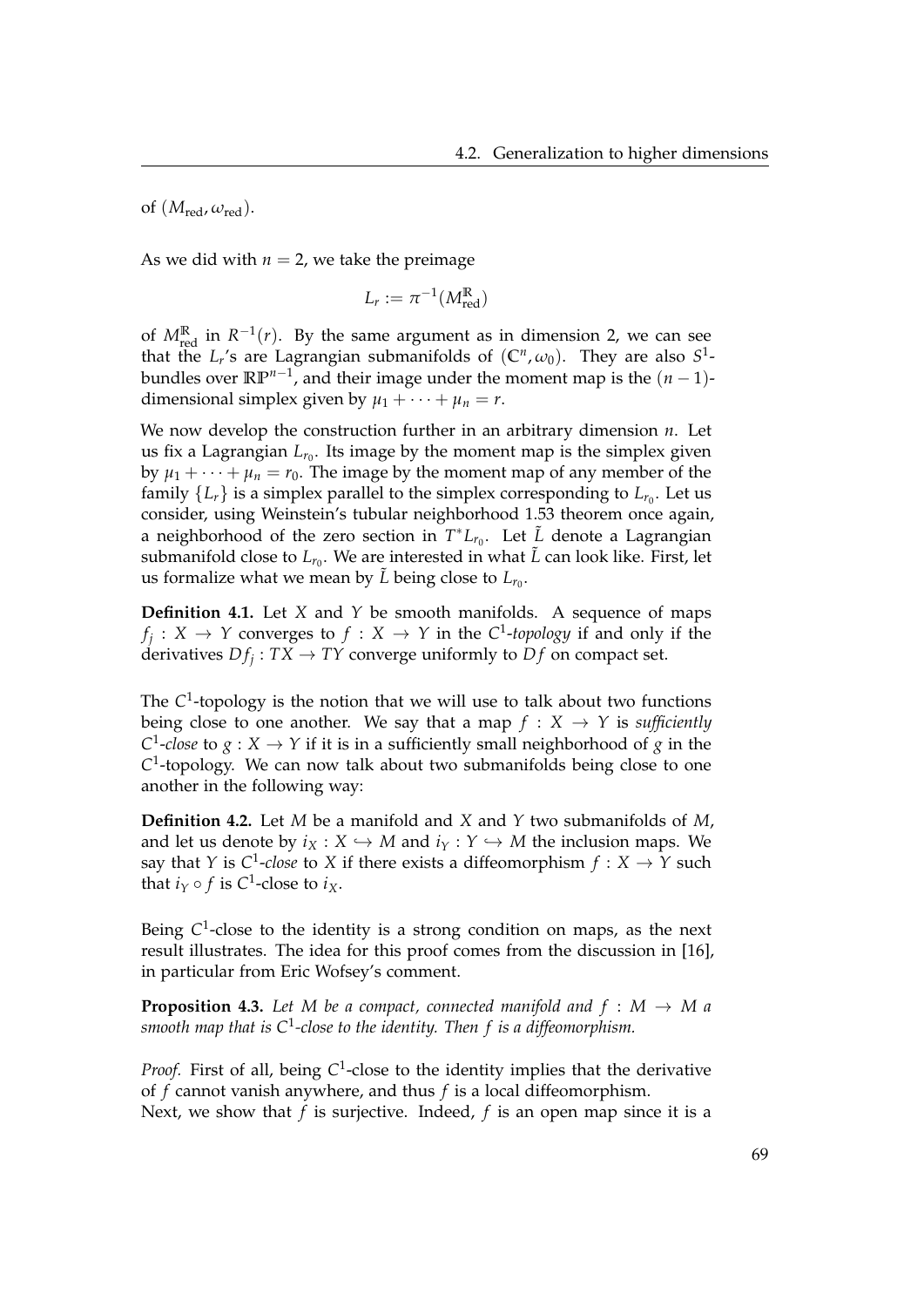local diffeomorphism, and hence *f*(*M*) is open. Since *M* is compact, *f*(*M*) is a compact subspace of a Hausdorff space and is thus closed. Since we assume *M* to be connected, this implies that *f* is surjective.

It remains to show that *f* is injective. Indeed, a local diffeomorphism that is injective is always a diffeomorphism onto its image, and since we have just shown surjectivity, the proof will be complete. Let us put a Riemannian metric on *M*. Since *M* is compact, we can cover it with finitely many coordinate charts. By the Lebesgue number lemma, there exists a number  $\varepsilon > 0$  such that every subset *U* with diameter diam(*U*)  $\leq \varepsilon$  is contained in one of the coordinate charts that we chose. For a contradiction, let us assume that we have two points  $p \neq q$  in *M* such that  $f(p) = f(q)$ . Since *f* is sufficiently  $C^1$ close to the identity, we must have that the distance between *p* and *q* is small. Indeed, the distance between *p* and  $f(p)$ , respectively *q* and  $f(q)$  cannot be too big without violating the C<sup>1</sup>-close condition. Since  $f(p) = f(q)$ , we then have *p* and *q* cannot be too far apart. By taking *f* closer to the identity if we need to, we can without loss of generality assume that *p* and *q* are less than *ε* away from each other, and hence the geodesic between *p* and *q* lies in one coordinate chart. We now look at *f* through this coordinate chart and hence in Euclidean space. Since  $f(p) = f(q)$ , the image by *f* of the geodesic between *p* and *q* must be a loop, and hence the directional derivative of *f* along this segment must be perpendicular to it at some point *x*. Since the derivative of the identity is again the identity, the distance between the derivative of *f* and the identity at *x* cannot be as small as we want, which contradicts the C<sup>1</sup>-close hypothesis. This implies that  $p = q$  and hence that *f* is injective. This concludes the proof.

We can now formally show that it makes sense to view Lagrangians close to  $L_{r_0}$  as images of one-forms. The main result in that direction is the following proposition. As above, the idea for this proof comes from [\[16\]](#page-109-0).

<span id="page-75-0"></span>**Proposition 4.4.** Let M be a compact and connected manifold such that  $g : M \to$ *T* <sup>∗</sup>*M is an embedding that is sufficiently C*<sup>1</sup> *-close to the canonical embedding of the zero section. Then g*(*M*) *is the image of a one-form.*

*Proof.* Let  $\pi : T^*M \to M$  denote the canonical projection, and  $i_0 : M \hookrightarrow T^*M$ the canonical embedding of the zero section. Let us look at the composition

$$
\pi \circ g: M \to M.
$$

Since  $\pi \circ i_0 = id$ , we have that  $\pi \circ g$  is  $C^1$ -close to the identity, and hence is a diffeomorphism by proposition [4.3.](#page-74-2) We may then take

$$
\mu := g \circ (\pi \circ g)^{-1}
$$

as the desired 1-form.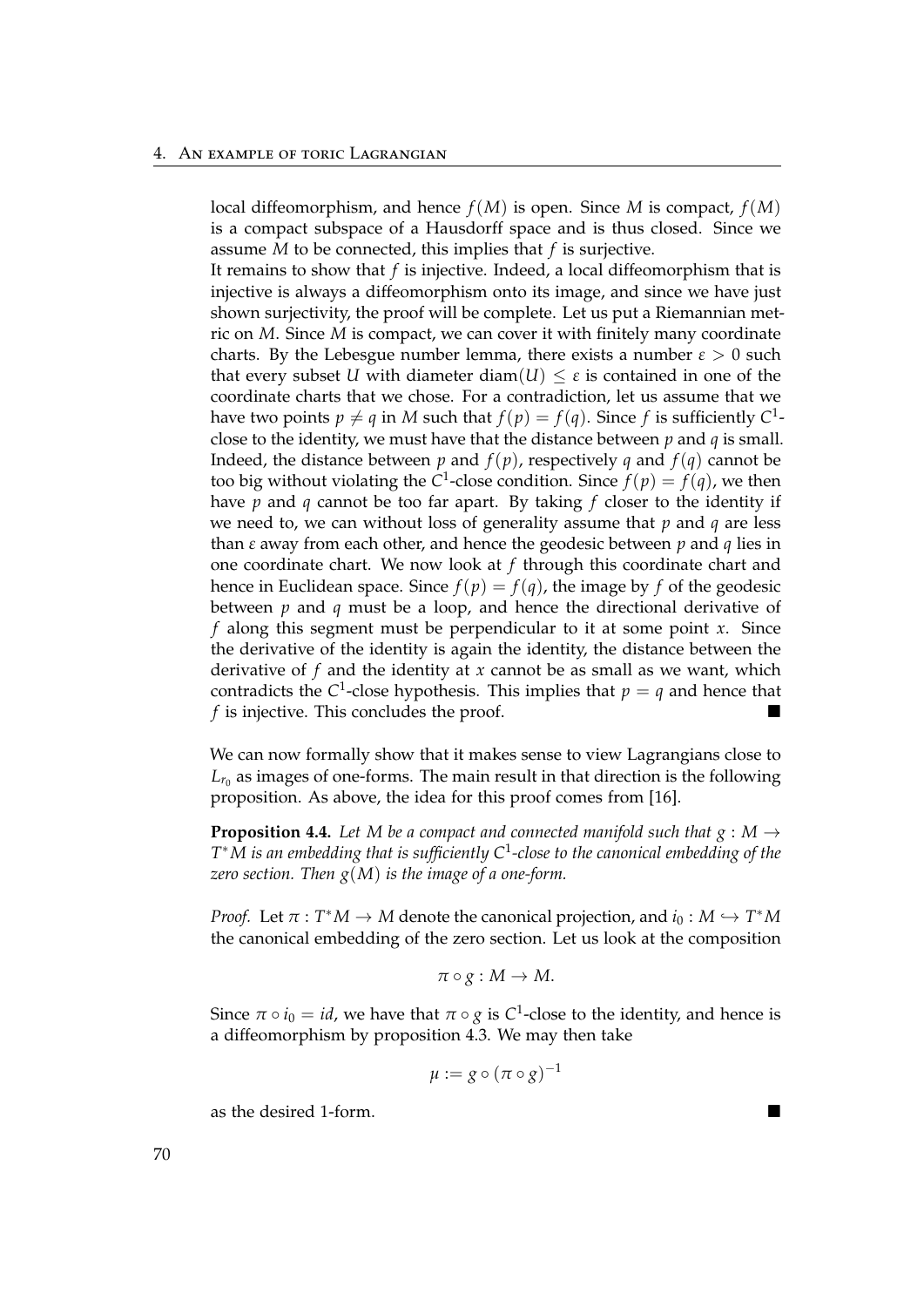By Weinstein's tubular neighborhood theorem [1.53,](#page-37-0) we can see that *L*˜ being *C*<sup>1</sup>-close to *L*<sub>*r*0</sub> in *C*<sup>*n*</sup> is equivalent to *L*<sup>*b*</sup> being *C*<sup>1</sup>-close to the zero section in  $T^*L_{r_0}$ . Hence, proposition [4.4](#page-75-0) tells us that we can view  $\tilde{L}$  and all the  $L_r$ 's close enough to  $L_{r_0}$  as images of one-forms inside  $T^*L_{r_0}$ . Moreover, all these oneforms will be closed since we are dealing with Lagrangian submanifolds. In particular, this implies that  $\tilde{L}$  (as well as the  $L_r$ 's but that was already clear from the construction) is diffeomorphic to  $L_{r_0}$ , and thus is also an  $S^1$ -bundle over **RP***n*−<sup>1</sup> . We now impose an additional symmetry condition on *L*˜ and see what new restrictions it imposes on its topology.

<span id="page-76-0"></span>**Proposition 4.5.** Assume that  $\tilde{L}$  is invariant under the diagonal S<sup>1</sup>-action (multiplication *by* (*e iθ* , . . . ,*e iθ* ) *. Then the image of L by the moment map is contained in a simplex* ˜  $\mu_1 + \cdots + \mu_n = b$  for some positive number b.

*Proof.* We claim that  $\mu_1 + \cdots + \mu_n|_{\tilde{L}}$  is constant. Let  $\zeta \in \text{Lie}(S^1) \simeq \mathbb{R}$ , and denote by  $\overline{\xi}$  the vector  $(\xi, \ldots, \xi) \in \text{Lie}(\mathbb{T}^n) \simeq \mathbb{R}^n$ . By definition of the moment map

$$
d\mu_1^{\xi} + \cdots + d\mu_n^{\xi} = d\mu^{\overline{\xi}} = -\iota_{X_{\overline{\xi}}} \omega.
$$

If we take  $p$  in  $\tilde{L}$ ,  $\psi_{exp(t\overline{\xi})}(p)$  will be a curve in  $\tilde{L}$  by invariance, and thus  $X_{\overline{\xi}}(p)$  will belong to  $T_p\tilde{L}$ . Since  $\tilde{L}$  is Lagrangian,  $-{\iota_X}_{\overline{\xi}}\omega\big|_{\tilde{L}}=0$  and hence  $d\mu_1 + \cdots + d\mu_n|_{\tilde{L}} = 0$  because *ξ* was arbitrary. This implies that  $\mu_1 + \cdots + \mu_n$  $\mu_n|_{\tilde{L}}$  is constant. We have shown that  $\mu(\tilde{L})$  is included in the simplex  $\Delta_b$  for some *b*. This completes the proof.

To finish this example, we give the formula to find a Darboux chart on  $T^*L_{r_0}$ as we did in dimension 2. Since  $L_{r_0}$  is not a torus anymore for  $n > 2$ , it does not have a trivial cotangent bundle, and we can only do this locally. We start by choosing appropriate local coordinates on the base manifold  $L_{r_0}$  inside our Weinstein tubular neighborhood model. We use the action-angle coordinate functions and take coordinates  $\mu_1 - \mu_2, \mu_2 - \mu_3, \ldots, \mu_{n-1} - \mu_n, \theta_1 + \theta_2$  $\cdots + \theta_n$  on  $L_{r_0}$ , which is a natural generalization of what we did in dimension 2.

We then define the following coordinates on the cotangent fibers:

$$
\frac{1}{n} \left[ \sum_{k=1}^{j} (n-j)\theta_k - \sum_{k=j+1}^{n} j\theta_k \right] \quad j=1,\ldots,n-1
$$

for the first *n* − 1 coordinates and

 $\frac{1}{1}$ *n n* ∑ *j*=1 *µj*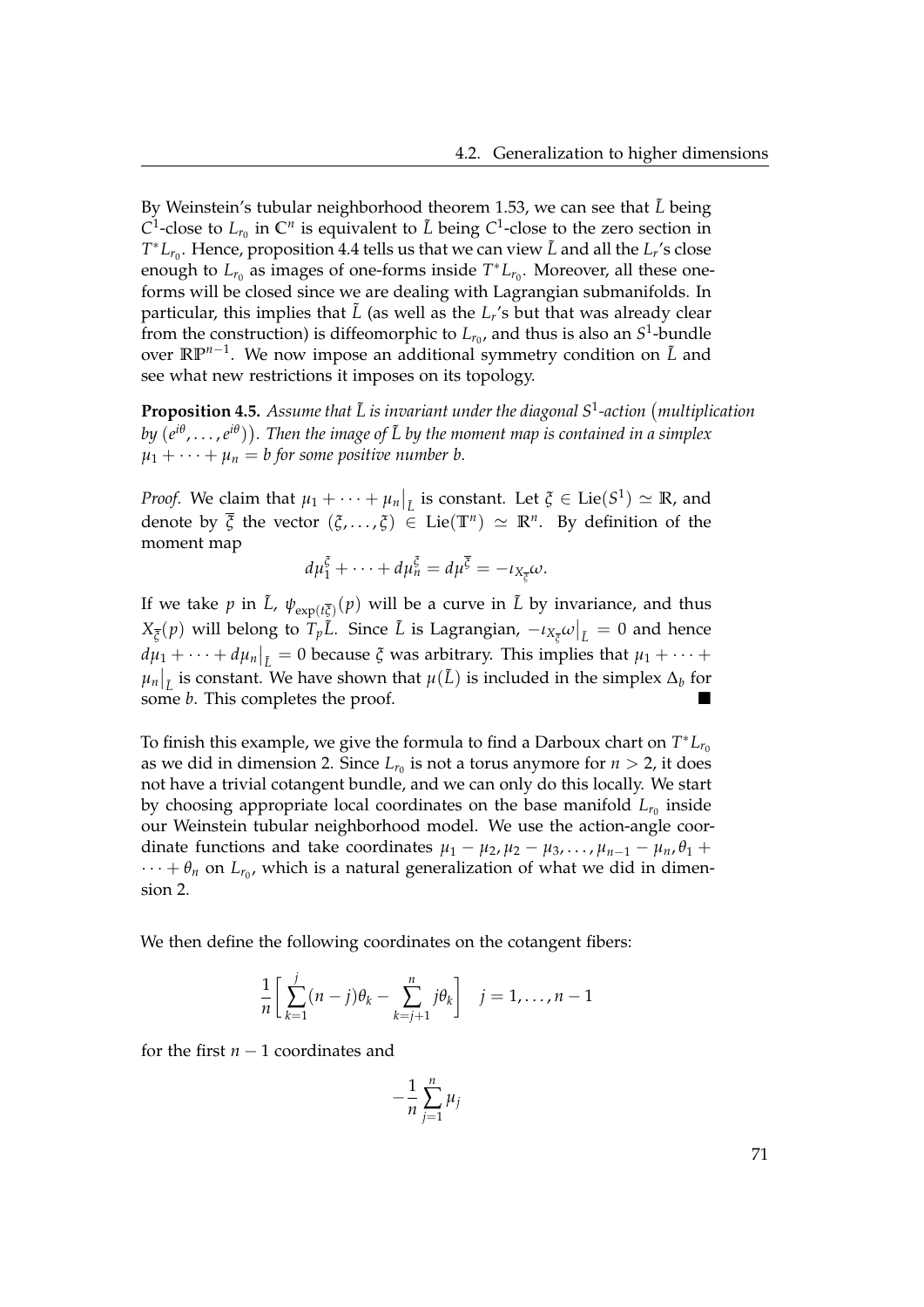for the last one. Let us verify that this choice of coordinates is correct. We have that

$$
\sum_{j=1}^{n-1} \left[ d(\mu_j - \mu_{j+1}) \wedge \frac{1}{n} d\left( \sum_{k=1}^{j} (n-j) \theta_k - \sum_{k=j+1}^{n} j \theta_k \right) \right] + d\left( \sum_{j=1}^{n} \theta_j \right) \wedge -\frac{1}{n} d\left( \sum_{j=1}^{n} \mu_j \right)
$$
\n
$$
= \sum_{j=1}^{n-1} \left[ \sum_{k=1}^{j} \frac{n-j}{n} d\mu_j \wedge d\theta_k - \sum_{k=j+1}^{n} \frac{j}{n} d\mu_j \wedge d\theta_k - \sum_{k=1}^{j} \frac{n-j}{n} d\mu_{j+1} \wedge d\theta_k + \sum_{k=j+1}^{n} \frac{j}{n} d\mu_{j+1} \wedge d\theta_k \right]
$$
\n
$$
+ \frac{1}{n} \sum_{j=1}^{n} \sum_{k=1}^{n} d\mu_j \wedge d\theta_1 - \frac{1}{n} \sum_{k=2}^{n} d\mu_1 \wedge d\theta_k - \frac{1}{n} \sum_{k=1}^{n-1} d\mu_n \wedge d\theta_k + \frac{n-1}{n} d\mu_n \wedge d\theta_n
$$
\n
$$
+ \sum_{j=2}^{n-1} \left[ \sum_{k=1}^{j} \frac{n-j}{n} d\mu_j \wedge d\theta_k - \sum_{k=j+1}^{n} \frac{j}{n} d\mu_j \wedge d\theta_k \right]
$$
\n
$$
+ \sum_{j=1}^{n-2} \left[ \sum_{k=1}^{j} -\frac{n-j}{n} d\mu_{j+1} \wedge d\theta_k + \sum_{k=j+1}^{n} \frac{j}{n} d\mu_{j+1} \wedge d\theta_k \right]
$$
\n
$$
+ \frac{1}{n} d\mu_1 \wedge d\theta_1 + \frac{1}{n} \sum_{k=2}^{n} d\mu_1 \wedge d\theta_k + \frac{1}{n} \sum_{k=1}^{n-1} d\mu_n \wedge d\theta_k + \frac{1}{n} d\mu_n \wedge d\theta_n + \frac{1}{n} \sum_{j=2}^{n-1} \sum_{k=1}^{n} d\mu_j \wedge d\theta_k
$$
\n
$$
= d\mu_1
$$

$$
= d\mu_1 \wedge d\theta_1 + d\mu_n \wedge d\theta_n
$$
  
+ 
$$
\sum_{j=2}^{n-1} \left[ \sum_{k=1}^{j-1} \left( -\frac{1}{n} d\mu_j \wedge d\theta_k \right) + \frac{n-j}{n} d\mu_j \wedge d\theta_j + \sum_{k=j+1}^{n} \left( -\frac{1}{n} d\mu_j \wedge d\theta_k \right) + \frac{j-1}{n} d\mu_j \wedge d\theta_j \right]
$$
  
+ 
$$
\frac{1}{n} \sum_{j=2}^{n-1} \sum_{k=1}^{n} d\mu_j \wedge d\theta_k
$$
  
= 
$$
d\mu_1 \wedge d\theta_1 + d\mu_n \wedge d\theta_n
$$
  
+ 
$$
\sum_{j=2}^{n-1} \left[ \sum_{\substack{k=1 \ k \neq j}}^{n} \left( -d\mu_j \wedge d\theta_k + d\mu_j \wedge d\theta_k \right) + \frac{n-1}{n} d\mu_j \wedge d\theta_j + \frac{1}{n} d\mu_j \wedge d\theta_j \right]
$$
  
= 
$$
\sum_{j=1}^{n} d\mu_j \wedge d\theta_j.
$$

72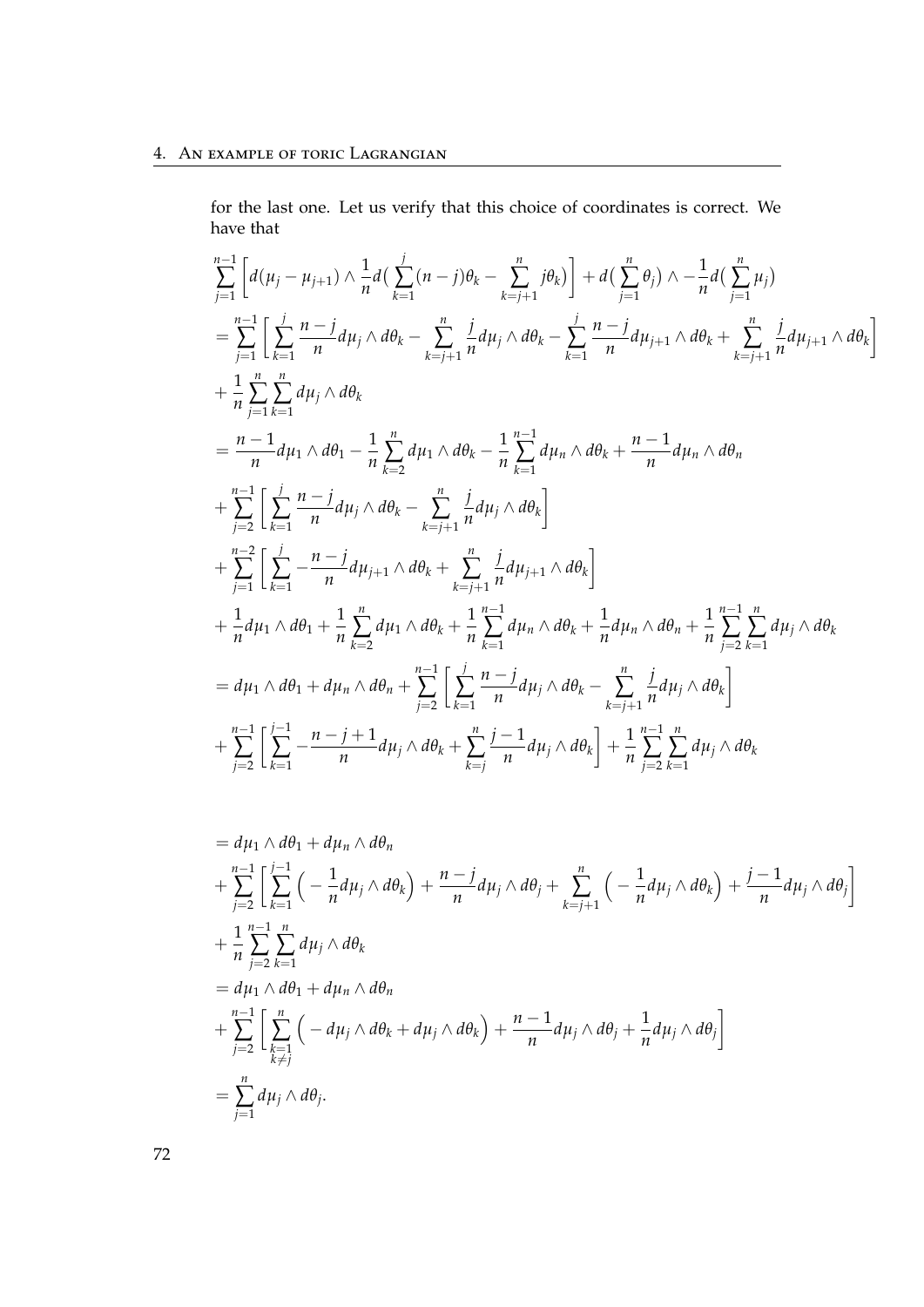This shows that these coordinates are the right ones.

With the construction of this example, we have seen that the Weinstein's tubular neighborhood theorem allows us to view the Lagrangian submanifolds that are close to a fixed Lagrangian  $L_{r_0}$  as images of one-forms on  $L_{r_0}.$ We have also seen that imposing symmetry conditions on the Lagrangians such as invariance under a group action gives us additional information about what these Lagrangian submanifolds look like. The next chapter will be devoted to generalizing these ideas. We will see that the so-called symplectic toric manifolds and toric Lagrangians have the right kind of symmetry properties to push these ideas further.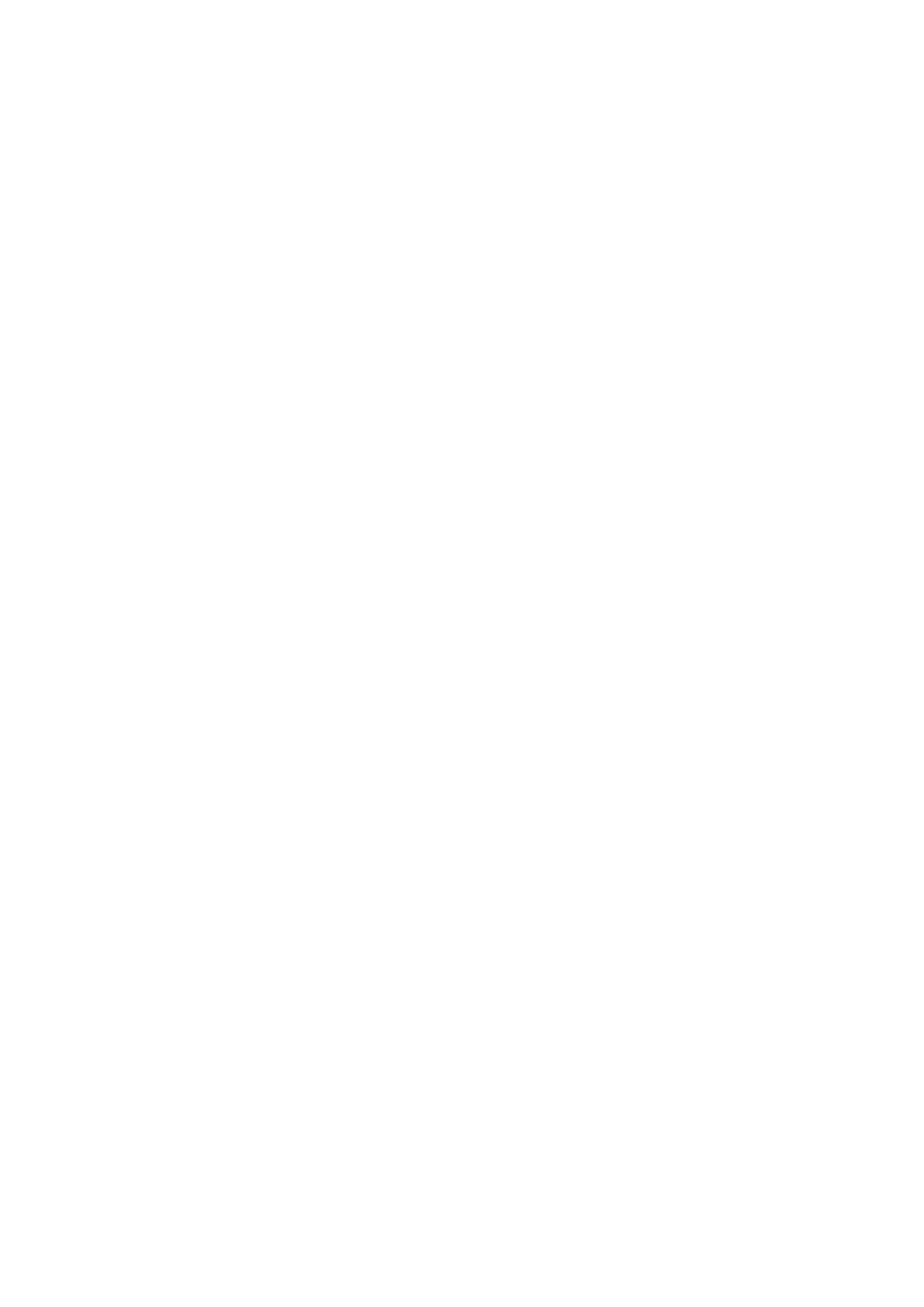Chapter 5

# <span id="page-80-0"></span>Toric Lagrangians

In this chapter, we want to extend the ideas discussed in chapter [4](#page-68-0) to other Lagrangian submanifolds, namely toric Lagrangians. We use the first to sections to define toric Lagrangians and symplectic toric manifolds and give some of their properties. Section [5.3](#page-84-0) is a proof of Weinstein's tubular neighborhood theorem adapted to the setting of toric Lagrangians. Finally, we present results extending the observations from the last chapter in section [5.4.](#page-94-0) The structure of this chapter follows what has been discussed with my advisor in [\[4\]](#page-108-1) and has been inspired by the work done in [\[7\]](#page-108-2).

### 5.1 Elementary subgroups

As the name suggests, symplectic toric manifolds are Hamiltonian *G*-spaces where the Lie group *G* is a torus **T***<sup>n</sup>* . Toric Lagrangians are Lagrangians submanifolds of symplectic toric manifolds that are invariant under the action of a subgroup of **T***<sup>n</sup>* . We begin by defining the kind of subgroups we will be focusing on.

**Definition 5.1.** Let **T***<sup>n</sup>* denote the *n*-dimensional torus. The *k-dimensional basic subgroup* of **T***<sup>n</sup>* is the subgroup

$$
T^k := \underbrace{S^1 \times \cdots \times S^1}_{\text{first } k \text{ factors}} \times \underbrace{\{\pm 1\} \times \cdots \times \{\pm 1\}}_{\text{last } n - k \text{ factors}} \subseteq \mathbb{T}^n \quad k = 0, 1, \ldots, n.
$$

In terms of the exponential map, we can write  $T^k = exp(\mathfrak{t}^k)$ , where we define t *<sup>k</sup>* as

$$
\mathfrak{t}^k := \underbrace{\mathbb{R} \times \cdots \times \mathbb{R}}_{k} \times \underbrace{\pi \mathbb{Z} \times \cdots \times \pi \mathbb{Z}}_{n-k} \subseteq \mathbb{R}^n.
$$

We are interested in subgroups of  $\mathbb{T}^n$  that are just a lattice isomorphism away from  $T^k$ . By lattice isomorphism, we mean an element of  $GL(n,\mathbb{Z})$ , which is an  $n \times n$ -matrix with integer entries and determinant  $\pm 1$ .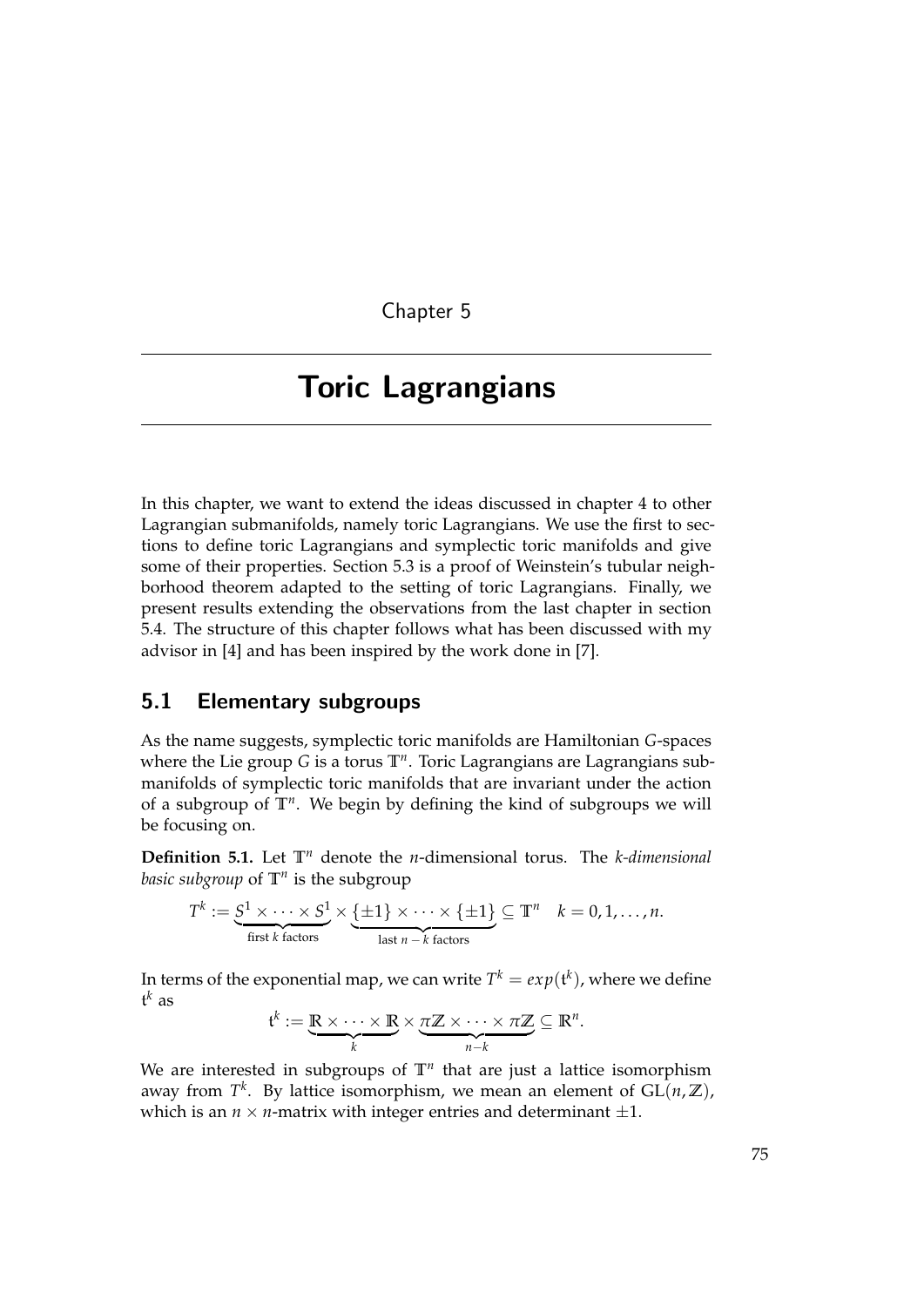**Definition 5.2.** Let  $A \in GL(n,\mathbb{Z})$  be a lattice isomorphism. We call  $k$ *dimensional subgroup given by A* the subgroup

$$
T^{k,A} = exp(At^k).
$$

*Remark* 5.3*.* We have that  $T^0 = T^{0,A} = {\pm 1}^n$  for every  $A \in GL(n, \mathbb{Z})$ .

The connected component containing the identity in  $T^{k,A}$  is denoted by  $T_0^{k,A}$  $\int_0^{\pi/4}$ It is a *k*-dimensional torus with Lie algebra

$$
\mathfrak{t}_{0}^{k,A} := A\left(\underbrace{\mathbb{R}\times\cdots\times\mathbb{R}}_{k}\times\underbrace{\{0\}\times\cdots\times\{0\}}_{n-k}\right).
$$

This corresponds the the span of the first *k* columns of *A*, hence  $t_0^{k,A}$  =  $im(AI_{n\times k})$ , where  $I_{n\times k}$  is the  $n\times k$  matrix corresponding to the first *k* columns of *Id*<sub>*n*×*n*</sub>. The fact that the Lie algebra  $t_0^{k,A}$  $n_0^{\kappa, A}$  has such an easy description in terms of the matrix *A* motivates the next definition.

**Definition 5.4.** We denote by  $S_h^{k,A}$  $\mathbf{R}^{k,A}$  the set of solutions  $u \in \mathbb{R}^n$  to the equation

$$
(AI_{n\times k})^\top u = b,
$$

where  $(AI_{n\times k})^{\top}$  denotes the transpose of  $AI_{n\times k}$  and *b* is an element of  $\mathbb{R}^{k}$ .  $\mathcal{S}_h^{k,A}$ *b* is called an *n* − *k*-*dimensional rational affine subspace of* **R***<sup>n</sup>* .

*Remark* 5.5. Notice that if  $k = 0$ , then there is no equation, and hence  $S^{0,A}$  =  $\mathbb{R}^n$ .

Let us now give a concrete example for these definitions to make them more tangible.

**Example 5.6.** Let us take  $n = 2$  and  $k = 1$ . For  $\mathbb{T}^2$ , we have

$$
\mathfrak{t}^1 = \left\{ \begin{pmatrix} \theta \\ j\pi \end{pmatrix} \middle| \ \theta \in \mathbb{R}, j \in \mathbb{Z} \right\}.
$$

Let us now choose the matrix  $A = \begin{pmatrix} 1 & 0 \\ w & 1 \end{pmatrix}$ *m* 1 ), where  $m \in \mathbb{Z}$  is fixed. The 1-dimensional subgroup given by *A* is then

$$
T^{1,A} = exp\left\{ \left( \begin{array}{c} \theta \\ m\theta + j\pi \end{array} \right) \middle| \ \theta \in \mathbb{R}, j \in \mathbb{Z} \right\} = \{ (e^{i\theta}, \pm e^{im\theta}) \middle| \ \theta \in \mathbb{R} \}.
$$

The connected component of the identity and its Lie algebra are given by

$$
T_0^{1,A} = \{ (e^{i\theta}, e^{im\theta}) | \theta \in \mathbb{R} \} \quad t_0^{1,A} = \mathrm{Lie}(T_0^{1,A}) = \left\{ \begin{pmatrix} \theta \\ m\theta \end{pmatrix} | \theta \in \mathbb{R} \right\},\
$$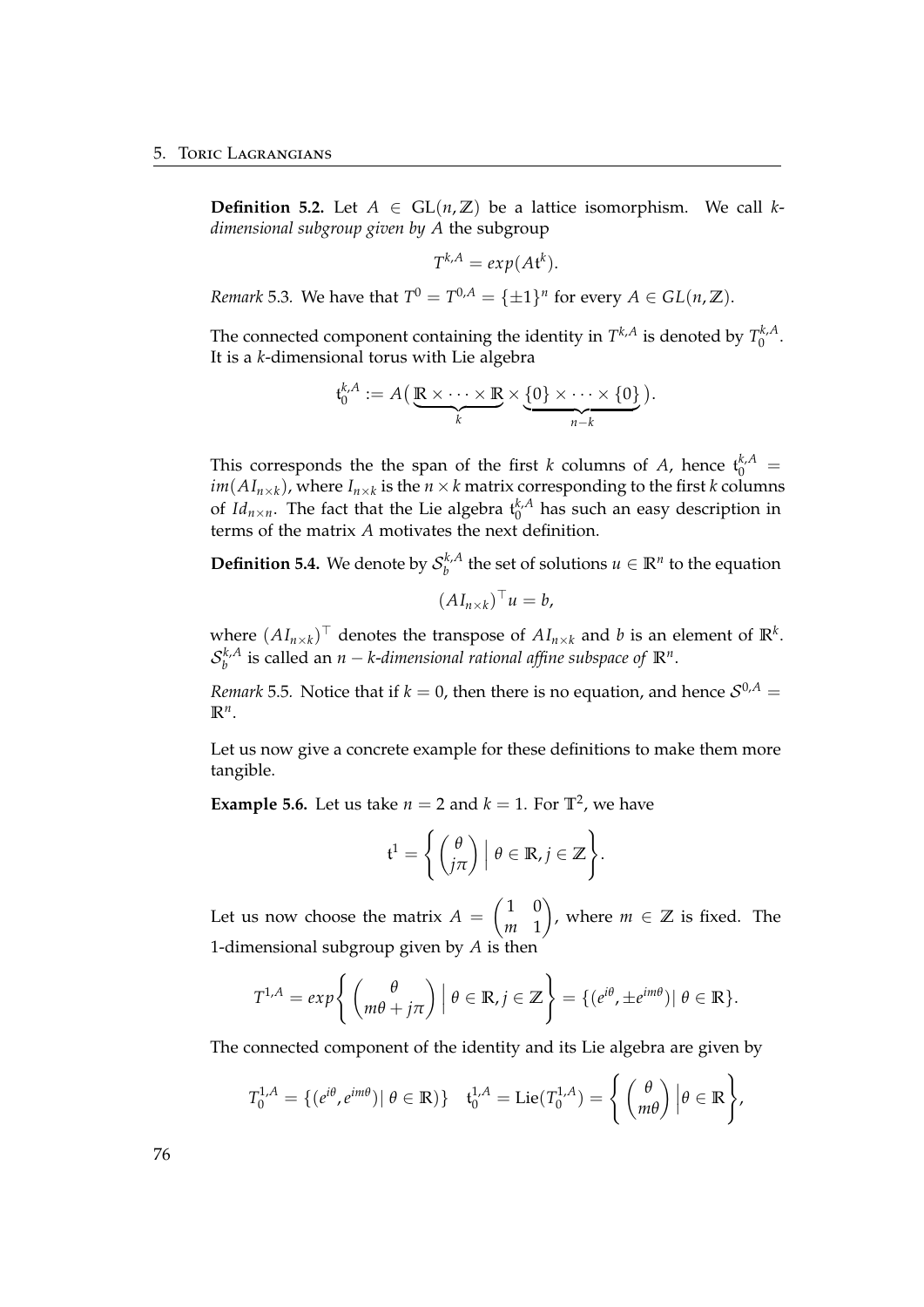and  $\mathcal{S}_b^{1,A} \subseteq \mathbb{R}^2$  is the subspace given by the equation

$$
(1 \quad m) \begin{pmatrix} u_1 \\ u_2 \end{pmatrix} = b \iff u_1 + m u_2 = b
$$

If a toric subgroup  $T_0^{k,A}$  $\int_0^{\kappa,A}$  preserves a Lagrangian submanifold, then the image of this Lagrangian by the moment map will be contained in a rational affine subspace. The result below comes from [\[7\]](#page-108-2).

<span id="page-82-0"></span>**Lemma 5.7.** Let L be a connected Lagrangian in  $(M^{2n}, \omega, \mathbb{T}^n, \mu)$  and let  $A \in$  $GL(n,\mathbb{Z})$  be a lattice isomorphism. Then there exists  $b \in \mathbb{R}^k$  such that  $\mu(L) \subseteq$  $\mathcal{S}_h^{k,A}$  $b^{k,A}$  *if and only if L is preserved by the*  $T_0^{k,A}$ *.* 

*Proof.* First, let us assume that  $\mu(L) \subseteq \mathcal{S}_{b}^{k,A}$ . Then,  $(AI_{n\times k})^{\top}\mu|_{L}\equiv b$ . Let  $\varphi_1, \ldots, \varphi_k$  denote the coordinate functions of  $(AI_{n\times k})^\top \mu$  and let  $Y_1, \ldots, Y_k$ denote the first *k* columns of the matrix *A*. For *p* in *M* and  $j = 1, \ldots, k$ , we have that  $d\varphi_j(p)$  is the *j*th row of the matrix

$$
d(AI_{n\times k})^{\top}\mu(p)=(AI_{n\times k})^{\top}d\mu(p).
$$

Notice that the *j*th row of  $(AI_{n\times k})^\top$  corresponds to the *j*th column  $Y_j$  of  $A$ . Hence,

$$
d\varphi_j(p) = \langle d\mu(p), Y_j \rangle = -\iota_{Y_j^*} \omega,
$$

where  $Y_j^{\#}$  denote the vector field generated by  $Y_j$ . This shows that the functions  $\varphi_j$  are hamiltonian for the vector fields  $Y_j^{\#}$ . But since every  $\varphi_j$  is constant on *L*, we have that  $d\varphi_j|_{TL} \equiv 0$ , and hence by the computation above  $-\iota_{Y_j^{\#}}\omega|_{TL} \equiv 0$ . Since *L* is maximally isotropic, we must have that  $Y_j^{\#}$  is tangent to *L* at every point of *L* and for every  $j = 1, \ldots, k$ . Since none of the  $\hat{Y}_j$ 's are zero, the vector fields  $Y_j^{\#}$  never vanish on *L* and hence each of them defines a one-dimensional distribution on *L*. Since any one-dimensional distribution is integrable, the Frobenius theorem tells us that an integral curve of any  $Y_j^{\#}$  starting in *L* must stay in *L*. Since the  $Y_j$ 's are linearly independent, the same argument works with any linear combination of the  $Y_j^{\#}$ . Now, since  $T_0^{k,A}$  $\int_{0}^{\kappa_{\prime}\Lambda}$  is a connected Lie group, it is generated by a neighborhood of the identity. In particular, any element  $g \in T_0^{k,A}$  $\int_0^{\pi/A}$  can be written as  $g = exp(a_1Y_1 + \cdots + a_kY_k)$ , where the  $a_j$ 's are real numbers and  $exp$  denotes the exponential map of the Lie group  $T_0^{k,A}$  $\psi_{exp(ta_1Y_1+\cdots+ta_kY_k)}(p)$ for  $t \in [0,1]$  and  $p \in L$  is an integral curve of  $a_1 Y_1^{\#} + \cdots + a_k Y_k^{\#}$  starting in *L*, and thus by what we explained above, the whole path must lie in *L*. In particular,  $gp$  is in  $L$ , and since  $g$  and  $p$  were arbitrary, this shows that  $T_0^{k,A}$  $\mathbf 0$ preserves *L*.

Conversely, suppose that *L* is preserved by  $T_0^{k,A}$  $\int_0^{\pi_{A,A}}$ . Let us once again denote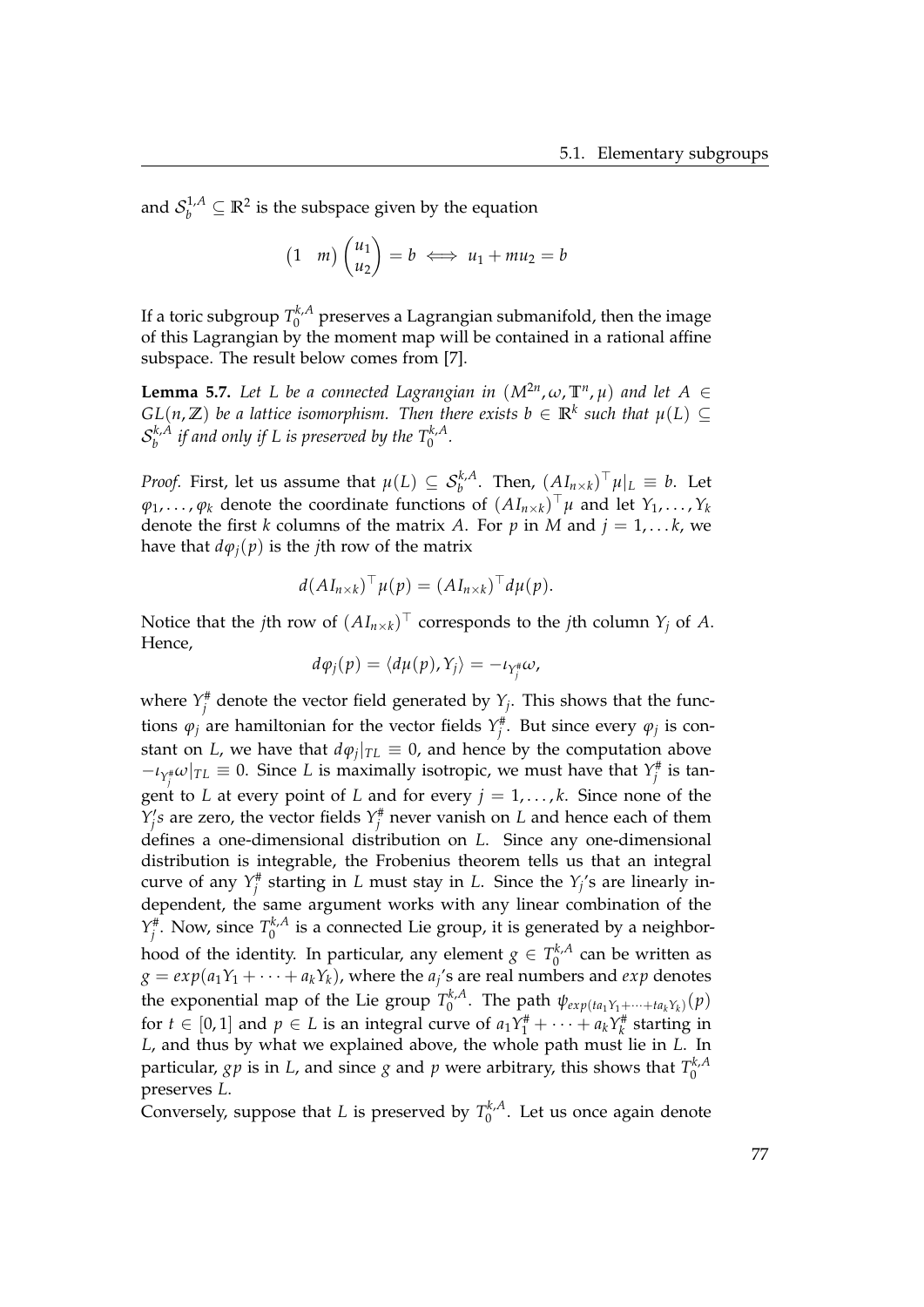by  $Y_1, \ldots, Y_k$  the first *k* columns of *A*, and by  $Y_1^{\#}, \ldots, Y_k^{\#}$  the induced vector fields. Those vector fields must by tangent to *L*, and thus  $-\iota_{Y_j^{\#}}\omega|_{TL}\equiv 0$ since *L* is isotropic. Then, using the same notation as in the previous part  $d\varphi_j|_{TL} \equiv 0$  for every  $j = 1, \ldots k$ . Since *L* is connected this implies that every  $\varphi_j$  is constant on *L*, which we can rewrite as  $(AI_{n\times k})^\top \mu|_L \equiv b$  for some  $b \in \mathbb{R}^k$ . This shows that  $\mu(L)$  lies in the rational affine subspace  $\mathcal{S}_b^{k,A}$ *b* .

### 5.2 Toric Lagrangians

The previous proposition gives us motivation to investigate Lagrangian submanifolds that are preserved by some elementary subgroup. In this section, we define symplectic toric manifolds and toric Lagrangians.

**Definition 5.8.** A *symplectic toric manifold* is a compact and connected symplectic manifold  $(M, \omega)$  with a maximal hamiltonian torus symmetry, i.e. an effective action of a half-dimensional torus.

The idea behind requiring the action to be effective is that we want to consider "maximal" torus symmetries. In the following, let  $(M, \omega, \mathbb{T}^n, \mu)$  denote a (compact) symplectic toric manifold or  $(\mathbb{C}^n, \omega_0, \mathbb{T}^n, \mu_0)$ .

To define toric Lagrangians properly, we will need the notion of a clean intersection. Indeed, a toric Lagrangian is a Lagrangian submanifold that intersects the torus-orbits in a specific way.

**Definition 5.9.** Let *M* be a manifold and *K* and *L* two embedded submanifolds. We say *K* and *L* have a *clean intersection* if *K* ∩ *L* is an embedded submanifold (or empty) and  $T_p(K \cap L) = T_p K \cap T_p L$  for every *p* in  $K \cap L$ .

We have the following equivalent characterization of a clean intersection.

**Proposition 5.10.** *Let M be a manifold and let K and L be two embedded submanifolds. Then K and L intersect cleanly if and only if for every x in K* ∩ *L there is a chart*  $(U, \varphi)$  *around* x such that  $\varphi(U \cap K)$  *and*  $\varphi(U \cap L)$  *are open subsets of affine subspaces of* **R***<sup>n</sup> , where n is the dimension of M.*

A proof of this can be found in appendix C.3 of [\[11\]](#page-109-1) (proposition C.3.1).

**Definition 5.11.** A *toric Lagrangian* in  $(M, \omega, \mathbb{T}^n, \mu)$  is a pair  $(L, T^{k,A})$  such that *L* is a proper (meaning that the inclusion map  $i: L \hookrightarrow M$  is proper) connected Lagrangian submanifold of  $(M, \omega)$  and  $T^{k,A}$  is an elementary subgroup of of **T***<sup>n</sup>* such that the intersection of *L* with each **T***<sup>n</sup>* -orbit is clean and exactly one *T <sup>k</sup>*,*A*-orbit (or empty). Then *T <sup>k</sup>*,*<sup>A</sup>* is called the *symmetry group* of the toric Lagrangian. A *real toric Lagrangian* in (*M*, *ω*, **T***<sup>n</sup>* , *µ*) is a toric Lagrangian where the symmetry group is  $T^0 = {\pm 1}^n$ .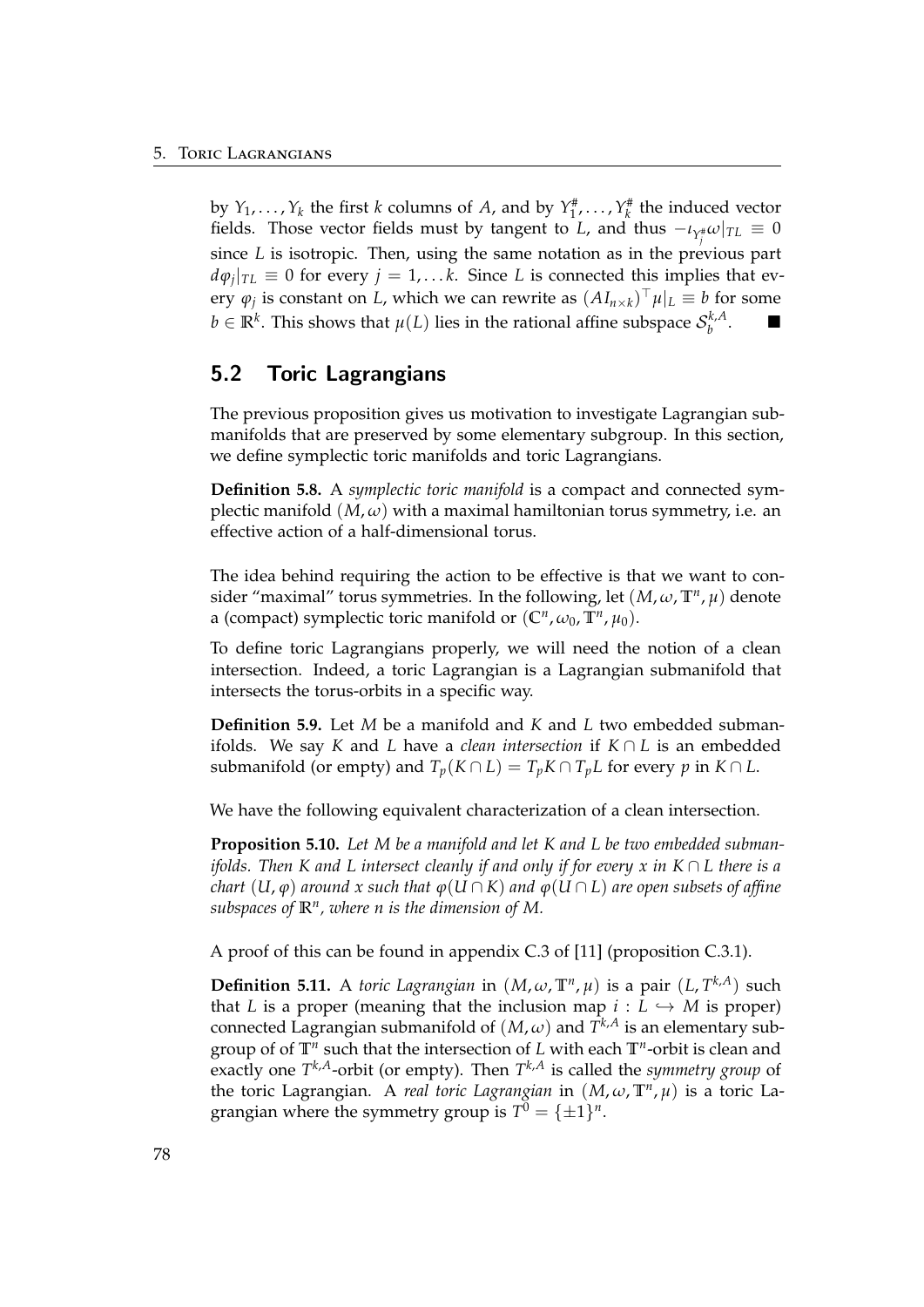*Remark* 5.12*.* The definition of toric Lagrangian means in particular that:

- *L* is preserved by the action of  $T^{k,A}$ .
- $T^{k,A}$  is maximal in the sense that no other Lie subgroup of  $\mathbb{T}^n$  containing *T <sup>k</sup>*,*<sup>A</sup>* preserves *L*.

By lemma [5.7,](#page-82-0) the image of a toric Lagrangian by the moment map is contained in a rational affine subspace.

### <span id="page-84-0"></span>5.3 Toric Weinstein Neighborhoods

In this section, we prove an equivariant version of Weinstein's tubular neighborhood theorem, i.e. we make the construction from proof [1.53](#page-37-0) compatible with a Lie group action. As we have seen in subsection [1.3.2,](#page-27-0) the proof of Weinstein's tubular neighborhood theorem requires some preliminary results. We will follow this sequence of results once again and adapt each of them to the context of Lie group actions. The adaptation of most of these statements and proofs where discussed with my advisor in [\[4\]](#page-108-1).

We start by noticing that a Lie group action on a manifold also induces actions on the tangent and cotangent bundles.

Let  $\psi$  :  $G \rightarrow Diff(M)$  denote the action of a Lie group on a manifold. This action also induces actions of *G* on the tangent and cotangent bundles of *M*, which we denote as follows for *g*  $\in$  *G*:

$$
T\psi_{g}: TM \to TM
$$
  
\n
$$
(x, v) \mapsto (\psi_{g}(x), D\psi_{g}(x)[v]),
$$
  
\n
$$
T^*\psi_{g}: T^*M \to T^*M
$$
  
\n
$$
(x, \lambda) \mapsto (\psi_{g}(x), \lambda \circ (D\psi_{g}(y))^{-1}), \quad y = \psi_{g}(x).
$$

- *Remark* 5.13. Notice that the action  $T^*\psi_g$  is exactly the lift of the diffeomorphism  $\psi_g$  as we defined just before proposition [1.24.](#page-20-0) Hence, by this same proposition, *T* <sup>∗</sup>*ψ<sup>g</sup>* preserves the canonical form on the cotangent bundle.
	- For some of the calculations in this section, it will be beneficial to ease the notation a bit, and we will sometimes do so by writing the action of a Lie group *G* simply by concatenation: *gx* for the action on the manifold itself,  $g(x, v)$  for the action on the tangent bundle, and  $g(x, \lambda)$  for the action on the cotangent bundle. This is a slight abuse of notation, but the action we are using should be clear from the context.

In the example we want to consider, we often see Lagrangians as zero section of their cotangent bundle via theorem [1.53.](#page-37-0) In the case of toric Lagrangians,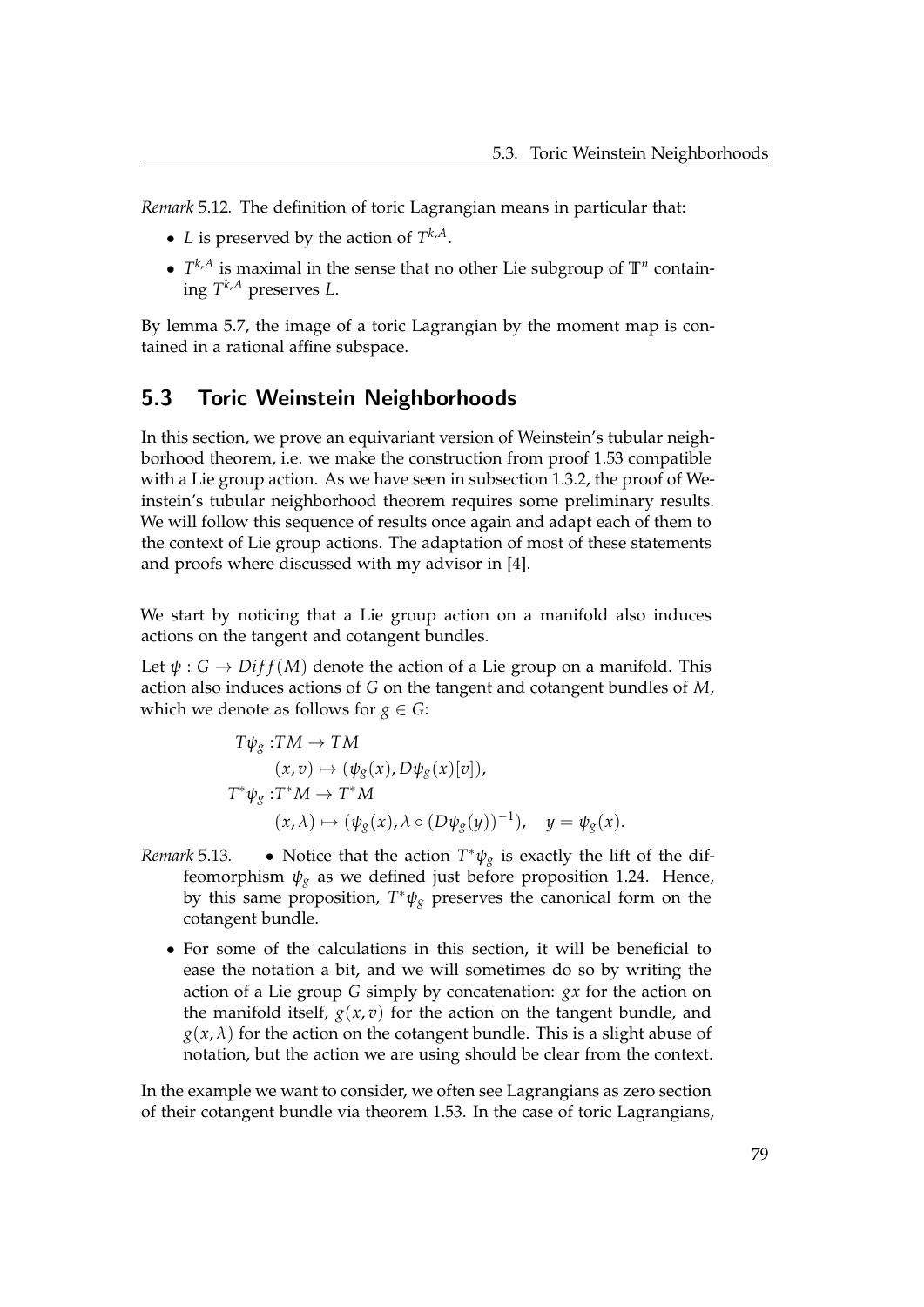this model only makes sense if the Weinstein construction also respects the toric structure. This is why we need to strengthen theorem [1.53](#page-37-0) to get the following.

<span id="page-85-0"></span>**Theorem 5.14** (Equivariant Weinstein Tubular Neighborhood)**.** *Let G be a compact Lie group acting symplectically on a symplectic manifold*  $(M, \omega)$  and pre*serving a compact Lagrangian submanifold X. Let ω*<sup>0</sup> *be the canonical form on*  $T^*X$ ,  $i_0: X \hookrightarrow T^*X$  the Lagrangian embedding as the zero section and  $i: X \hookrightarrow M$ *the Lagrangian embedding given by the inclusion.*

*Then there are G-invariant neighborhoods U*<sup>0</sup> *of X in T*∗*X, U of X in M, and a G*-equivariant diffeomorphism  $\varphi : U_0 \to U$  such that  $\varphi^* \omega = \omega_0$  and such that the *following diagram commutes*



The proof of theorem [5.14,](#page-85-0) will basically be identical to the non-equivariant version, except that we need to make sure that every intermediary result can be extended to an invariant/equivariant statement. We begin with the tubular neighborhood theorem. We formulate this result in the more general setting of a compact Lie group acting on a manifold. Ideas for this proof were taken from Bredon's book [\[3\]](#page-108-3), chapter VI section 2, as well as from [\[8\]](#page-108-4), theorem 7.1.

<span id="page-85-1"></span>**Theorem 5.15** (Equivariant tubular neighborhood theorem)**.** *Let G be a compact Lie group acting on a manifold M, with the action map denoted by ψ, and let X be a submanifold that is invariant under the G-action. Then, there exists invariant neighborhoods U*<sup>0</sup> *of X in NX, and U of X in M, as well as an equivariant diffeomorphism*  $\varphi$  :  $U_0 \rightarrow U$  *such that the following commutes* 



*Proof.* The proof of the standard tubular neighborhood [1.45](#page-28-0) starts with the choice of a Riemannian metric and then uses the exponential map as the desired diffeomorphism. To improve this result, we first need to construct an invariant Riemannian metric. This can be done as follows. Let *m* be any Riemannian metric on *M*. Let  $p \in M$  and  $u, v \in T_pM$ . To ease the notation, we will write *gp* for the *G*-action on the point  $p \in M$ , and similarly we will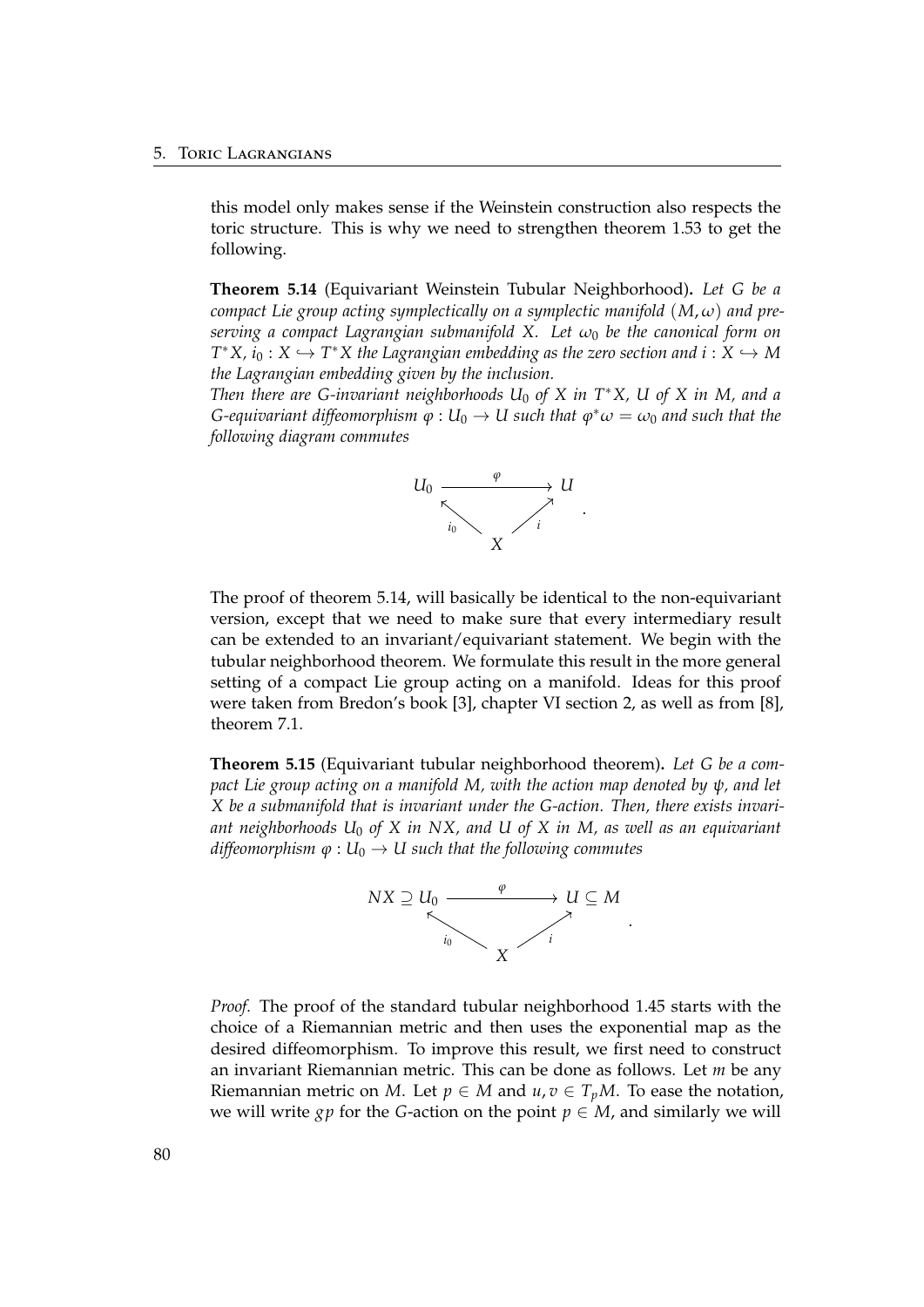simply use *gu* for the *G*-action on the tangent bundle given by  $(d\psi_g)_p[u]$ . Let us define the new metric  $\tilde{m}$  as

$$
\tilde{m}_p(u,v) = \int_G m_{gp}(gu,gv) dv,
$$

where *ν* is a Haar measure on *G*. We have

$$
\tilde{m}_{hp}(hu, hv) = \int_G m_{g(hp)}(g(hu), g(hv))dv
$$

$$
= \int_G m_{ap}(au, av)dv = \tilde{m}_p(u, v),
$$

and hence the metric  $\tilde{m}$  is  $G$ -invariant. We now want to take the exponential map corresponding to  $\tilde{m}$  as our diffeomorphism. Let  $\gamma_{(x,v)}$  be the geodesic starting at *x* with  $\gamma'_{0}$  $\gamma_{(x,v)}'(0) = v.$  We know that  $\gamma_{(x,v)}(t)$  is locally length minimizing, and hence there is a  $t_0$  such that  $\gamma_{(x,v)}(t)$  is the shortest path from  $x$ to  $\gamma_{(x,v)}(t_0) =: y$ . We now look at the curve  $g\gamma_{(x,v)}(t)$  for some  $g \in G$ . For a contradiction, let us assume that  $g\gamma_{(x,v)}(t)$  is not the shortest path from  $gx$  to *gy* and let  $\gamma(t)$  be such a shortest path. Then, by *G*-invariance of the metric,  $g^{-1}\gamma(t)$  would be a path from *x* to *y* that is shorter than  $\gamma_{(x,v)}$ , which is impossible. This show that  $g\gamma_{(x,v)}(t)$  is locally length minimizing, and hence a geodesic. In other words, the group *G* maps geodesics to geodesics. We have that  $exp(gx, g\bar{v})$  is the position of the geodesic with initial conditions  $(gx, gv)$  at time  $t = 1$ . By what we just saw,  $g(exp(x, v))$  is also the position of a geodesic at time  $t = 1$ , and it has initial conditions

$$
\frac{d}{dt}\bigg|_{t=0} g(exp(x,v))(t) = D\psi_g(x)[v] = (gx, gv).
$$

Thus, by uniqueness we must have

$$
g(exp(x,v)) = exp(gx, gv).
$$

This shows that the exponential map is *G*-equivariant, and so the construction that we had in the proof of theorem [1.45](#page-28-0) can be made equivariant. The last thing we need to show is that the neighborhoods that we called *V* in *U* in the standard proof are invariant. *V* was defined as

$$
V = \left\{ (x, v) \in NX \middle| ||v|| < \frac{1}{2}\varepsilon(x) \right\}.
$$

Let  $(x, v)$  be in *V*. Then since *X* is invariant, *gx* belongs to *X*. Then, by equivariance of *exp*, we have that  $\varepsilon(gx) = \varepsilon(x)$ . Finally, since the metric is invariant  $||v|| = ||gv||$ . This shows that *V* is invariant, and since the neighborhood *U* was defined as *exp*(*V*), and since *exp* is equivariant, *U* is also clearly invariant. This concludes the proof.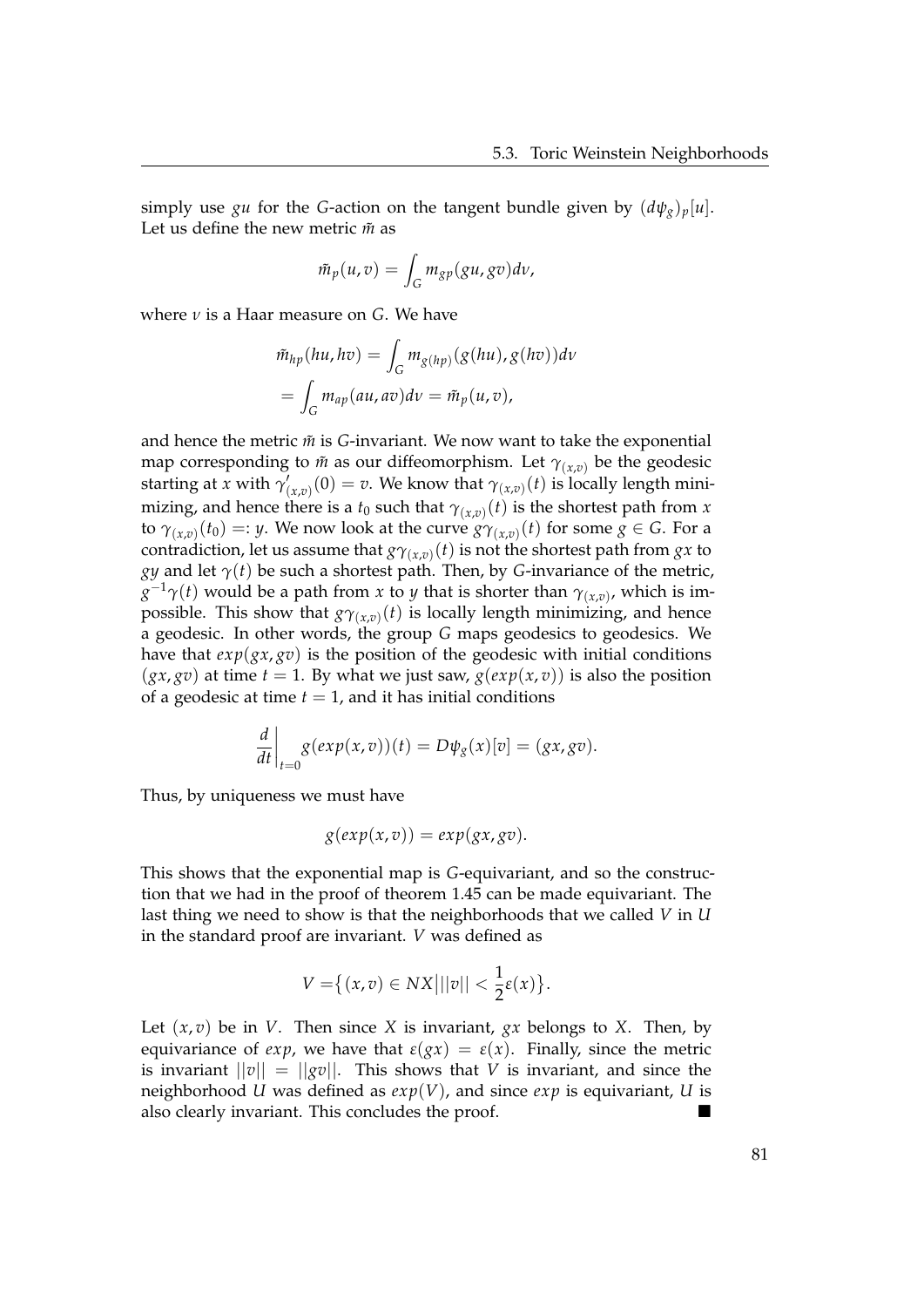The next big result to generalize is the Moser theorem, for which we first need to take a look at the homotopy formula from proposition [1.47](#page-31-0) in the equivariant setting. The idea for the discussion below comes from [\[10\]](#page-108-5), pages 155-160. However, we give explicit calculations here to make everything as transparent as possible.

In the proof of proposition [1.47,](#page-31-0) we worked on a tubular neighborhood *U* of a submanifold  $X \subseteq M$ , and we had defined a homotopy  $\rho_t : U_0 \to U_0$  by  $(x, v) \mapsto (x, tv)$  for  $0 \le t \le 1$ . If we want to describe that homotopy in terms of the neighborhood *U* instead of *U*0, we have

$$
exp(x, v) \mapsto exp(x, tv)
$$
  $0 \le t \le 1$ .

To avoid cluttering the notation we will denote the homotopy on *U* by *ρ<sup>t</sup>* as well and we will keep working with the neighborhood *U* for the rest of this discussion.

If we now assume that a compact Lie group *G* acts on *M* in such a way that *X* is invariant under the action of *G*, as in the proof of the equivariant tubular neighborhood theorem [5.15,](#page-85-1) we may choose a *G*-invariant Riemannian metric, which makes the exponential map *G*-equivariant. Hence, the homotopy *ρ<sup>t</sup>* will also be *G*-equivariant. Let

$$
v_t(\rho(x)) = \frac{d}{ds}\bigg|_{s=t} \rho_t(x),
$$

exactly as in proposition [1.47](#page-31-0) and its proof. We can write the following claim for any  $g \in G$ :

$$
\psi_g^* v_t = v_t.
$$

Indeed, the *G*-equivariance of  $\rho_t$  gives us that for any *x* in *U* and  $0 \le t \le 1$ ,

$$
\psi_{g}^{*}v_{t}(\rho_{t}(x)) = D\psi_{g^{-1}}(\psi_{g}(\rho_{t}(x)))[v_{t}(\psi_{g}(\rho_{t}(x)))]
$$
\n
$$
= D\psi_{g^{-1}}(\rho_{t}(\psi_{g}(x)))[v_{t}(\rho_{t}(\psi_{g}(x)))] = \frac{d}{dt}\psi_{g^{-1}} \circ \rho_{t}(\psi_{g}(x))
$$
\n
$$
= \frac{d}{dt}\rho_{t}(\psi_{g^{-1}}(\psi_{g}(x))) = \frac{d}{dt}\rho_{t} = v_{t}(\rho_{t}(x)).
$$

This then allows us to show that the homotopy equivalence *Q* constructed in [1.47](#page-31-0) commutes with pullbacks by the action. Indeed, for any  $g \in G$  and for an arbitrary differential form *σ* defined on *U*, we have that

$$
\psi_{g}^{*}Q\sigma = \int_{0}^{1} \psi_{g}^{*} \rho_{t}^{*} (\iota_{v_{t}} \sigma) dt = \int_{0}^{1} \rho_{t}^{*} \psi_{g}^{*} (\iota_{v_{t}} \sigma) dt \n= \int_{0}^{1} \rho_{t}^{*} \iota_{\psi_{g}^{*} v_{t}} \psi_{g}^{*} \sigma dt = \int_{0}^{1} \rho_{t}^{*} \iota_{v_{t}} \psi_{g}^{*} \sigma dt = Q \psi_{g}^{*} \sigma.
$$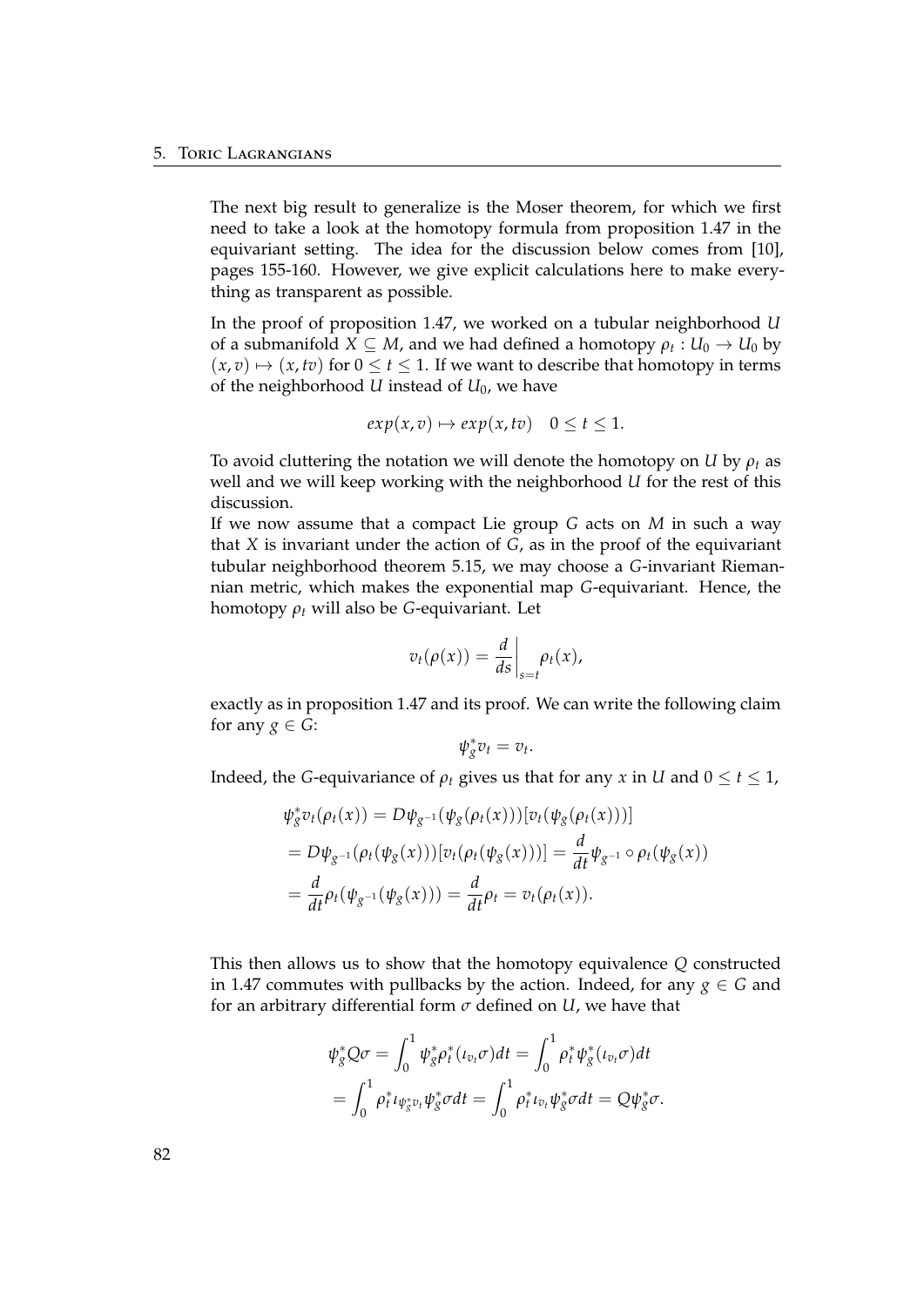We can thus adapt the homotopy formula to make it work nicely with respect to the group action.

We can use this to see how the Moser trick can be adapted to this setting. Again, the ideas for this can be found in [\[10\]](#page-108-5), pages 155-160. Let *ρ* be the isotopy described in the Moser theorem [1.48](#page-32-0) and let  $X_t = \frac{d}{dt} \rho_t \circ \rho_t^{-1}$  be the corresponding time-dependent vector field. Observe that if we have *ρ<sup>t</sup>* equivariant, then, simplifying the notation for the *G*-action again, we have

$$
\rho_t^{-1}(gx) = g\rho_t^{-1}(x) \iff gx = \rho_t(\rho_t^{-1}(gx)) = \rho_t(g\rho_t^{-1}(x)) \stackrel{equiv.}{=} gx,
$$

and hence  $\rho_t^{-1}$  is also equivariant. Moreover, if we differentiate  $\rho_t(gx)$  =  $g\rho_t(x)$  on both sides, we get

$$
\frac{d}{dt}\rho_t(gx) = X_t(\rho_t(gx)) = X_t(g\rho_t(x))
$$
  
= 
$$
\frac{d}{dt}(g\rho_t(x)) = D\psi_g(\rho_t(x))[X_t(\rho_t(x))] = g \cdot X_t(\rho_t(x)).
$$

Setting  $x = \rho_t^{-1}(y)$  for some  $y \in M$  shows that  $X_t$  is *G*-invariant.

Conversely, if *X<sup>t</sup>* is a *G*-equivariant vector field that fulfills equation [\(1.3\)](#page-33-0), then its flow will also be equivariant<sup>[1](#page-88-0)</sup>. To see this, let us define  $\tilde{\rho}_t = \psi_g \circ \rho_t \circ$ *ψg*−<sup>1</sup> . We compute

$$
\frac{d}{dt}\tilde{\rho}_t(\psi_g(x)) = D\psi_g\Big[X_t(\rho_t(\psi_{g^{-1}}(\psi_g(x))))\Big]\nD\psi_g\Big[X_t(\psi_{g^{-1}}\circ\tilde{\rho}_t(\psi_g(x)))\Big] \stackrel{equiv}{=} X_t(\tilde{\rho}_t(\psi_g(x))).
$$

By uniqueness of flows, we must have that  $\rho_t = \tilde{\rho}_t$ , which shows that  $\rho_t$  is equivariant.

Thus, using the notation of theorem [1.48,](#page-32-0) the equivariant version of Moser's theorem will hold, as long as we can find an equivariant vector field *X<sup>t</sup>* solving

$$
\iota_{X_t}\omega_t=-\mu,
$$

where  $\omega_1 - \omega_0 = d\mu$ . Recall that in theorem [1.48,](#page-32-0) we know that there exists such a  $\mu$  since we assume that  $\omega_0$  and  $\omega_1$  belong to the same cohomology class.

We can now prove the equivariant version of the relative Moser theorem. This result is named the Darboux-Weinstein theorem 22.1 in [\[10\]](#page-108-5). We follow the ideas for the proof given there, but we adapt them to the structure we had when proving theorem [1.49.](#page-33-1)

<span id="page-88-0"></span><sup>&</sup>lt;sup>1</sup>The idea to prove this comes from [\[15\]](#page-109-2), prop. 3.3.2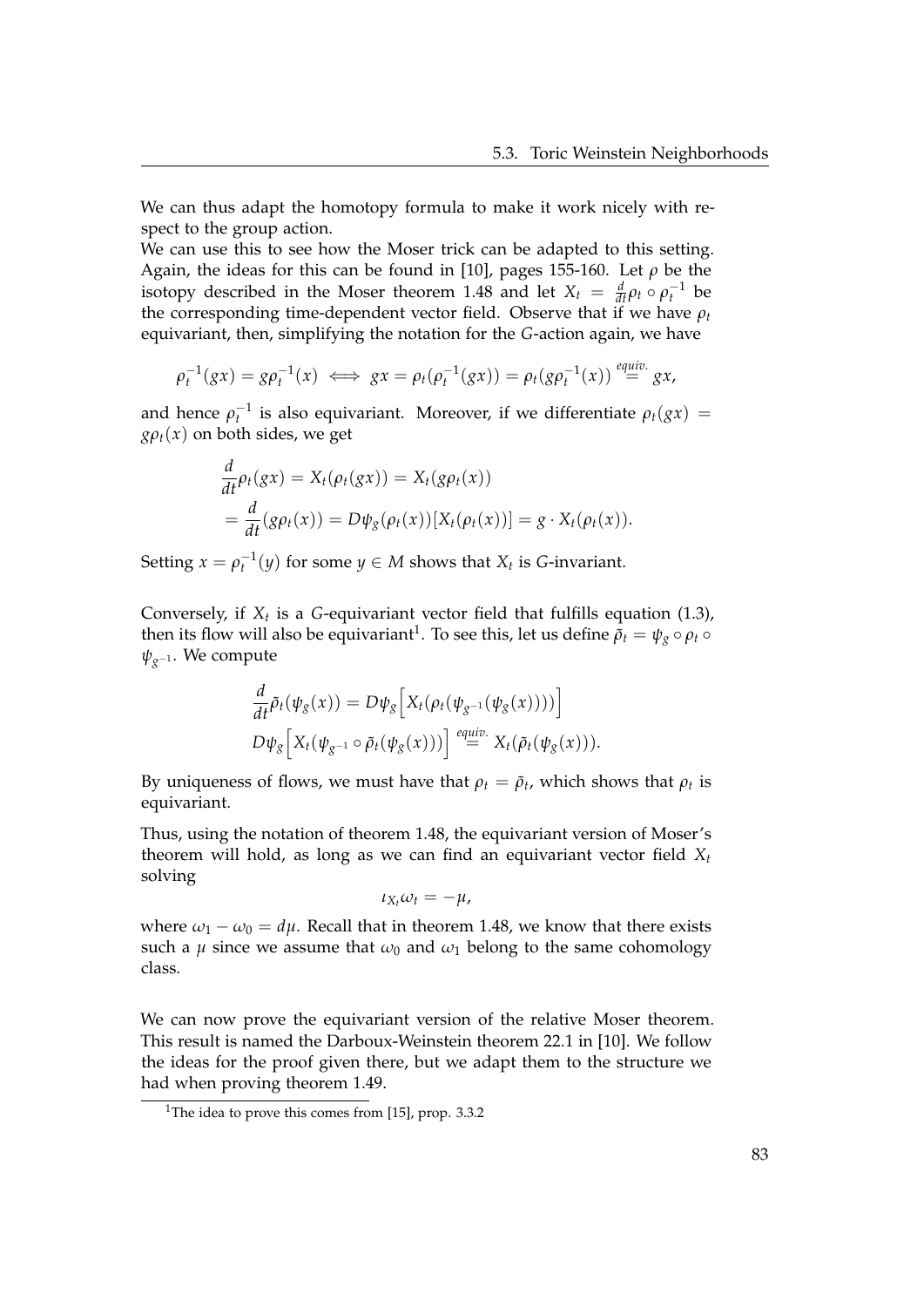**Theorem 5.16** (equivariant relative Moser theorem)**.** *Let M be a compact manifold, and*  $\omega_0$ ,  $\omega_1$  *two symplectic forms on* M. Let X be a compact submanifold *of M* with inclusion map  $i : X \hookrightarrow M$ . Suppose that for every  $q \in X$ , we have  $\omega_0|_q = \omega_1|_q$ *. Moreover, suppose there is an action of a compact Lie group G on M* preserving both  $\omega_0$  and  $\omega_1$  and such that X is G-invariant. Then, there ex*ist G-invariant neighborhoods U*<sup>0</sup> *and U*<sup>1</sup> *of X and a G-equivariant diffeomorphism*  $\varphi : U_0 \to U_1$  such that  $\varphi^*\omega_1 = \omega_0$  and such that the following diagram commutes:



*Proof.* Take a *G*-invariant tubular neighborhood  $U_0$  of*X* as constructed in theorem [5.15.](#page-85-1) As in the standard proof,  $\omega_1 - \omega_0$  is closed on *U*<sup>0</sup> and it vanishes on *X* by assumption. Thus, by the homotopy formula (proposition [1.47\)](#page-31-0) there is a 1-form  $\mu$  on  $U_0$  such that  $\omega_1 - \omega_0 = d\mu$  and  $\mu_x = 0$ ,  $\forall x \in X$ . Moreover, as explained in the proof of the homotopy formula [1.47,](#page-31-0) the 1 form  $\mu$  is given by  $Q(\omega_1 - \omega_0)$ , where  $Q$  denotes the homotopy equivalence from the homotopy formula. By the discussion above about adapting the homotopy formula to the equivariant case, we know that we can choose *Q* to commute with pullbacks by the group action, which means that for any *g* in *G*, we have

$$
\begin{aligned} \psi_g^* \mu &= \psi_g^* Q(\omega_1 - \omega_0) \\ &= Q \psi_g^* (\omega_1 - \omega_0) = Q(\omega_1 - \omega_0) = \mu. \end{aligned}
$$

This shows that  $\mu$  is invariant under pullbacks via the group action. Shrinking *U*<sub>0</sub> if necessary ensures that  $\omega_t = (1 - t)\omega_0 + t\omega_1$  is symplectic on *U*<sub>0</sub> for  $t \in [0, 1]$ . (Notice that shrinking  $U_0$  does not break the invariance assumption since any *ε*-neighborhood is invariant if we take an invariant metric). We may now use the equivariant Moser trick. If we solve the Moser equa-tion [\(1.4\)](#page-33-2) pointwise with the invariant 1-form  $\mu$ , we get a time-dependent vector field *X<sup>t</sup>* . We claim that this vector field is *G*-equivariant. Indeed, let *p* be a point in *M*, *g* an element of *G* and let  $u \in T_{gp}M$  and define the tangent vector *v* as  $v = g^{-1}u$ . We then have for any  $t \in [0, 1]$ 

$$
\omega_t(X_t(gp),u) \stackrel{(1.4)}{=} -\mu|_{gp}[u] = -\mu|_{gp}[gv] = -\mu|_p[v]
$$

and on the other hand, using the fact that *G* acts via symplectomorphisms also on every  $\omega_t$  by linearity, we have

$$
\omega_t(gX_t(p),u)=\omega_t(gX_t(p),gv)=\omega_t(X_t(p),v)=-\mu|_p[v].
$$

This shows that

$$
\iota_{X_t(g\cdot)}\omega_t = \iota_{gX_t}\omega_t.
$$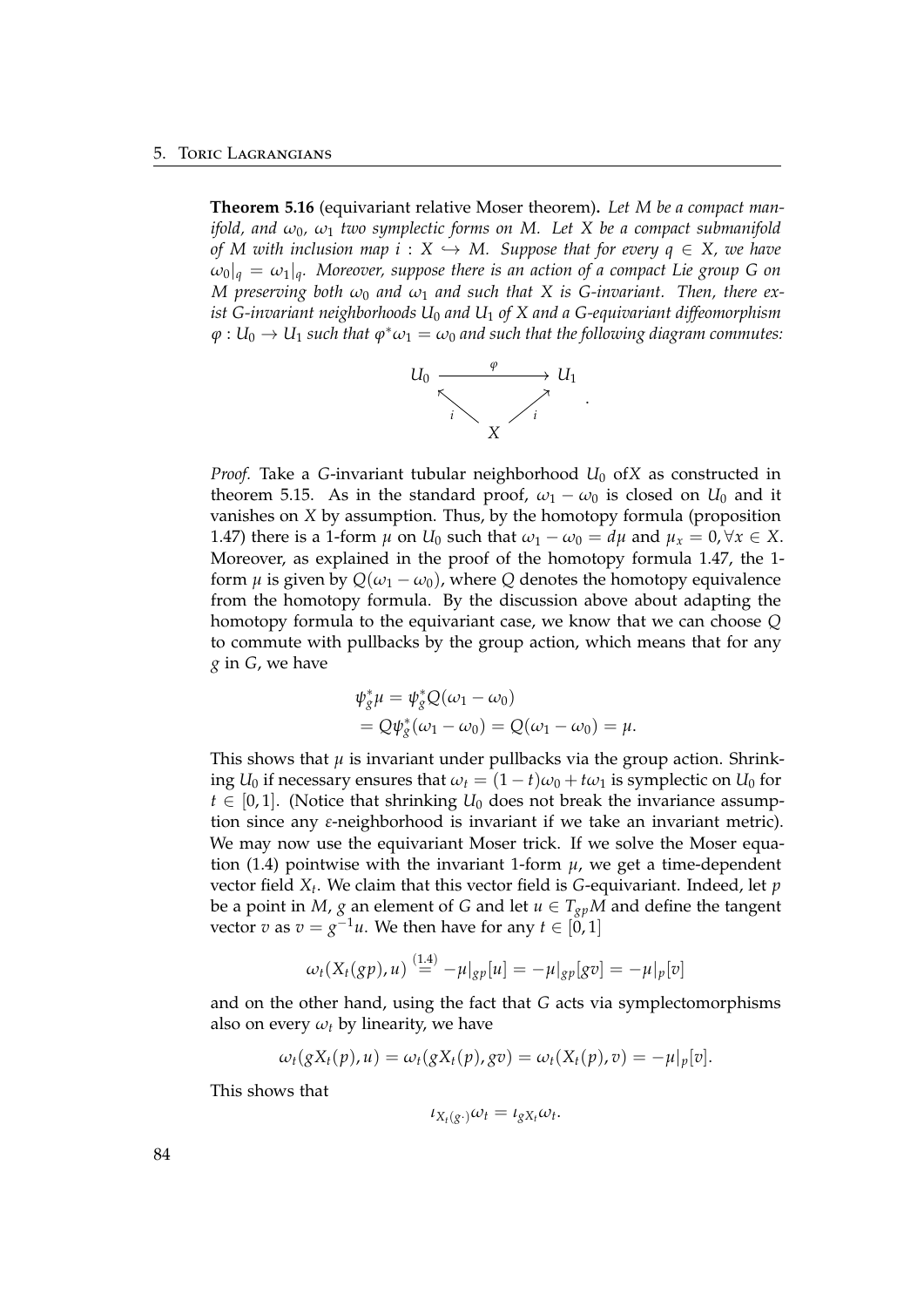But since every  $\omega_t$  is non-degenerate by assumption this implies that  $X_t$  is *G*-equivariant for every *t* in [0, 1].

Since *X<sup>t</sup>* is equivariant, our above discussion of the equivariant Moser trick shows that we will get an isotopy  $\rho:U_0\times [0,1]\to M$  such that every  $\rho_t$  is *G*-equivariant and  $\rho_t^* \omega_t = \omega_0$  for all *t* in [0, 1]. For the same reason as in the standard proof, we must have  $\rho_t|_X = id_X$  for every  $0 \leq t \leq 1$ . Let us now define  $\varphi := \rho_1$  and  $U_1 = \varphi(U_0)$ . The diffeomorphism  $\varphi$  is *G*-equivariant by construction, and since we chose  $U_0$  to be invariant,  $U_1$  will be invariant as well. This concludes the proof.

One other result that we need to adapt to prove theorem [5.14](#page-85-0) is Weinstein's Lagrangian neighborhood theorem [1.52.](#page-36-0) Following what was done in subsection [1.3.2,](#page-27-0) we start by proving an equivariant version of Whitney's extension theorem.

<span id="page-90-0"></span>**Theorem 5.17** (Equivariant Whitney extension theorem)**.** *Let M be an n-dimensional manifold and X a k-dimensional submanifold of M such that k* < *n. Suppose that*  $\omega$ e have a smooth family of linear isomorphisms  $L_p:T_pM\stackrel{\simeq}{\to}T_pM$  for  $p\in X$  with *the property that*  $L_p|_{T_pX} = id_{T_pX}$ *. Moreover, let G be a compact Lie group acting on M such that X is G-invariant. Furthermore, assume that the Lp's are compatible with the action of G in the following sense: for every p in X, every g in G and every v in TpM, we have*

$$
D\psi_g(p)[L_p v] = L_{\psi_g(p)} D\psi_g(p)[v].
$$

*Then, there exists a G-invariant neighborhood U of X and a G-equivariant embedding*  $h: U \to M$  such that  $h|_X = id_X$  and  $Dh(p) = L_p$  for every p in X.

*Proof.* The proof of this theorem follows the same construction as the standard result [1.51.](#page-35-0) We just need to check that we can make every step of the construction *G*-equivariant. Let us choose a *G*-invariant Riemannian metric on *M*. Then, the tubular neighborhood that we denote by *U* as in the proof of the standard theorem [1.51](#page-35-0) will be invariant, and the exponential map will be *G*-equivariant. The embedding *h* is defined as in the standard proof by

$$
h(exp(x,v))=exp(x,L_xv).
$$

But by the assumption on the  $L_p$ 's and the equivariance of the exponential map, we have that for any *g* in *G*

$$
\psi_{g}(h(exp(x,v))) = \psi_{g}(exp(x,L_{x}v)) = exp(\psi_{g}(x),D\psi_{g}(x)[L_{x}v])
$$
  
=  $exp(\psi_{g}(x),L_{\psi_{g}(x)}D\psi_{g}(x)[v]) = h(exp(\psi_{g}(x),D\psi_{g}(x)[v]))$   
=  $h(\psi_{g}(exp(x,v))).$ 

This shows that *h* is *G*-equivariant. Moreover, *U* in invariant by construction. This concludes the proof.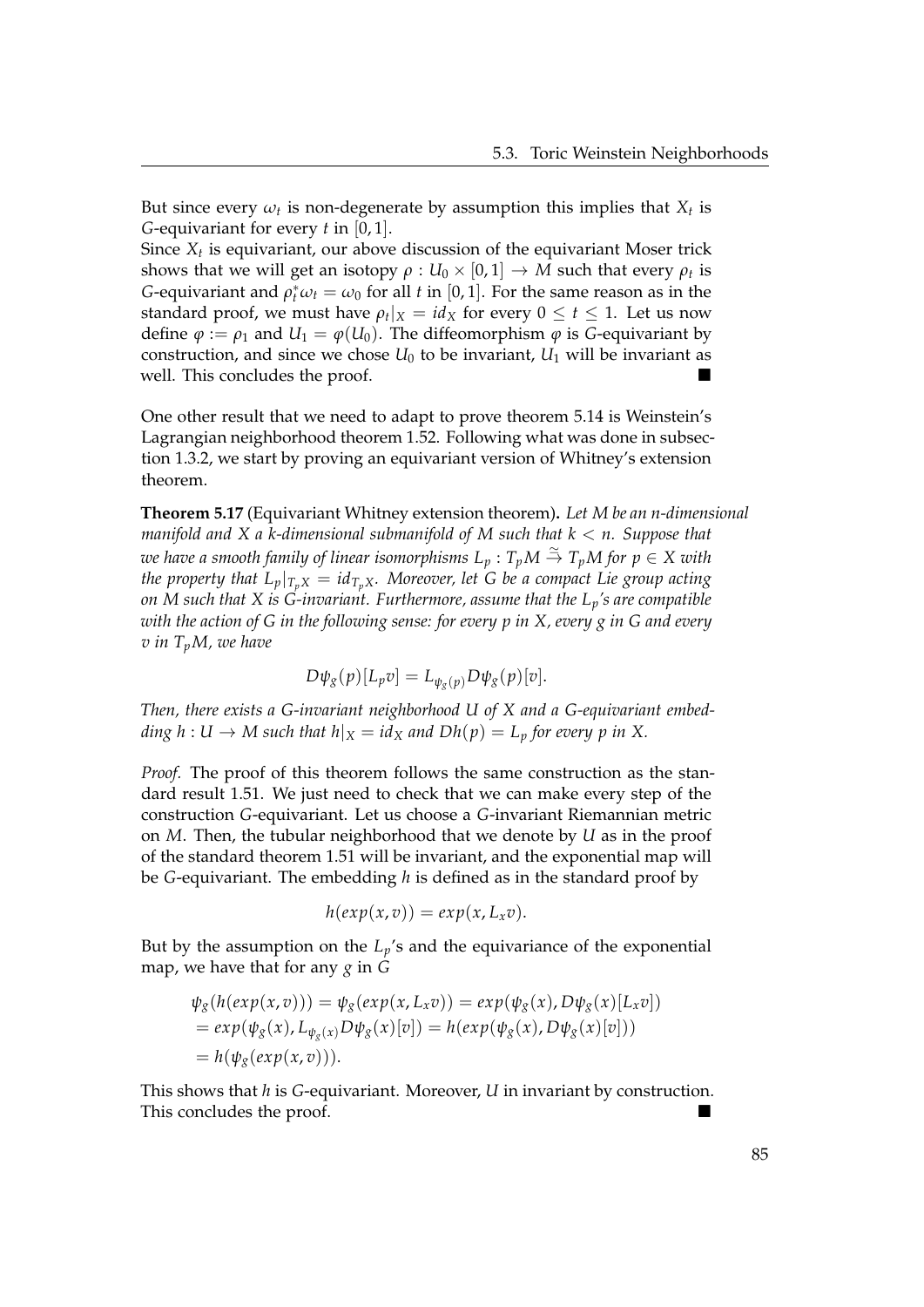Here is now the equivariant version of Weinstein's Lagrangian neighborhood theorem. The main adaptation we have to make is at the level of proposition [1.13,](#page-15-0) which was an essential tool in proving Weinstein's Lagrangian neighborhood theorem.

<span id="page-91-0"></span>**Theorem 5.18** (equivariant Weinstein's Lagrangian neighborhood theorem)**.** *Let* M be a 2*n*-dimensional manifold M with two symplectic structures  $\omega_0$  and  $\omega_1$ , *and let X be a compact submanifold of M with inclusion map i* :  $X \hookrightarrow M$  *and such that it is Lagrangian with respect to both*  $\omega_0$  *and*  $\omega_1$ *. Let G be a compact Lie group acting via symplectomorphism on both*  $(M, \omega_0)$  *and*  $(M, \omega_1)$  *and such that* X *is G-invariant. Then there exists G-invariant neighborhoods U*<sup>0</sup> *and U*<sup>1</sup> *of X, as well*  $\alpha$  *as a G-equivariant diffeomorphism*  $\varphi : U_0 \to U_1$  *such that*  $\varphi^* \omega_1 = \omega_0$  *and such that the following diagram commutes:*



*Proof.* As in the proof of theorem [5.15,](#page-85-1) we may choose a *G*-invariant Riemannian metric *m* on *M*. Let us fix  $p \in X$  and denote by *U* the space  $T_pX$ , by *V* the space  $T_pM$  and by  $U^{\top}$  the orthogonal complement of *U* in *V* with respect to *mp*. We now follow the same construction as in the standard version of the theorem to canonically get linear isomorphisms  $L_p: T_pM \to T_pM$  such that  $L_p|_{T_pX} = id|_{T_pX}$  and  $L_p^*\omega_1|_p = \omega_0|_p$ . As in the standard version,  $L_p$  varies smoothly in  $p$ . We now need to check that the  $L_p$ 's fulfill the compatibility condition needed to make the equivariant Whitney extension theorem [5.17](#page-90-0) work. Looking back to proposition [1.13,](#page-15-0) we see that for every *p*, the map *L<sup>p</sup>* is given by

$$
L_p = Id_{U_p} \oplus B_p : U_p \oplus W_0|_p \rightarrow W_1|_p
$$

where  $U_p$  denotes  $T_p X$ ,  $W_0|_p$  is the canonical Lagrangian complement to  $U_p$ with respect to  $\omega_0|_p$ ,  $W_1|_p$  is the Lagrangian complement to  $U_p$  with respect to  $\omega_1|_p$  and  $B_p: W_0|_p \to W_1|_p$  is the map such that for every  $u \in U_p$  and every  $w_0 \in W_0|_p$ , we have

$$
\omega_0|_p(w_0,u)=\omega_1|_p(Bw_0,u).
$$

We claim that *B* is *G*-equivariant. We write *gp* for  $\psi_g(p)$  and *gv* for  $D\psi_g(p)[v]$ to ease the notation. We have that

$$
\omega_1|_{gp}(gB_p w_0, gu) \stackrel{\text{inv. of } \omega_1}{=} \omega_1|_p(B_p w_0, u) = \omega_0|_p(w_0, u)
$$
  
inv. of  $\omega_0$   

$$
= \omega_0|_{gp}(gw_0, gu) = \omega_1|_{gp}(B_{gp} gw_0, gu).
$$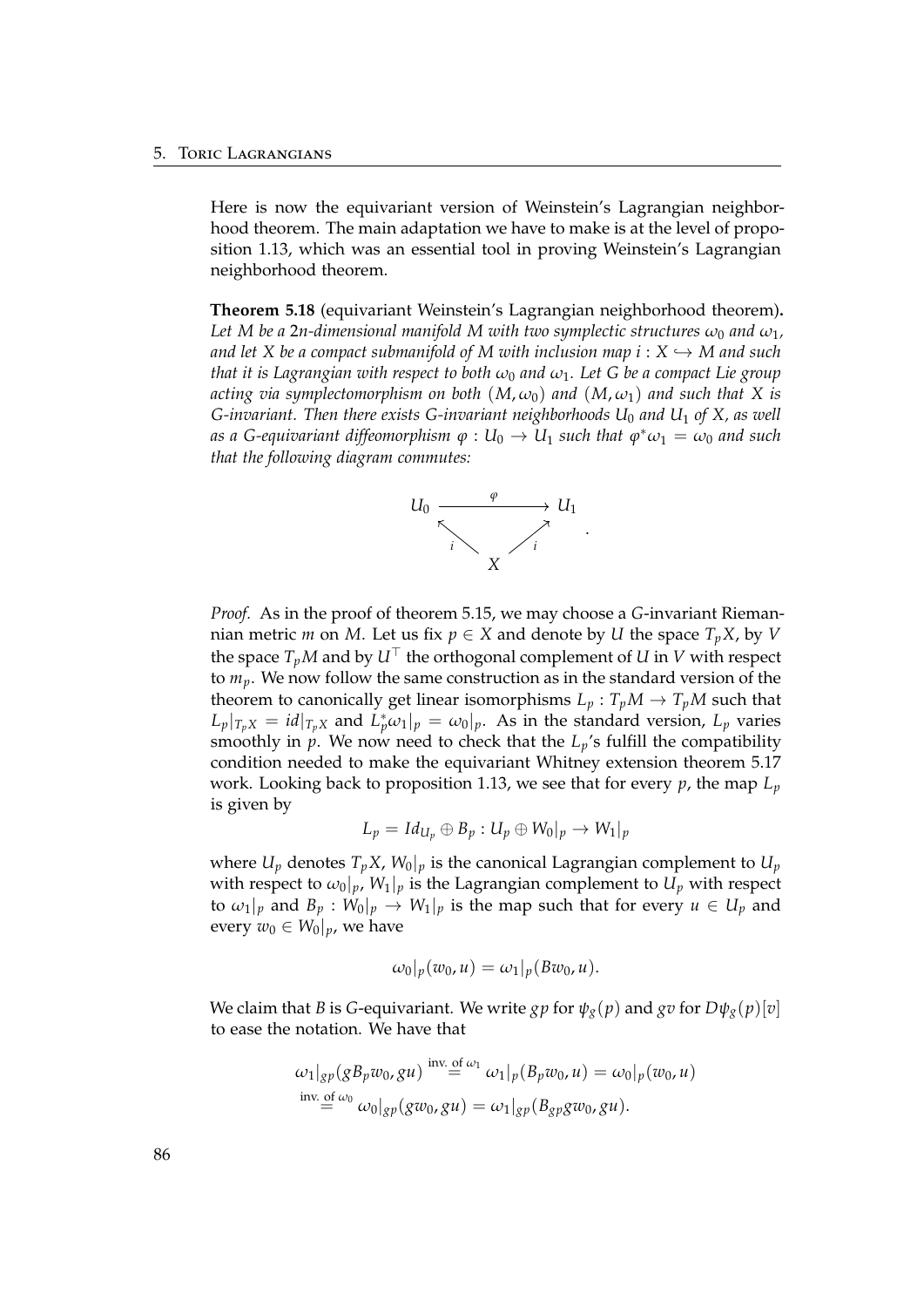By the non-degeneracy of  $\omega_1$ , this implies that  $gB_pw_0 = B_{gp}gw_0$ . This in turn implies that for every  $p$  in  $M$ ,  $g$  in  $G$  and  $v$  in  $T_pM$ , we have (switching back to the more exact notation)

$$
D\psi_g(p)[L_p v] = L_{\psi_g(p)} D\psi_g(p)[v],
$$

which is exactly the compatibility condition we need to use the equivariant Whitney extension theorem [5.17.](#page-90-0) Thus, there exists a *G*-invariant neighborhood  $N$  of  $X$  and a *G*-equivariant embedding  $h : N \rightarrow M$  such that  $h|_X = id_X$  and  $Dh(p) = L_p$  for every  $p$  in *X*. As in the standard proof, the forms  $\omega_0$  and  $h^*\omega_1$  agree on X. Moreover, let  $p$  be a point in  $\bar{\cal N}$  and let *g* be an element of *G*. Using the *G*-equivariance of *h* and the fact that the *G*-action preserves  $\omega_1$ , we have that

$$
(D\psi_g)^*_{p} (Dh)^*_{\psi_g(p)} (\omega_1)_{h(\psi_g(p))} = (D(h \circ \psi_g))^*_{p} (\omega_1)_{h(\psi_g(p))}
$$
  
= 
$$
(D(\psi_g \circ h))^*_{p} (\omega_1)_{h(\psi_g(p))} = (Dh)^*_{p} (D\psi_g)^*_{h(p)} (\omega_1)_{\psi_g(h(p))}
$$
  
= 
$$
(Dh)^*_{p} (\omega_1)_{h(p)}.
$$

This shows that  $(\psi_g)^*(h^*\omega_1) = (h^*\omega_1)$ . Thus, we may use the equivariant Moser relative theorem on the forms  $\omega_0$  and  $h^*\omega_1$  to get a *G*-invariant neighborhood  $U_0$  of X and a *G*-equivariant embedding  $f: U_0 \to \mathcal{N}$  such that  $f|_X = id_X$  and  $f^*(h^*\omega_1) = \omega_0$ . Setting  $\varphi = h \circ f$  and  $U_1 = \varphi(U_0)$  completes the proof, since  $\varphi$  is equivariant as the composition of two equivariant maps and  $U_1$  is invariant by invariance of  $U_0$  and equivariance of  $\varphi$ .

The last important element of the proof of the Weinstein tubular neighborhood theorem is the identification between the normal bundle and the cotangent bundle of a Lagrangian submanifold, as we proved in proposition [1.43.](#page-27-1)

<span id="page-92-0"></span>**Proposition 5.19.** Let  $(M, \omega)$  be a symplectic manifold and X a Lagrangian sub*manifold of M. Let G be a compact Lie group acting on M via symplectomorphisms such that X is G-invariant. Then NX and T*∗*X are canonically identified, and the bundle isomorphism is G-equivariant.*

*Proof.* The bundle isomorphism between *NX* and *T* <sup>∗</sup>*X* constructed in propo-sition [1.43](#page-27-1) is a smooth collection of linear isomorphisms  $\varphi_x$  making the following diagram commute for every *x* in *X*:

$$
N_{X}X \xrightarrow{\varphi_{X}} T_{X}^{*}X
$$
  

$$
\pi_{NX} \downarrow \qquad \qquad \downarrow \pi_{T^{*}X} \wedge
$$
  

$$
X \xrightarrow{id} X
$$

where  $\pi_{NX}$  and  $\pi_{T^*X}$  denote bundle projections. For  $v \in N_xX$ ,  $\varphi_x(v)$  is given by

$$
\varphi_x(v)=\omega_x(v,\cdot).
$$

| ٠            | × |
|--------------|---|
| ٠<br>ł       |   |
| i<br>×<br>۰. |   |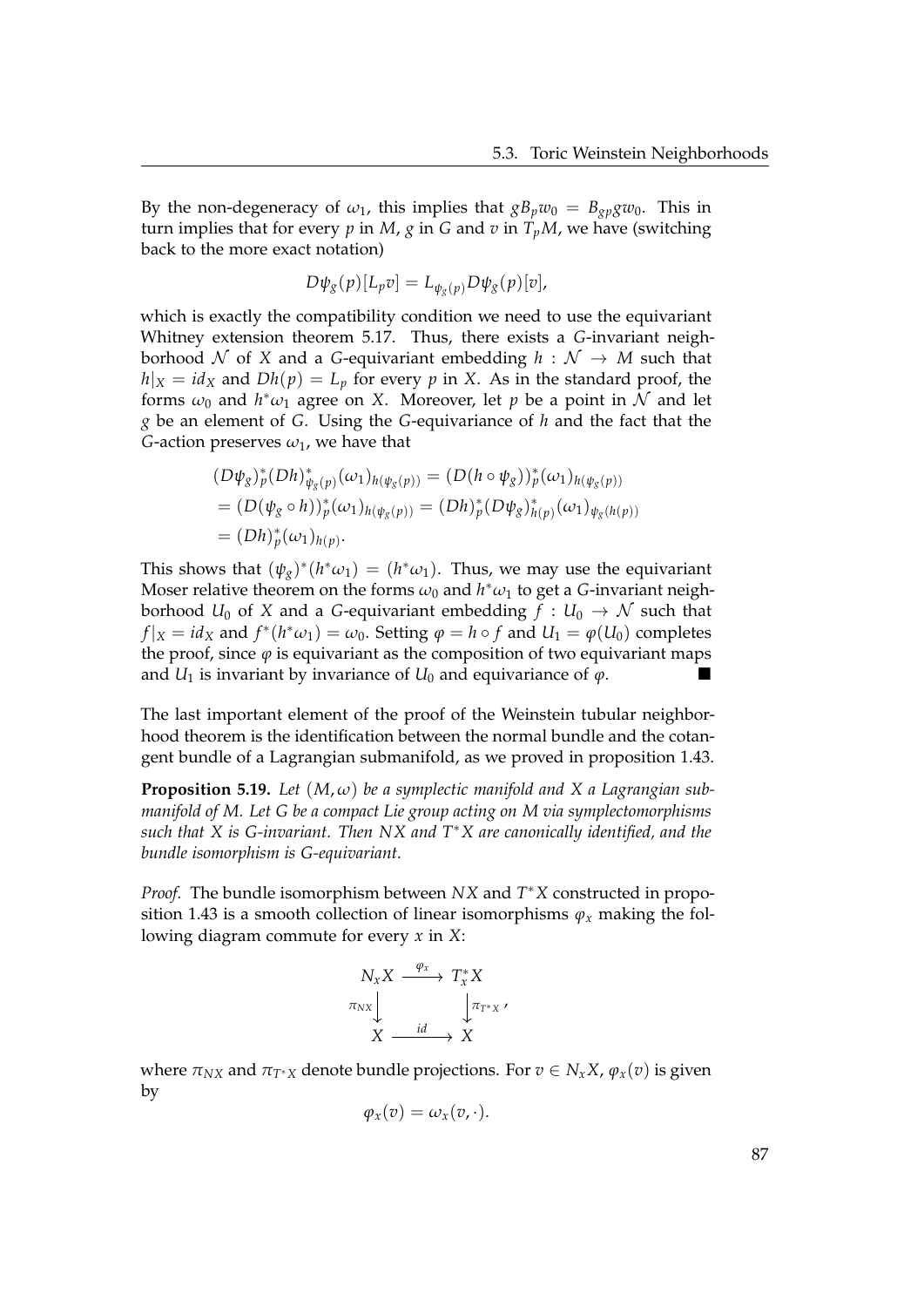Thus, taking  $g \in G$ ,  $(x, v) \in N X$ ,  $u \in T_{\psi_o(x)}X$  and denoting the bundle isomorphism by  $\varphi$ , we can write

$$
(\varphi \circ T\psi_g(x,v))[u] = \omega_{\psi_g(x)}(D\psi_g(x)[v],u) = \omega_x(v,D\psi_{g^{-1}}(\psi_g(x))[u])
$$
  
=  $T^*\psi_g\varphi(x,v)[u].$ 

This shows that this identification is equivariant as we wanted.

We are now finally ready to put all the pieces together and prove theorem [5.14.](#page-85-0)

*Proof.* By proposition [5.19,](#page-92-0) we know that *NX* and *T* <sup>∗</sup>*X* are identified in a *G*equivariant way. Thus, using the equivariant tubular neighborhood theorem [5.15,](#page-85-1) we get a *G*-invariant neighborhood  $\mathcal{N}_0$  of *X* in  $T^*X$ , a *G*-invariant neighborhood  $N$  of  $X$  in  $M$ , and a *G*-equivariant diffeomorphism  $\eta : \mathcal{N}_0 \to$  $\mathcal N$  such that the following diagram commutes



Let us denote by  $\omega_0$  the canonical symplectic form on  $T^*X$  and by  $\omega_1$  the form *η* <sup>∗</sup>*ω*. As in the standard proof, *X* is Lagrangian with respect to both  $\omega_0$  and  $\omega_1$ . Moreover, by what we said in remark [5.13,](#page-0-0) *G* acts by symplectomorphisms on  $(T^*X, \omega_0)$ . To be able to use the equivariant Weinstein's Lagrangian neighborhood theorem, we also need to show that *G* acts by symplectomorphisms on  $(M, \omega_1)$ , which means that we must show that for every *g* in *G*

$$
(T^*\psi_g)^*\omega_1=\omega_1.
$$

If we fix  $p = (x, \xi)$  in  $T^*X$ , this amounts to show the equality

 $(D(T^*\psi_g))^*_{p}((\omega_1)_{T^*\psi_g(p)}) = (\omega_1)_p.$ 

Let us set  $y := \eta(p)$ . Using the definition of  $\omega_1$ , we have that  $(\omega_1)_{T^*\psi_q(p)} =$  $(D\eta)_{T^*\psi_g(p)}^*$  ( $\omega_{\psi_g y}$ ). This yields

$$
(D(T^*\psi_g))^*(\omega_1)_{T^*\psi_g(p)} = (D(T^*\psi_g))^*(D\eta)^*_{T^*\psi_g(p)}\omega_{\psi_g y}) = (D(\eta \circ T^*\psi_g))^*(\omega_{\psi_g y})
$$
  
=  $(D(\psi_g \circ \eta))^*(\omega_{\psi_g y}) = (D\eta)^*(D\psi_g)^*(\omega_{\psi_g y})$   
=  $(D\eta)^*_{p}\omega_y = (\omega_1)_{p}$ ,

where the third equality follows from the equivariance of *η*, and the fifth from the assumption that *G* acts symplectically on  $(M, \omega)$ . This computation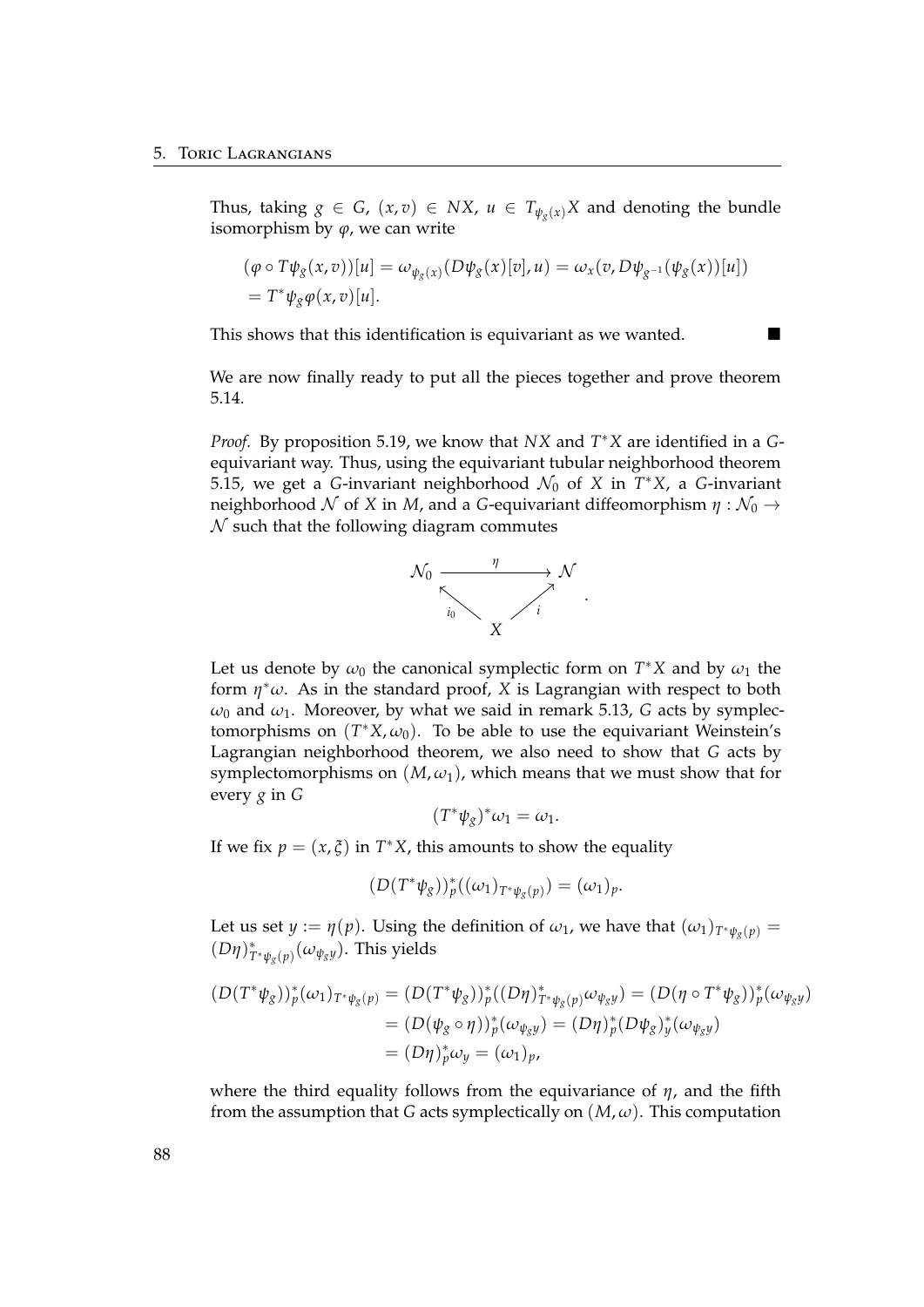shows that *G* acts via symplectomorphisms on  $(M, \omega_1)$  as well and thus by the equivariant version of Weinstein Lagrangian neighborhood theorem [5.18,](#page-91-0) there exists *G*-invariant neighborhoods  $U_0$  and  $U_1$  of *X* in  $\mathcal{N}_0$  and a *G*-equivariant diffeomorphism  $\theta$  :  $U_0 \rightarrow U_1$  such that  $\theta^* \omega_1 = \omega_0$ , and such that the following diagram commutes



As in the standard proof, we may now set  $\varphi := \eta \circ \theta$  and  $U := \varphi(U_0)$ . Since *U*<sup>0</sup> in invariant and both *η* and *θ* are equivariant diffeomorphisms, *U* will be invariant as well. Finally,  $\varphi^*\omega = \theta^*\eta^*\omega = \theta^*\omega_1 = \omega_0$ . This concludes the proof.

*Remark* 5.20*.* A more general statement known as the equivariant isotropic embedding theorem can is proved in [\[10\]](#page-108-5) as theorem 39.1.

Although everything we have done in this section holds for any compact Lie group *G*, we will mostly use Weinstein's tubular neighborhood theorem for toric Lagrangians. We formulate this special case here.

<span id="page-94-1"></span>**Corollary 5.21** (Toric Weinstein Tubular Neighborhood)**.** *Let* (*L*, *T <sup>k</sup>*,*A*) *be a toric Lagrangian in a (compact) symplectic toric manifold* (*M*, *ω*, **T***<sup>n</sup>* , *µ*)*. Let ω*<sup>0</sup> *be the canonical symplectic form on T*∗*L, i*<sup>0</sup> : *L* ,→ *T* <sup>∗</sup>*L the Lagrangian embedding as the zero section, and i* :  $L \hookrightarrow M$  *the Lagrangian embedding given by the inclusion. Then there are Tk*,*A-invariant neighborhoods U*<sup>0</sup> *of L in T*∗*L, U of L in M and a*  $T^{k,A}$ -equivariant diffeomorphism  $\overline{\varphi}: U \to U_0$  such that  $\varphi^*\omega = \omega_0$  and such that *the following commutes*



*Proof.* Use theorem [5.14](#page-85-0) with  $G = T^{k,A}$ . *<sup>k</sup>*,*A*.

#### <span id="page-94-0"></span>5.4 Towards deformation of toric Lagrangians

We will now work in the setting that we constructed with corollary [5.21.](#page-94-1) A 1-form *ν* on *L* induces an embedding  $i_v : L \to T^*L$  given by  $i_v(p) = v_p$ .

**Definition 5.22.** If a group *G* acts on *L* via the map  $\psi$ , we say that the 1form *v* on *L* is *G-invariant* if the submanifold  $i_{\nu}(L) \subseteq T^*L$  is *G-invariant*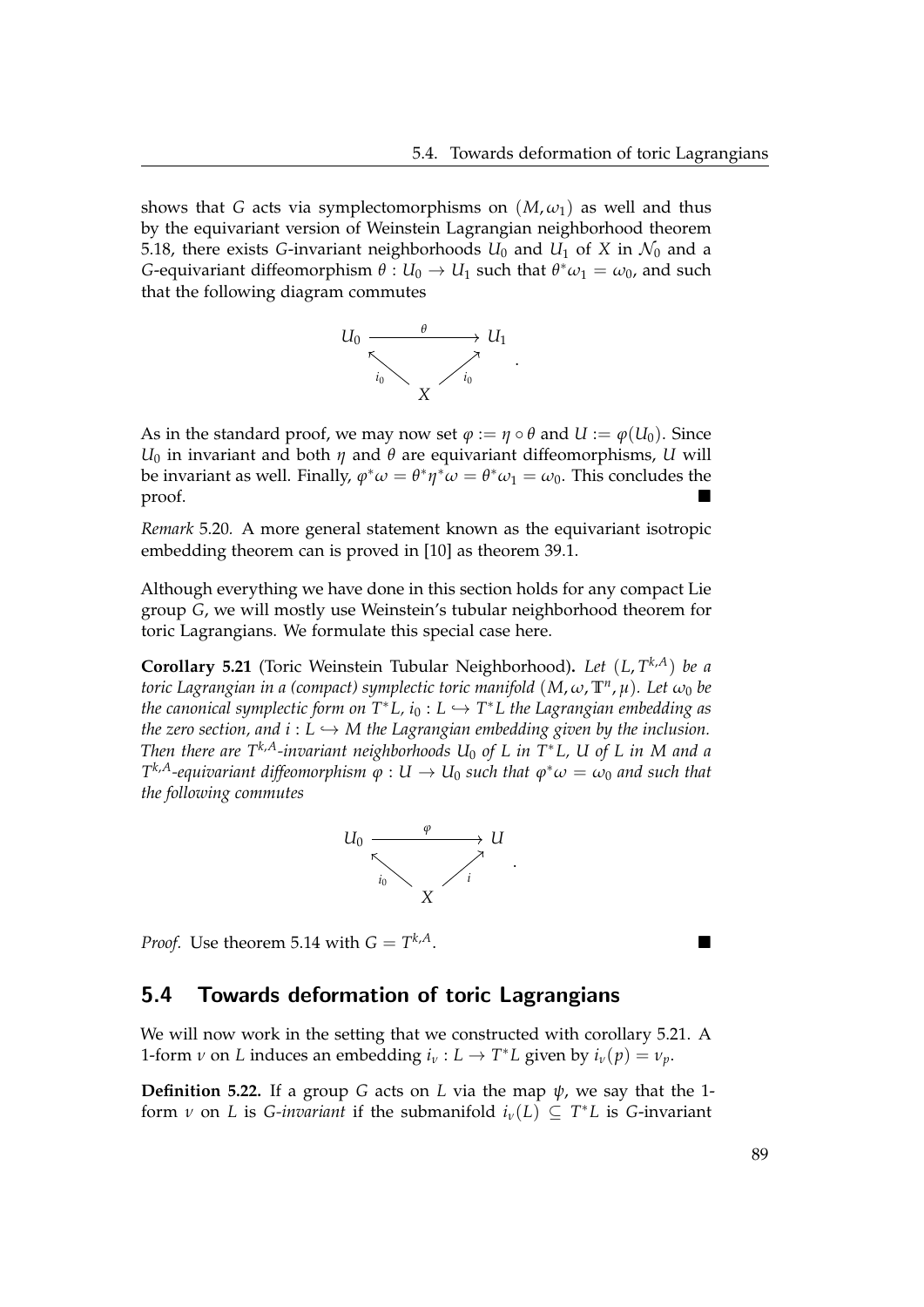with respect to the lifted action, i.e.

$$
\nu_p = \nu_q \circ (d\psi_g)_p \quad \forall p \in L, \forall g \in G,
$$

where we have  $q = \psi_g(p)$ .

Let now(*L*, *T <sup>k</sup>*,*A*) be a toric Lagrangian in a (compact) symplectic toric manifold (*M*, *ω*, **T***<sup>n</sup>* , *µ*). Consider a *T <sup>k</sup>*,*A*-equivariant tubular neighborhood model as in corollary [5.21:](#page-94-1)



such that  $\varphi^* \omega = \omega_0$ . We want to extend the result from our example in chapter [4](#page-68-0) to this more general setting with the two following claims.

<span id="page-95-0"></span>**Proposition 5.23.** Let  $i_v : L \to U_0$  be the embedding of L given by a  $T^{k,A}$ -invariant *closed* 1-form *v*. Then,  $L_v := (\varphi \circ i_v)(L)$  *is a proper and connected Lagrangian submanifold of M lying in U and is Tk*,*A-invariant.*

*Proof.* We start by showing that  $L<sub>v</sub>$  is a Lagrangian submanifold. By definition, we have the following commutative diagram:



We compute

$$
i^*\omega = (\varphi \circ i_\nu)^* = i_\nu^* \circ (\varphi^*\omega) = i_\nu^*\omega_0 = 0,
$$

where the last equality comes from *ν* being a closed 1-form. Since *L<sup>ν</sup>* has the same dimension as  $L$ , we conclude that  $L<sub>v</sub>$  is a Lagrangian submanifold. We now prove  $T^{k,A}$ -invariance. Let  $p$  be a point in  $L_\nu$  and let  $g$  be in  $T^{k,A}$ . Then we have an *x* in *L* such that  $p = \varphi(i_v(x))$ . Using the equivariance of  $\varphi$ and the invariance of *ν*, this yields

$$
\psi_{g}(p) = \psi_{g}(\varphi(i_{\nu}(x))) = \varphi(T^{*}\psi_{g}(x,\nu_{x})) = \varphi(\psi_{g}(x),\nu_{x} \circ D\psi_{g^{-1}}(\psi_{g}(x))) \n= \varphi((\psi_{g}(x),\nu_{\psi_{g}(x)})) = \varphi(i_{\nu}(\psi_{g}(x))).
$$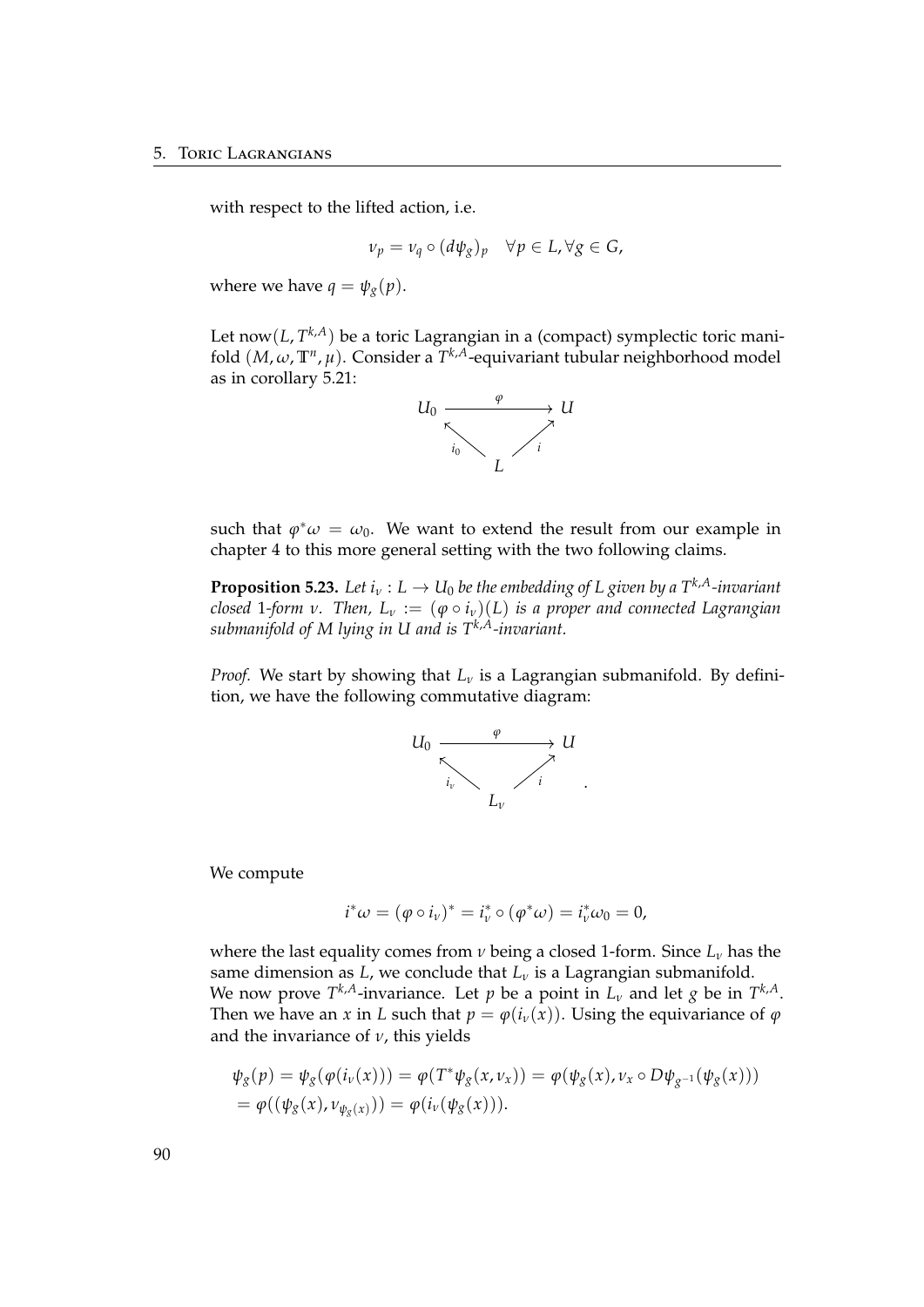Since *L* is  $T^{k,A}$ -invariant,  $\psi_g(x)$  also belongs to *L*, and thus by the computation above,  $\psi_g(p)$  belongs to  $L_\nu$ , which shows that  $L_\nu$  is  $T^{k,A}$ -invariant. Since  $i_\nu$  is an embedding and has closed image, it is a proper map, as is  $\varphi$ because it is a diffeomorphism. Hence, *L<sup>ν</sup>* is a proper submanifold. Connectedness of *<sup>L</sup><sup>ν</sup>* also follows directly from the connectedness of *<sup>L</sup>*.

We see that requiring the 1-form  $\nu$  to be invariant already gives  $L_{\nu}$  some nice properties. We now show that any toric Lagrangian close enough to the zero section is of the form  $L_v$  for some  $T^{k,A}$ -invariant form  $v$ .

**Proposition 5.24.** Any toric Lagrangian  $(\tilde{L}, T^{k,A})$  in U that is sufficiently  $C^1$ -close *to L is of the form L<sup>ν</sup> as in proposition [5.23](#page-95-0)*

*Proof.* Let  $i_L : L \hookrightarrow M$  and  $i_{\tilde{L}} : \tilde{L} \hookrightarrow M$  denote the inclusion maps. By definition of  $\tilde{L}$  being sufficiently C<sup>1</sup>-close to L, we have a diffeomorphism  $f: L \to \tilde{L}$  such that  $i_{\tilde{L}} \circ f$  if sufficiently  $C^1$ -close to  $i_L$ . This implies that

$$
\varphi^{-1} \circ i_{\tilde{L}} \circ f : L \to \varphi^{-1}(\tilde{L})
$$

is sufficiently C<sup>1</sup>-close to  $i_0 = \varphi^{-1} \circ i_L$ , which is the canonical embedding of the zero section. Thus, we have that  $\varphi^{-1}(\tilde{L})$  is sufficiently  $C^1$ -close to the zero section, and by proposition [4.4,](#page-75-0)  $\varphi^{-1}(\tilde{L})$  is the image of a 1-form *ν*. It remains to show that *ν* is *T <sup>k</sup>*,*A*-invariant. This is equivalent to the image of the embedding  $i_\nu$  being invariant under the lifted action of  $T^{k,A}$ . But the image of  $i_\nu$  is precisely  $\varphi^{-1}(\tilde{L})$ . Let  $\lambda$  be an element of  $\varphi^{-1}(\tilde{L})$ . We have that

$$
T^*\psi_g \lambda \in \varphi^{-1}(\tilde{L})
$$
  

$$
\iff \varphi(T^*\psi_g \lambda) = \psi_g \varphi(\lambda) \in \tilde{L}.
$$

Since  $\tilde{L}$  is  $T^{k,A}$ -invariant by definition, we directly have that  $\psi_g(\lambda) \in \tilde{L}$  for any  $g \in T^{k,A}$  and any  $\lambda \in \varphi^{-1}(\tilde{L}).$  This shows that  $\nu$  is  $T^{k,A}$ -invariant, and hence concludes the proof.

We conclude this work with a question and some remarks pointing at ways to answer that question.

**Question 5.25.** Are Lagrangians *L<sup>ν</sup>* defined as in proposition [5.23](#page-95-0) toric Lagrangians with symmetry group *T <sup>k</sup>*,*<sup>A</sup>* if the invariant one-form *ν* is close enough to the zero section?

We already know from proposition [5.23](#page-95-0) that *L<sup>ν</sup>* is a proper and connected *T <sup>k</sup>*,*A*-invariant Lagrangian submanifold. What remains to be shown is that the intersection between  $L_v$  and every  $\mathbb{T}^n$ -orbit is clean and either empty or exactly one *T <sup>k</sup>*,*A*-orbit. Here are some remarks that begin to tackle this question.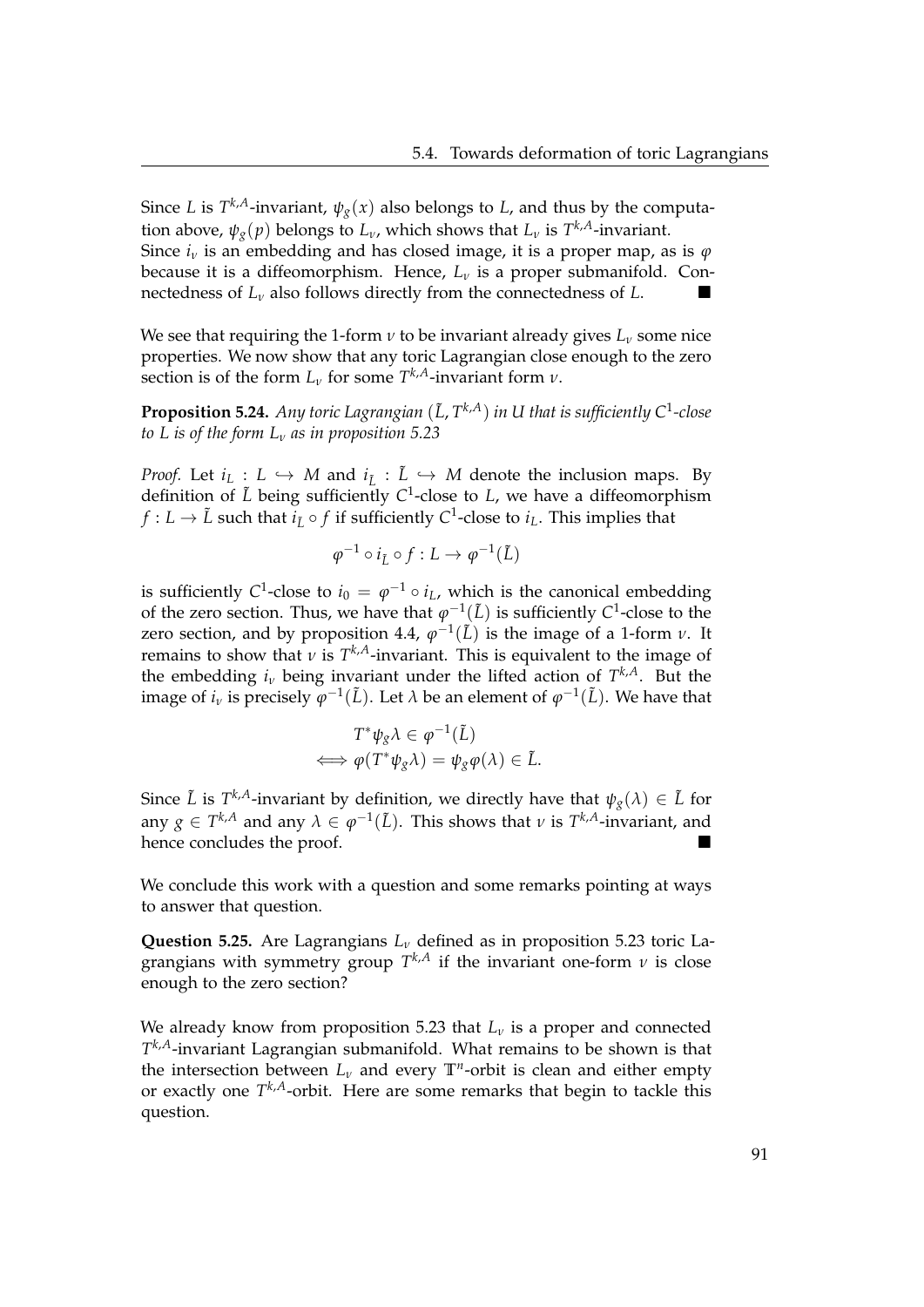- *Remark* 5.26*.*  $k, A = \mathbb{T}^n$ , then *L* is one  $\mathbb{T}^n$ -principal orbit, and the only closed **T***<sup>n</sup>* -invariant one-form is the zero section. Thus, the answer is trivial in that case. There is no deformation of the toric Lagrangian.
	- In the other extreme case where  $T^{k,A} = {\pm 1}^n$ , there are a lot of deformations. We have seen this in our example from chapter [4](#page-68-0) when we considered all  $\{\pm 1\}$ -symmetric curves through the poles of the sphere  $S^2 \simeq \mathbb{CP}^1$ .
	- We expect the general case to be a combination of the two extreme cases. We can start by restricting our attention to the set

$$
M^{\mathrm{o}} := \mu^{-1}(\Delta^{\mathrm{o}}),
$$

where  $\Delta$  denotes the moment polytope  $\mu(M)$  and  $\Delta^{\rm o}$  its interior. Take *x* ∈ *M*<sup>o</sup> and *g* ∈  $\mathbb{T}^n$ . Since *µ* is invariant under the action of  $\mathbb{T}^n$ , we have that  $\mu(x) = \mu(gx)$ , and hence  $gx \in M^{\text{o}}$ , which shows that  $M^{\text{o}}$  is **T***<sup>n</sup>* -invariant. By the stratified structure of the moment polytope, we have that  $\mathbb{T}^n$  acts freely on  $M^o$ , and for any *x* in  $\Delta^o$ ,  $\mu^{-1}(x)$  is exactly the **T***<sup>n</sup>* -orbit through *x*. A proof of these facts can be found in [\[9\]](#page-108-6) on pages 12 and 49. These results about the structure of the moment map of toric symplectic manifolds imply that *M*<sup>o</sup> has the structure of a **T***<sup>n</sup>* principal bundle over the orbit space  $\Delta$ <sup>o</sup>.

We show that  $L \cap M^{\text{o}}$  has a similar structure over  $\mu(L \cap M^{\text{o}})$ . Since *L* is a toric Lagrangian, it is *T <sup>k</sup>*,*A*-invariant, and since *M*<sup>o</sup> is **T***<sup>n</sup>* -invariant, it is in particular  $T^{k,A}$ -invariant. This implies that  $L \cap M^{\rm o}$  is  $T^{k,A}$ invariant. Next, if  $\mathbb{T}^n$  acts freely on  $M^{\text{o}}$ , in particular  $T^{k,A}$  acts freely on *L* ∩ *M*<sup>o</sup>. By definition of a toric Lagrangian, the intersection of an orbit passing through *L* with *L* is exactly one *T <sup>k</sup>*,*A*-orbit and hence *µ*(*L* ∩ *M*<sup>o</sup>) is exactly the *T<sup>k,A</sup>*-orbit space. Thus, in the same way as above, we can see that *L* ∩ *V* has the structure of a *T <sup>k</sup>*,*A*-principal bundle over  $\mu(L \cap M^{\circ})$ . We take a local trivialization of this principal bundle. Let *x* be an arbitrary point in  $\mu(L \cap M^{\rm o})$ . Then there exists an open neighborhood *W* of *x* in  $\mu(L \cap M^{\text{o}})$  such that

$$
\mu^{-1}(W) \cap (L \cap M^{\mathsf{o}}) \simeq W \times T^{k,A}
$$

Since  $\mu(L \cap M^{\text{o}})$  is the orbit space, *W* is diffeomorphic to a subset *S* of  $\mu^{-1}(W) \cap (L \cap M^{\text{o}})$  containing exactly one representative for each  $T^{k,A}$ -orbit through  $\mu^{-1}(W)$ . We call this set *S* a slice. We can thus write

$$
\mu^{-1}(W) \cap (L \cap M^{\mathbf{0}}) \simeq S \times T^{k,A}.
$$

In other words, every point *p* in *L* ∩ *M*<sup>o</sup> admits an open neighborhood  $W' \subseteq (L \cap M^{\rm o})$  such that

$$
W' \simeq S \times T^{k,A} \tag{5.1}
$$

.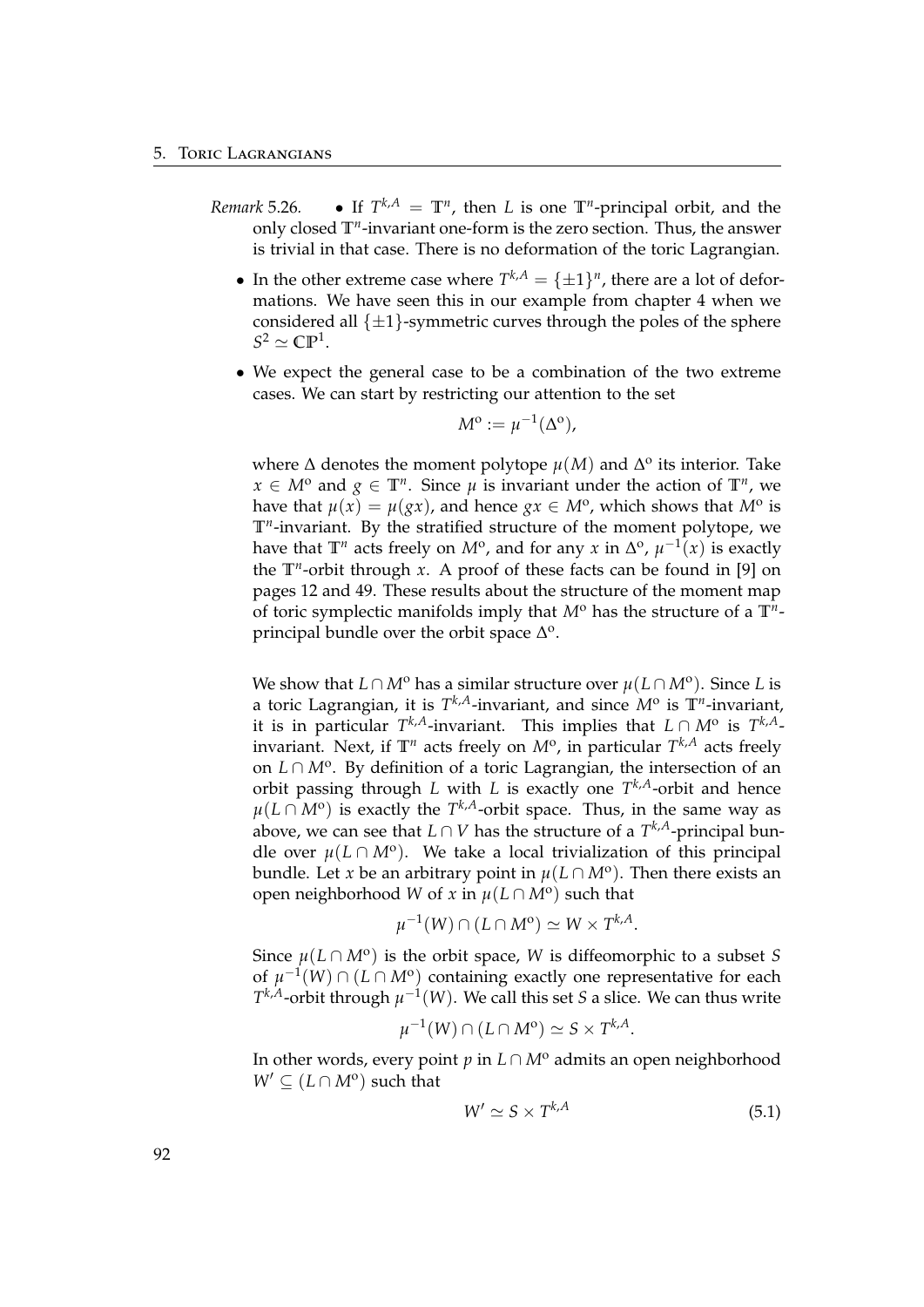with  $S \subseteq W'$ .

The local product structure of *L* ∩ *M*<sup>o</sup> induces a local product structure on  $\varphi(i_\nu(L \cap M^{\text{o}}))$ . Indeed, let *q* be an arbitrary point in  $\varphi(i_\nu(L \cap M^{\text{o}}))$ and take  $p \in L \cap M^{\circ}$  such that  $\varphi(i_v(p)) = q$ . By the local product structure of  $L \cap M^{\rm o}$  ,  $p \in L \cap M^{\rm o}$  can be written as  $\psi_g(p_0)$  , with  $g \in T^{k,A}$ and such that  $p_0$  belongs to some slice *S*. Using the equivariance of  $\varphi$ and the invariance *ν*, this implies that

$$
q = \varphi(i_{\nu}(p)) = \varphi(i_{\nu}(\psi_{g}(p_{0}))) = \varphi(T^{*}\psi_{g}i_{\nu}(p_{0})) = \psi_{g}(\varphi(i_{\nu}(p_{0}))).
$$

This computation shows that any point in  $\varphi(i_\nu(L \cap M^{\rm o}))$  can be written as  $\psi_{g}(q_{0})$  with  $q_{0} \in S_{\nu} := \varphi(i_{\nu}(S))$ . Hence,  $\varphi(i_{\nu}(L \cap M^{\text{o}}))$  has a local product structure of the form

$$
S_{\nu} \times T^{k,A}.
$$

Studying the intersection with **T***<sup>n</sup>* -orbits locally could be a first step, since we are given this product structure. Of course, we have only shown here that the points in  $\varphi(i_\nu(L \cap M^{\rm o}))$  admit such a product structure in a neighborhood and we haven't even talked about points who do not belong to  $M^{\circ}$ , so there remains work to be done to show that  $L<sub>v</sub>$  is a toric Lagrangian if  $v$  is close enough to the zero section.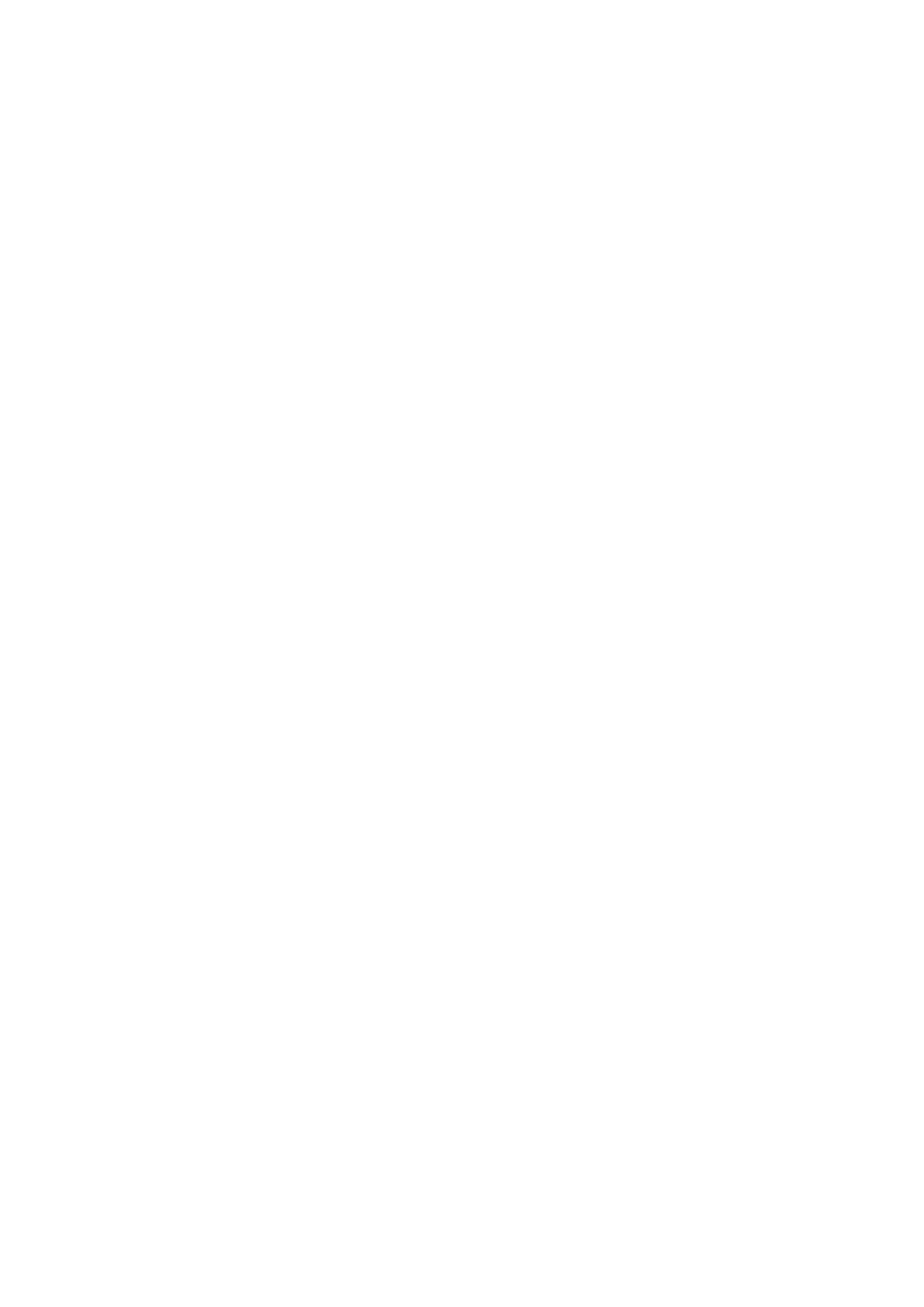Appendix A

# <span id="page-100-0"></span>The Fubini-Study form

In this appendix, we investigate the Fubini-Study symplectic form and show it is the form that we have on the projective spaces **CP***<sup>n</sup>* after symplectic reduction. The presentation of this material follows homework 12 in [\[5\]](#page-108-7) and we provide the missing proofs.

Let us look at the function  $\rho : \mathbb{C}^n \setminus \{0\} \to \mathbb{R}, z \mapsto \log(|z|^2 + 1)$ . Our goal is to show that this function is strictly plurisubharmonic so that it defines a Kähler form on  $\mathbb{C}^n \setminus \{0\}$  by theorem [2.25.](#page-55-0) We compute:

$$
\frac{\partial}{\partial z_j}\frac{\partial \rho}{\partial \overline{z}_k} = \frac{\partial}{\partial z_j}\frac{z_k}{|z|^2+1} = \frac{\delta_{jk}(|z|^2+1)-z_k\overline{z}_j}{(|z|^2+1)^2}.
$$

We need to show that  $H := \begin{pmatrix} \frac{\partial^2 \rho}{\partial z_i \partial \overline{z_i}} & 0 \end{pmatrix}$ *∂zj∂z<sup>k</sup>*  $\setminus$ is positive definite, i.e. that  $v^* H v > 0$ ,  $\forall v \in \mathbb{C}^n \setminus \{0\}.$ 

By linearity, it is sufficient to check this on unit vectors, so for  $v \in S^{2n-1} \subseteq I$  $\mathbb{C}^n \setminus \{0\}$ . Another observation is that  $\rho$  is  $U(n)$ -invariant, where  $U(n)$  denotes the Lie group of unitary matrices. This means that *H* is also  $U(n)$ invariant. Since  $U(n)$  acts transitively on  $S^{2n-1}$ , it is enough to check positivedefiniteness in just one direction, for example on the vector  $v_1 = (1, 0, \dots, 0)$ :

$$
v_1^* H v_1 = \frac{|z|^2 + 1 - z_1 \overline{z}_1}{(|z|^2 + 1)^2} > 0.
$$

This show that *H* is positive definite, and hence that  $\rho$  is strictly plurisubharmonic. Using proposition [2.25,](#page-55-0) we can thus conclude that the 2-form

$$
\rho_{\rm FS}:=\frac{i}{2}\partial\overline{\partial}\rho
$$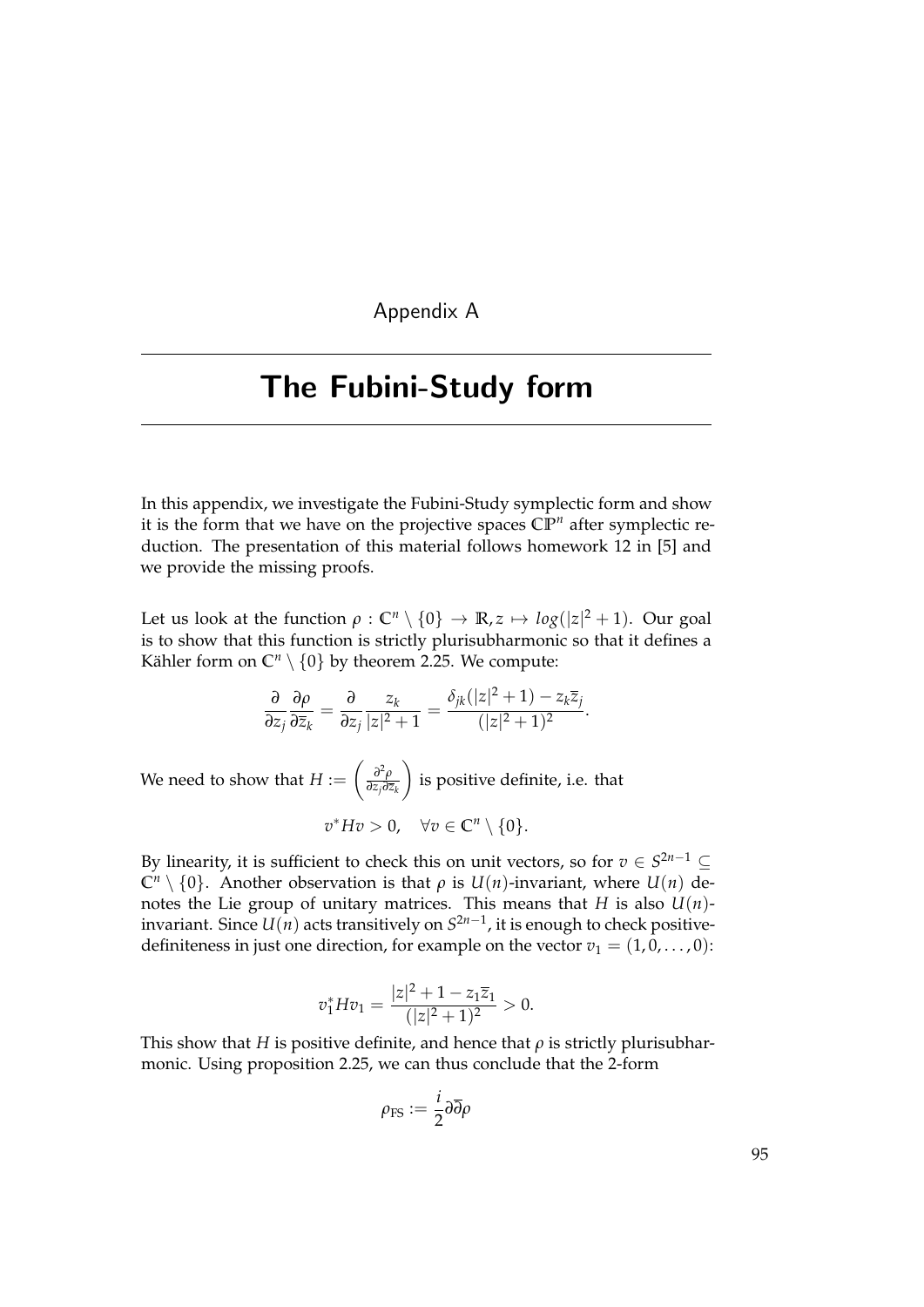is a Kähler form. This form is called the *Fubini-Study form* on  $\mathbb{C}^n \setminus \{0\}$ . We now use this form to construct one on the complex projective spaces. Let *V*<sub>1</sub> be the open subset of  $\mathbb{C}^n$  defined by  $z_1 \neq 0$ , and let  $\varphi : V_1 \to V_1$  be the map  $\varphi(z_1, \ldots, z_n) = \frac{1}{z_1}(1, z_2, \ldots, z_n)$ . We have that  $\varphi \circ \varphi = id$ , and since  $z_1 \mapsto z_1^{-1}$  is holomorphic on *V*<sub>1</sub>,  $\varphi$  is holomorphic and hence biholomorphic. We have that:

$$
\varphi^* \rho(z) = \rho(\varphi(z)) = \log(\frac{1}{|z_1|^2} (1 + |z_2|^2 + \dots + |z_n|^2) + 1)
$$
  
=  $\log(\frac{1}{|z_1|^2} (1 + |z_2|^2 + \dots + |z_n|^2 + |z_1|^2)) = \rho(z) + \log \frac{1}{|z_1|^2}.$ 

Notice that the last term of this equation is the sum of a holomorphic and an anti-holomorphic function:

$$
log \frac{1}{|z_1|^2} = log \frac{1}{z_1} \frac{1}{\overline{z}_1} = -log z_1 - log \overline{z}_1.
$$

This yields:

$$
\begin{aligned} \partial \overline{\partial} \varphi^* \rho(z) &= \partial \overline{\partial} (\rho(z) - \log z_1 - \log \overline{z_1}) \\ &= \partial \overline{\partial} \rho(z) - \partial \overline{\partial} \log z_1 + \overline{\partial} \partial \log \overline{z_1} = \partial \overline{\partial} \rho(z). \end{aligned}
$$

Next, we have that:

$$
\varphi^* dz_j\big|_p[v] = dz_j\big|_{\varphi(p)}[d\varphi_p[v]] = d(z_j \circ \varphi)\big|_p[v]
$$
  
=  $d\varphi_j\big|_p[v] = \partial\varphi_j\big|_p[v] + \overline{\partial}\varphi_j\big|_p[v] = \partial\varphi_j\big|_p[v] \in \Omega^{1,0}.$ 

where  $\left.\overline{\partial}\varphi_{j}\right|_{p}[v]$  vanishes because  $\varphi$  is holomorphic. Similarly,

$$
\varphi^* d\overline{z}_j\big|_p[v] = d\overline{z}_j\big|_{\varphi(p)} [d\varphi\big|_p[v]]
$$
  
=  $d\overline{z}_j\big|_p[v] = \overline{\partial}\overline{\varphi}_j\big|_p[v] \in \Omega^{0,1}.$ 

These last two computations show pulling back by  $\varphi$  preserves type, i.e.  $\varphi^*(\Omega^{p,q}) \subseteq \Omega^{p,q}$ , which implies that  $\varphi^*$  commutes with *∂* and *∂*. We have shown that  $\rho$ <sub>FS</sub> is invariant under pullback by  $\varphi$ :

$$
\varphi^*\rho_{\rm FS}=\rho_{\rm FS}.
$$

We now put everything together to define a Kähler form on the complex projective spaces  $\mathbb{CP}^n$ . Let us denote by  $U_i = \{[z_0: \cdots : z_n] \in \mathbb{CP}^n | z_i \neq 0\}$  the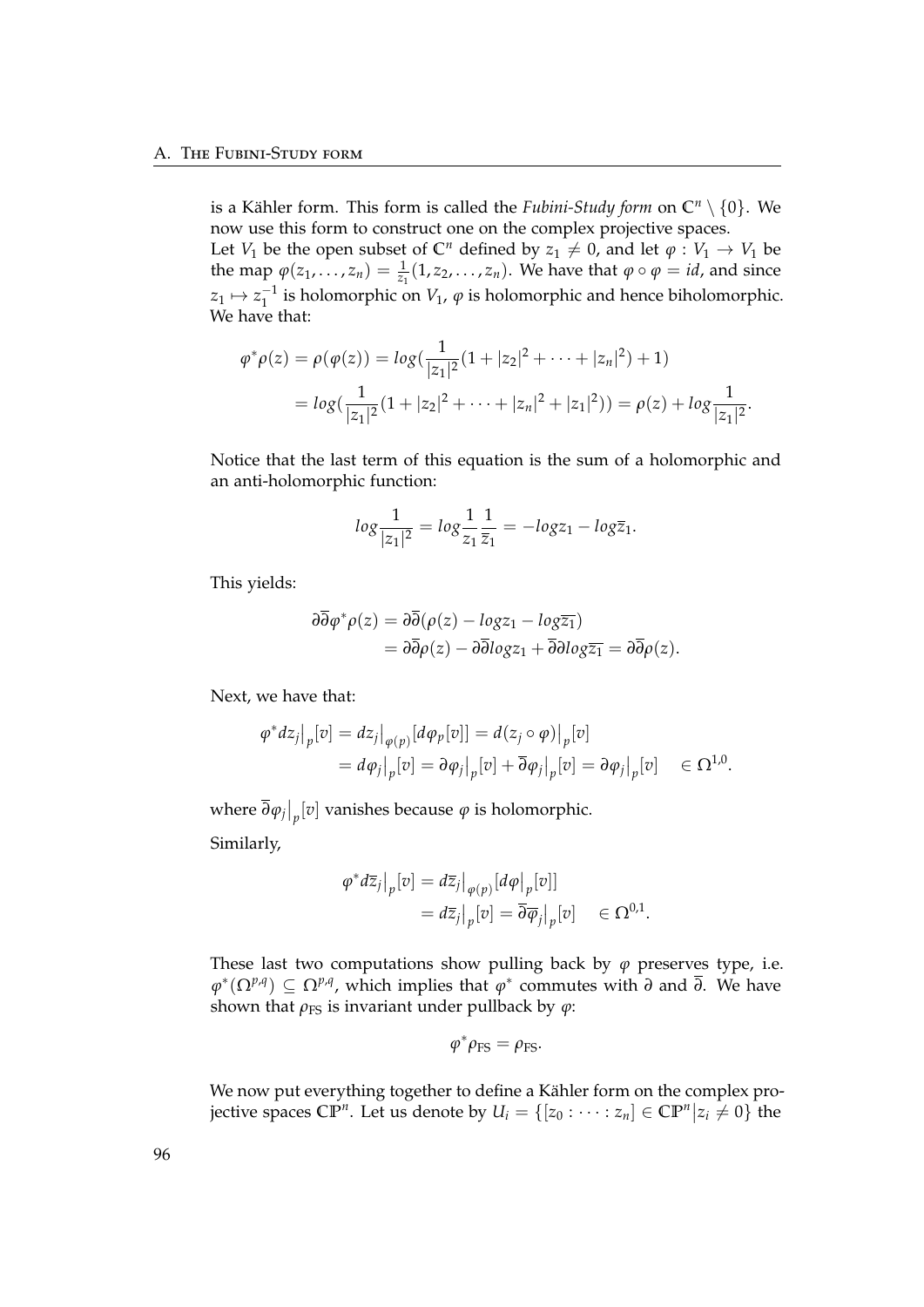standard charts on  $\mathbb{CP}^n$  with maps  $\varphi_i([z_0: \cdots : z_n]) = (\frac{z_1}{z_i}, \cdots, \frac{z_{i-1}}{z_i})$  $\frac{z_{i+1}}{z_i}$ ,  $\frac{z_{i+1}}{z_i}$  $\frac{z_{i+1}}{z_i}$ , ...,  $\frac{z_n}{z_i}$  $\frac{z_n}{z_i}$ ). The maps  $\varphi_0$  and  $\varphi_1$  send  $U_0 \cap U_1$  to the set  $V_1$  defined above, and the transition map

$$
\varphi_{0,1} := \varphi_0^{-1} \circ \varphi_1 : \varphi_0(U_0 \cap U_1) \to \varphi_1(U_0 \cap U_1)
$$

is exactly the map  $\varphi$  that we defined along with  $V_1$ . We compute:

$$
\varphi_1^* \rho_{FS} = (\varphi_{0,1} \circ \varphi_0)^* \rho_{FS} = \varphi_0^* \circ \varphi_{0,1}^* \rho_{FS} = \varphi_0^* \rho_{FS}.
$$

Doing the same computations for all the  $U_i^{\prime}$ s shows that all the Kähler forms  $\varphi_i^* \rho_{\text{FS}}$  glue together to define a symplectic form  $\omega_{\text{FS}}$  on  $\mathbb{CP}^n$ , that we also call the *Fubini-Study form*.

Using the local coordinates given by the charts *U<sup>i</sup>* , we write the following local expression for  $\rho$ <sub>FS</sub>:

$$
\frac{i}{2}\partial\overline{\partial}\rho = \frac{i}{2}\partial\sum_{k}\frac{\partial\rho}{\partial\overline{z}_{k}}d\overline{z}_{k} = \frac{i}{2}\partial\sum_{k}\frac{z_{k}}{|z|^{2}+1}d\overline{z}_{k}
$$
\n
$$
= \frac{i}{2}\sum_{k,j}\frac{\partial}{\partial z_{j}}\left(\frac{z_{k}}{|z|^{2}+1}\right)dz_{j}\wedge d\overline{z}_{k}
$$
\n
$$
= \frac{i}{2}\sum_{k,j}\frac{\delta_{jk}(|z|^{2}+1)-z_{k}\overline{z}_{j}}{(|z|^{2}+1)^{2}}dz_{j}\wedge d\overline{z}_{k}
$$
\n
$$
= \frac{i}{2}\left(\frac{dz\wedge d\overline{z}}{|z|^{2}+1}-\frac{\overline{z}dz\wedge zd\overline{z}}{(|z|^{2}+1)^{2}}\right),
$$

where  $dz \wedge d\overline{z} = \sum_j dz_j \wedge \overline{z_j}$ , and  $\overline{z}dz = \sum_j \overline{z_j}dz_j$ .

*Remark* A.1. The last expression for  $\rho_{FS}$  in the computation above shows that it vanishes when restricted to  $\mathbb{R}^n \setminus \{0\}$ , which implies that  $\mathbb{RP}^n$  is a Lagrangian submanifold of  $(\mathbb{CP}^n, \omega_{\text{FS}})$ . This will allow us to take  $\mathbb{RP}^n$  as a Lagrangian submanifold of  $\mathbb{CP}^n$  just like we did for  $n = 1$  at the beginning of this chapter.

To make use of this construction in our example, we need to show that  $\omega_{FS}$ is actually (up the a scaling factor) the form that we obtain when doing symplectic reduction on the level spheres. Let us first fix some notation. Let  $S_r^{2n+1}$  denote the sphere of radius *r* centered around the origin in  $\mathbb{C}^{n+1}$ , and let  $\iota_r: S_r^{2n+1} \hookrightarrow (\tilde{C}^{n+1}, \omega_0)$  be the inclusion. We write  $\pi_r: \tilde{S}_r^{2n+1} \to \mathbb{CP}^n$  for the projection. We claim that  $\omega_{FS} = k\omega_{\text{red},r}$ , where  $\omega_{\text{red},r}$  is the form obtained by symplectic reduction of the sphere of radius *r*, and *k* is a constant factor depending on the radius *r*.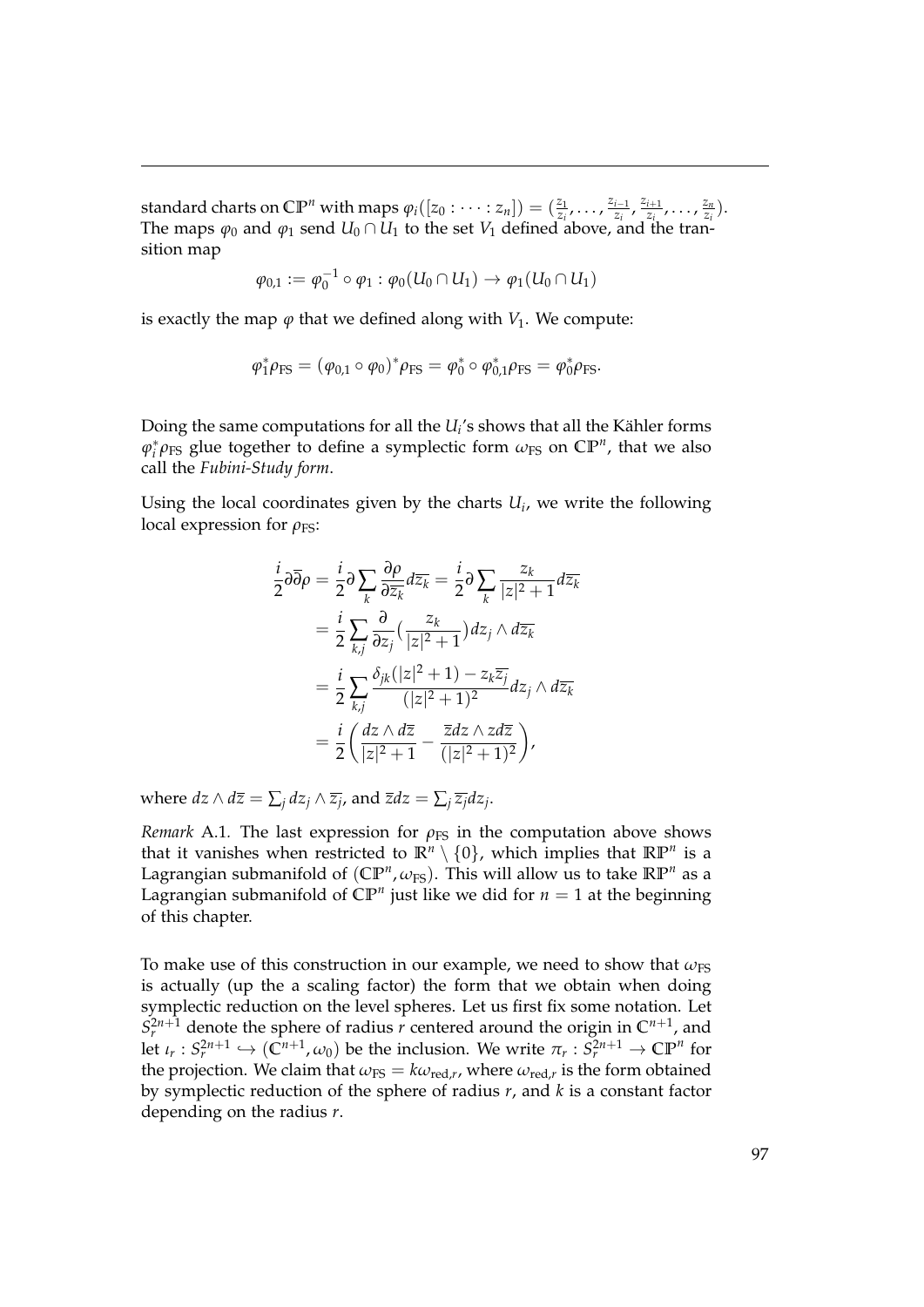By theorem [3.10,](#page-63-0) we need to prove that  $\pi^* \omega_{FS} = k \iota_r^* \omega_0$ . Taking without loss of generality a chart *ϕ<sup>k</sup>* , we compute:

$$
\pi_r^* \omega_{\rm FS}|_z = \pi_r^* \varphi_k^* \frac{i}{2} \partial \overline{\partial} \rho(z) = \frac{i}{2} \partial \overline{\partial} \rho \circ \varphi_k \circ \pi_r(z_0, \dots, z_n)
$$
  
\n
$$
= \frac{i}{2} \partial \overline{\partial} \rho(\frac{z_0}{z_k}, \dots, \frac{z_{k-1}}{z_k}, \frac{z_{k+1}}{z_k}, \dots, \frac{z_n}{z_k})
$$
  
\n
$$
= \frac{i}{2} \partial \overline{\partial} \log(\frac{1}{|z_k|^2} (|z_0|^2 + \dots + |z_{k-1}|^2 + |z_{k+1}|^2 + \dots + |z_n|^2) + 1)
$$
  
\n
$$
= \frac{i}{2} \partial \overline{\partial} \log(\frac{|z|^2}{|z_k|^2})
$$
  
\n
$$
= \frac{i}{2} \partial \overline{\partial} \log(|z|^2),
$$

since *∂∂log*( 1 |*zk* | <sup>2</sup> ) = 0 by what we computed above.

We now differentiate in the same way we did when defining the Fubini-Study form and restrict to  $S_r^{2n+1}$ . Using coordinates  $x_k$ ,  $y_k$  such that  $z_k =$  $x_k + iy_k$ , we obtain:

$$
\frac{i}{2}\partial\overline{\partial}\log(|z|^2) = \frac{i}{2}\sum_{j,k=0}^n \frac{\delta_{jk}|z|^2 - \overline{z_j}z_k}{r^4}dz_j \wedge d\overline{z_k}
$$
\n  
\n
$$
= \frac{i}{2r^4}\sum_{j,k=0}^n \delta_{jk}r^2 - (x_j - iy_j)(x_k + iy_k)(dx_j + idy_j) \wedge (dx_k - idy_k)
$$
\n  
\n
$$
= \frac{i}{2r^4}\sum_{j=0}^n r^2 - x_j^2 - y_j^2(dx_j \wedge dx_j - 2idx_j \wedge dy_j + dy_j \wedge dy_j)
$$
\n  
\n
$$
+ \frac{i}{2r^4}\sum_{j=0}^n \sum_{k \neq j} -x_jx_k - ix_jy_k + iy_jx_k - y_jy_k(dx_j \wedge dx_k - idx_j \wedge dy_k + idy_j \wedge dx_k + dy_j \wedge dy_k)
$$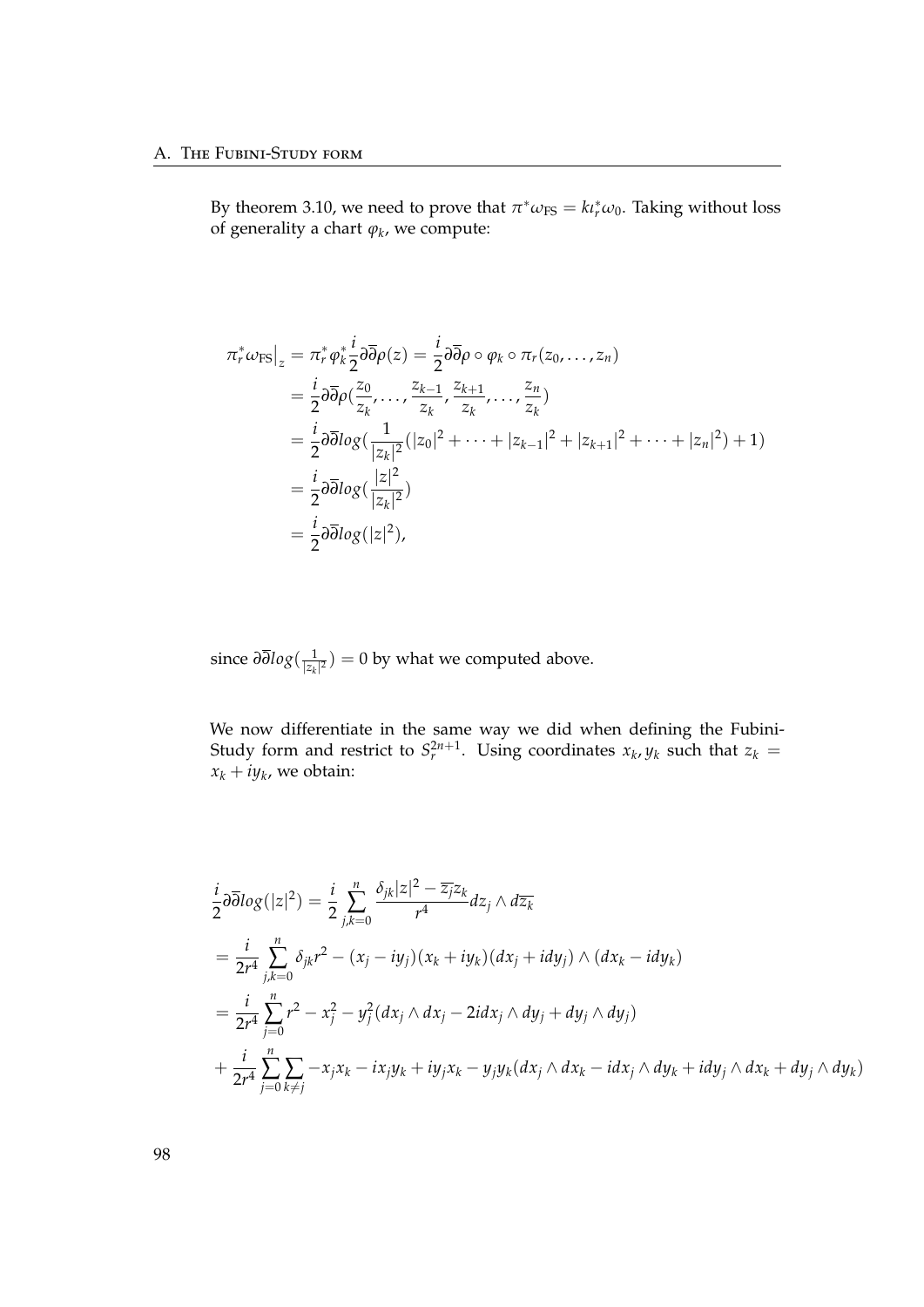$$
= \frac{1}{r^4} \sum_{j=0}^{n} r^2 - x_j^2 - y_j^2 dx_j \wedge dy_j
$$
  
+ 
$$
\frac{1}{2r^4} \sum_{j=0}^{n} \sum_{j \neq k} x_j y_k - y_j x_k (dx_j \wedge dx_k + dy_j \wedge dy_k)
$$
  
+ 
$$
\frac{1}{2r^4} \sum_{j=0}^{n} \sum_{j \neq k} -x_j x_k - y_j y_k (dx_j \wedge dy_k + dx_k \wedge dy_j)
$$
  
= 
$$
\frac{1}{r^4} \sum_{j=0}^{n} r^2 - x_j^2 - y_j^2 dx_j \wedge dy_j
$$
  
+ 
$$
\frac{1}{2r^4} \sum_{j=0}^{n} \sum_{j \neq k} [x_j dx_j \wedge y_k dx_k + x_j dy_j \wedge y_k dy_k - y_j dx_j \wedge x_k dx_k - y_j dy_j \wedge x_k dy_k
$$
  
- 
$$
x_j dx_j \wedge x_k dy_k + x_k dx_k \wedge (-x_j) dy_j - y_j dx_j \wedge y_k dy_k - y_k dx_k \wedge y_j dy_j].
$$

Observe that since we are restricting to the sphere, the one-form  $\sum_{j=0}^{n} x_j dx_j +$  $\sum_{j=0}^{n} y_j dy_j$  vanishes because the tangent space at a given point is the orthogonal complement of that point. If we look at the double sum above, it is composed of eight two-forms. Adding the first and the last of those forms yields

$$
\sum_{j=0}^{n} \sum_{j\neq k} (x_j dx_j + y_j dy_j) \wedge y_k dx_k = \sum_{k=0}^{n} (-x_k dx_k - y_k dy_k) \wedge y_k dx_k
$$
  
= 
$$
\sum_{k=0}^{n} -y_k^2 dy_k \wedge dx_k = \sum_{k=0}^{n} y_k^2 dx_k \wedge dy_k.
$$

Similarly, the fourth and fifth terms add up to

$$
\sum_{j=0}^n\sum_{k\neq k}(-x_jdx_j-y_jdy_j)\wedge x_kdy_k=\sum_{k=0}^n(x_kdx_k+y_kdy_k)\wedge x_kdy_k=\sum_{k=0}^n x_k^2dx_k\wedge dy_k.
$$

Putting the second and sixth term together gives

$$
\sum_{j=0}^n\sum_{j\neq k}x_jdy_j\wedge(x_kdx_k+y_kdy_k)=\sum_{j=0}^n x_jdy_j\wedge(-x_jdx_j+y_jdy_j)=\sum_{j=0}^n x_j^2dx_j\wedge dy_j.
$$

An identical computation shows that the sum of the third and seventh form is  $\sum_{j=0}^n y_j^2 dx_j \wedge dy_j$ .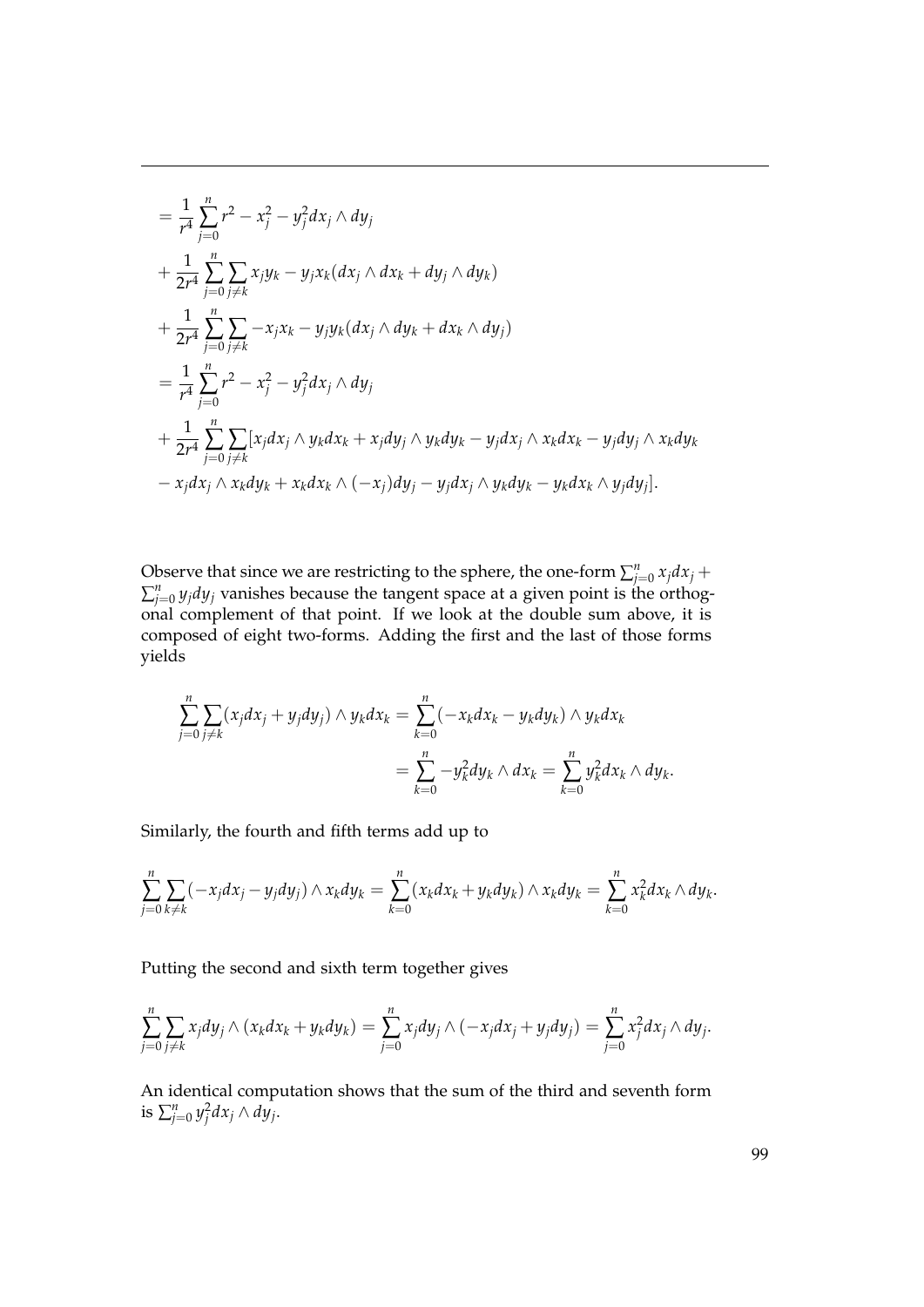Adding everything up together yields:

$$
\frac{i}{2}\partial\overline{\partial} \log(|z|^2) = \frac{1}{r^4} \sum_{j=0}^n r^2 - x_j^2 - y_j^2 dx_j \wedge dy_j \n+ \frac{1}{2r^4} \Big[ \sum_{j=0}^n y_j^2 dx_j \wedge dy_j + x_j^2 dx_j \wedge dy_j + x_j^2 dx_j \wedge dy_j + y_j^2 dx_j \wedge dy_j \Big] \n= \frac{1}{r^4} \sum_{j=0}^n r^2 - x_j^2 - y_j^2 + x_j^2 + y_j^2 dx_j \wedge dy_j = \frac{1}{r^4} \sum_{j=0}^n r^2 dx_j \wedge dy_j = \frac{1}{r^2} \omega_0.
$$

Hence, we have what we wanted, namely that  $\pi^* \omega_{FS} = k \iota_r^* \omega_0$ , which shows that the reduced form in our example is the Fubini-Study form.

We conclude this discussion of the Fubini-Study form with an explicit computation for  $\mathbb{CP}^1$ . As a real manifold,  $\mathbb{CP}^1$  is diffeomorphic to the unit sphere *S* <sup>2</sup> via the stereographic projection. We will show that the Fubini-Study symplectic form  $\omega_{FS}$  on  $\mathbb{CP}^1$  and the standard symplectic form  $\omega_{std}$ on *S* 2 from example [1.20](#page-17-0) are proportional to each other. Let us start by describing the diffeomorphism between **CP**<sup>1</sup> and *S* <sup>2</sup> a bit more explicitly. Let  $U_0 = \{ [z_0 : z_1] \in \mathbb{CP}^1 | z_0 \neq 0 \}$  denote the standard complex chart for  $\mathbb{CP}^1$ . Let  $\frac{z_1}{z_0}$  = :  $z = x + iy$ . The chart map

$$
\varphi_0: U_0 \to \mathbb{C}
$$

$$
[z_0:z_1] \mapsto z = \frac{z_1}{z_0}
$$

sends  $U_0$  diffeomorphically onto  $\mathbb{C} \simeq \mathbb{R}^2$ . The last map needed to construct our diffeomorphism is the stereographic projection through the south pole given by

$$
\varphi_{S}: S^{2} \setminus \{(-1,0,0)\} \to \mathbb{R}^{2}
$$

$$
(x_{1}, x_{2}, x_{3}) \mapsto \left(\frac{x_{1}}{1 + x_{3}}, \frac{x_{2}}{1 + x_{3}}\right)
$$

.

We then have a diffeomorphism  $\Phi: S^2 \to \mathbb{CP}^1$  given by  $\varphi_0^{-1} \circ \varphi_S$  on  $S^2 \setminus \mathbb{CP}^1$  ${(-1,0,0)}$  and by sending  $(-1,0,0)$  to  $[0:1]$ . Showing that is map is indeed smooth is a standard computation from differential geometry, which we will not do here as it would take us a bit too far afield.

By what we have seen above, the Fubini-Study form on  $U_0$  is given by

$$
\frac{i}{2}\left(\frac{dz\wedge d\overline{z}}{|z|^2+1}-\frac{\overline{z}dz\wedge z d\overline{z}}{|z|^2+1}\right)=\frac{i}{2}\left(\frac{-2idx\wedge dy}{x^2+y^2+1}-\frac{(x^2+y^2)(-2i)dx\wedge dy}{(x^2+y^2+1)^2}\right)
$$
\n
$$
=\frac{(x^2+y^2+1)dx\wedge dy-(x^2+y^2)dx\wedge dy}{(x^2+y^2+1)^2}=\frac{dx\wedge dy}{(x^2+y^2+1)^2}.
$$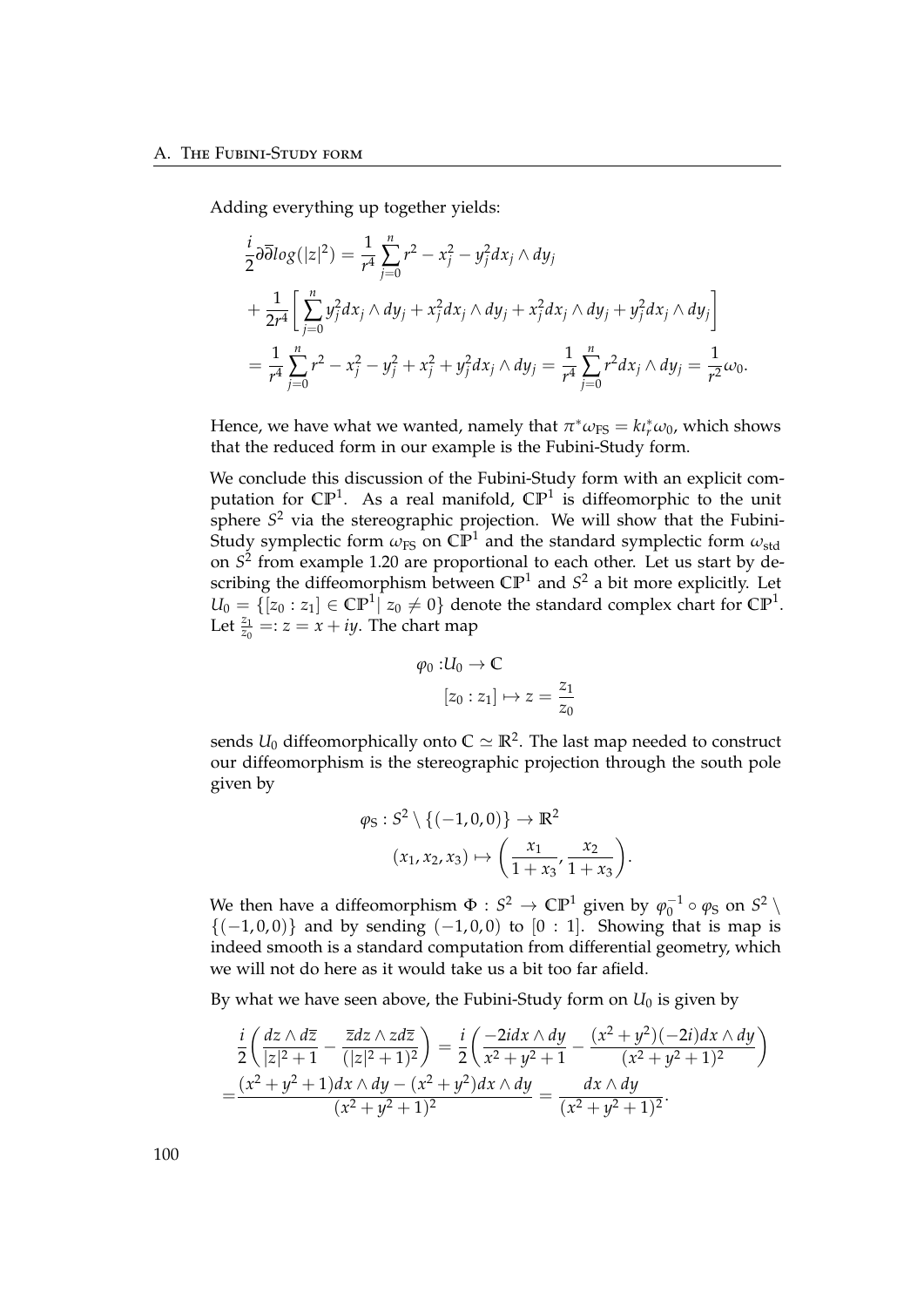We now compute the pullback of this form to the sphere via the stereographic projection  $\varphi_S$ . We have that

$$
\varphi_{\rm S}^*(dx) = d(x \circ \varphi_{\rm S}) = d\left(\frac{x_1}{1+x_3}\right) = \frac{1}{1+x_3}dx_1 - \frac{x_1}{(1+x_3)^2}dx_3,
$$

and similarly

$$
\varphi_{\rm S}^*(dy) = \frac{1}{1+x_3} dx_2 - \frac{x_2}{(1+x_3)^2} dx_3,
$$

where  $(x_1, x_2, x_3)$  are the standard Euclidean coordinate on  $S^2$  as the unit sphere in **R**<sup>3</sup> . Thus, pulling back the Fubini-Study form yields

$$
\varphi_{\rm S}^* \omega_{\rm FS} = \frac{(1+x_3)^2 dx_1 \wedge dx_3 - (1+x_3)x_2 dx_1 \wedge dx_3 - (1+x_3)x_1 dx_3 \wedge dx_2}{(x_1^2 + x_2^2 + (1+x_3)^2)^2}.
$$

We change to cylindrical coordinates  $(\theta, h)$  by setting

$$
x_1 = \sqrt{1 - h^2} \cos \theta,
$$
  
\n
$$
x_2 = \sqrt{1 - h^2} \sin \theta,
$$
  
\n
$$
x_3 = h.
$$

The exterior derivatives are then given by

$$
dx_1 = -\sqrt{1 - h^2} \sin \theta d\theta - \frac{h}{\sqrt{1 - h^2}} \cos \theta dh,
$$
  

$$
dx_2 = \sqrt{1 - h^2} \cos \theta d\theta - \frac{h}{\sqrt{1 - h^2}} \sin \theta dh,
$$
  

$$
dx_3 = dh.
$$

Plugging this back into our expression for  $\varphi_S^* \omega_{\text{FS}}$  yields

$$
\frac{1}{4(1+h)^2} \left[ (1+h^2)[h\sin^2\theta d\theta \wedge dh - h\cos^2\theta dh \wedge d\theta] \right.+ (1+h)(1-h^2)\sin^2\theta d\theta \wedge dh - (1+h)(1-h^2)\cos^2\theta dh \wedge d\theta \right]= \frac{1}{4(1+h^2)} \left[ (1+h^2)hd\theta \wedge dh + (1+h)(1-h^2)d\theta \wedge dh \right]= \frac{1}{4}hd\theta \wedge dh + \frac{1}{4}(1-h)d\theta \wedge dh = \frac{1}{4}d\theta \wedge dh = \frac{1}{4}\omega_{\text{std}}.
$$

This shows that the Fubini-Study form on  $\mathbb{CP}^1$  and the area form on  $S^2$  are proportional. In particular, any symplectomorphism on (CP<sup>1</sup>,  $\omega_{\text{FS}}$ ) must be area-preserving if we identify **CP**<sup>1</sup> with the two-sphere.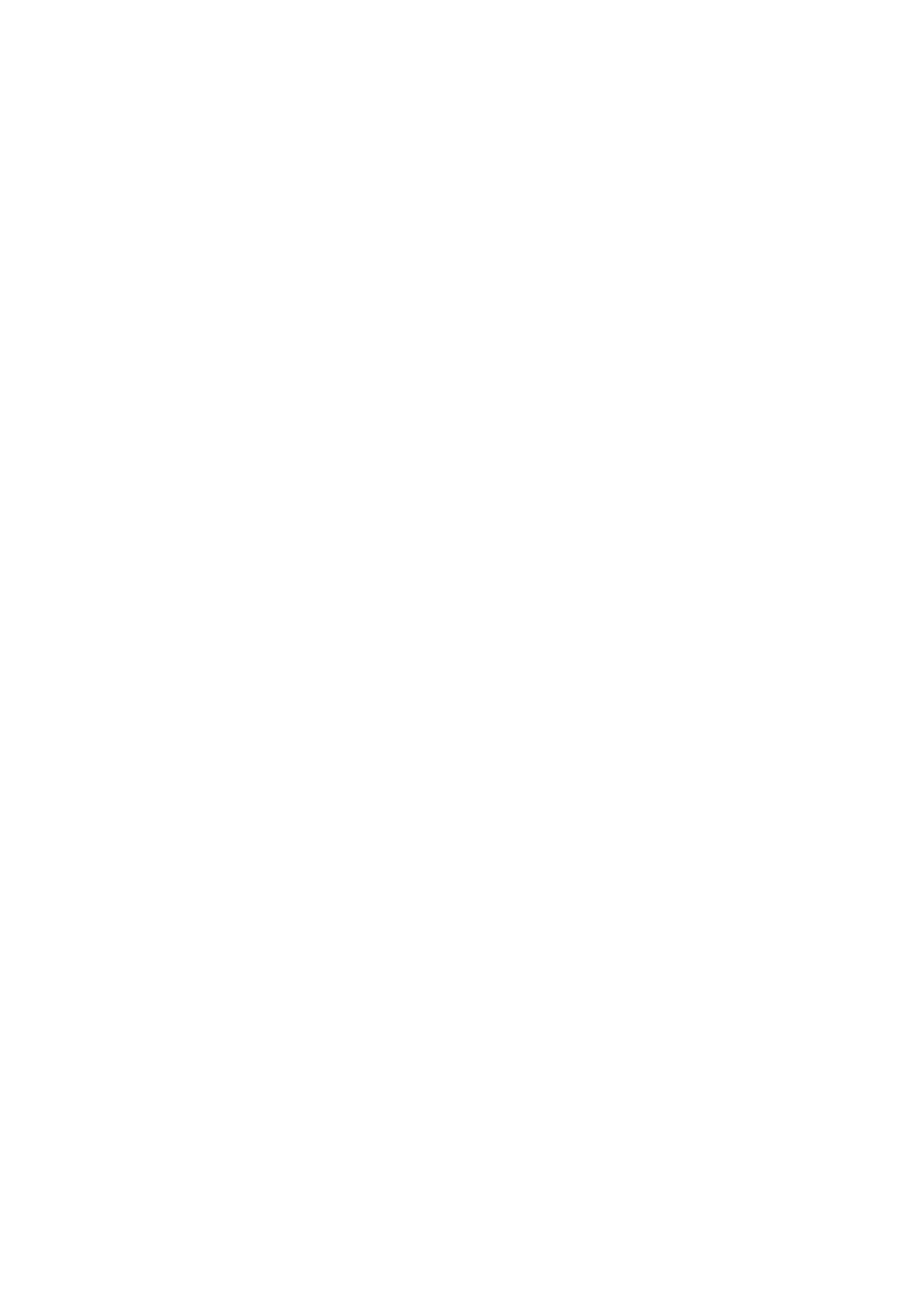## Bibliography

- [1] R. Abraham and J. E. Marsden. *Foundations of Mechanics*. Addison-Wesley Publishing Company, 2nd edition, 1987.
- [2] M. Akveld and D. Salamon. Loops of lagrangian submanifolds and pseudoholomorphic discs. *GAFA Geometric and Functional Analysis*, 2001.
- [3] G. E. Bredon. *Introduction to Compact Transformation Groups*. Number 46 in Pure and Applied Mathematics. Academic Press, 1972.
- [4] A. Cannas da Silva. Sketch for deforming toric lagrangians. Private communication.
- [5] A. Cannas da Silva. *Lectures on Symplectic Geometry*. Number 1764 in Lecture Notes in Mathematics. Springer-Verlag, 2008.
- [6] A. Cannas da Silva. An invitation to symplectic toric manifolds. *Boletim da SPM*, 77, 2019.
- [7] A. Cannas da Silva and Y. Karshon. Toric lagrangians (tentative title). Work in progess.
- [8] R. Guadagni. Sympletic neighborhood of symplectic crossing submanifolds. <https://arxiv.org/pdf/1611.02363v2.pdf>, 2018. Accessed: 08-05-2020.
- [9] V. Guillemin. *Moment Maps and Combinatorial Invariants of Hamiltonian T n -spaces*, volume 122 of *Progess in Mathematics*. Springer Science + Business Media, LLC, 1994.
- [10] V. Guillemin and S. Sternberg. *Symplectic Techniques in Physics*. Cambridge University Press, 1984.